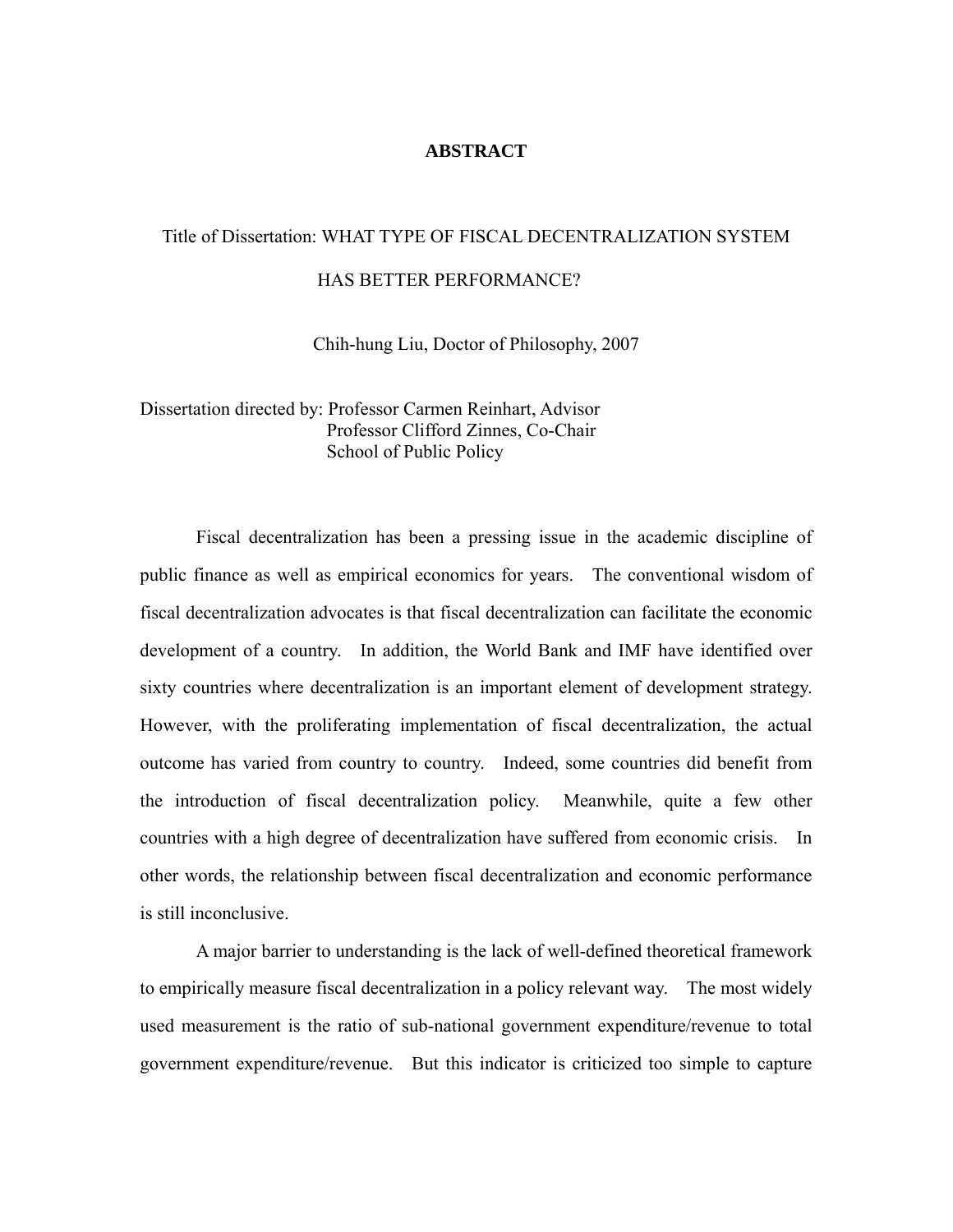the dimensions of fiscal decentralization. Specifically, it ignores key qualitative dimensions, such as taxing power, borrowing power and the independence of local officials, which are also very important to implementing fiscal decentralization.

 The primary contribution of this dissertation is a novel theoretical framework for empirical measurement of fiscal decentralization. The research question is: what types of fiscal decentralization system produce better economic performance? The innovative methodology, the application of cluster analysis, enables us to incorporate the quantitative measurement of fiscal decentralization as well as qualitative dimensions. We go beyond the traditional way of measuring a country's fiscal decentralization, treating it instead as a system with its own institutional design. Adopting this method requires us investigate the institutional arrangement for fiscal decentralization in a country. The institutional arrangement we review in detail includes: supra-national government, federal or unitary state, numbers of tiers of governments, taxing power, borrowing power, and independent local official. These components have also been recognized by many economists and policy analysts. What is original to this work is that, after identifying these institutional arrangements, we can group different countries with similar institutionally similar fiscal decentralization systems together in broad categories by using cluster analysis. We are then in a position to measure the successes of each cluster according to several indicators, such as: economic performance, fiscal performance, and governance performance. An inter- and intra-cluster comparison and one empirical model thus give a snapshot of the relationship between fiscal decentralization and economic performance. The ultimate goal, for policy analysis, is to be able to distinguish the desirable institutional arrangements of fiscal decentralization from the less desirable ones.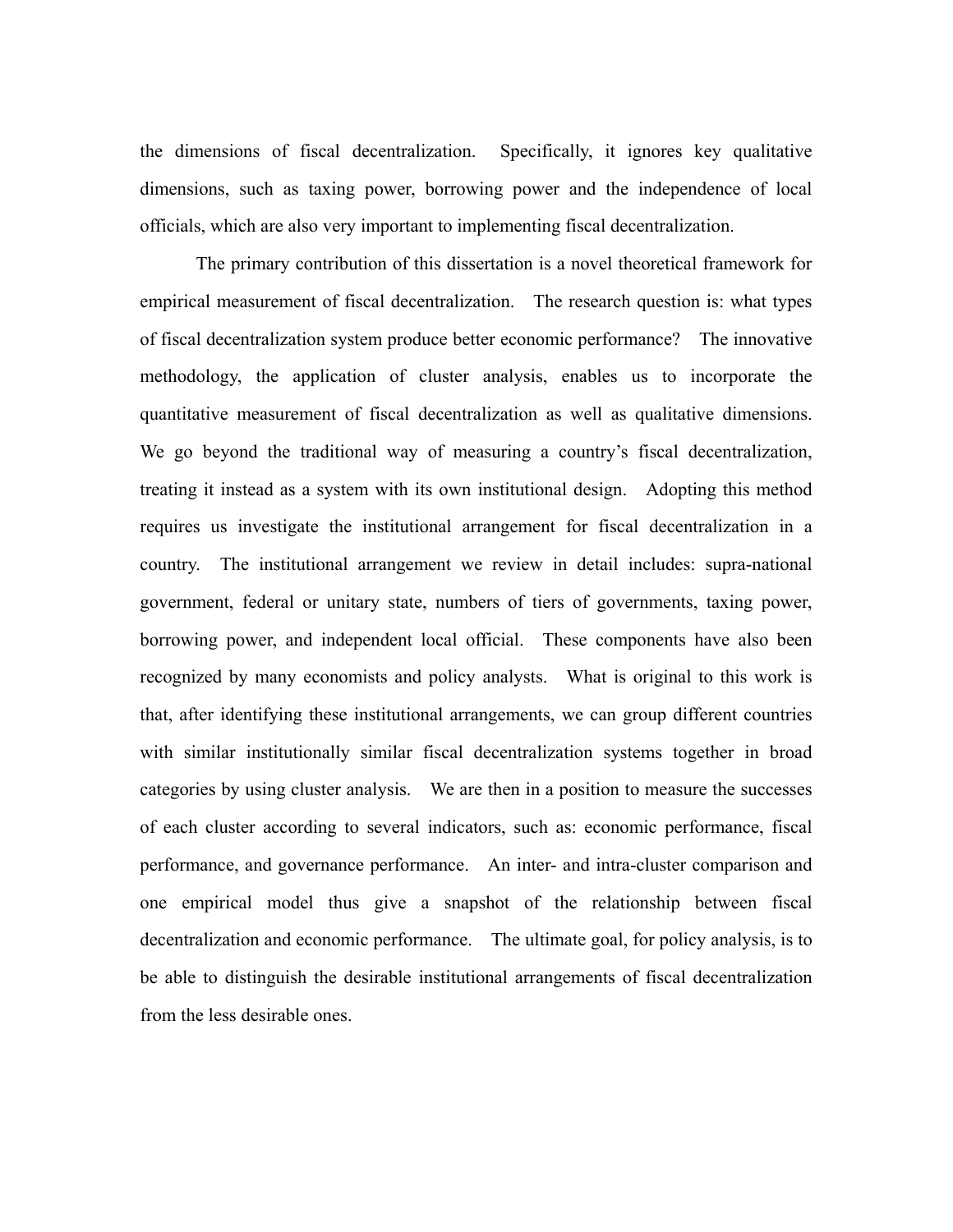# **WHAT TYPE OF FISCAL DECENTRALIZATION SYSTEM HAS BETTER PERFORMANCE?**

by

Chih-hung Liu

Dissertation submitted to the Faculty of the Graduate School of the University of Maryland, College Park in partial fulfillment of the requirements for the degree of Doctor of Philosophy 2007

Advisor Committee:

 Professor Carmen Reinhart, Chair/Advisor Professor Clifford Zinnes, Co-Chair Professor John Wallis Professor I. Mac Destler Professor Mark Lopez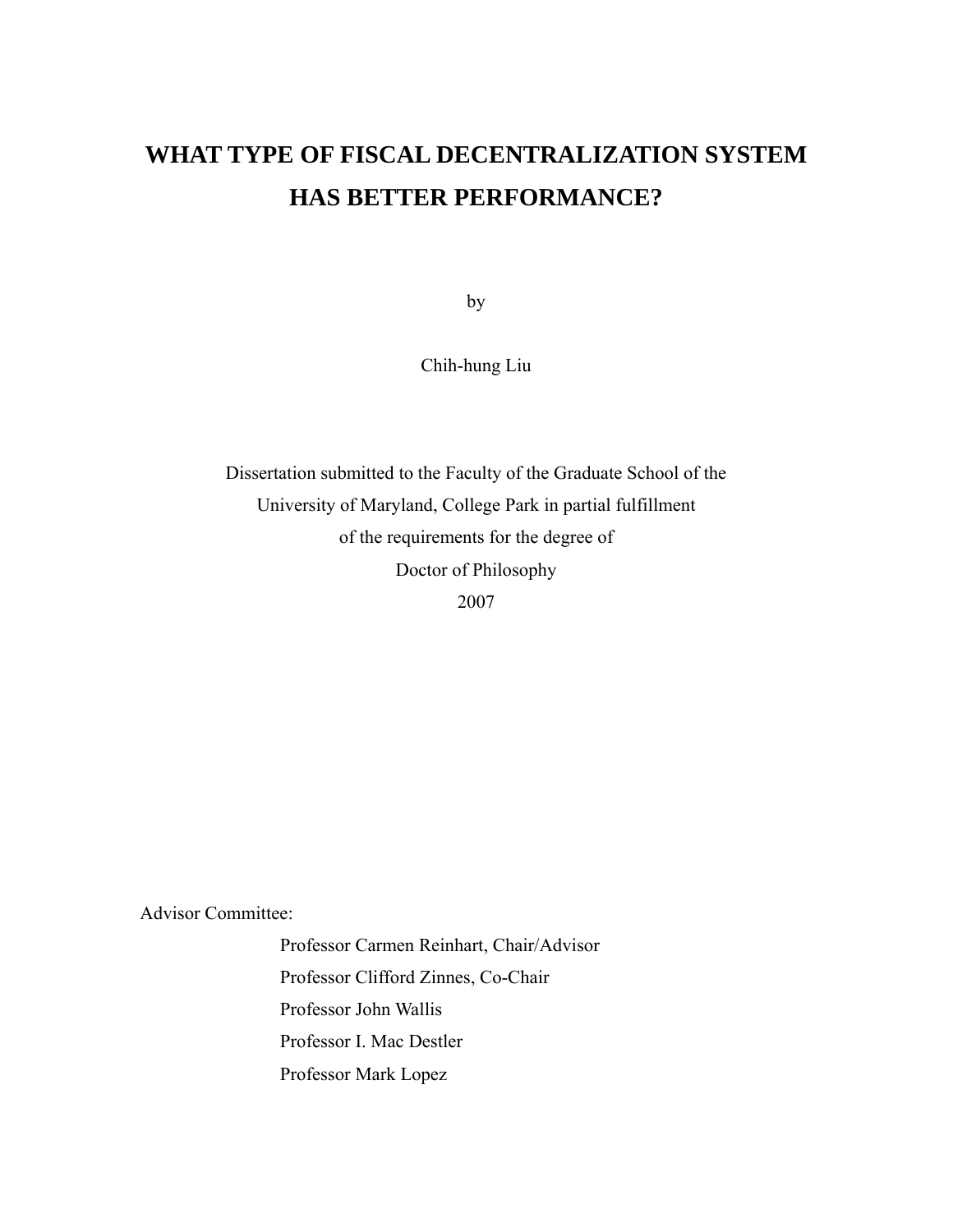©Copyright by Chih-hung Liu 2007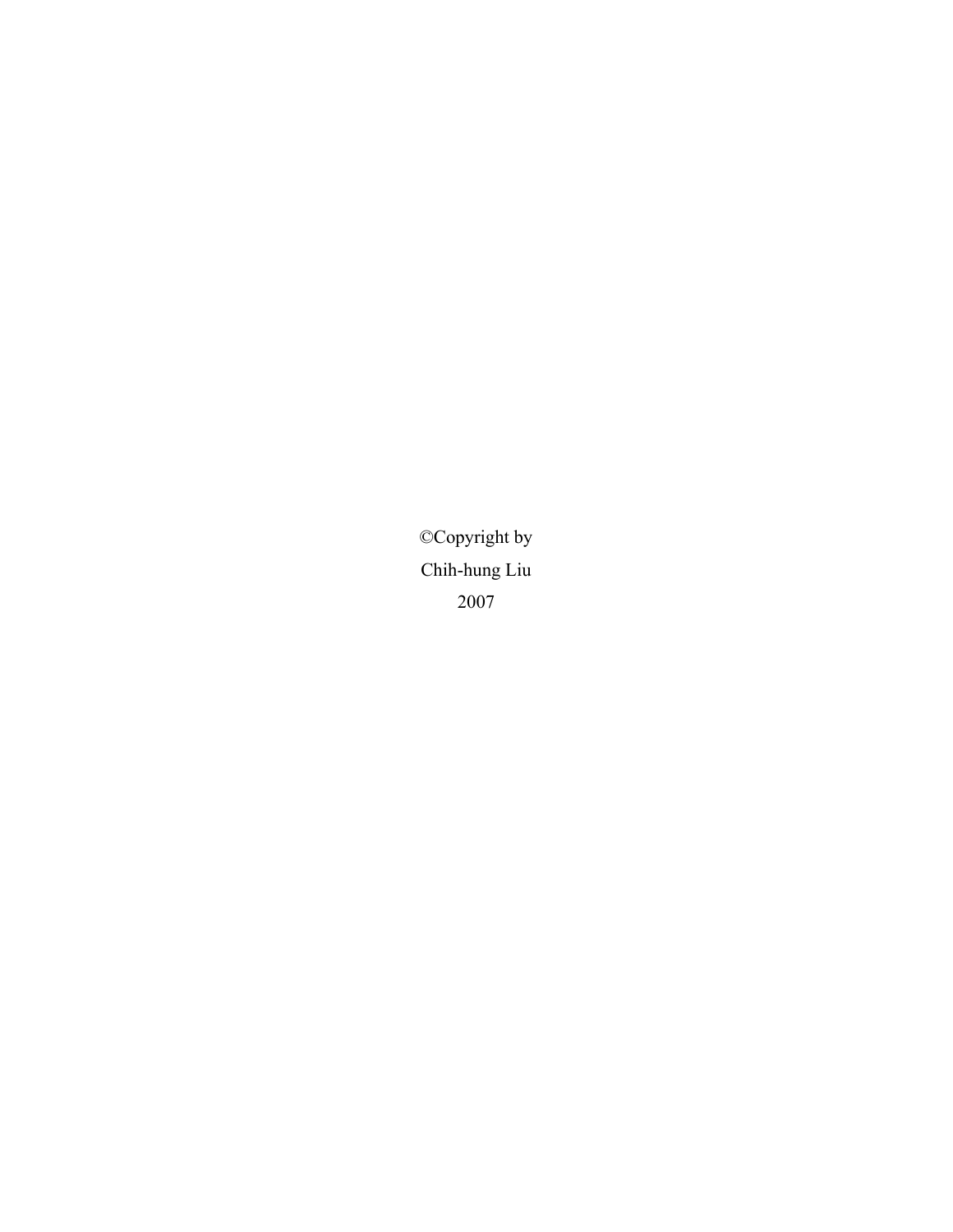#### **ACKNOWLEDGEMENTS**

 The extent of the acknowledgement to those who gave of themselves in so many ways during the course of this research can be known only to me. It is with heartfelt gratitude that I mention here those most responsible for whatever success I may have achieved.

 First and foremost, I appreciate the persistent tutelage and guidance of the members of my dissertation committee. Clifford Zinnes, PhD contributed generously of his time and his expertise during the process of completing this dissertation. Carmen Reinhart, PhD provided me with datasets of external debt for my analysis and contributed a number of very useful comments regarding this research. Dr. I. Mac Destler's contribution to the qualitative analysis of fiscal decentralization was of great value, while Dr. Mark Lopez's dedication to the empirical analysis is remarkable. The in-depth observations on fiscal issues and critical clarifications of John Wallis, PhD served to supplement the areas that were previously insufficient in this study. Without their individual and collective contributions, the completion of this dissertation would have been doubtful to highly unlikely.

 A collective thank you is extended to Dr. Allen Schick, Dr. David Crocker, Dr. Peter Reuter and Dr. Ed Hsu. Dr. Schick's critical viewpoint with respect to public finance and budgeting discipline continues to inspire me. Dr. Crocker and Dr. Reuter also offered invaluable information and insightful observations on the occasions of the bi-weekly PhD seminars in our school. Dr. Hsu's generosity in supporting me by

ii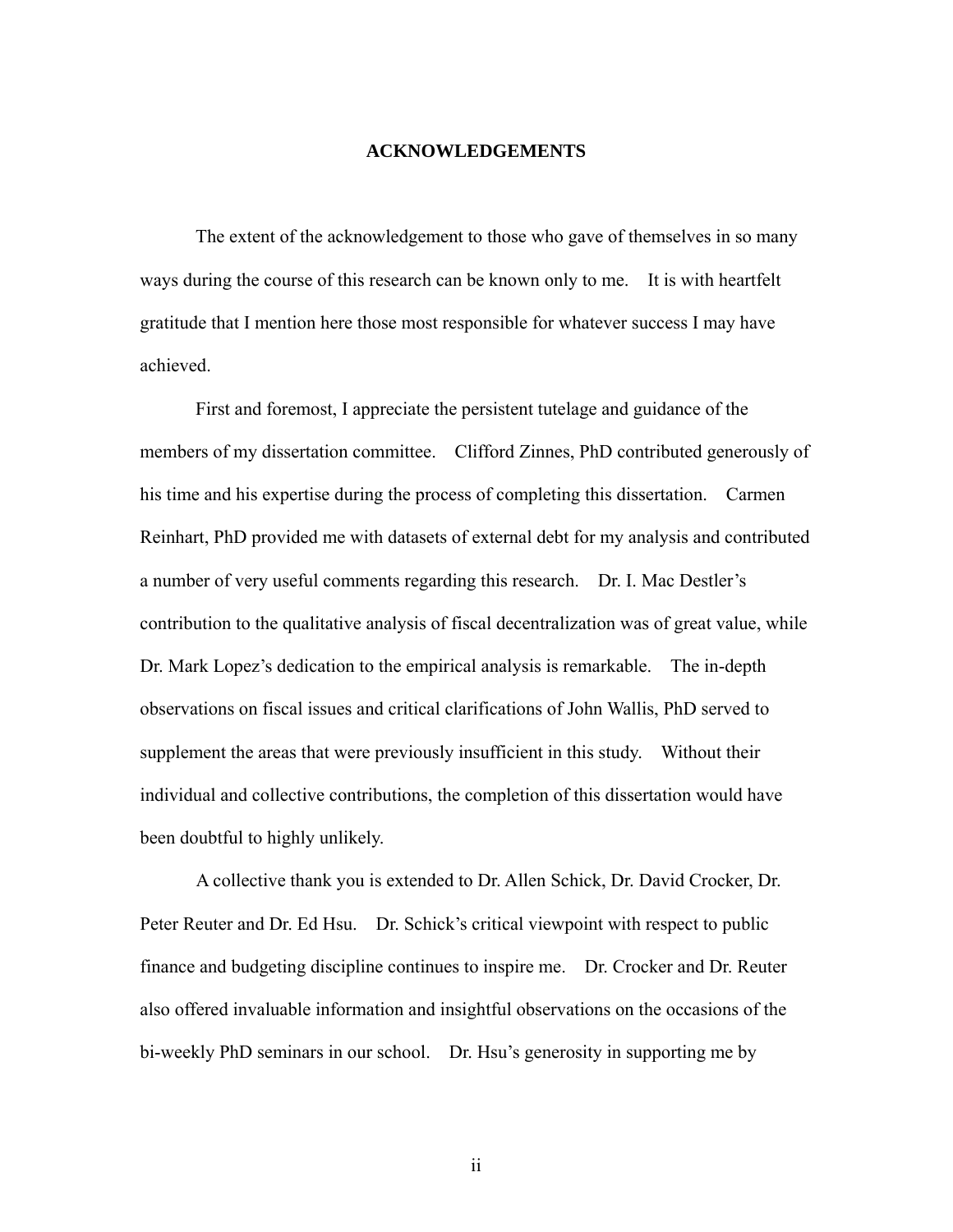granting research assistantships as well as publication opportunities is deeply appreciated.

 I am grateful as well to the PhD Fellows in the School of Public Policy during the past five years. Casey, Melisa, Michelle, Nara, and Sally, I remember the times we collaborated as we prepared for comprehensive exams. I will always cherish the memory of our semi-yearly "shriek feast" gatherings that allowed us to eat, drink, and talk nonsense together. Without their company, my life in Maryland would have been utterly tedious. Numerous students from China also enriched my life in the U.S. It is always a pleasure to be able to communicate in one's mother tongue when so far from home in an exotic country.

 Special thanks are due Deirdre Liu and Jerry Tan, my dear sister and brother-in-law, who read the entire initial draft of my dissertation and revised the incorrect use of English and grammatical errors. As a lawyer practicing in the U.S., Jerry's writing skills made this dissertation more readable. Their perseverance in adapting to life in a foreign country is inspirational. I know it would have been difficult to be a part of this society without their consultation and support.

 Finally, I would certainly like to express my deeply-felt personal appreciation to my beloved parents who exhibited their support, encouragement, and guidance in my commitment to research, writing efforts, and academic training. Without their help, I would not have been able to weather the many challenges facing a foreign student in America. My gratitude to them is beyond description.

iii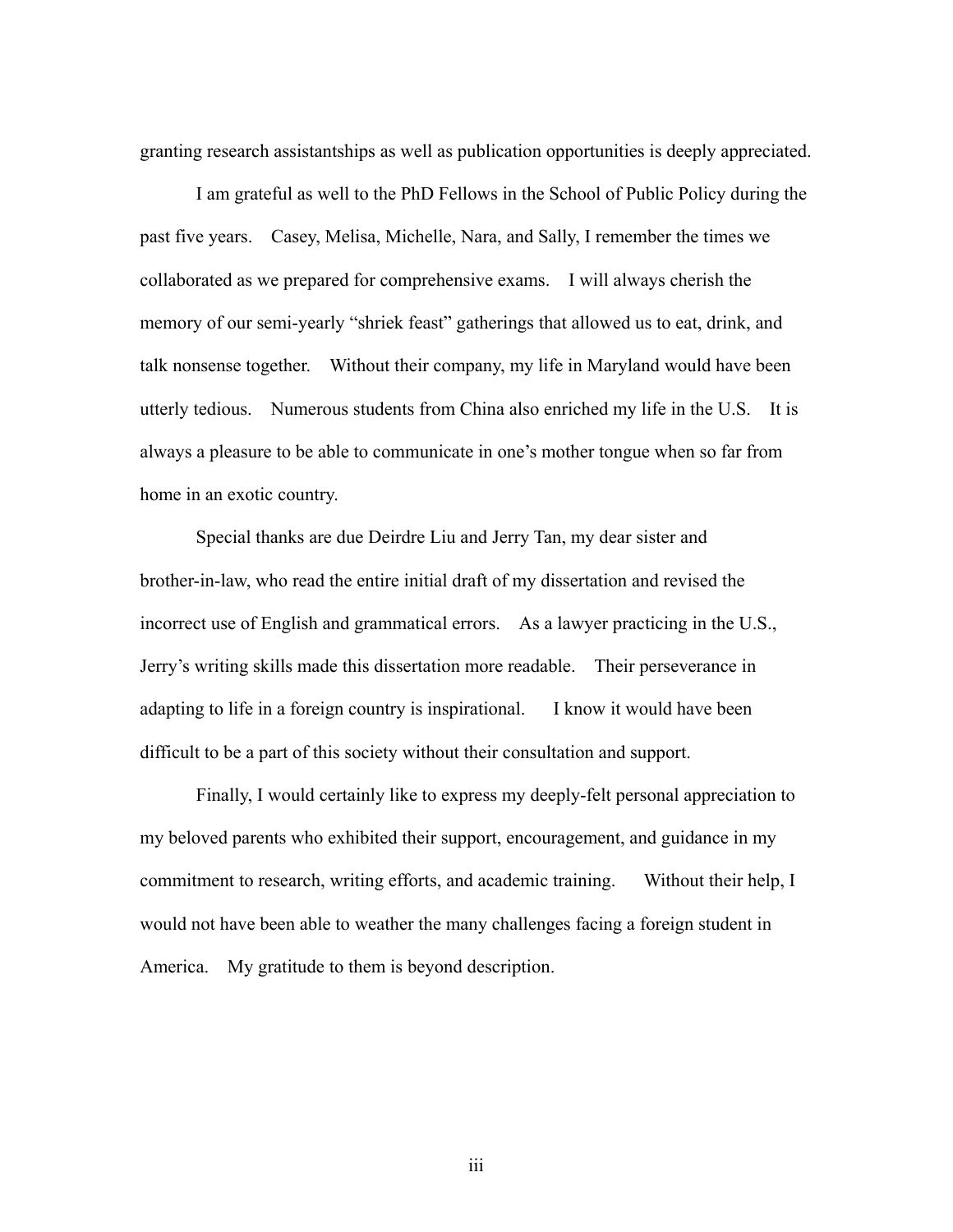| CHAPTER II: LITERATURE REVIEW AND ARRANGEMENT10                                 |  |  |  |  |
|---------------------------------------------------------------------------------|--|--|--|--|
| $\mathbf{I}$ .                                                                  |  |  |  |  |
| II.                                                                             |  |  |  |  |
| CHAPTER III: A TYPOLOGY OF FISCAL DECENTRALIZATION SYSTEM28                     |  |  |  |  |
| Identifying the Dimensions of Fiscal Decentralization<br>$\mathbf{I}$ .         |  |  |  |  |
|                                                                                 |  |  |  |  |
| Variables for the Dimensions of A Fiscal Decentralization System36<br>II.       |  |  |  |  |
| III.                                                                            |  |  |  |  |
| Clustering Countries by Components of A Fiscal Decentralization System44<br>IV. |  |  |  |  |
| V.                                                                              |  |  |  |  |
|                                                                                 |  |  |  |  |
| I.                                                                              |  |  |  |  |
| II.                                                                             |  |  |  |  |
| III.                                                                            |  |  |  |  |
|                                                                                 |  |  |  |  |

# **CONTENTS**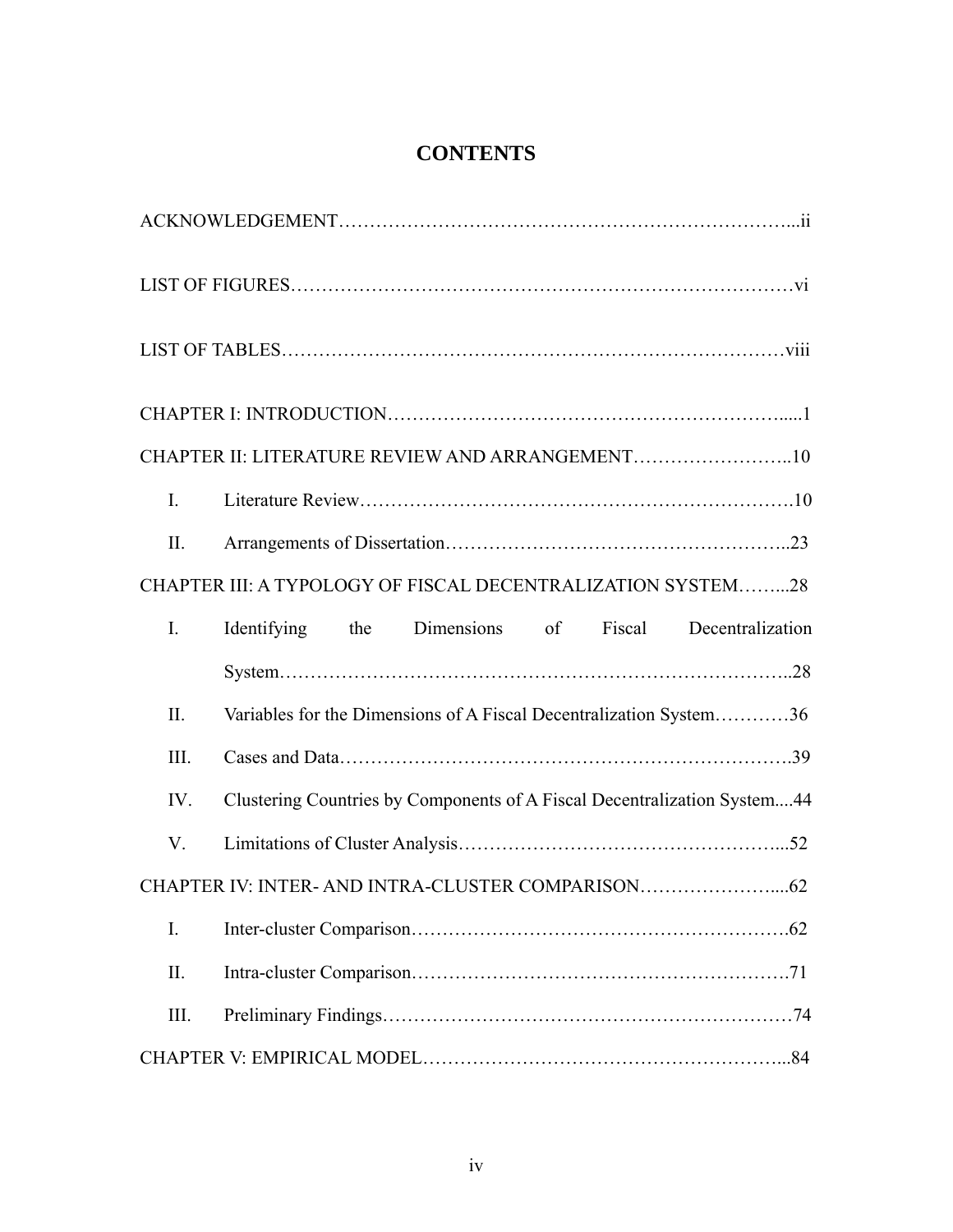| I.   |                                                  |  |
|------|--------------------------------------------------|--|
| П.   |                                                  |  |
| Ш.   |                                                  |  |
| IV.  |                                                  |  |
|      | CHAPTER VI: CONCLUSION AND POLICY IMPLICATIONS94 |  |
| L    |                                                  |  |
| П.   |                                                  |  |
| III. |                                                  |  |
| IV.  |                                                  |  |
|      |                                                  |  |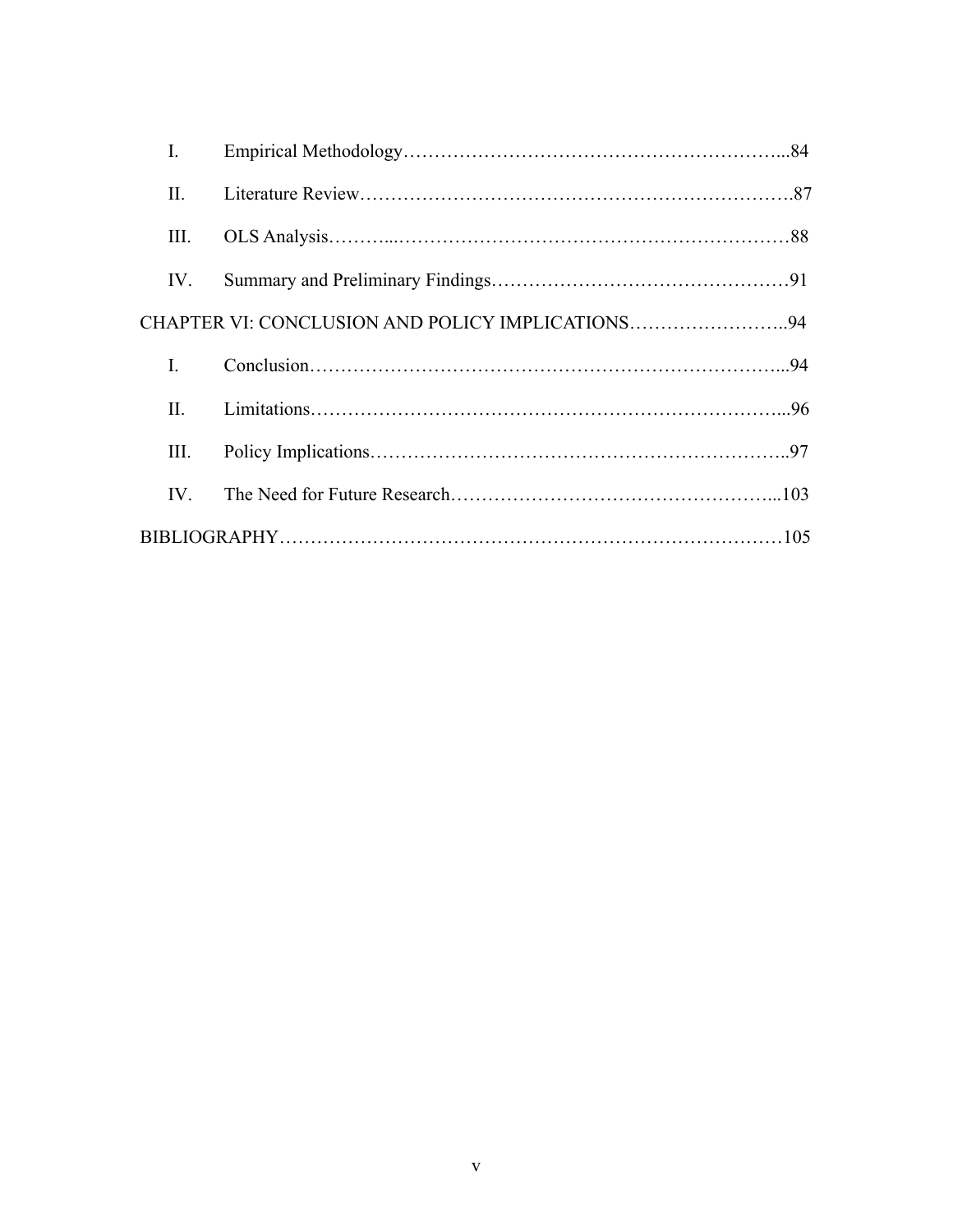## **LIST OF FIGURES**

| Figure 3.3: Cluster 2-Low Expenditure/Revenue Assignment FDS57 |  |
|----------------------------------------------------------------|--|
|                                                                |  |
|                                                                |  |
|                                                                |  |
|                                                                |  |
|                                                                |  |
|                                                                |  |
|                                                                |  |
|                                                                |  |
|                                                                |  |
|                                                                |  |
|                                                                |  |
|                                                                |  |
|                                                                |  |
|                                                                |  |
|                                                                |  |
|                                                                |  |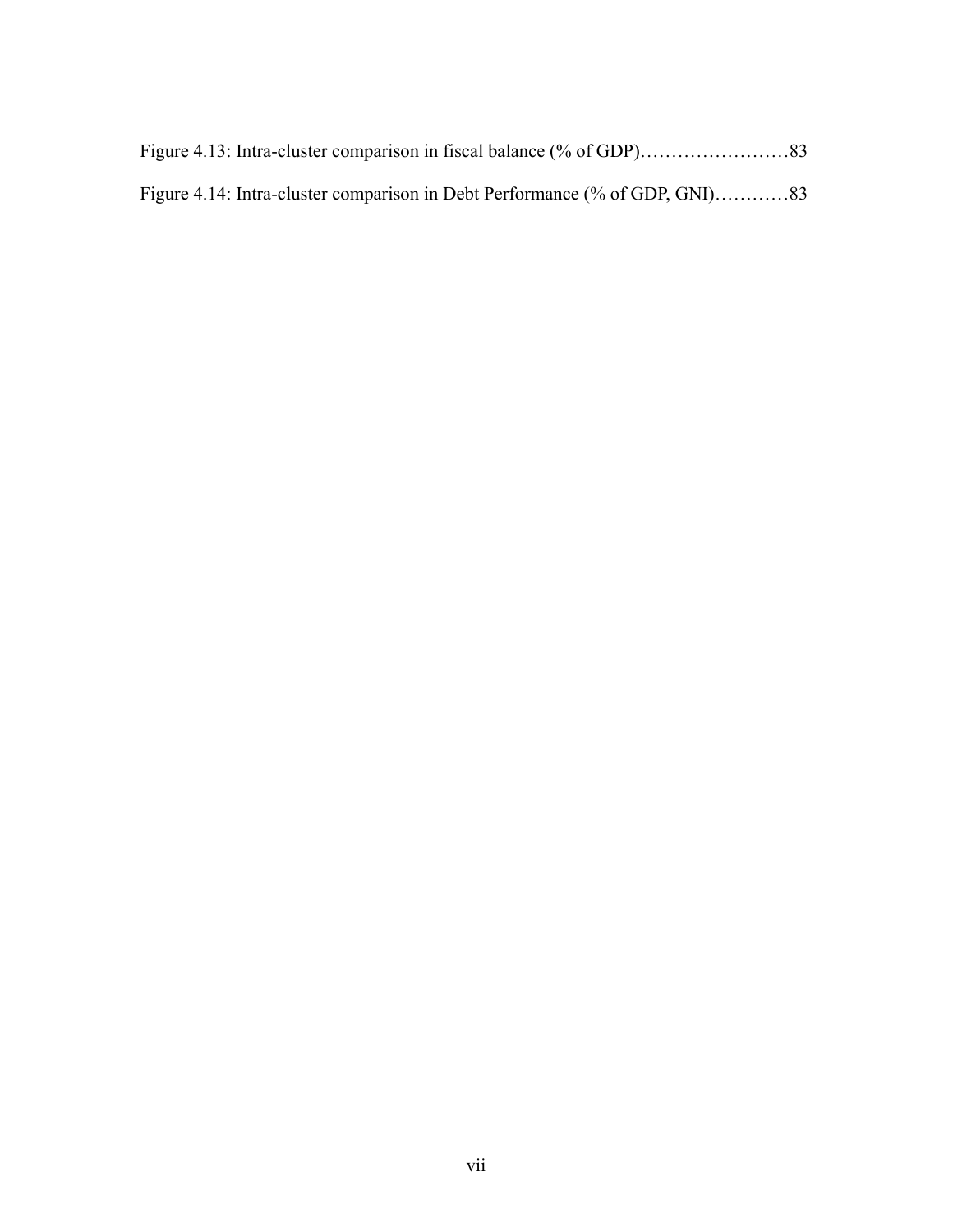## **LIST OF TABLES**

| Table 3.1: fiscal decentralization components by Bahl and Martinez-Vazquez30 |  |
|------------------------------------------------------------------------------|--|
|                                                                              |  |
|                                                                              |  |
| Table 3.4: Calinski/Harabasz pseudo-F test for each number of clusters48     |  |
| Table 3.5: Summary of six types of fiscal decentralization system (FDS)49    |  |
|                                                                              |  |
|                                                                              |  |
|                                                                              |  |
|                                                                              |  |
|                                                                              |  |
|                                                                              |  |
|                                                                              |  |
|                                                                              |  |
|                                                                              |  |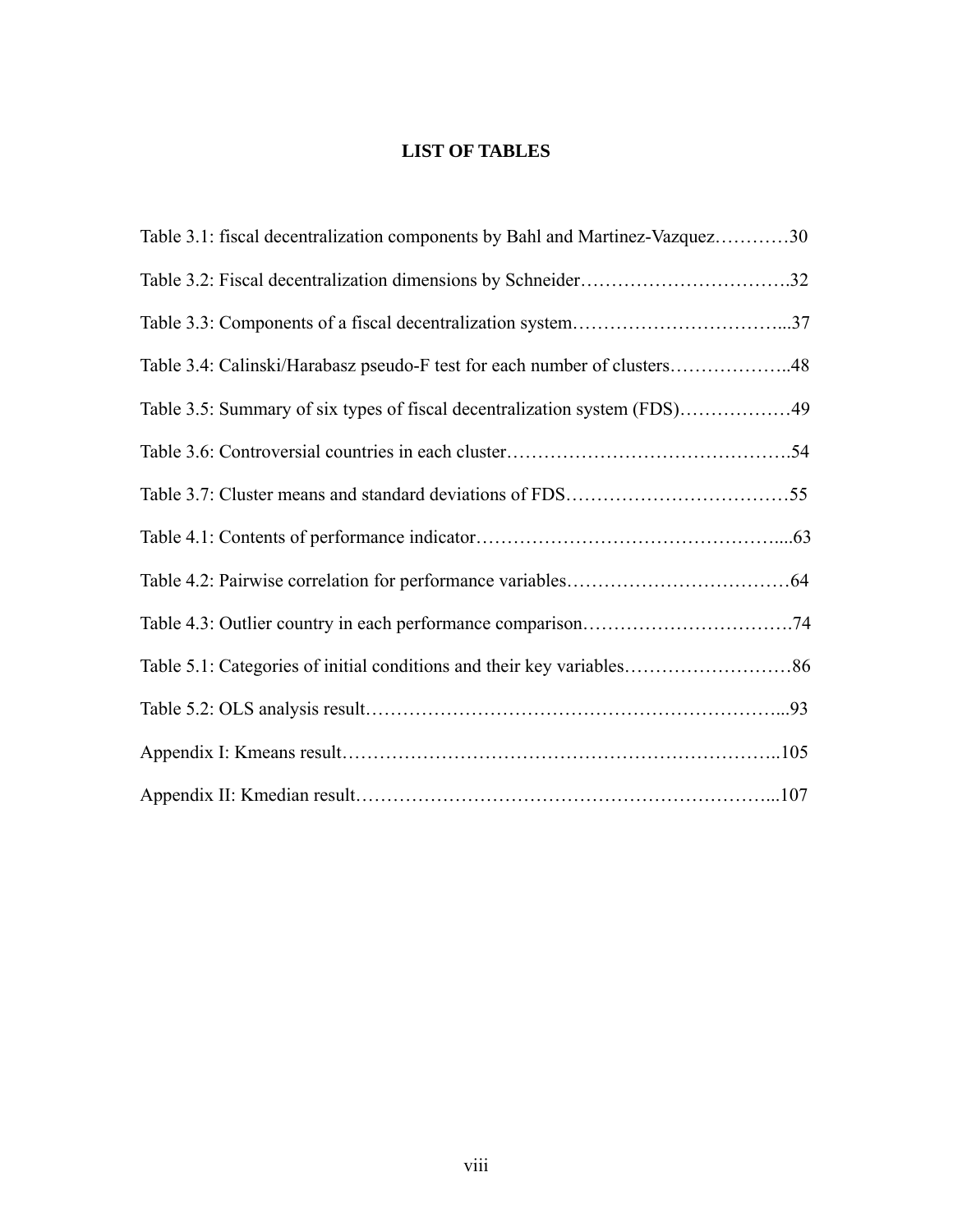#### **Chapter I: Introduction**

 Fiscal decentralization, defined as the assignment of expenditure functions and revenue sources to sub-national levels of government, has become a clear trend in government reform in both developed countries as well as in transition economies. Traditional fiscal decentralization research focuses on the resulting economic benefits which accrue to its use. It has been argued, for example, that local governments are presumed to be more informed as to the demographics of their respective jurisdictions, and therefore will allocate public resources more efficiently and more effectively than the central government could. The World Bank has identified more than sixty countries where decentralization is an essential component of development strategy.

 With the proliferation of fiscal decentralization practices around the globe, research studies have focused on the causes behind, and motivations for, a particular country's undertaking the reforms necessary to bring about fiscal decentralization. Some contend that, with the approach of globalization, governments no longer wield the financial power of a monopoly. In a global market, competition originates not only from neighboring countries but also from countries at such a distance they had not previously constituted a competitive threat. To compete in the global economy, industrial reorganization is insufficient. Governments must be able to restructure the ways in which they operate, and to respond to the rapid changes and unfamiliar challenges which globalization requires. Furthermore, with the increasing pressure in many countries for democratization, these governments can no longer afford to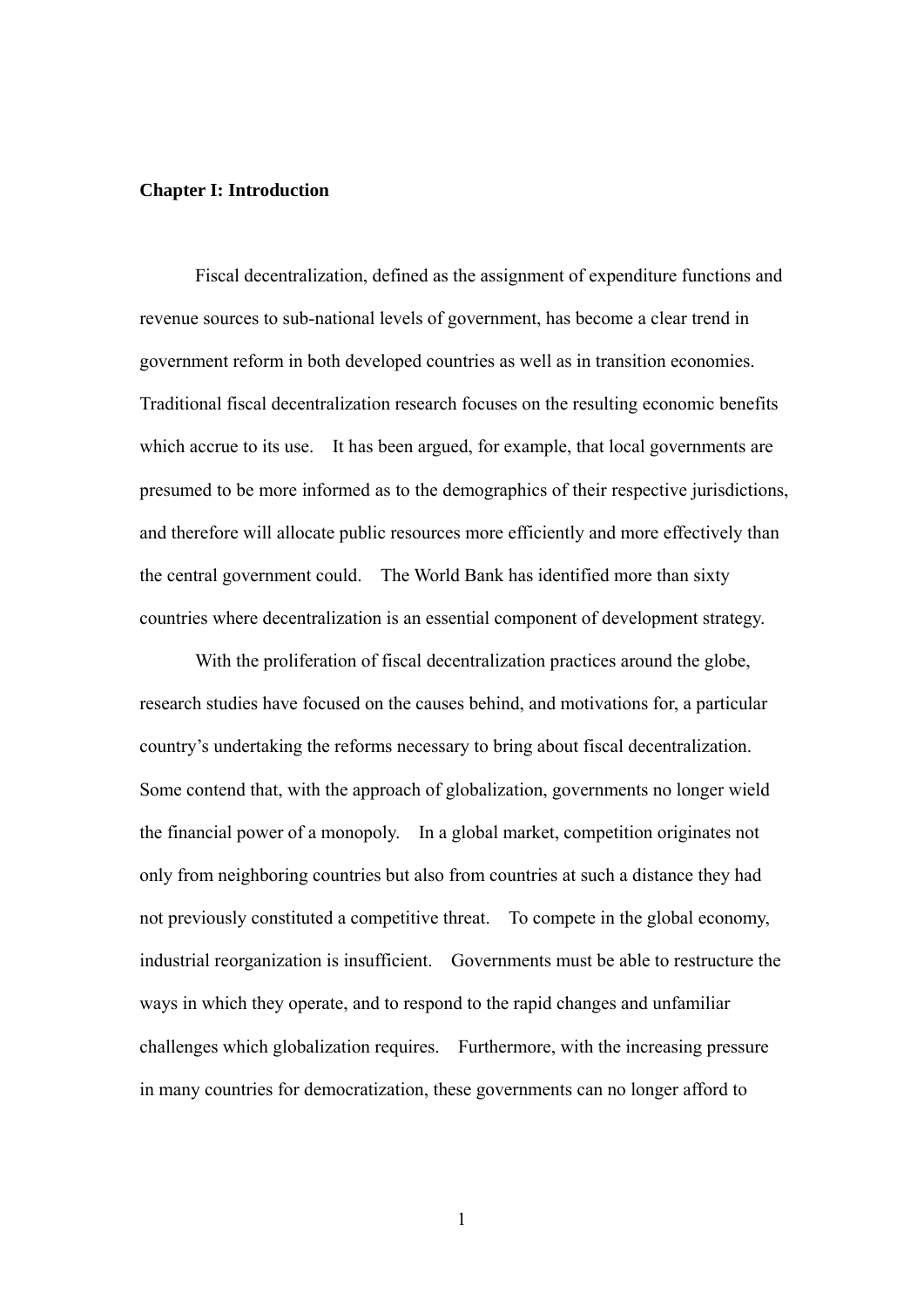ignore expressions of discontent and frustration demonstrated by their citizenry in the matter of providing necessary and adequate public services.

 In order to successfully cope with the public's ever-increasing demands and to reduce the transaction costs inherent in providing timely public services in an evenly-distributed fashion, national governments must adapt to the varied and complex transformations occurring everywhere today. There are a number of ways which governments may undertake to achieve their goals. One way many experts believe offers great promise is through fiscal decentralization. It has been argued that the sub-national government is much more likely to know the local needs and is therefore more capable of delivering adequate levels of public services than national government are or could be, due primarily to the fact that most local governments are more closely scrutinized and have the local oversight of those living under its jurisdiction. This provides corresponding levels of accountability for local governments, which is higher and more certain than is possible with the central government. This has, in fact, led national governments in recent times to attempt to leverage this position by decentralizing many of the duties and responsibilities previously held by the national governmental entity to lower and more localized levels of governments.

 Tanzi (2002) has argued that the trend toward decentralization has its origins in several different loci. First, deepening democratization has given citizens greater rights and freedoms to express their preferences for a more optimal provision of public goods and services. Second, globalization is creating market areas that are no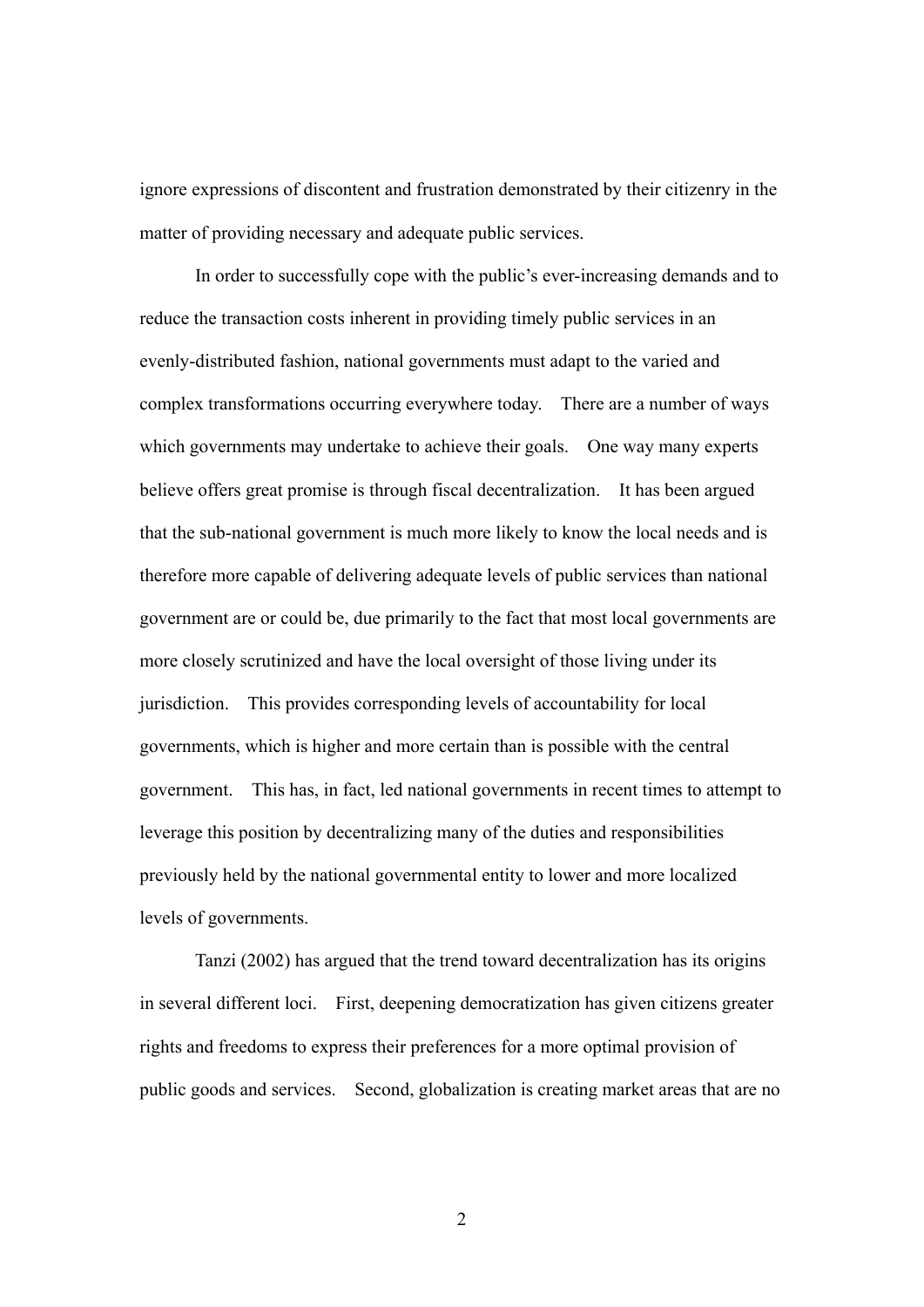longer identical to, or aligned with, strictly national boundaries. That is, competition is no longer confined within a nation's boundaries. National governments must compete with neighboring countries, while local governments must compete with other jurisdictional governments. Third, decentralization is similar to the economic term, "superior good," which becomes more desirable when incomes increase (Bahl & Linn 1992; Martinez-Vazquez & McNab 2003). Fourth, marked differences in income distribution also play an important role in facilitating the trend toward fiscal decentralization because those who enjoy higher levels of disposable income are seen as naturally having different desires and priorities for the provision of public goods and services than do those who have less income.

 Other issues loom large in the field of economics, as well as in public policy, in the current and ongoing debate over issues of fiscal decentralization. One of the more pressing questions concerns the consequences of implementing fiscal decentralization: why have some states been able to succeed in this regard while others have failed? This question is yet to be answered satisfactorily. A brief comparison of two countries' attempts in this area provides a cogent example of the dilemma. Since the 1990s, China has embarked upon a series of reforms based on principles of fiscal decentralization, the implementation of which has been accompanied by double-digit economic growth rates. Argentina is also highly decentralized in terms of sub-national governments having expenditures and revenues as an acceptable percentage of the total government's expenditures and revenues. Argentina, unlike China, experienced two major financial crises, in 1993 and 2001,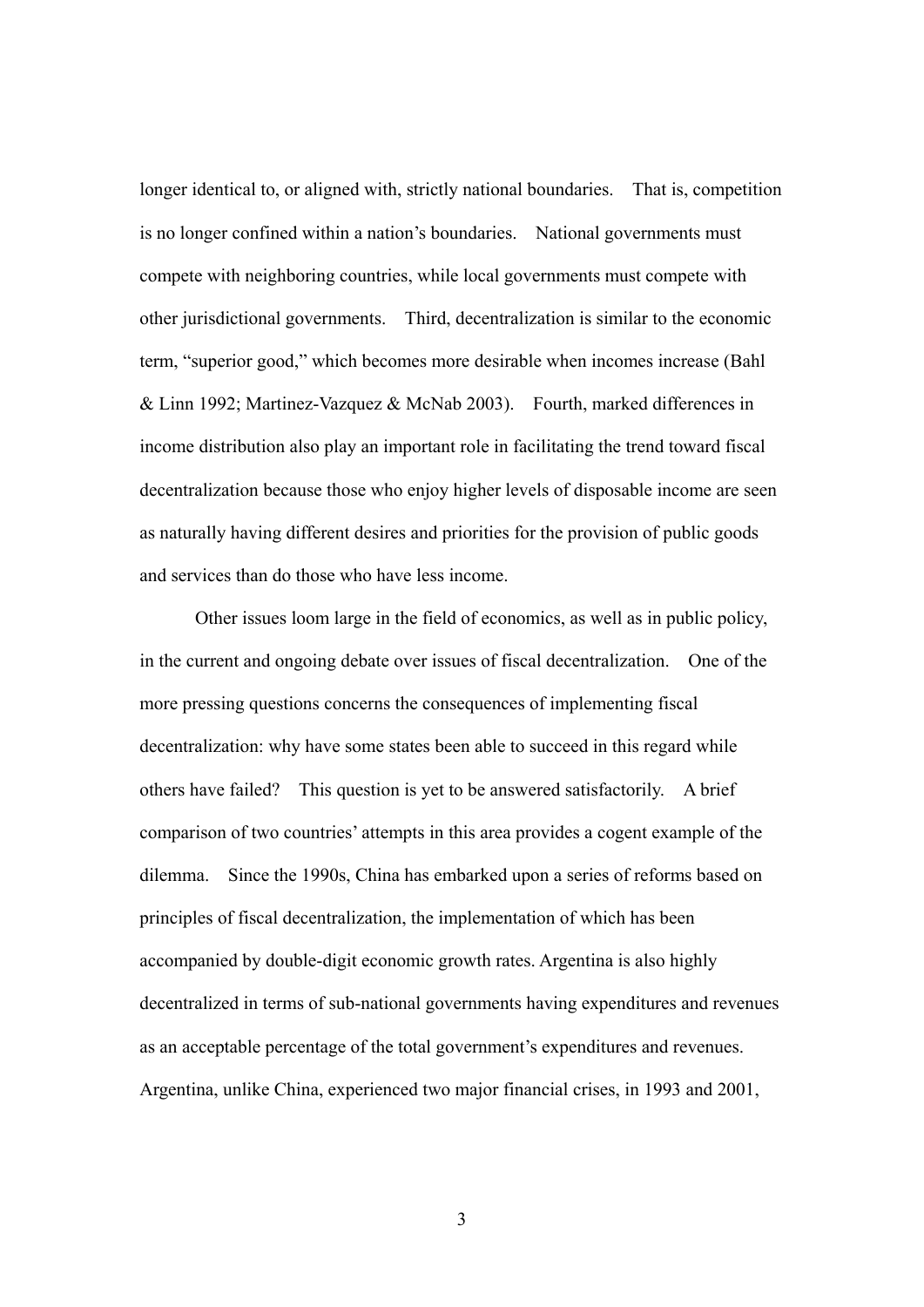associated with undisciplined fiscal behavior by sub-national governments, for which the central government ultimately had to take responsibility (Mussa, 2002).

 It is a point of contention that an effective course of action would include different considerations; i.e., rather than only re-assigning public resources to lower levels of government, grant discretionary powers, such as taxing, and borrowing, as well as the power to independently appoint personnel at the sub-government level as well.

 These issues have served to highlight the importance of effective institutional arrangements to insure the ultimate success of fiscal decentralization policies. This dissertation takes the view that success requires rethinking the ways in which this process is undertaken, and asserts that it is the institutional design of a fiscal system rather than simply the reallocation of public resources to appropriate levels of government which will ultimately determine success or failure. Just as fiscal decentralization can be variously defined, so, too, are there various approaches to implementing policies based on principles of fiscal decentralization. Some of the implementations may require only the reassignment of public resources, while others may go further and emphasize the concomitant need for structural reform, including the granting of greater autonomy and responsibility to lower level governmental entities.

 The significance of successful outcomes regarding fiscal decentralization has given rise to a number of public finance experts who have attempted to formulate normative studies and well-functioning institutional arrangements in this regard,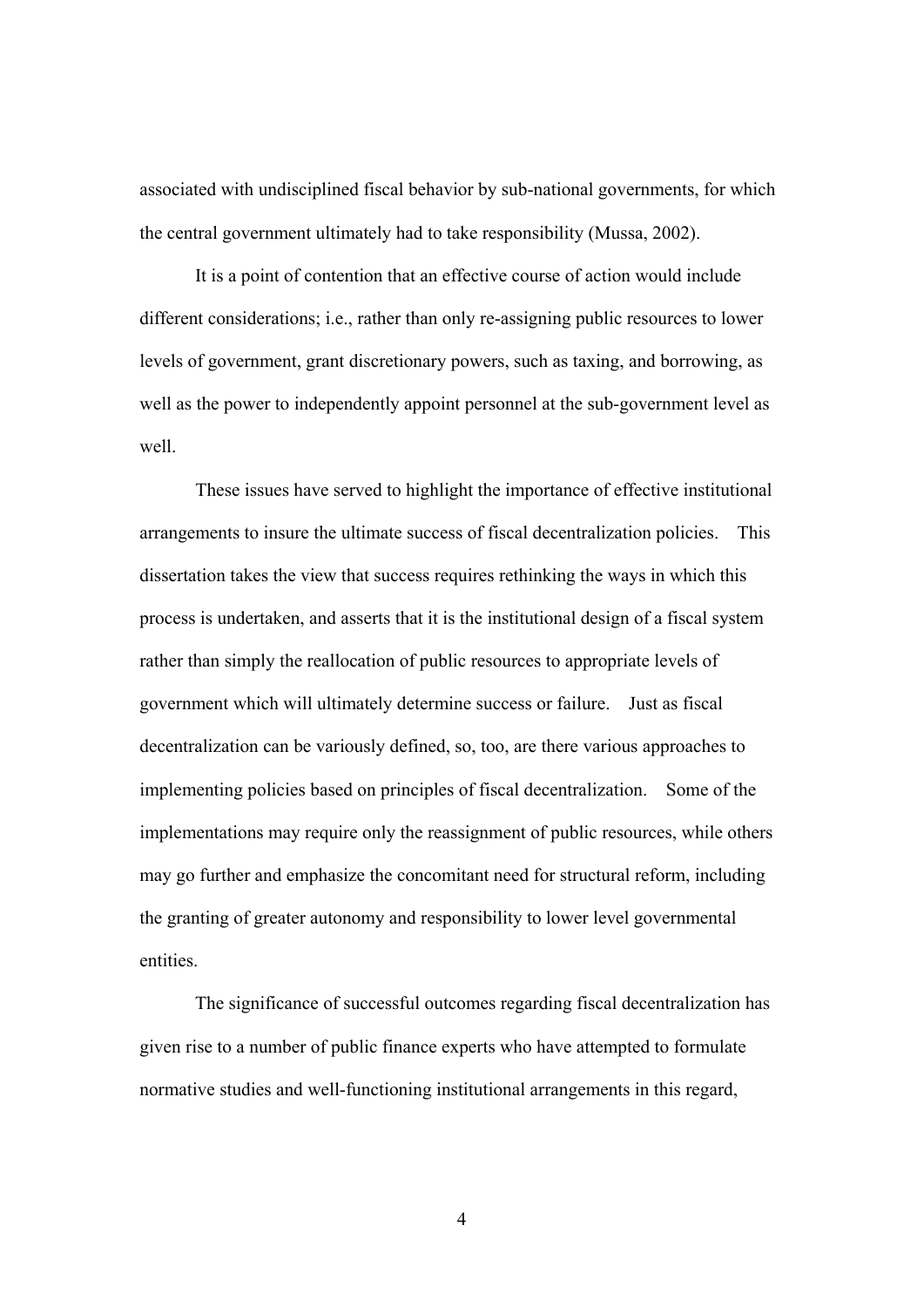rather than focusing solely on the reallocation of public resources. Bahl (1999b) expresses the view that fiscal decentralization should be regarded as a system with different components. Each component can be a method to implement fiscal decentralization. Bahl & Martinez-Vazquez (2005) further illustrate this concept with a normative approach to sequencing fiscal decentralization.

 The dissertation accepts the view that fiscal decentralization should be regarded as a fiscal system. However, our emphasis focuses on an individual country's unique mix of institutional arrangements to implement fiscal decentralization, leading them to develop different components of the system they identify toward that end. The focal point of this research is to identify the different types of fiscal decentralization systems that are currently implemented. Each type of fiscal decentralization system may, and likely will, demonstrate much diversified performance strength and weaknesses. Two research questions are presented and studied in this dissertation:

- 1. What types of fiscal decentralization plans have been or are currently being implemented?
- 2. What are the performance strengths and weaknesses of various types of fiscally decentralized systems?

The first question will be addressed using cluster analysis, while the second question will be examined through an investigation of the inter- and intra-cluster performance comparison, and one empirical model.

Currently, there is a large and wide-ranging literature focusing on the issues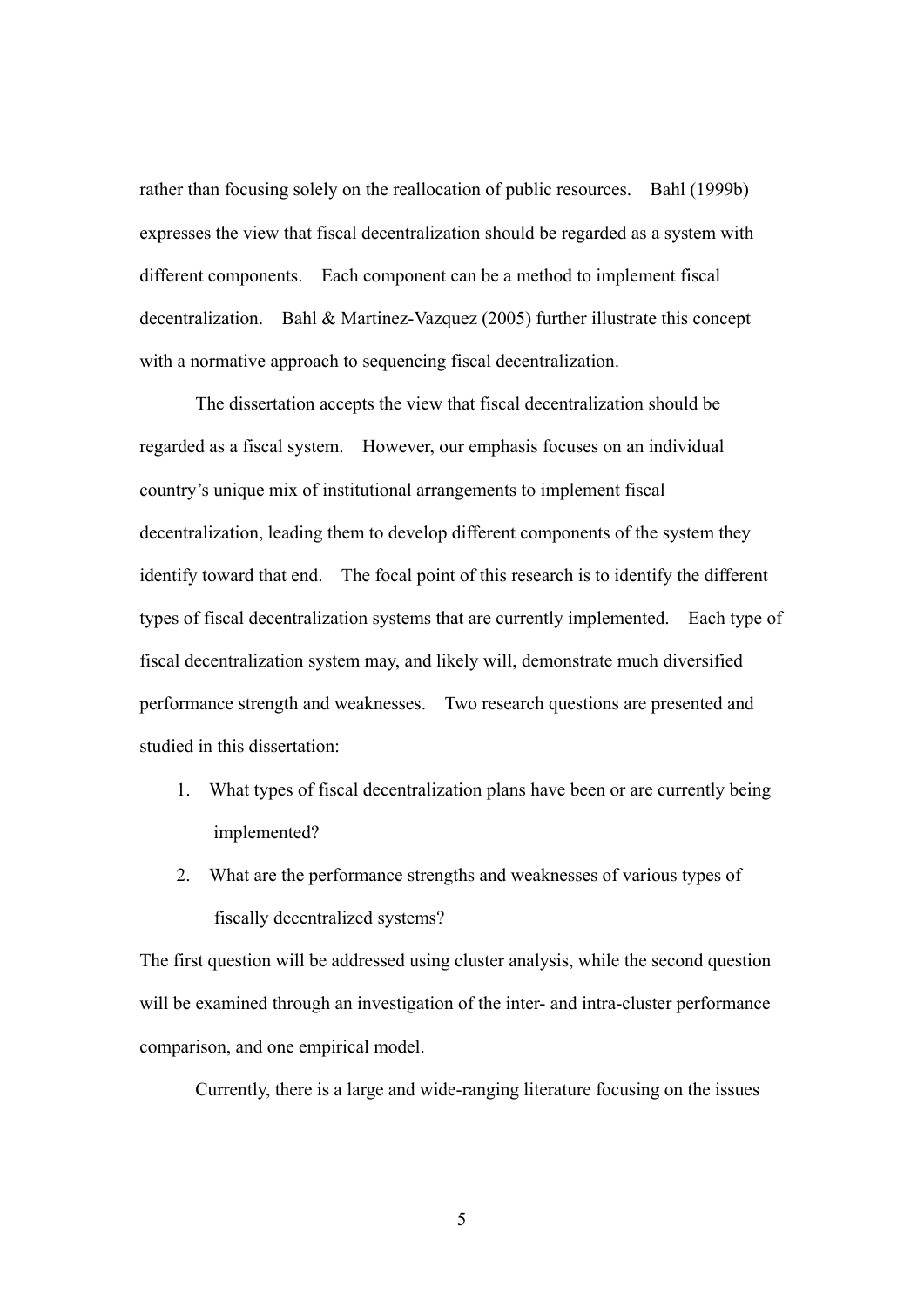that are relevant to the question of whether fiscal decentralization will deliver the economic benefits that its advocates claim. The literature, therefore, primarily discusses and analyzes relationships between fiscal decentralization and economic performance. Results of the examinations of the theoretical underpinnings of fiscal decentralization remain inconclusive, while empirical studies of fiscal decentralization are considered controversial and problematic. Two main problems remain unresolved in the empirical analysis literature. They are: (1) the absence of qualitative indicators for measuring fiscal decentralization; and (2) the endogenous problem inherent in the empirical models.

 The first problem is of particular importance in this literature. The current and most widely used fiscal decentralization indicator, sub-national government revenue and expenditure as a percentage of total government revenue and expenditure, has been criticized as a too-simplistic a measure to accurately gauge the degree of fiscal decentralization among the nations embarking on this course of action. The qualitative dimensions of fiscal decentralization, such as the power of sub-national governments to decide issues such as the appropriate tax base, tax rate, and borrowing power etc., must be considered. Lack of consideration for the qualitative indicator, in our viewpoint, would lead to biased and specious empirical estimations of fiscal decentralization on economic development. The second problem, while not as significant as a public policy issue, nevertheless poses a threat to these empirical analyses as more and more studies begin to question whether fiscal decentralization is simply one endogenous variable to economic growth.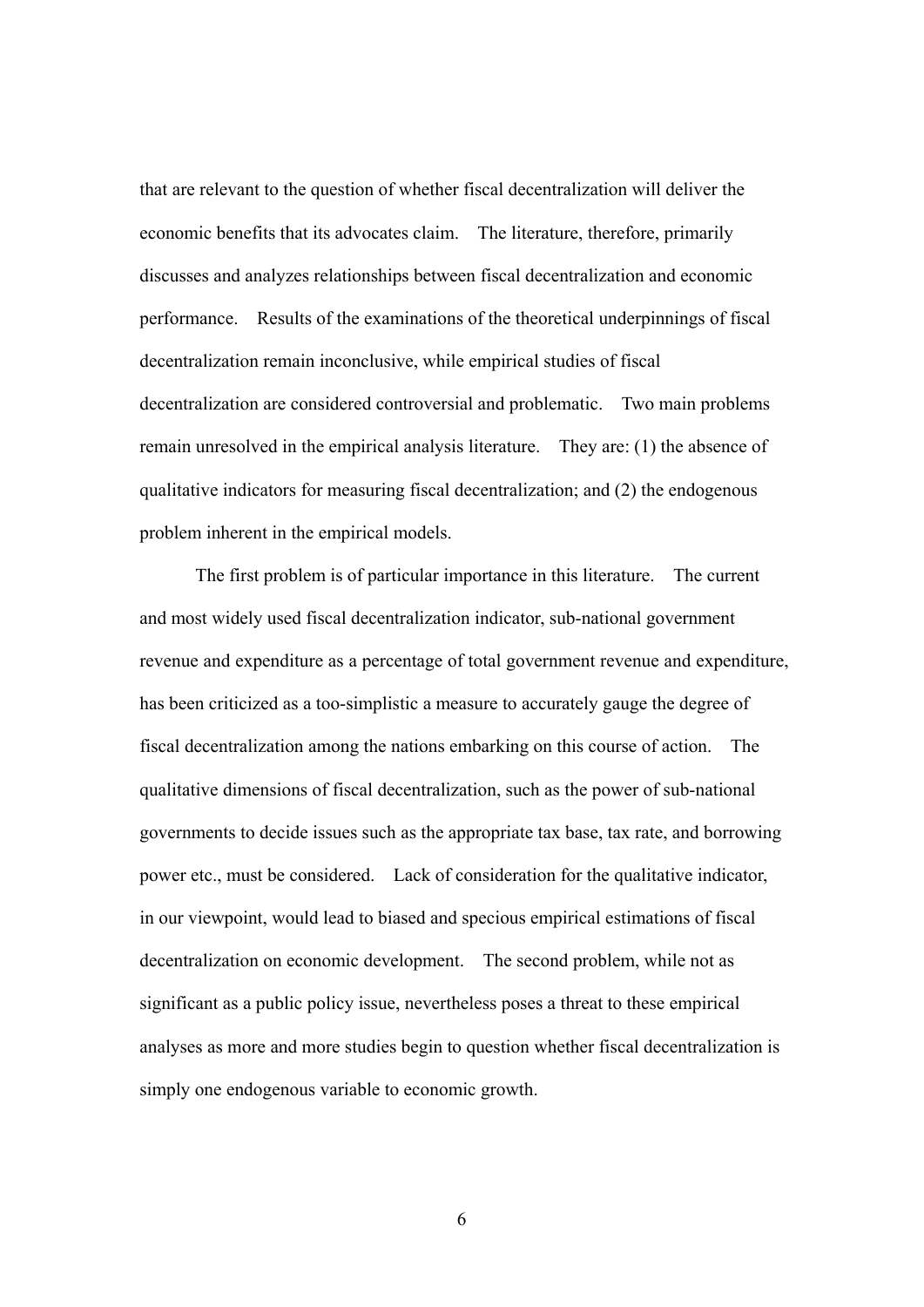In accordance with the aforementioned statements and arguments, innovation for this fiscal decentralization topic would require going beyond the simple formulation of a comprehensive indicator, and to base our analysis on the more fruitful typological approach to measure the diverse nature of fiscal decentralization in countries while also incorporating institutional factors into the model to investigate the relationship between the types of fiscal decentralization systems and economic performance.

 With these imperatives foremost, we endeavor in the present study to establish a model that can properly exhibit the multi-faceted dimensions of fiscal decentralization and then use it to classify the various countries' fiscal decentralization systems based on their customized institutional arrangements. In this dissertation, we do not attempt to deal with any issues surrounding the question of whether there is a statistical association between fiscal decentralization and economic performance; rather, we delve into other issues that heretofore have not received the attention they deserve. First, we employ cluster analysis to determine what types of fiscal decentralization system are currently implemented; then, we investigate the differences in economic performance by conducting inter-cluster comparisons on several major indicators. Undertaking this study, however, also requires accurate measurements of fiscal decentralization. The currently used quantitative indicators are not appropriate to serve that function in this dissertation. We suggest that the qualitative dimensions of fiscal decentralization should also be considered.

In this chapter, we outline the goals and the methodological plan for this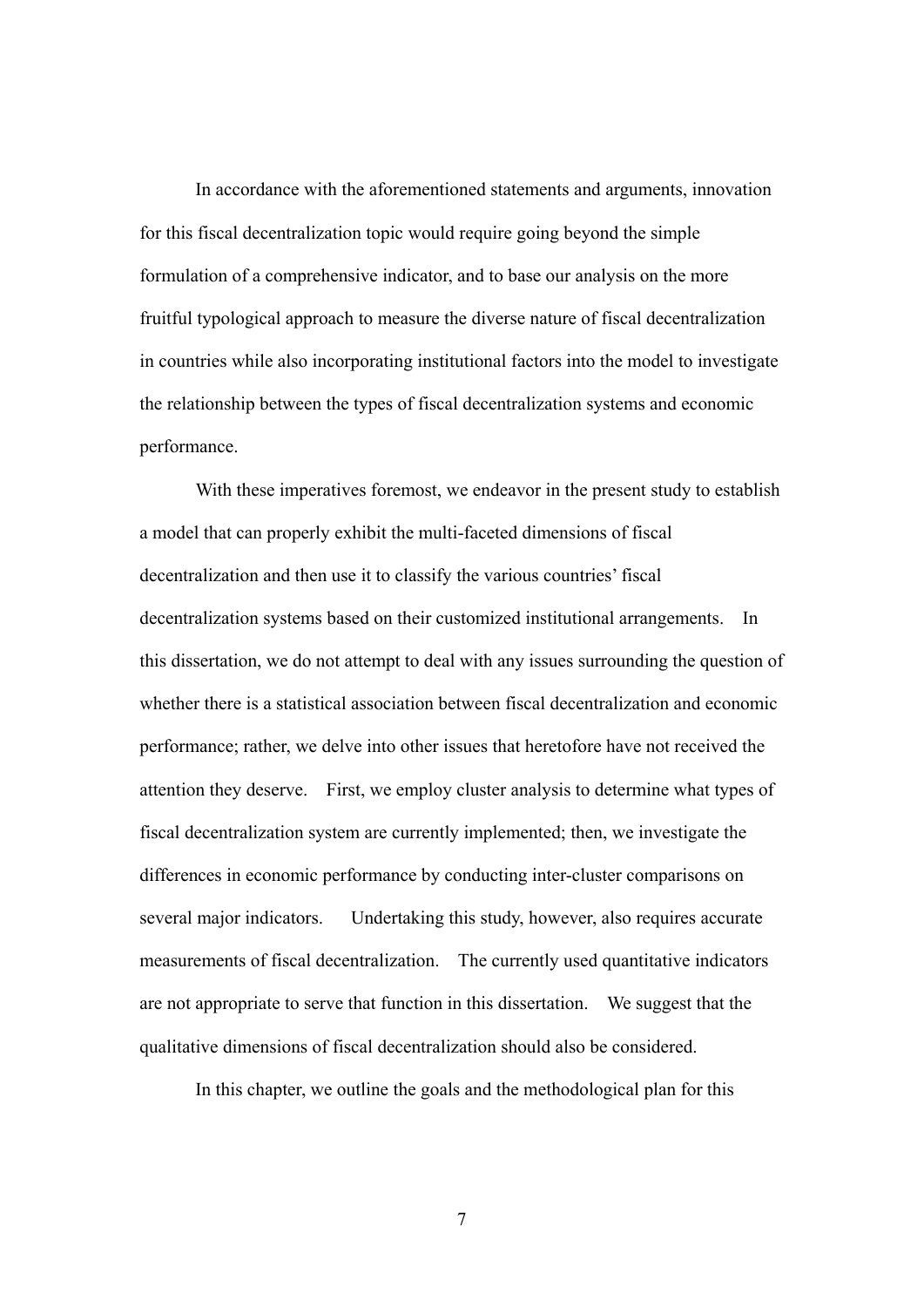dissertation, as well as the motivation underlying this selected topic. Cluster analysis refers to a wide variety of techniques used to group entities into homogeneous sub-groups on the basis of their similarities. The technique helps to reduce the complexity of a dataset and thereby enhance our ability to accurately predict an attribute of observations. Considering the multiple-dimensions of fiscal decentralization, we regard cluster analysis as particularly parsimonious and efficient and is therefore an ideal method for conducting our research on this topic.

 After the initial classification of fiscal decentralization systems using cluster analysis, we will also examine each cluster to further identify inter-cluster performance differences, e.g., structural similarities characterizing the cluster; structure differences across clusters. Utilizing this technique allows us to examine whether there is substantiating evidence regarding the link between fiscal decentralization and economic performance. Currently, we are attempting to examine the indicators of economic performance, fiscal performance, and governance performance. We then explore the relationship between different types of fiscal decentralization systems and performance indicators with two empirical models.

 Using these innovative methods and this statistical analysis, we can investigate the current policy issue of fiscal decentralization; furthermore, the creation here of comprehensive measurements of fiscal decentralization would make original contributions to this field of study. In brief, the structure of research can be depicted as follows: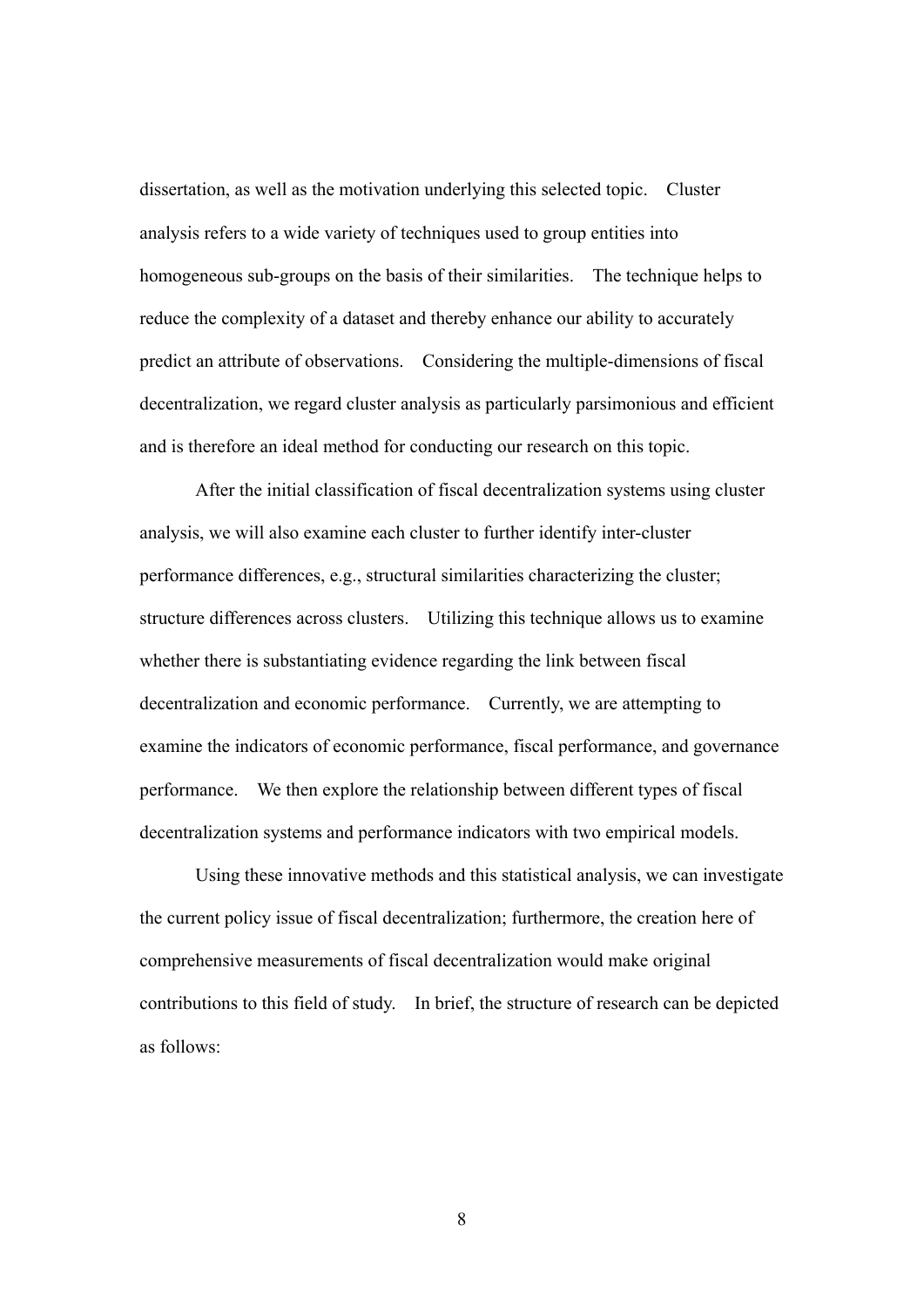### Figure 1.1: Structure of dissertation

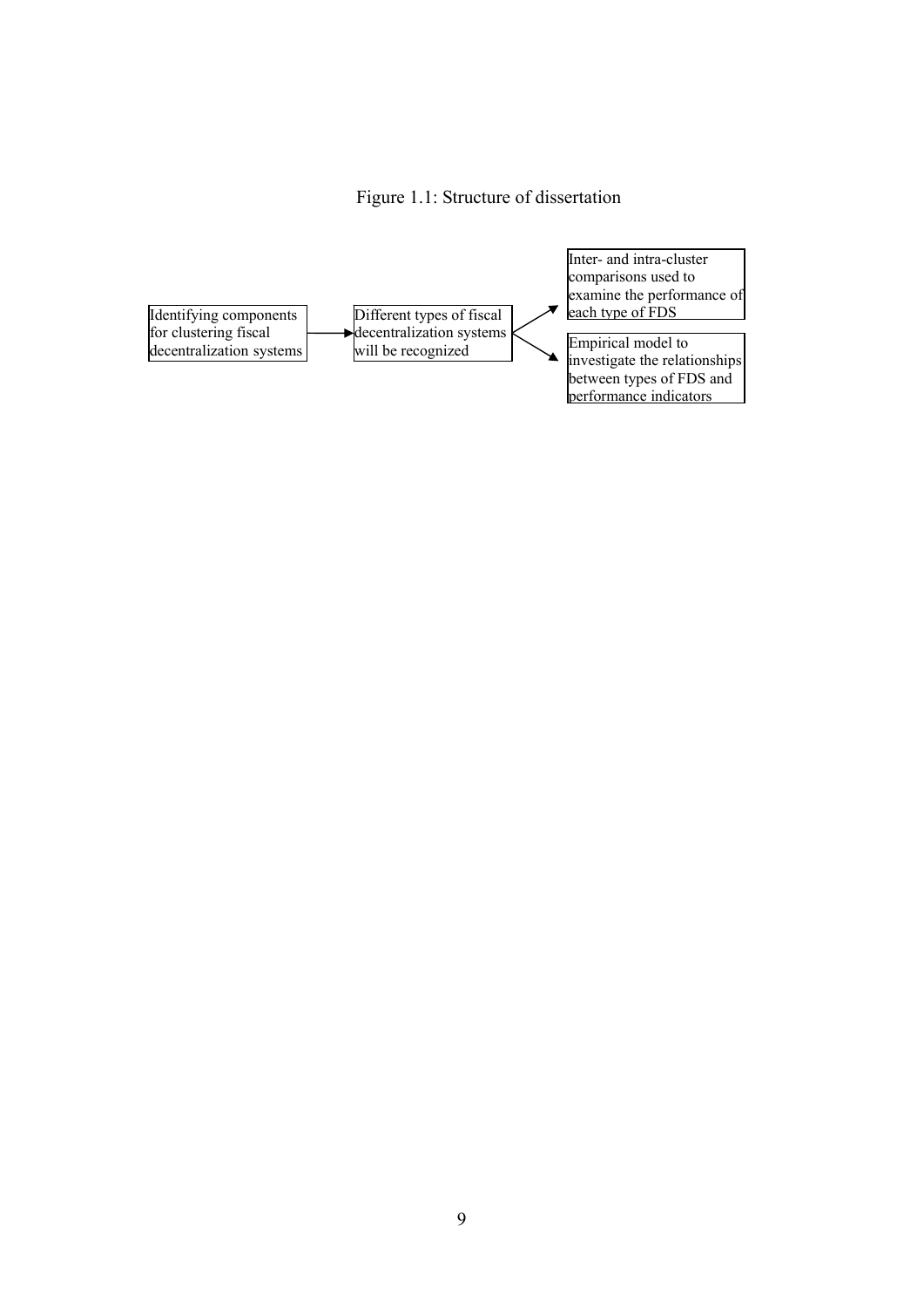#### **Chapter II: Literature review and arrangement**

 Several parts of the fiscal decentralization literature are reviewed in this chapter. Presented first are several theoretical arguments regarding fiscal decentralization have been proposed since the pioneering work of Oates (1972). As mentioned previously, most theoretical arguments on fiscal decentralization focus on the economic benefit that may ensue. Thus, early in the literature review, those studies concerned with the relationship between fiscal decentralization and economic performance are examined. Next the focus is on the previous literature that attempts to create comprehensive measurements and typologies of fiscal decentralization. Finally, we examine the prior use of the major tools of this dissertation in literature for social science studies, viz., cluster analysis and empirical analysis.

#### **I. Literature Review**

#### **1. Theoretical arguments**

 Theoretical arguments surrounding fiscal decentralization have been the subject of investigation by economists as well as by policy analysts. This theoretical examination was first undertaken by the pioneering works of Tiebout (1956), Musgrave (1959), and Oates (1972). Fiscal decentralization is widely advocated on the premise that it improves economic performance by increasing economic efficiency in the provision of public sector services. Some, however, argue that fiscal decentralization can impact economic performance when sub-national governments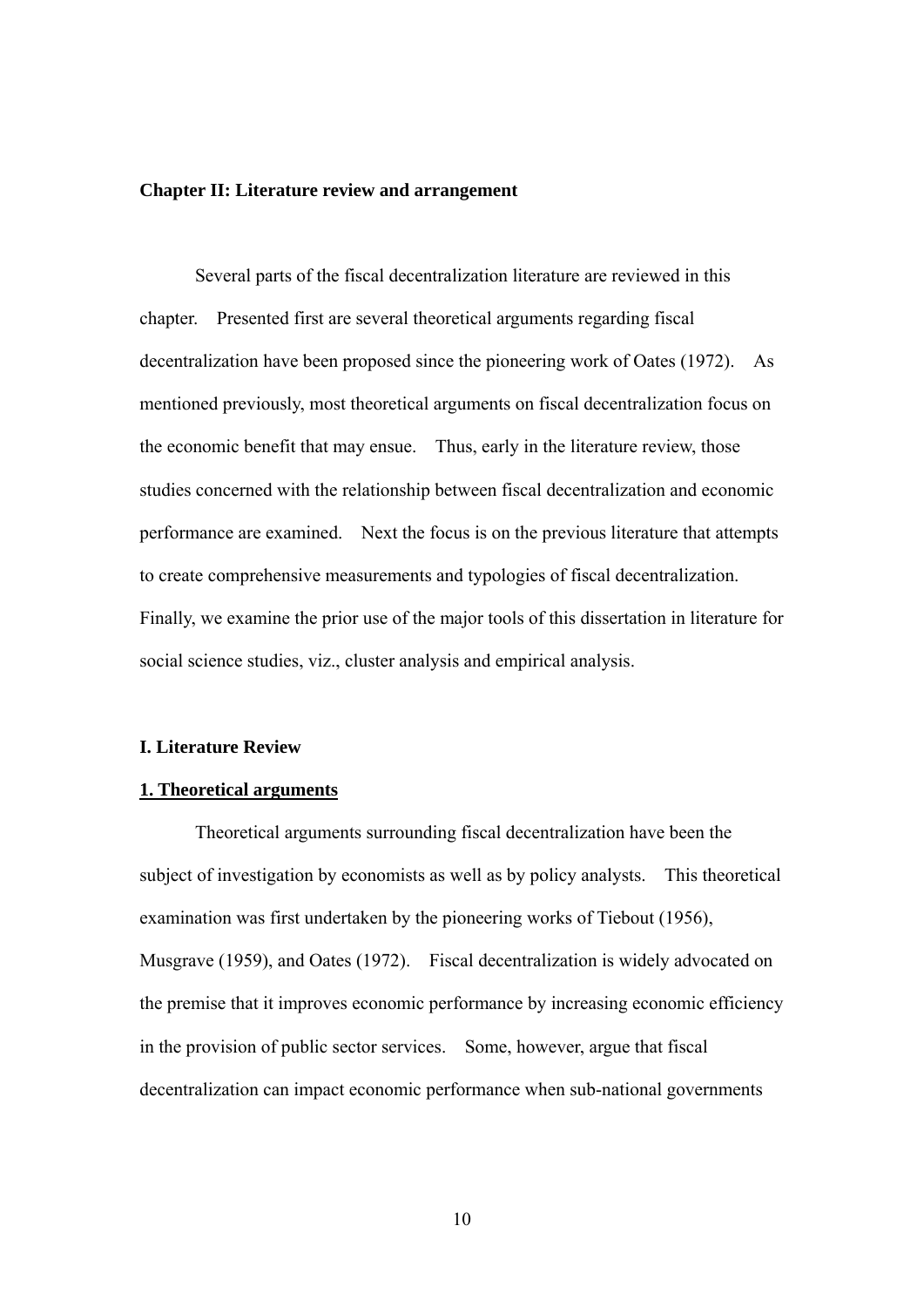have uncontrolled expenditures, which adversely affects national fiscal policy. Macroeconomic stability may be hampered by the sub-national government's spending. Consequently, in the following paragraphs we canvass the arguments regarding both the positive and the negative effects of fiscal decentralization policy.

 Several arguments are put forth to support the view that fiscal decentralization can engender economic growth. The first and most widely accepted argument is that fiscal decentralization enhances economic efficiency (Oates, 1972). This argument relies heavily on the premise that the sub-national government is more in tune with local needs and is thus much more capable than the national government in delivering necessary services and collecting taxes.

 After this theoretical examination, a number of empirical studies investigate the relationship between fiscal decentralization and economic growth since the 1990s, including Kim (1995), Davoodi, Xie & Zou (1995), Davoodi & Zou (1998), Martinez-Vazquez & McNab (1998, 2001a, 2003), Zhang & Zou (1997, 1998), Lin & Liu (2000), McNab (2001), DeSai (2003) and Lee (2003). Some of the empirical studies are conducted with cross-country datasets while other experiments focus on case studies within a single country but use datasets comprising various national regions. We find that both cross-country experiments and case studies yield inconsistent conclusions on the issue of whether fiscal decentralization promotes economic growth.

 The next argument postulates that fiscal decentralization can improve economic performance through strengthening a country's governance. A growing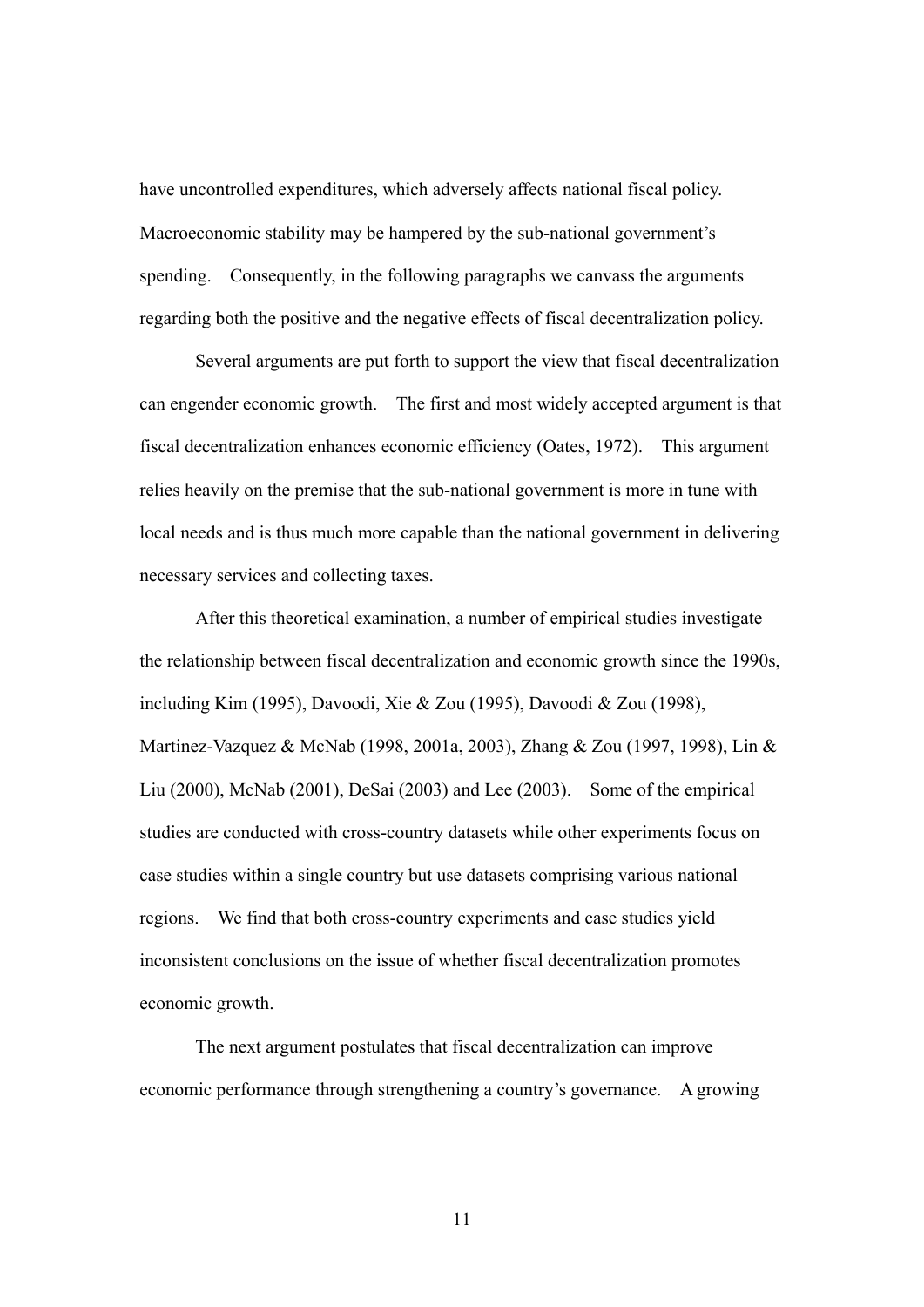body of literature has emerged in recent years that recognize a positive association between decentralization and governance. Inman & Rubinfeld (1997) assert that fiscal decentralization has been shown to strengthen social capital and encourage political participation that usually leads to a higher level of accountability for government behavior. By fostering the emergence and strengthening of democratic institutions, fiscal decentralization reduces opportunities for malfeasance and the misallocation of public resources. Resources that would otherwise be diverted are then available for investment and for the provision of public goods, thereby enhancing long-term economic growth (McNab, 2001). Fiscal decentralization has been further credited with fostering central bank independence (CBI) and thereby ensuring transparency in government as well as in the banking sector (Huther & Shah, 1998).

 With respect to the argument of democratic governance, many empirical studies have also been undertaken to test this argument. Some scholars focus on the relationship between fiscal decentralization and corruption (Fishman & Gatti 2000; Gurgur & Shah 2002), while others associate fiscal decentralization with some type of general governance indicator, ranging from citizen participation, transparency in government, the rule of law, among others (Huther & Shah 1998; DeMello & Barenstein 2001). Despite the diversity of conclusions with regard to the issue of fiscal decentralization versus economic growth, there appears to be greater consensus among the empirical conclusions on the issue of whether fiscal decentralization promotes improved governance.

Third, fiscal decentralization is said to promote economic performance by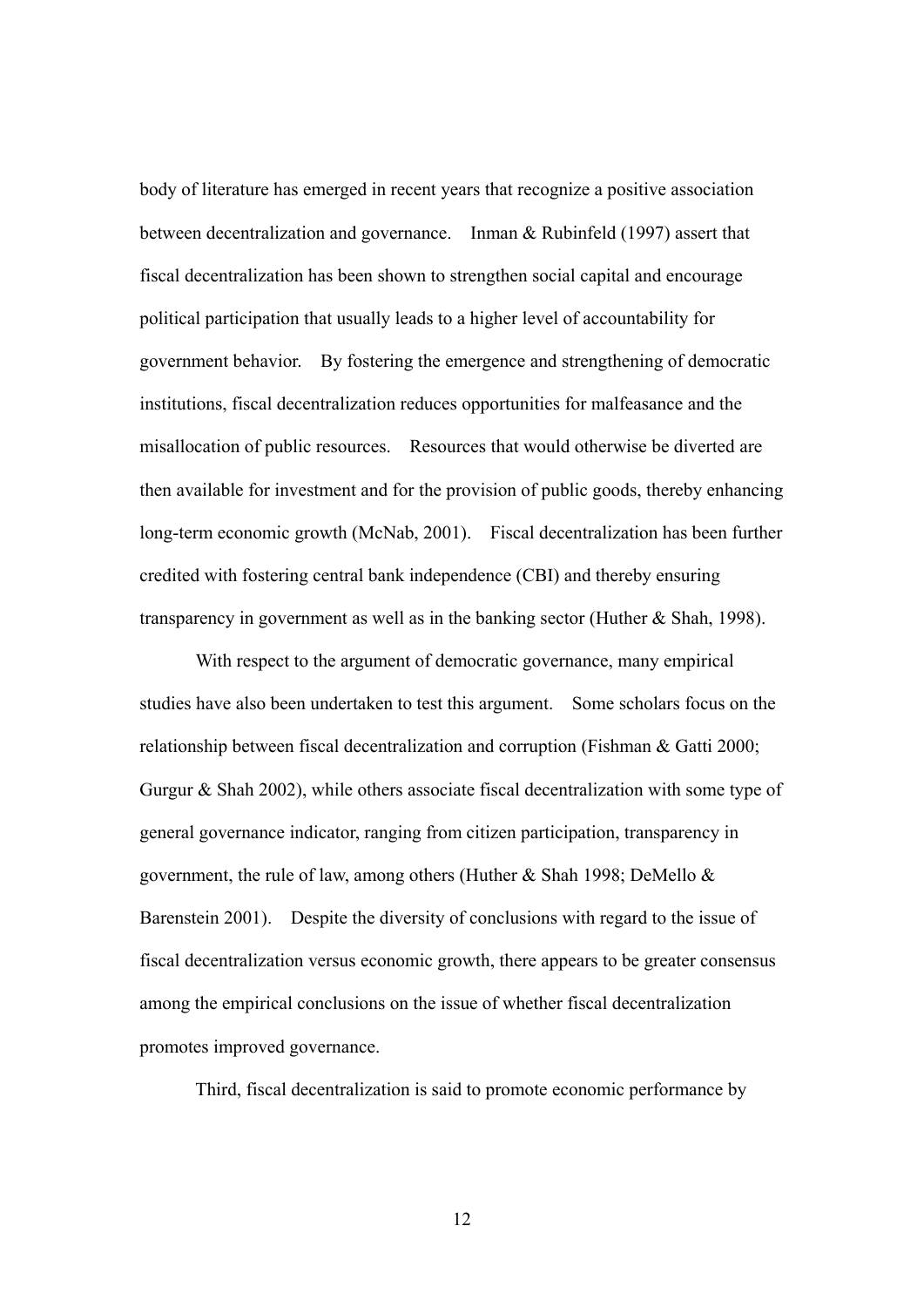enhancing macroeconomic stability. Fukasaku & DeMello (1998) contend that fiscal decentralization is expected to promote sound macroeconomic management through efforts that streamline public sector activities, reduce operational and informational costs of service delivery, which thus stimulate private sector development. However, Ter-Minassian (1997a) asserts there are significant costs associated with insuring macroeconomic stability through fiscal decentralization. Achieving this goal requires thoroughly disciplined sub-national borrowing. As to the empirical studies, in relation to this argument, there is less focus in the literature regarding the relationship between fiscal decentralization and macroeconomic stability. The primary explanation stems from the fact that macroeconomic stability has a high level of relevancy to economic growth. As a result, some take the view that macroeconomic stability is the indirect effect of fiscal decentralization on economic growth (Lee, 2003).

 Fukasaku & DeMello (1998) have conducted the first empirical study using cross-country datasets searching for the association between fiscal decentralization and macroeconomic stability. Fukasaku & DeMello use the central government's fiscal balance, inflation, and M2 growth as the indicator for macroeconomic stability. Their findings suggest that fiscal decentralization is likely to generate fiscal and monetary imbalances that impair the performance of economic growth in developing countries. OECD countries are, nevertheless, better equipped to reap the benefits of fiscal decentralization while maintaining the fiscal discipline that appears to lead to increased economic growth.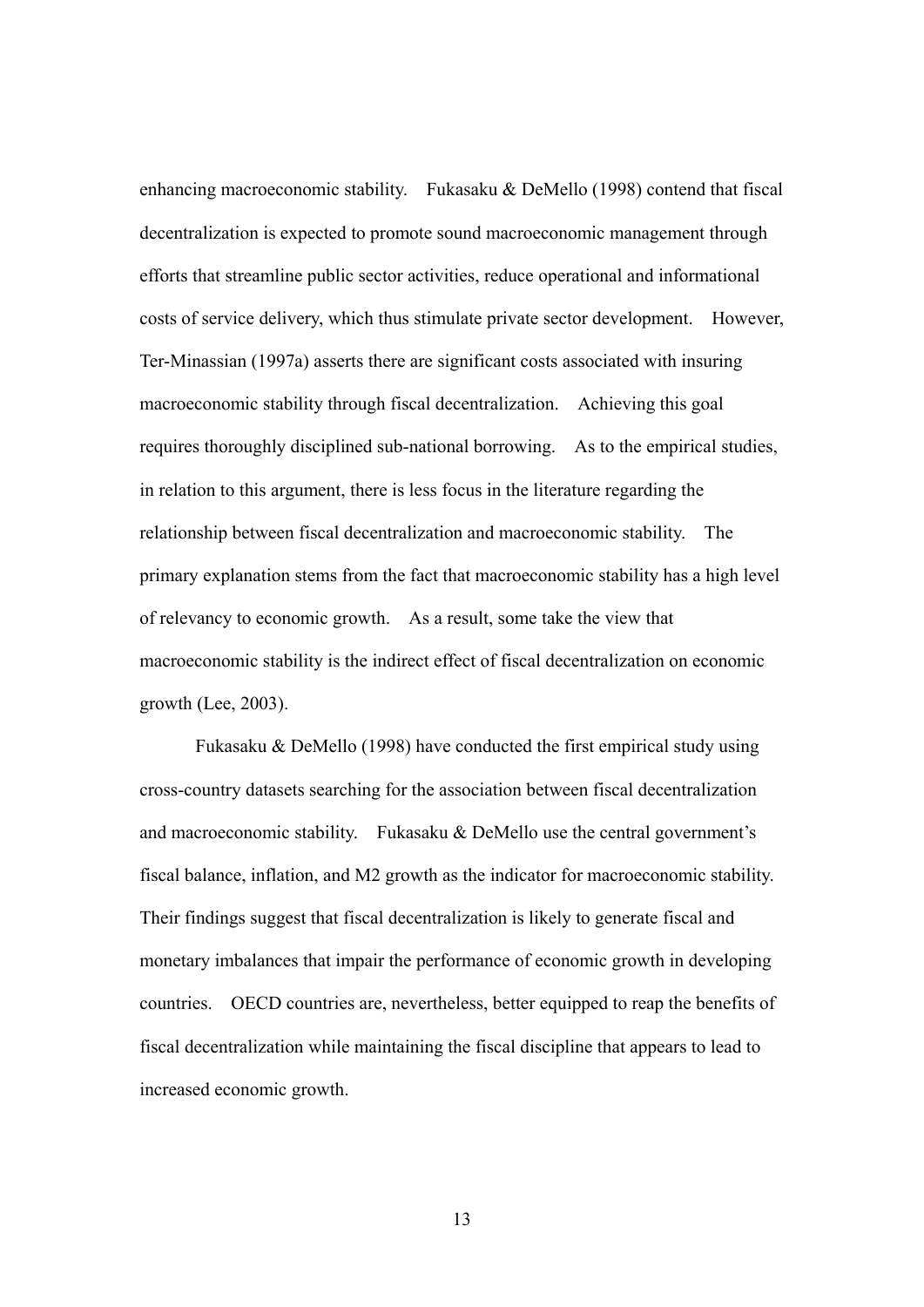These findings are consistent with the argument that fiscal decentralization is a superior good, proposed by Bahl  $& Linn (1992)$  and Tanzi (2002), who posit that it is only at relatively high levels of per capita income that decentralization becomes sufficiently attractive to taxpayers that its benefits can be fully exploited, unburdened by the experiences of countries with a lower level of per capita income.

 Fourth, those who contend that fiscal decentralization bears an inverse relationship to the size of the public sector are considered. Brennan & Buchanan (1980) contend that fiscal decentralization is itself a powerful constraint on Leviathan: competition among governments in the context of the "inter-jurisdictional mobility of persons in pursuit of fiscal gains can offer partial or possibly complete substitutes for explicit fiscal constraints on the taxing power" (Brennan & Buchanan 1980, pp. 184). Accordingly, the Leviathan model implies that, with all other things being equal, the size of the public sector bears an inverse relationship to the extent of fiscal decentralization (Oates 1985, pp. 748).

 Oates (1985) also played a pioneering role in empirical studies exploring the relationship between fiscal decentralization and public sector size, but reached a different conclusion than Brennan and Buchanan. Using a cross-sectional sample of 57 countries, Oates' findings suggest that a strong, systematic relationship does not exist between the size of government and the degree of centralization of the public sector. Following Oates' path-breaking study, Marlow (1988), Grossman (1989a, 1989b), and Joulfaian & Marlow (1990) endeavored to test the Leviathan hypothesis. Their conclusions varied.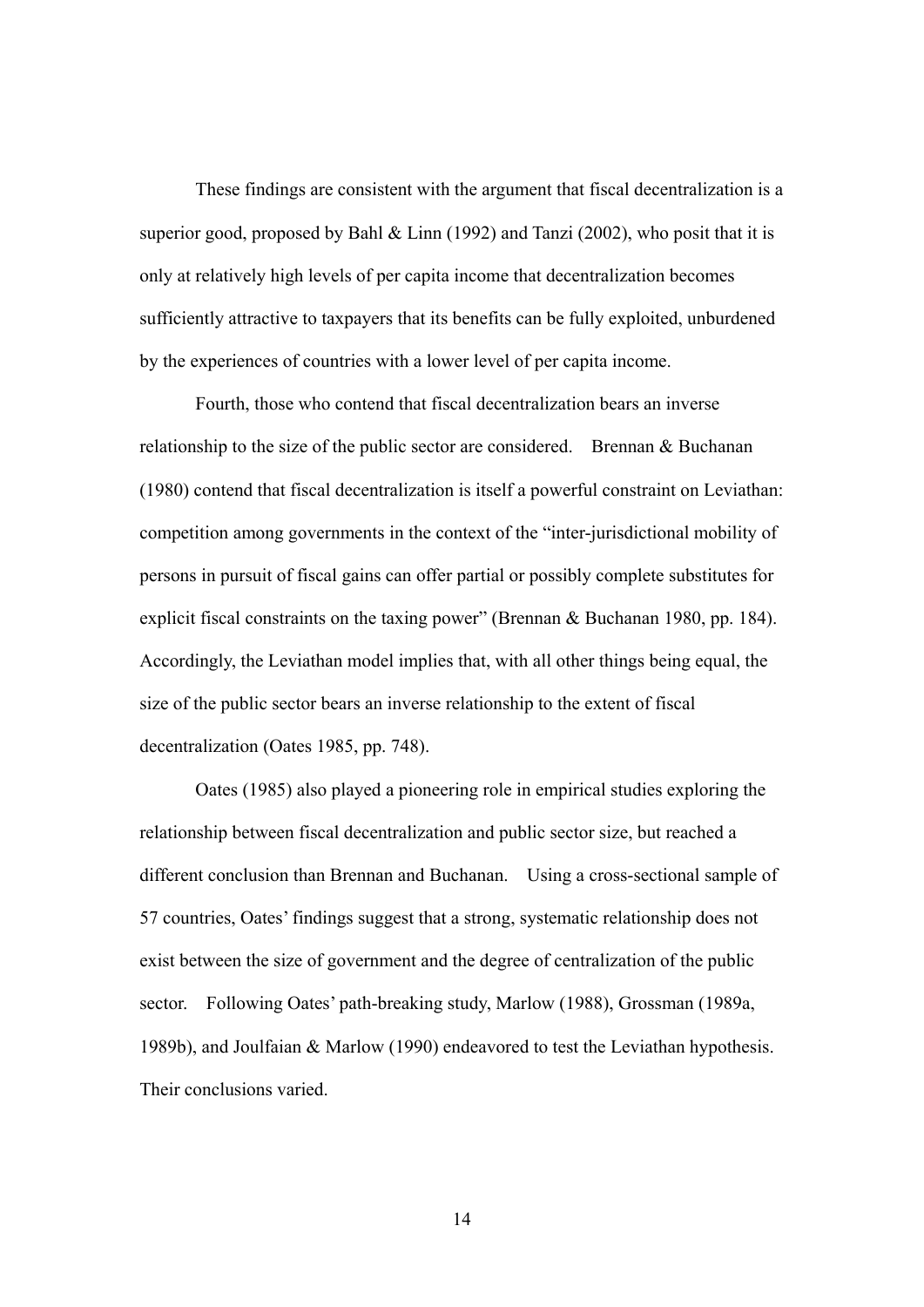Just as there are many arguments supporting the view that fiscal decentralization has a positive effect on economic performance, so there are numerous contentions in support of the opposing view: that fiscal decentralization may hamper economic performance. First, contrary to the arguments proposed by Oates (1972), Prud'homme (1995) in fact suggests that fiscal decentralization can actually undermine economic efficiency. Prud'homme believes the arguments presented by Oates are rooted in fragile ground. He argues that not only do locally elected officials not always satisfy the preferences of local needs, but, that,even if the locally elected officials seek to satisfy the preferences of local needs, the local bureaucracy does not always go along with the expectations of elected officials. Consequently, Prud'homme regards as problematic the assumption that fiscal decentralization necessarily promotes economic efficiency. Prud'homme further suggests that providing a given local public service entails economies of scale. The welfare losses attributable to economies of scale that would result from decentralization always remain a distinct possibility. So the oft-cited argument for economic efficiency is in fact undermined by fiscal decentralization.

 The argument that fiscal decentralization promotes economic performance by increasing political participation and improving governance has encountered criticism. Conyers (1990) holds a different view and contends that decentralization may increase the participation of people at the local level, but sometimes it is only a small privileged elite group who actually get to participate. And, such elites may often pursue their own narrowly focused self-interests, which may be divergent from those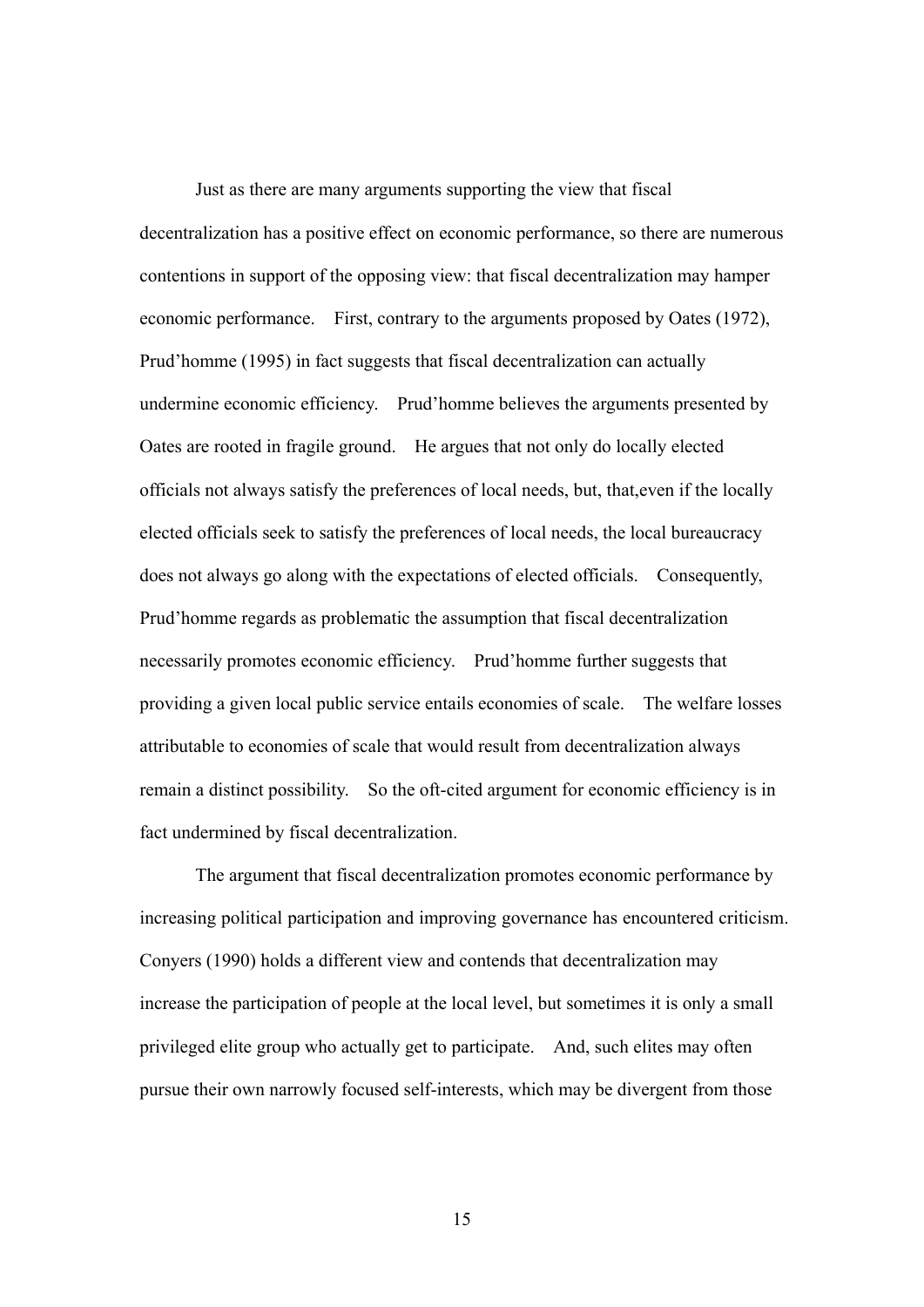of the rest of the local populace. Viewed in this light, fiscal decentralization may indeed promote participation in the democratic process, but it would not necessarily improve economic performance. Tanzi (2002) recognizes the existence of a relationship between decentralization and corruption because sub-national institutions are usually less developed than those of the central government due to the fact that local governments provides lower salaries, fewer prospects for advancement, and a weaker mechanism for surveillance and therefore for accountability. Under these circumstances, the problem of corruption may be more severe and widespread in local governments than in central ones.

 Third, there appears to be a potential conflict between fiscal decentralization and macroeconomic policy. Musgrave (1959), for example, recognized this problem nearly 50 years ago. He believes it becomes more difficult to coordinate fiscal policy in a counter-cyclical sense under a decentralized fiscal structure. Prud'homme (1995) also considers the possibility that the fiscal behavior of sub-national governments would run counter to fiscal policies of central governments. For example, local governments may try to increase expenditures or raise taxes while the central government is trying to reduce spending or cut taxes. Such unhappy coincidences may jeopardize overall macroeconomic stability. Bogoev (1991) also uses the case study of the former Yugoslavia, one of the most decentralized countries in the world, to illustrate how a federal government can be unable to implement its fiscal policy, simultaneously engendering both high inflation and poor macroeconomic management.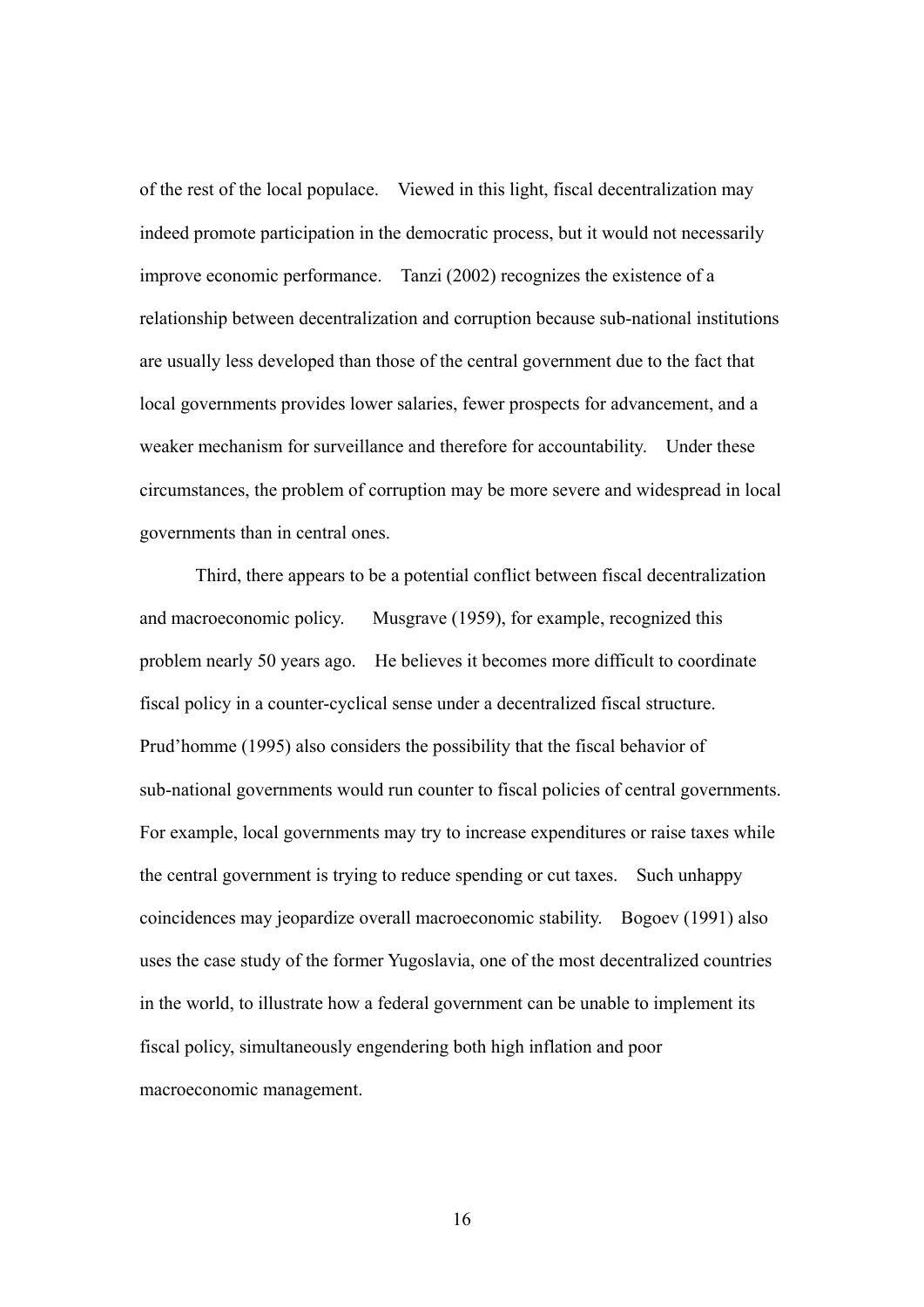Fourth, fiscal decentralization provides a strong incentive for sub-national governments to borrow, which, in turn, may lead to a national debt crisis. Local governments tend to incur a large number of debts when they are convinced that the central government will bail them out in a crisis. Tanzi (2002) indicates that in past years these fiscal crises have loomed large in some developing countries, such as Argentina and Brazil.

#### **2. Measurements and typology of fiscal decentralization**

 We can conclude from the discussion in the previous section that there are a considerable number of controversies brewing in the literature over the issue of the relationship between fiscal decentralization and economic performance. Moreover, the empirical analyses regarding fiscal decentralization are under serious attack. The most apparent flaw in these empirical analyses is the measurement of fiscal decentralization.

 These measurements of fiscal decentralization, used by the majority of empirical studies as an explanatory variable, are mainly from the dataset Government Finance Statistics Yearbook (GFS), published by International Monetary Fund. These measurements are defined on the basis of a single dimension of decentralization: expenditures going through sub-national budgets, and revenues raised by sub-national governments. In other words, the share of sub-national governments' expenditure or revenue over the total government's expenditure or revenue has been regarded as the indicator of fiscal decentralization. Despite the dataset's wide usage in empirical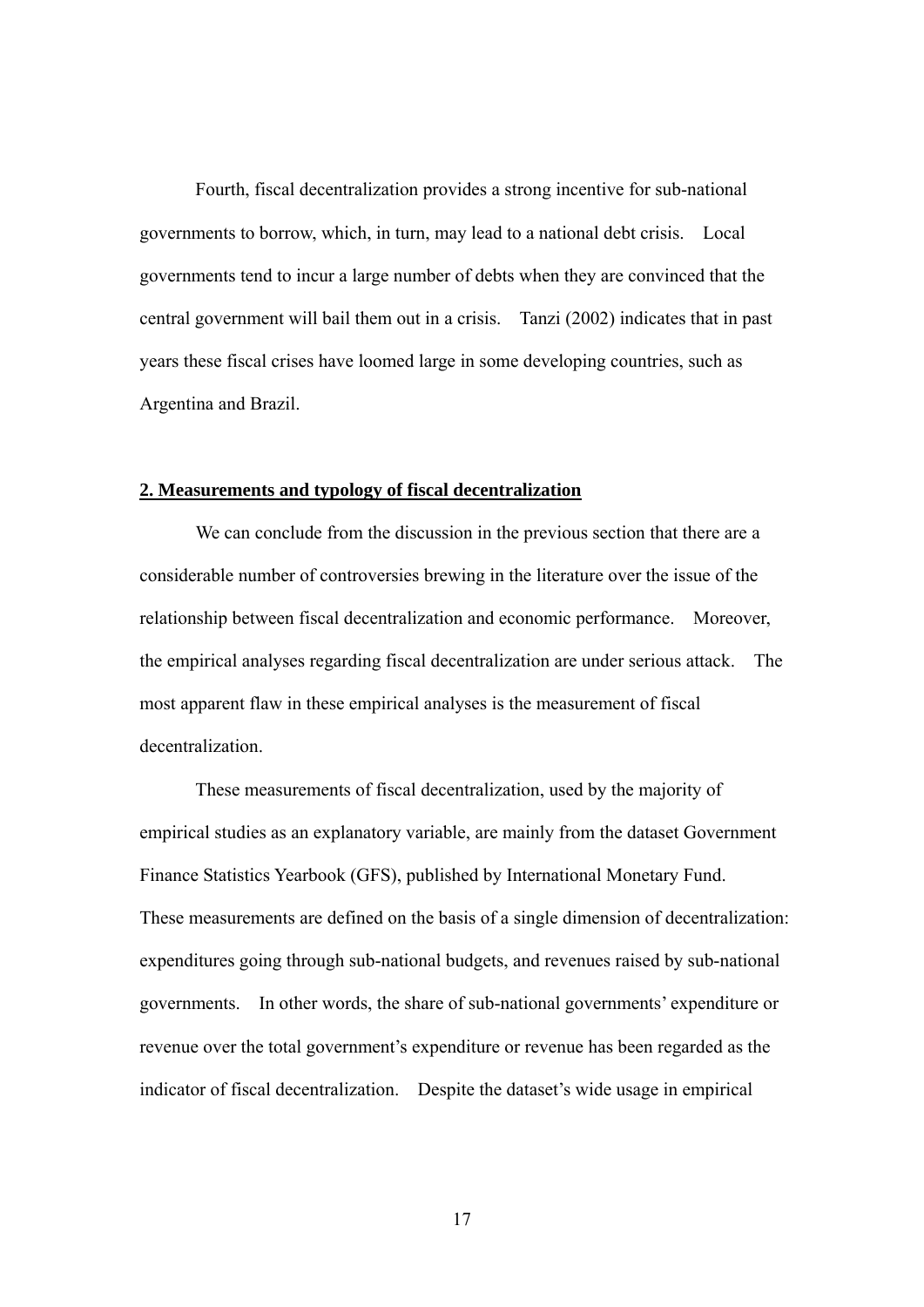studies, there are several limitations on this measurement, as explained by Ebel  $\&$ Yilmaz (2002, pp. 6):

- Although GFS provides a breakdown of expenditure by function and economic type, it does not identify the degree of local expenditure autonomy.
- GFS does not distinguish the sources of tax and non-tax revenues, intergovernmental transfers, and other grants.
- GFS does not disclose what proportion of intergovernmental transfers is conditional, as opposed to general-purpose, and whether transfers are distributed according to an objective criteria or a discretionary measure.

Suffering from such limitations, the GFS fiscal decentralization measurements, although widely used, are problematically deficient in measuring the accuracy of fiscal decentralization because the sub-national expenditure/revenue calculation includes conditional transfers from the central government. As a consequence, the indicator ends up as an overestimate of fiscal decentralization, to varying degrees. Musgrave (1959) has also properly pointed out that "local governments which act as central expenditure agents do not reflect expenditure decentralization in a meaningful sense, just as centrally collected but shared taxes do not constitute true revenue decentralization" (Musgrave 1959, pp. 342).

 In addition to the problem of overestimating fiscal decentralization, there exists the problem of comparing "apples to oranges" in cross-country empirical studies. Bahl  $& \text{Nath}$  (1986) argue that two countries may have the same sub-national share of expenditure/revenue but the number of participating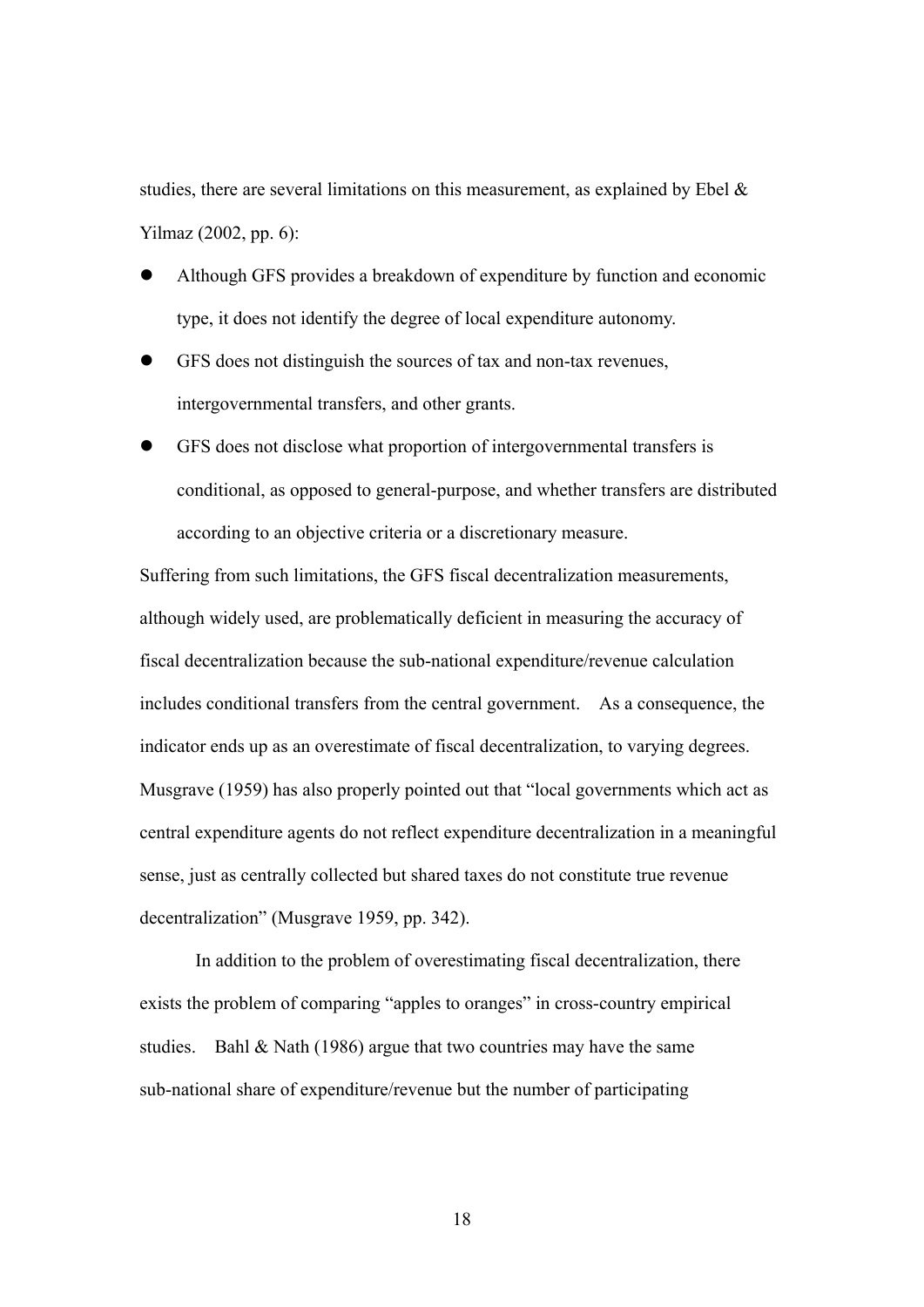sub-national governments may in fact be quite different. Under these circumstances, the country with more sub-national governments is supposed to be more decentralized than the country with fewer sub-national units. But it is difficult to distinguish the true differences between these two countries given this inherent limitation in the data from these studies.

 As a result of these shortcomings, the actual relationship between fiscal decentralization and economic performance may be difficult to estimate based on the currently used indicator since we are unable to unequivocally identify which country is more fiscally decentralized. Many scholars, therefore, are beginning to take the view that the current empirical studies are problematic and their resulting estimations are specious and biased (Bahl & Nath 1986; Ebel & Yilmaz 2002; Martinez-Vazquez & McNab 2003).

 The foregoing arguments reveal an Achilles' heel in the most widely-used measurement with GFS data; that is, it does not adequately reflect the true multi-dimensional nature of fiscal decentralization. Consequently, not only quantitative data, but also some qualitative indicators of fiscal decentralization from GFS (such as whether the sub-national government is empowered to adjust the tax rate and the tax base), must be considered.

 There have been a number of efforts made to clarify this pressing issue. Recognizing that fiscal decentralization has many dimensions, OECD (2002) has embarked upon the task of constructing more detailed definitions of sub-national government revenue as follows: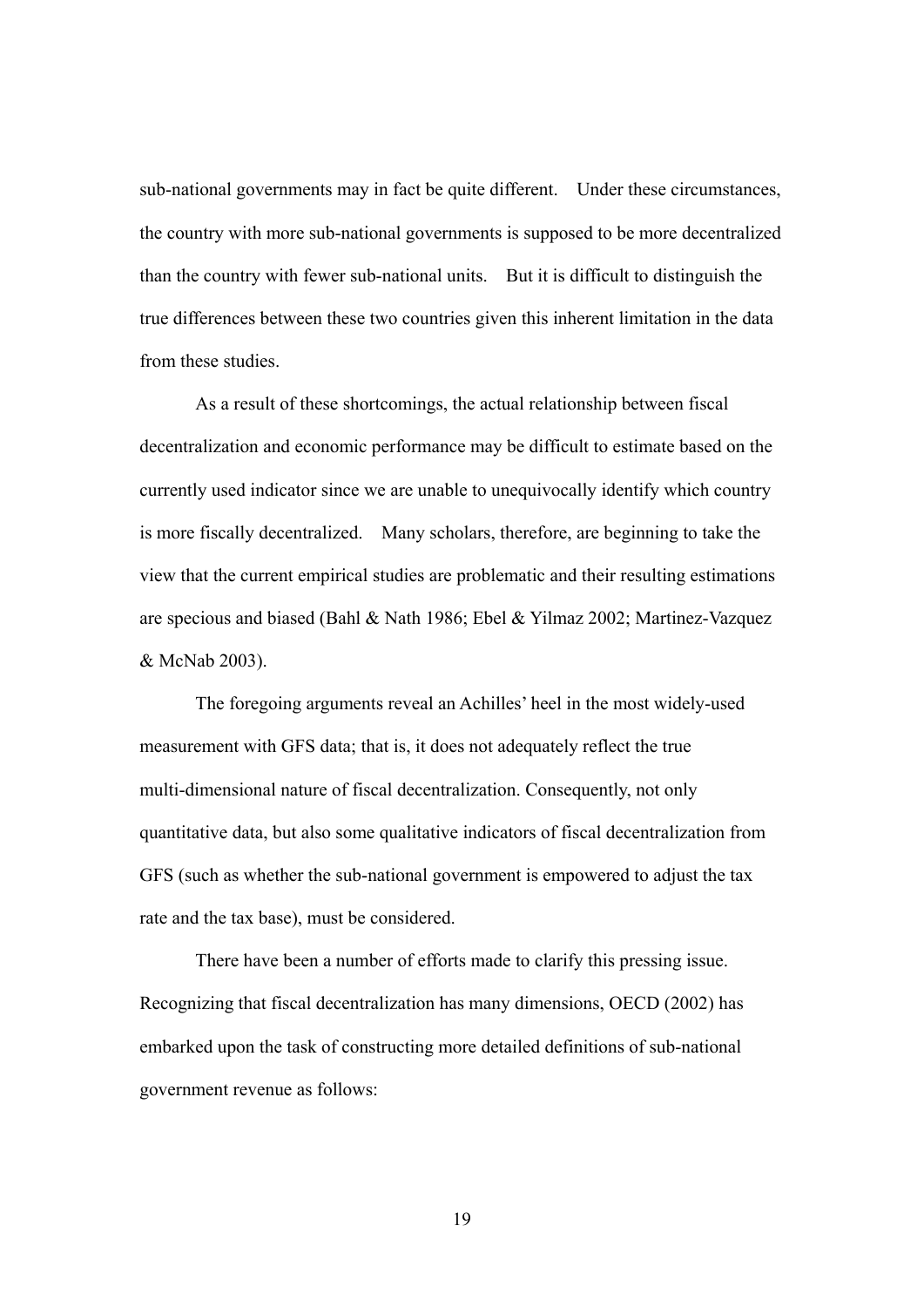- (a) SNG sets tax rate and tax base;
- (b) SNG sets tax rate only;
- (c) SNG sets tax base only;
- (d) SNG sets tax base for SNG and central government tax;
- (e) Revenue sharing arrangement;
	- (e.1) Revenue-split can only be changed with consent of SNG;
	- (e.2) Revenue-split fixed in legislation, may unilaterally be changed by central government;
	- (e.3) Revenue-split determined annually by central government as part of the budget;
- (f) Central government sets rate and base of SNG tax.

Despite having further refined the categories of sub-national revenue sources and taking into consideration fiscal autonomy, the OECD documentation does not contain the cross-country, time-series dataset, resulting in continuing difficulties in conducting empirical analyses using OECD datasets.

 Following OECD's work, the World Bank (2004) has also attempted to create comprehensive qualitative indicators for more accurate measurements of fiscal decentralization. Their goal is the availability of data on key fiscal, political and administrative variables at the national and sub-national level. In this way, decentralization policy and outcomes can be assessed more effectively and accurately.

 The World Bank's measurements are comprised of two main groups: a quantitative indicator and a qualitative indicator. The quantitative indicator is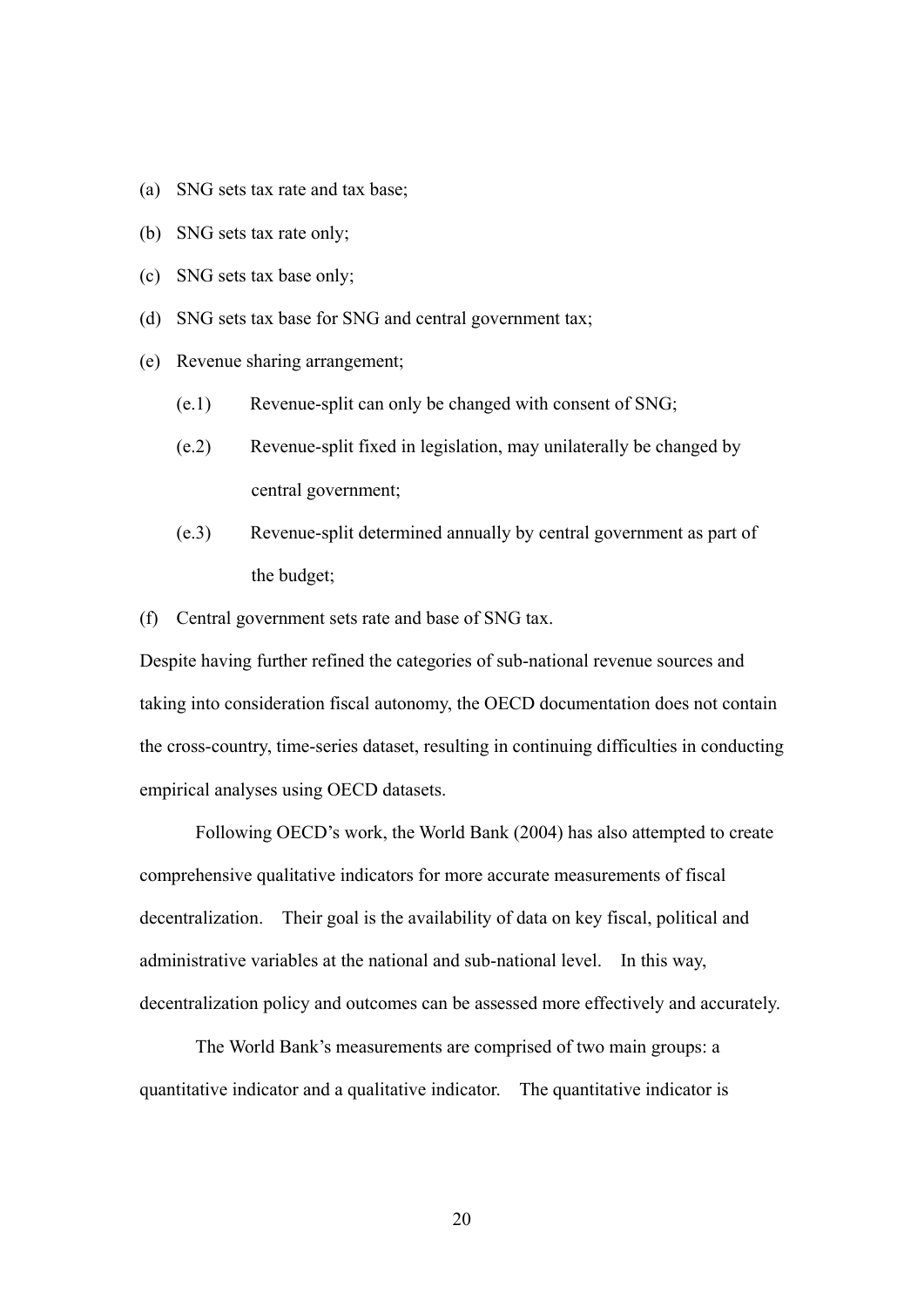currently used throughout the literature dealing with fiscal decentralization. As for the qualitative indicator, the World Bank is currently constructing a qualitative indicator as follows:

- Expenditure assignment;
- Revenue assignment;
- Regulatory framework for sub-national borrowing; and
- Characteristics of the transfer system.

The cross-country dataset is used with the investigation of institutional arrangements for fiscal decentralization for the most recent year available. . The World Bank's dataset has made a breakthrough on the measurement of qualitative dimensions of fiscal decentralization. Taking the assignment of revenue, for example, the data display which government levels are responsible for the different functions: setting the instrument, setting the tax rate, and administrating the tax.

 Based on the OECD and the World Bank's study, research is focusing more and more on the qualitative dimensions of fiscal decentralization in different regions. Brosio (2000) investigated the decentralization efforts of various African countries. He looked at the reform of the political and fiscal institutions in selected countries on that continent.. Dabla-Norris & Wade (2002) focus their studies on transition economies. They first examine the context and experience of fiscal decentralization efforts in transition economies and then identify three critical principles of sound, desirable decentralization. Ebel & Yilmaz (2003) have cited the four pillars of an intergovernmental fiscal system: expenditure assignment, revenue assignment,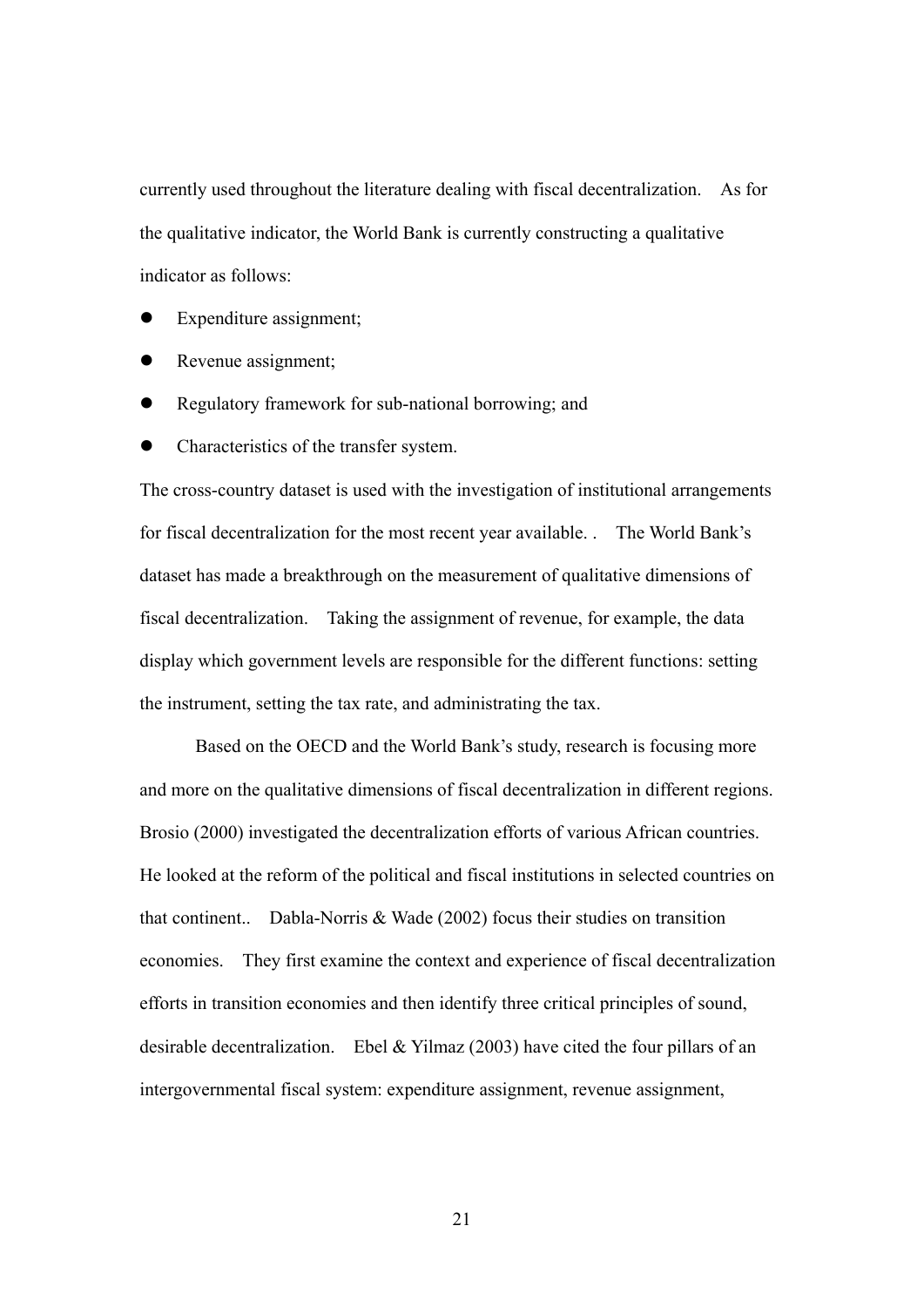intergovernmental transfers, and sub-national borrowing. These four guidelines are used to analyze the institutional design present indifferent countries, divided into unitary states and federal states.

 The aforementioned studies are based on the institutional approach, a useful way to understand the given arrangements within a fiscal decentralization system. Notably, these studies solve the problem of inaccurate measurements of multi-dimensional fiscal decentralization. However, they fail to find a link between fiscal decentralization and economic performance.

 Taking a different tack, one more similar to the approach followed here, Schneider (2003a, 2003b) has attempted to identify three different types of decentralization: (1) fiscal decentralization; (2) political decentralization; and (3) administrative decentralization. However, he is not been able to measure the qualitative aspects of fiscal decentralization. Daniel Treisman (2000b) defines five types of decentralization, which are structural, decision-making, resource, electoral, and institutional decentralization. This definition has yielded a number of implications for fiscal decentralization.

 Bahl (1999b) regards fiscal decentralization as a comprehensive system with many components. Working with Bahl, the World Bank has identified four dimensions of fiscal decentralization. These are: expenditure responsibility, revenue assignment, intergovernmental fiscal transfer, and sub-national borrowing.

#### **3. Tools for empirical work**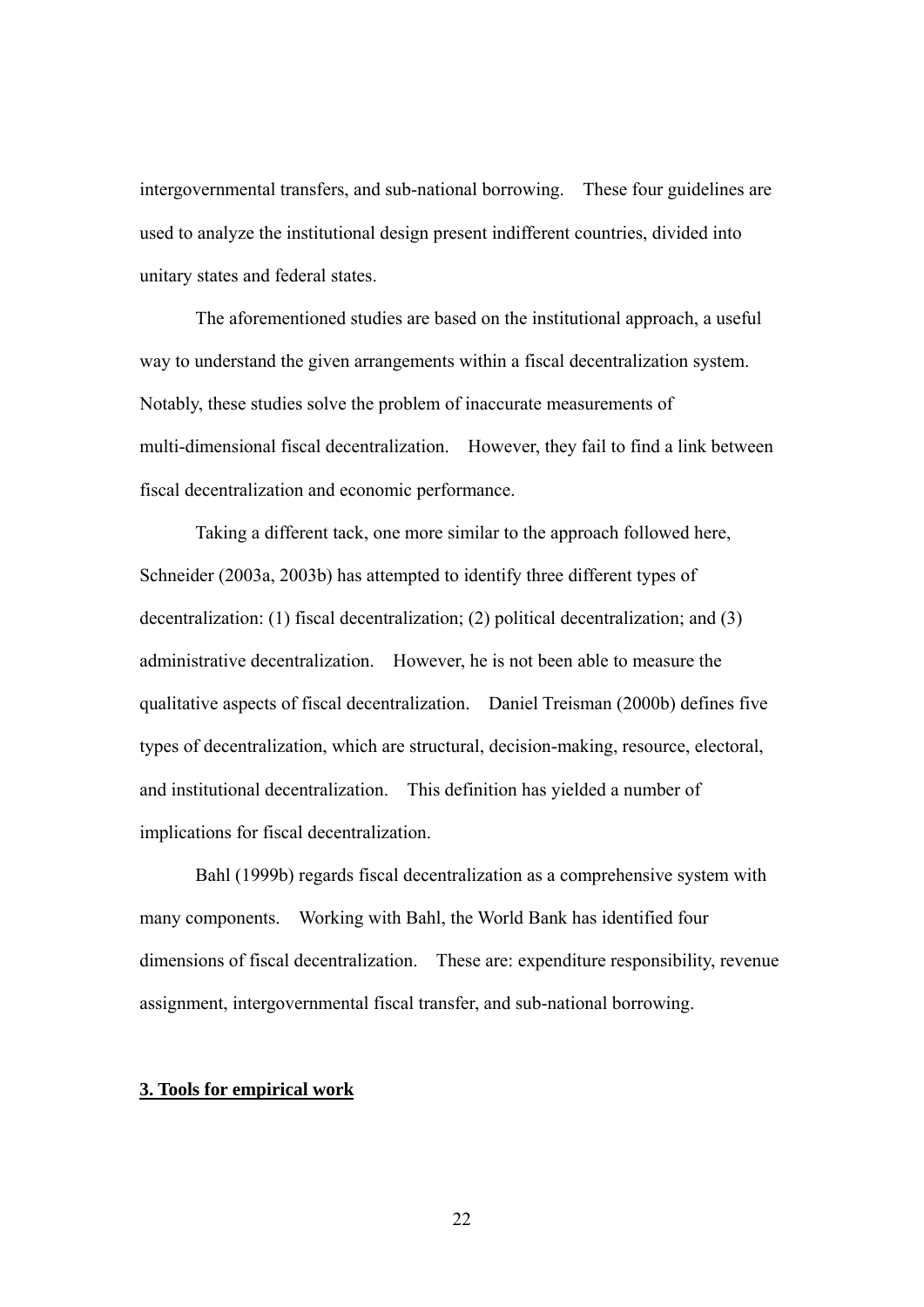The procedure of this dissertation involves placing countries into groups based on common characteristics of their fiscal decentralization system, followed by an institutional analysis of each group. Here, cluster analysis becomes a useful research tool. Currently, various social science studies have been undertaken with cluster analysis. Dabrowski (1996) and Zinnes, Sachs & Eilat (2000) undertake research based on the pattern of economic development in transition economies. Zinnes (1987) depicted a framework for fisheries industries in developing countries by recognizing nine components. Each component was given several variables to capture the dimension. The cluster analysis categorized the 64 countries into 10 groups based on their development pattern. This research has proved to be a great innovation in this work because the typology is able to distinguish the least favored type of fisheries industry, which has proven to be highly successful in policy analysis.

#### **II: Arrangement of the dissertation**

As seen in previous sections, each country under study has a customized fiscal decentralization system. Some emphasize tax autonomy while others stress the importance of expenditure autonomy. With all these features and characteristics, we can assign countries with similar fiscal decentralization systems together. This allows the use of a cluster analysis approach as a reliable way to examine patterns of fiscal decentralization.

#### **1. Chapter III: A typology of fiscal decentralization system**

The major focus in Chapter III concerns the typology of fiscal decentralization.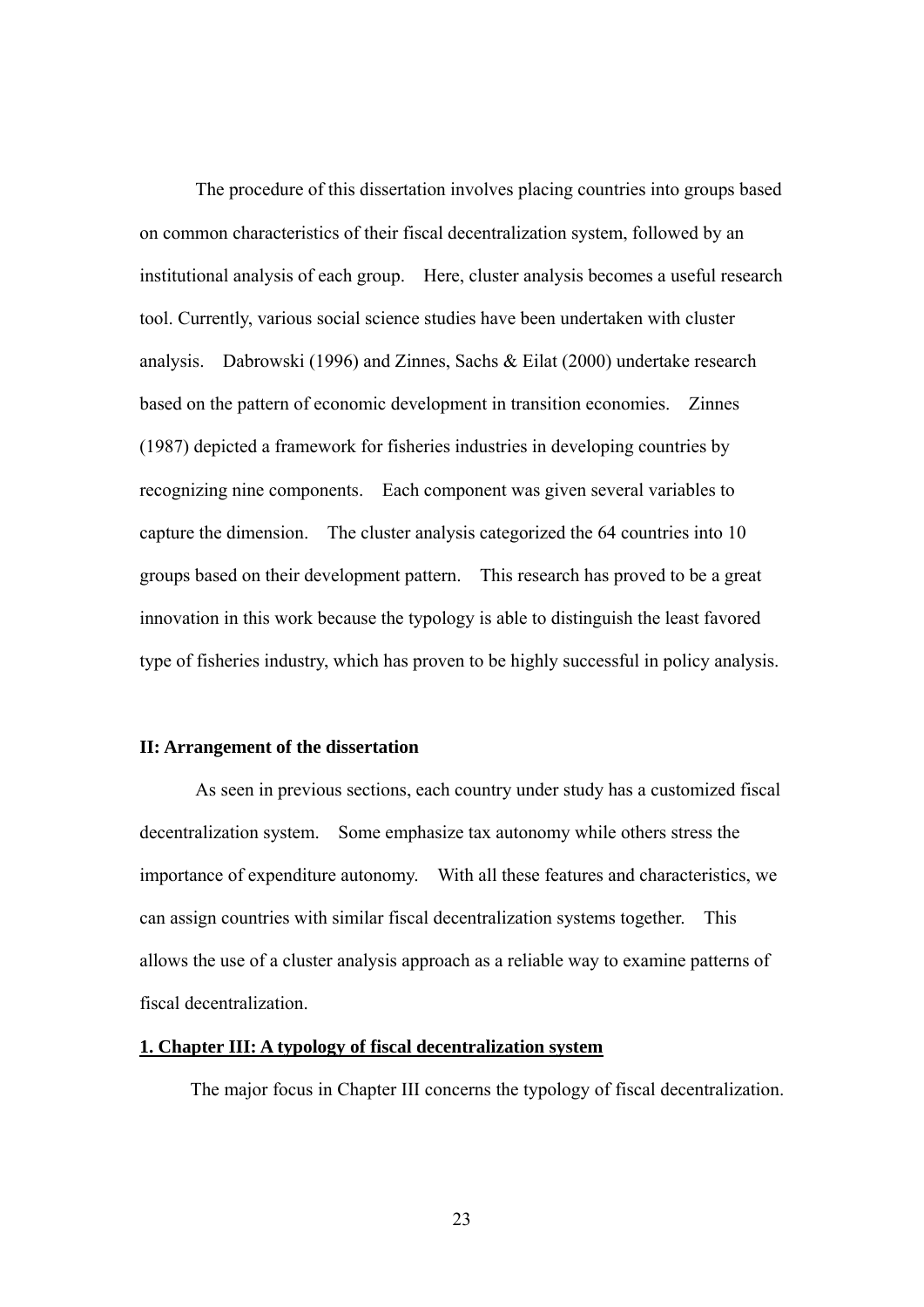The ideal sample size for this analysis is around 100 countries. We anticipate that for some countries more than one observation will be included if there is a significant change in their fiscal decentralization systems. However, due to an insufficiency of data, it may be necessary to reduce the sample size to approximately 60 countries. The purpose of this particular technique, on the one hand, is to expand the sample observation for the analysis. On the other hand, in consideration of the changing nature of fiscal decentralization systems, particularly for the developing countries, we take the viewpoint that panel data would more adequately address this issue.

This chapter begins by building upon past research to argue for a limited but comprehensive set of dimensions for fiscal decentralization. It proceeds to identify the variables which capture each dimension. Combining the World Bank's dimensions with the viewpoints of other scholars who emphasize the importance of political decentralization, it is possible to tentatively capture the features of fiscal decentralization systems with the following variables:

- 1. Political structure: possible measures of supranational government, federal state or non-federal state, numbers of tiers in sub-national government.
- 2. Intergovernmental transfer: possible measures of sub-national government revenue transfer as a percentage of sub-national government total revenue.
- 3. Tax autonomy: possible measures of sub-national government tax revenue as a percentage of sub-national government total revenue, that is, their taxing power.
- 4. Expenditure assignment: possible measures for sub-national government expenditures as a percentage of total government expenditure.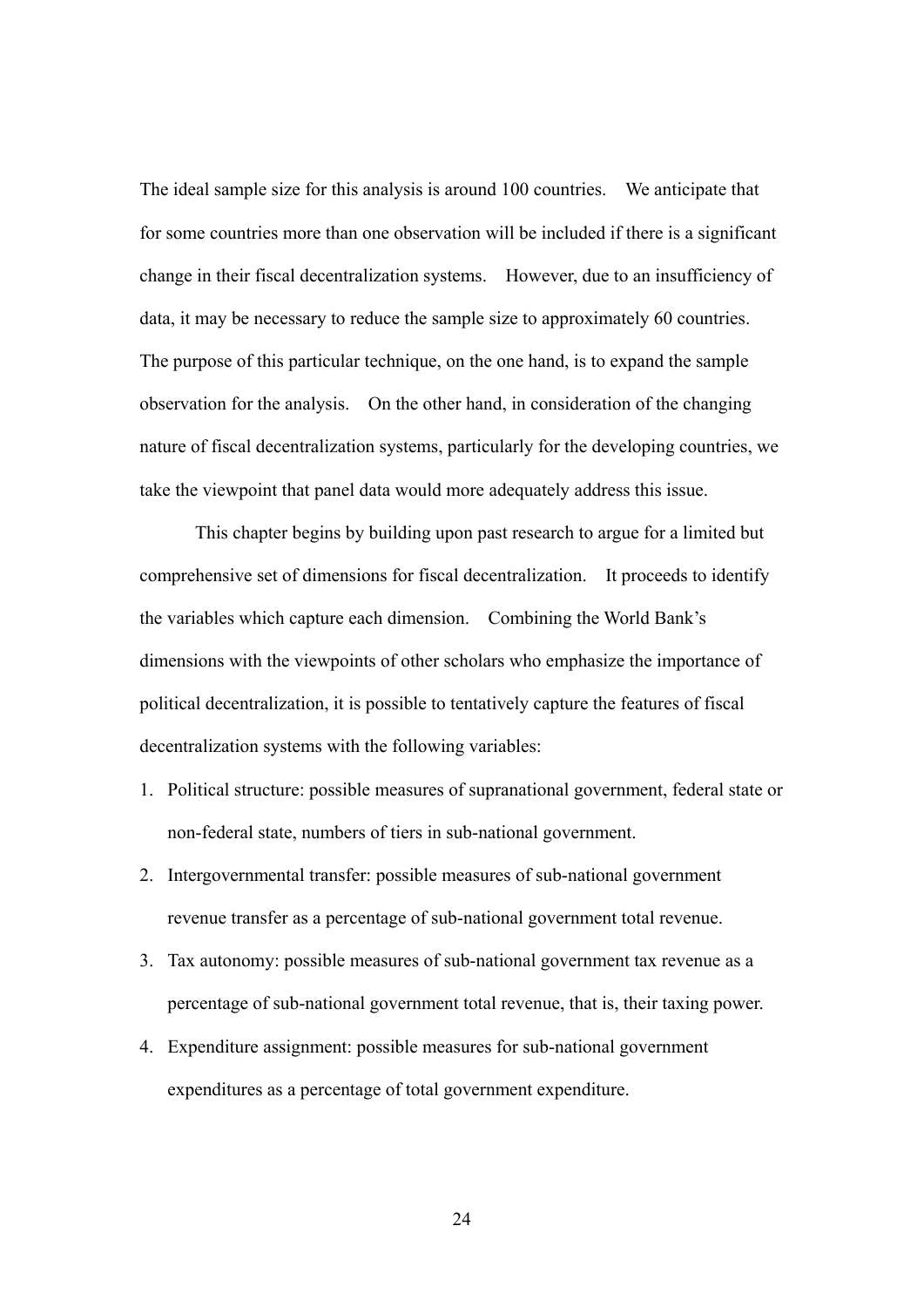- 5. Revenue assignment: possible measures of sub-national government revenue as a percentage of total government revenue.
- 6. Borrowing power: possible measures for determining whether the sub-national government has the power to borrow.
- 7. Political decentralization: possible measures for state elections, municipal elections.
- 8. Hard budget constraints: possible measures of whether the sub-national government's borrowing activities are guaranteed.

We would expect to identify 6 to 8 types of fiscal decentralization systems on the basis of these known components of fiscal decentralization policy.

#### **2. Chapter IV: Inter-cluster comparison**

 After completing the cluster analysis, the clusters will be further investigated to identify inter-cluster performance and the presence of behavioral differences. The panel dataset will be used to advantage in these investigations. Each country will be further examined to determine whether there is any difference in its fiscal decentralization system.

 The most important indicator for performance is the economic growth rate determined primarily from 1990 to 2004. The reason this time period was chosen is that characteristics and features of fiscal decentralization system for various countries were collected between 1998 and 2002. The performance of economic growth between 1998 and 2004 can be more properly associated with the types of fiscal decentralization systems. Nevertheless, to avoid the short-term spike of economic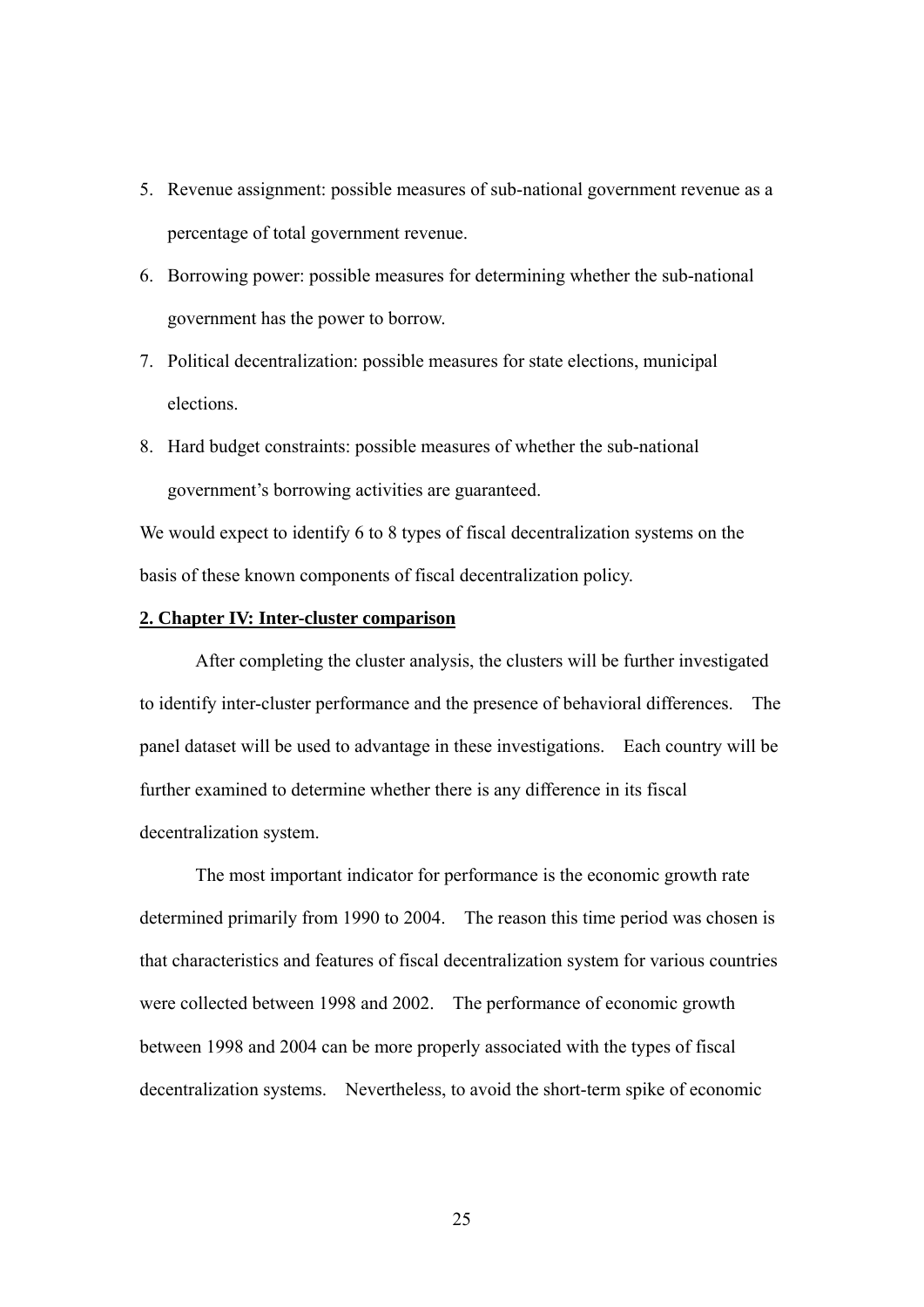performance, we extend the time period of economic performance to the early 1990s. The results are inconclusive as to whether fiscal decentralization leads to economic growth; it would be problematic to conclude prematurely whether fiscal decentralization is positively or negatively associated with economic growth.

 Another performance indicator that may be connected to fiscal decentralization would be the level of government revenue deficits. Based on the theoretical arguments of fiscal decentralization, the distribution of public resources is more effective and efficient under a decentralized fiscal system. As a result, fiscal deficit is a reasonable indicator for performance differences.

 The quality of government is also observed by investigating indicators of corruption and of government effectiveness. As seen in the section on the literature review, fiscal decentralization is also said to promote better governance of a country. Therefore, based on this theoretical argument, we may regard the corruption indicator and government efficacy as areas with considerable implications for this analysis. In brief, the test of performance can be summarized as follows:

- Economic performance: economic growth rate, inflation rate, and level of income, mainly the GDP per capita in PPP value.
- Fiscal performance: levels of budget deficit, government debt/GDP.
- Governance performance: corruption; government effectiveness.

#### **3. Chapter V: Empirical model analysis**

 In the previous chapter preliminary observations were made by employing inter-cluster comparisons regarding the relationship among different types of fiscal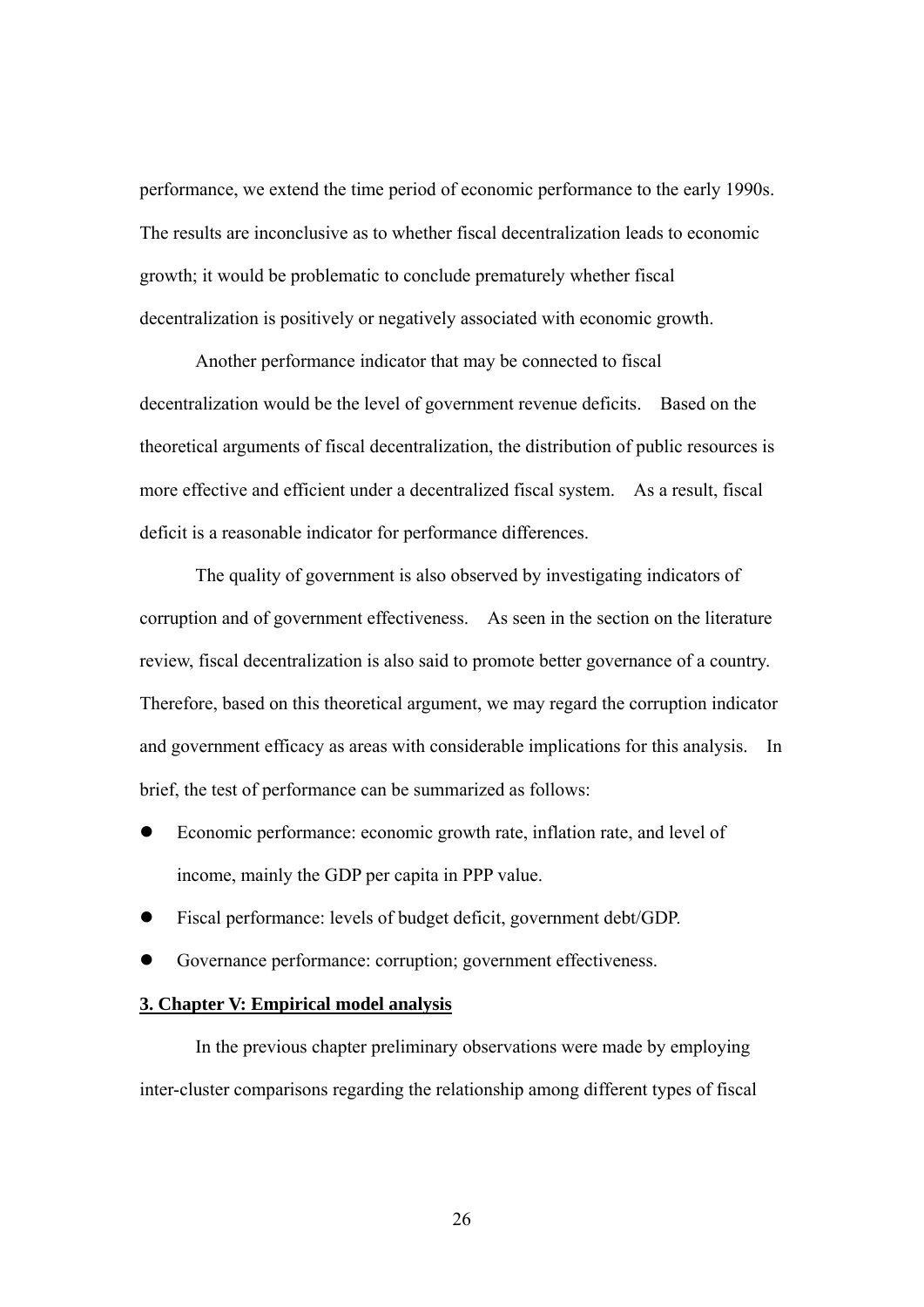decentralization systems as well as several indicators of performance. The inter-cluster comparison, however, is limiting in its ability to provide us with a significant viewpoint on this relationship because it is limited to descriptive statistical analysis rather than the more accurate inferential statistical analysis. In this chapter, we employ an empirical model to further explore and identify the relationship between different types of fiscal decentralization systems and their economic performance.

### **4. Chapter VI: Conclusions and policy implications**

 The analysis in previous chapters provides the basis for developing specific conclusions and policy recommendations in this chapter. These recommendations carry implications for current debates in the literature and for the interpretations of our results.

In this chapter, we expect to answer the following questions:

- 1. What type of fiscal decentralization system is currently being implemented?
- 2. What are the performance strengths and weaknesses of various types of fiscal decentralization system?

 These findings could prove potentially significant and far-reaching in their implications for the direction of future reform of fiscal systems in developing countries, as well as serve to strengthen the institutional arrangements of fiscal decentralization policy in developed countries. .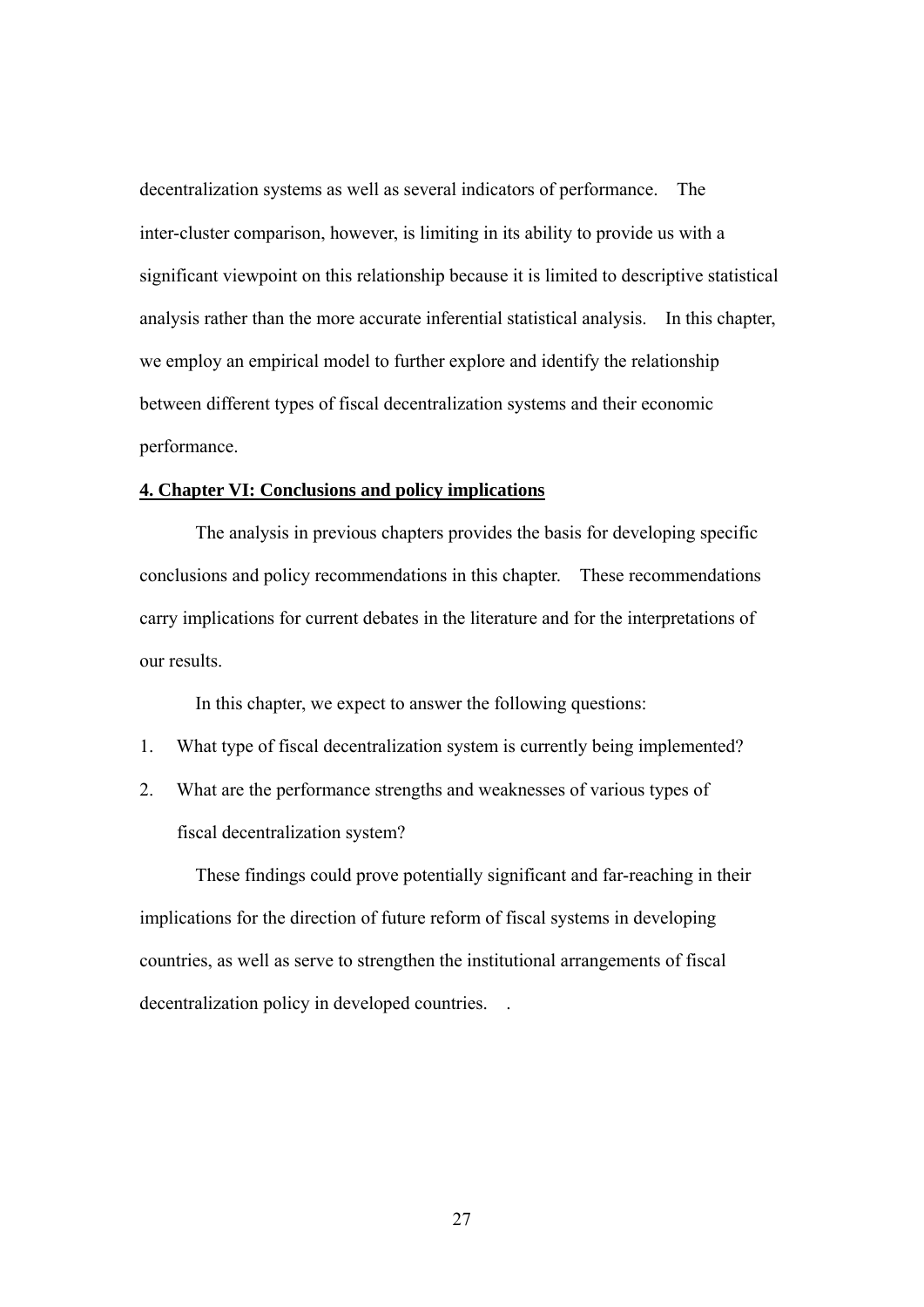#### **Chapter III: A typology of fiscal decentralization systems**

#### **I. Identifying the dimensions of fiscal decentralization systems**

 In chapter II, it was established that each country has its own customized fiscal decentralization system. Some emphasize tax autonomy while others stress the importance of autonomy in expenditures. Having identified these various features and characteristics, we now group countries with similar fiscal decentralization systems together. In addition, the OECD (2002) and the World Bank (2004) each proposed a different method of measuring fiscal decentralization, which provide a useful tool to capture the significant dimensions of fiscal decentralization. These dimensions and characteristics, mentioned in the previous chapter, will be used to categorize the different types of fiscal decentralization systems.

 Currently, the most systematic and logical construction of a fiscal decentralization system is proposed by Bahl (1999). In his pioneering theory of fiscal decentralization systems, he proposed 12 implementation rules for fiscal decentralization:

Rule #1: Fiscal decentralization should be viewed as a comprehensive system, Rule #2: Finance follows function,

Rule #3: There must be a strong central ability to monitor and evaluate decentralization,

Rule #4: One intergovernmental system does not fit both the urban and the rural sectors of a country,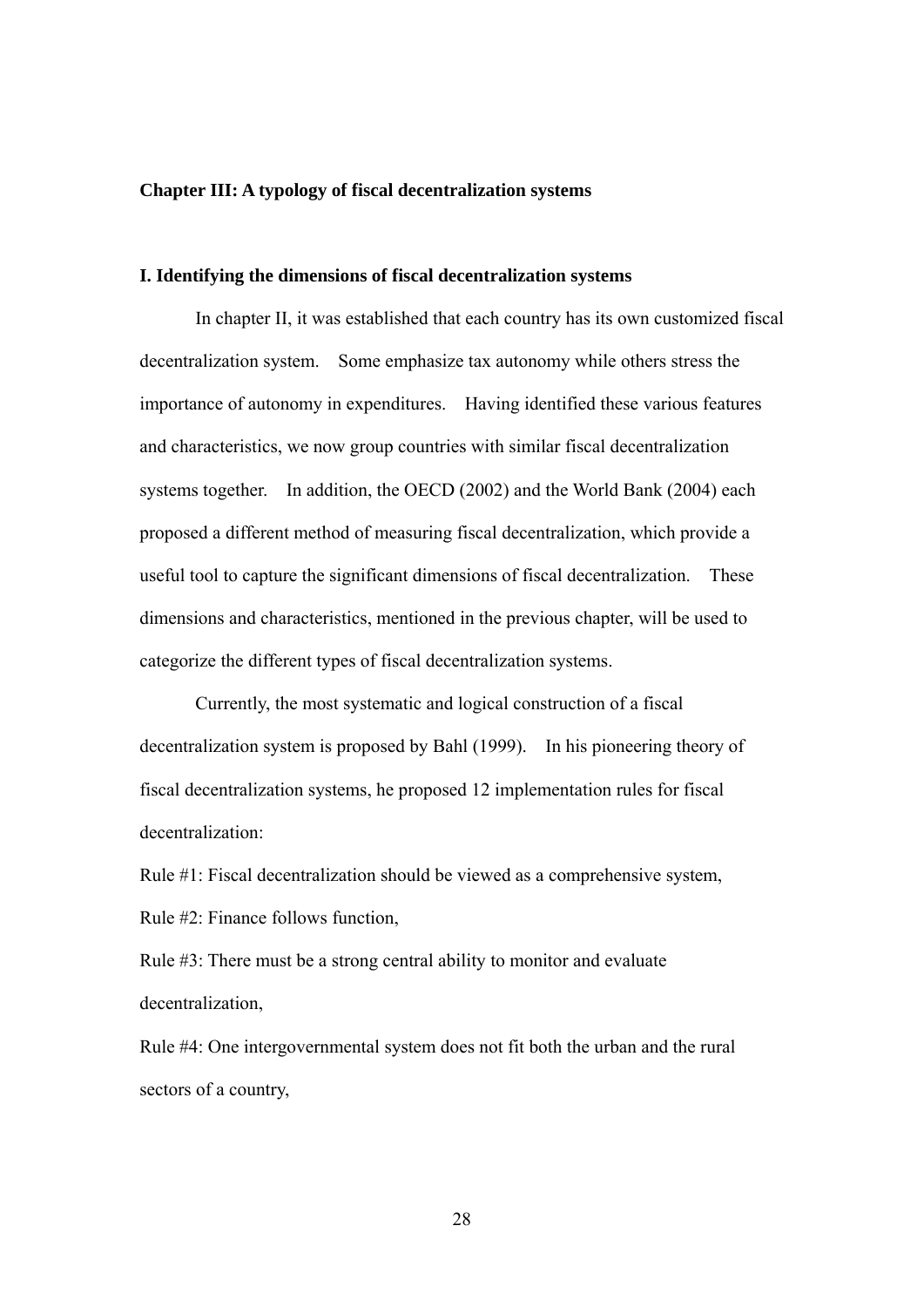Rule #5: Fiscal decentralization requires significant local government taxing powers, Rule #6: Central governments must adhere to the fiscal decentralization rules they make,

Rule #7: Keep it simple,

Rule #8: The design of the intergovernmental transfer system should match the objectives of decentralization reform,

Rule #9: Fiscal decentralization should consider all three levels of government,

Rule #10: Impose a hard budget constraint,

Rule #11: Recognize that intergovernmental systems are always in transition and plan for this,

Rule #12: There must be a champion for fiscal decentralization.

 Although these 12 implementation rules do not specify the dimensions and characteristics of an FDS, they do constitute alternative thinking on fiscal decentralization. In later work, Bahl, along with Martinez-Vazquez (2005), has further argued for normative dimensions of fiscal decentralization theory. In their paper, "Sequencing Fiscal Decentralization," they have identified the components of a fiscal decentralization system as follows: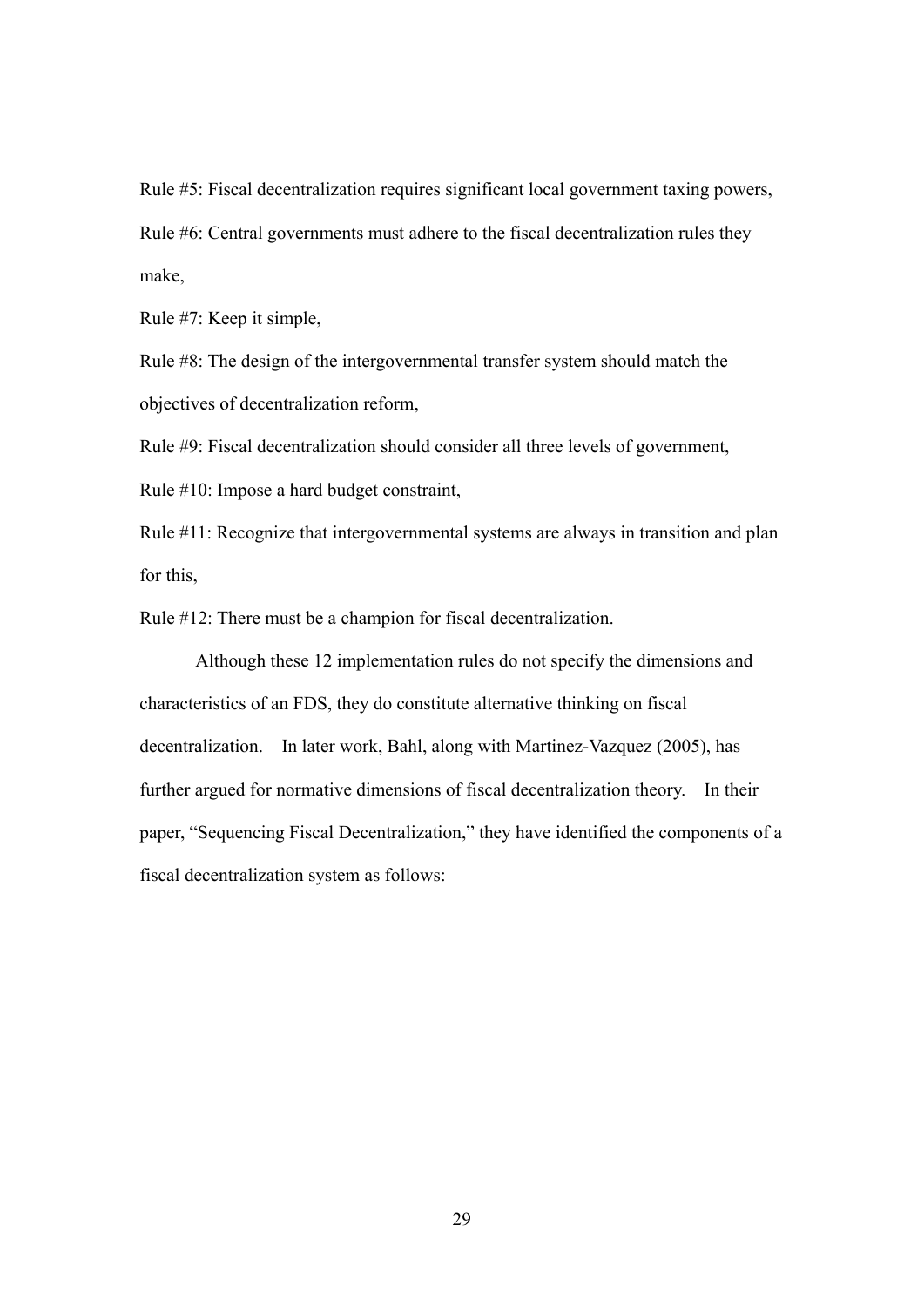| Component                     | <b>Desirable Feature</b>                                 |
|-------------------------------|----------------------------------------------------------|
| Representation                | Popular election of executive and legislative branches   |
| <b>Chief Officers</b>         | Locally appointed                                        |
| <b>Expenditure Discretion</b> | Significant control over how money is spent              |
| <b>Budget</b>                 | Local approval; hard budget constraints                  |
| Revenue                       | Significant local power; discretion to change rates in a |
|                               | closed list of taxes                                     |
| Intergovernmental             | Unconditional and formula driven                         |
| equalization transfers        |                                                          |
| Conditional grant             | Block grants using formulas or other objective           |
|                               | allocations; matching                                    |
| Borrowing power               | Broad borrowing powers and hard budget constraints       |
| Civil service                 | Local governments hire, fire and determine               |
|                               | compensation                                             |

These components are of great value in identifying the dimensions of fiscal decentralization; but, these indicators are all qualitative in nature. The qualitative components may be either hard to quantify or may prove to be equally difficult to substitute with proxy variables. Therefore, even though the components of fiscal decentralization have been identified, more efforts are still required to quantify the qualitative dimensions of fiscal decentralization.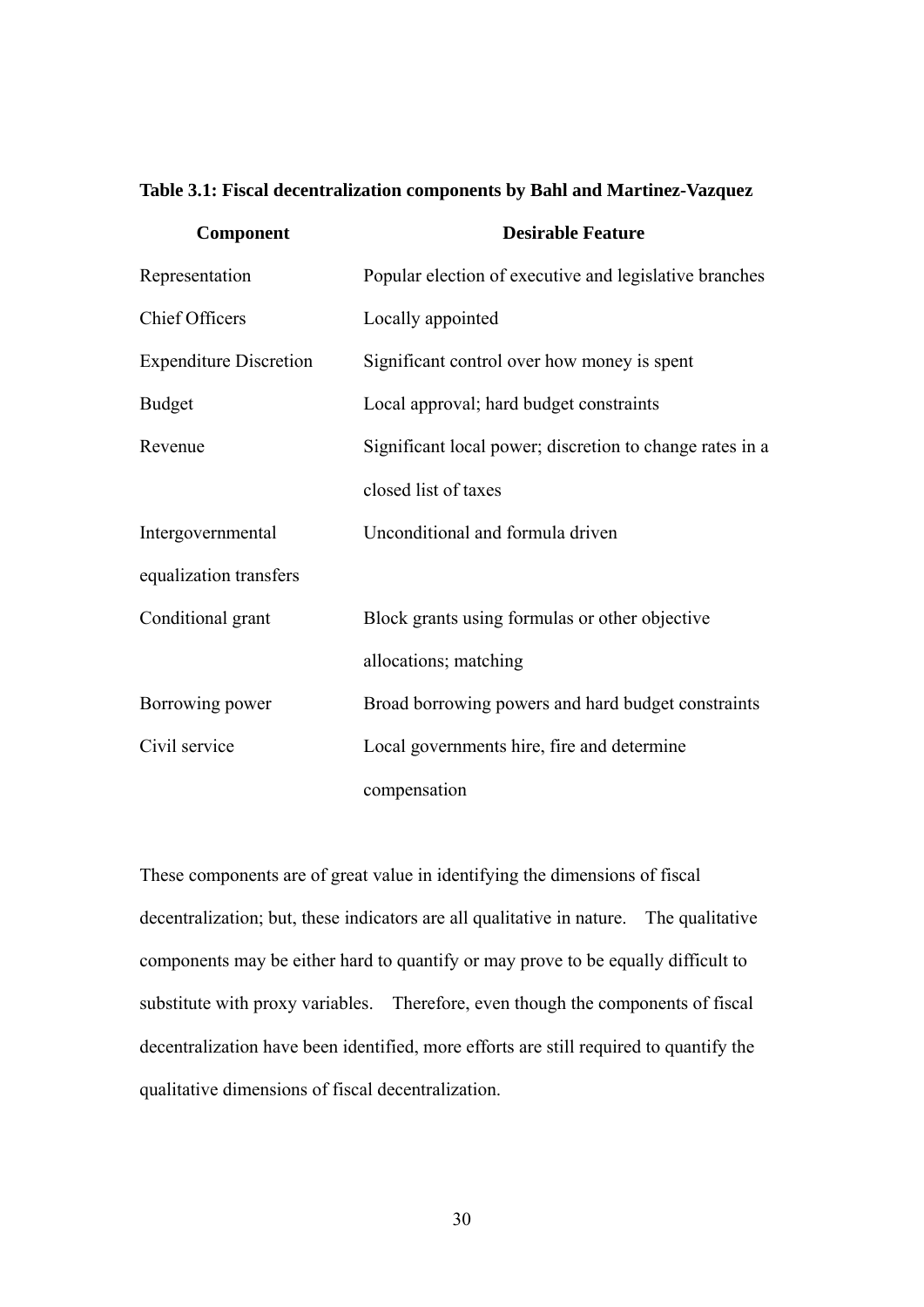On the other hand, Treisman (2000) also contends that there are five definitions of decentralization that also contributes to identifying their dimensions. The first is what he calls *structural decentralization*, which refers to the number of tiers present in forms of government. The more tiers there are, the more decentralized is the system. The second definition is *decision decentralization*, which focuses on the scope of issues about which sub-national governments can make autonomous decisions. The third is *resource decentralization,* which refers to how government resources are distributed between central and sub-national governments. The fourth is *electoral decentralization,* which refers to the method by which sub-national officials are selected. Decentralization is greater with locally elected officials than when local officials are appointed by the central government. Last is *institutional decentralization,* concerning the degree to which sub-national governments or their representatives have formal rights within the procedures for central decision-making.

 Treisman's work is intended to define political decentralization; however, several of his definitions prove to be a great help in analyzing the various dimensions of fiscal decentralization. For instance, resource decentralization is the main spirit of fiscal decentralization theory, while decision and electoral decentralization have also been emphasized in the literature.

 Lastly, Schneider (2003) takes a different view by separating fiscal decentralization from administrative decentralization and political decentralization. He defines three dimensions for decentralization that are fiscal, administrative, and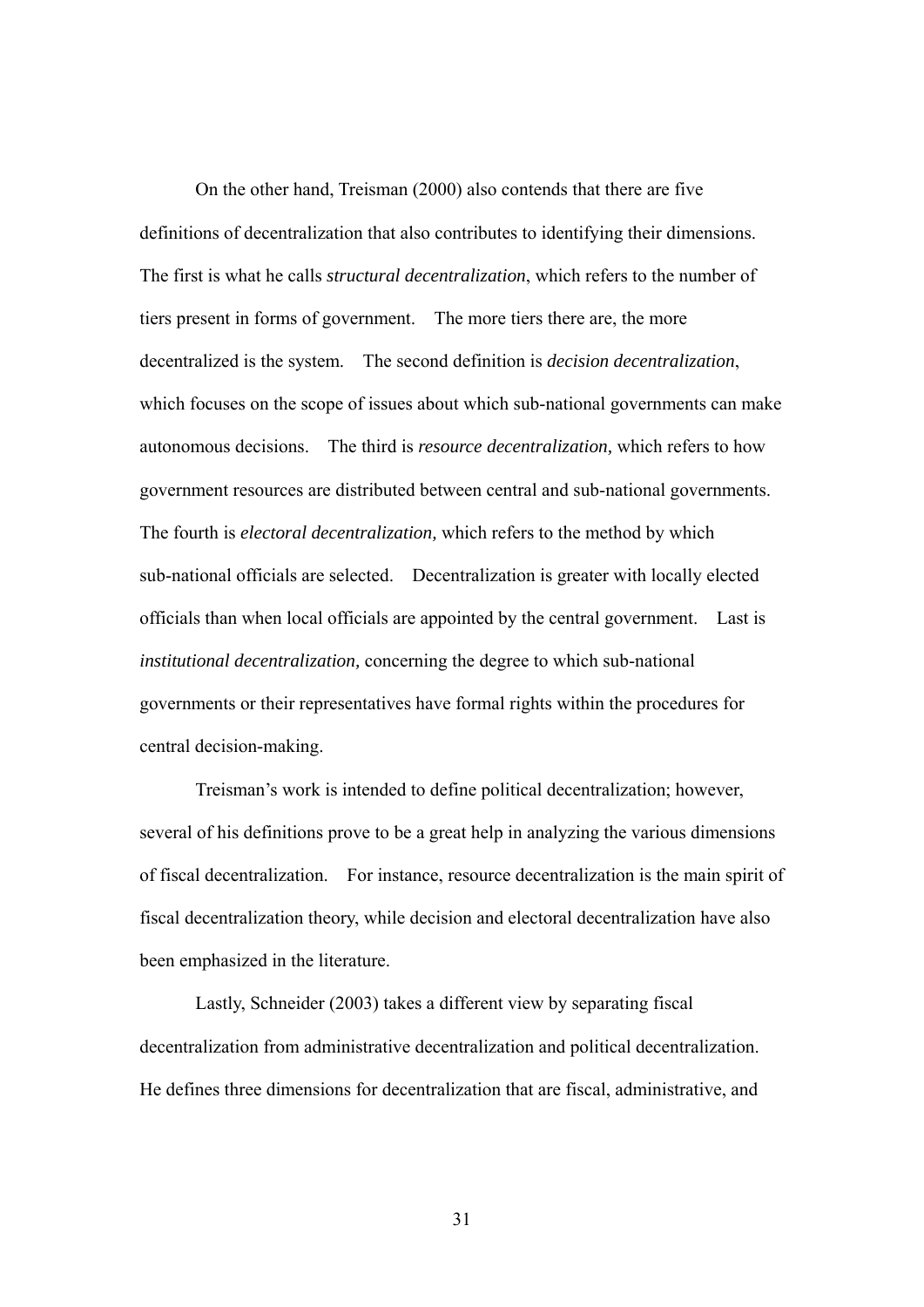political decentralization. He also assigns two indicators to capture each dimension of decentralization as follows:

| Table 3.2: Fiscal decentralization dimensions by Schneider (2003) |  |  |  |
|-------------------------------------------------------------------|--|--|--|
|                                                                   |  |  |  |

| <b>Indicator</b>                                     |
|------------------------------------------------------|
| 1. Sub-national expenditures as a percentage of      |
| total expenditures                                   |
| 2. Sub-national revenues as percent of total revenue |
| 1. Taxation as a percentage of sub-national          |
| revenues                                             |
| 2. Non-transfer income as a percentage of            |
| sub-national revenues                                |
| 1. Municipal elections                               |
| 2. State elections                                   |
|                                                      |

Judging from Schneider's indicators, we find that the dimensions of administrative decentralization and political decentralization are also essential for the dimensions of fiscal decentralization systems. We can, therefore, encompass the administrative and political decentralization elements into the fiscal decentralization system.

 Therefore, based on previous arguments and propositions, it is possible to draw conclusions regarding the features of a fiscal decentralization system. Unlike the traditional method for measuring fiscal decentralization, that is, the ratio of sub-national government expenditures to revenue, experts in public finance have been more concerned with qualitative aspects of fiscal decentralization, including political decentralization, the power to tax and borrow money as measures of the level of fiscal decentralization. Bahl and Martinez-Vazquez (1999; 2005), for example, both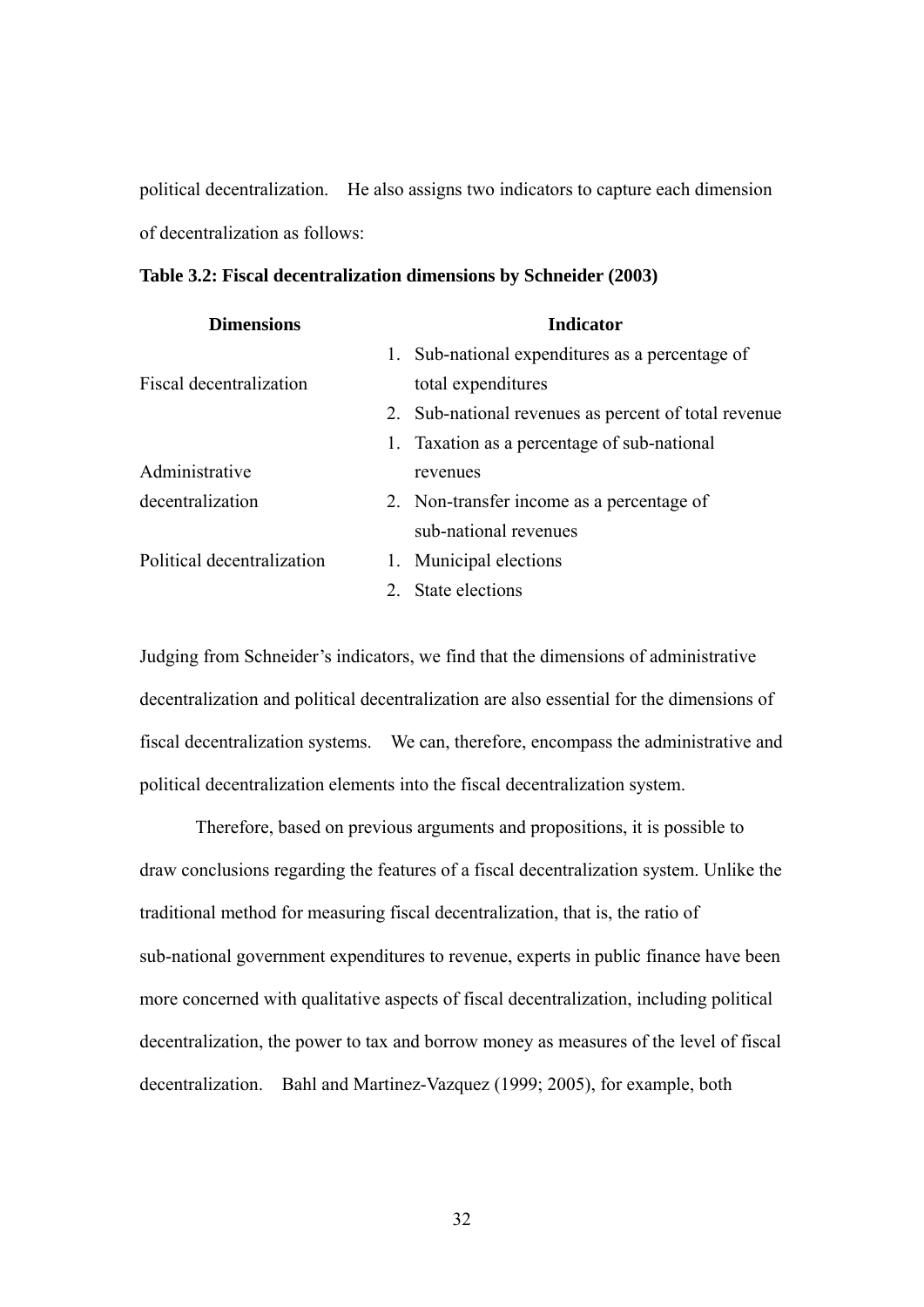<span id="page-43-0"></span>emphasized the importance of an independent local official. The independent local official should not only be elected by local people, but also possess the power of appointing local officials.

 Meanwhile, along with political decentralization, Treisman (2000) further stressed that the political structure of a country as well as its decision-making process is important to the success of decentralization. He argued, for example, that the federal state is inherently more decentralized than the unitary state in terms of its decision-making process. On the other hand, supra-national governments have been positively viewed as wielding sufficient constraints over the fiscal policies and practices of a given country, much like the relationship that exists between the European Union and its member countries. Therefore, the existence of a supra-national government<sup>[1](#page-43-0)</sup> regime also plays an important role for the implementation of fiscal decentralization.

 Lastly, a hard budget constraint is identified by many scholars as important to the success of fiscal decentralization. Argentina is extremely fiscally decentralized in many aspects of its institutional arrangements. Nevertheless, without proper hard budget constraints on its sub-national governments' borrowing activity, the fiscal decentralization policy resulted in serious financial crises in the early 1990s and 2000s (Mussa, 2002).

In other words, many aspects of qualitative indicators are proposed that are

<sup>&</sup>lt;sup>1</sup> Supra-national government is commonly abbreviated "SNG.". However, in this dissertation, SNG always refers to sub-national government. Supra-national government will be abbreviated as SUPRA, when mentioned.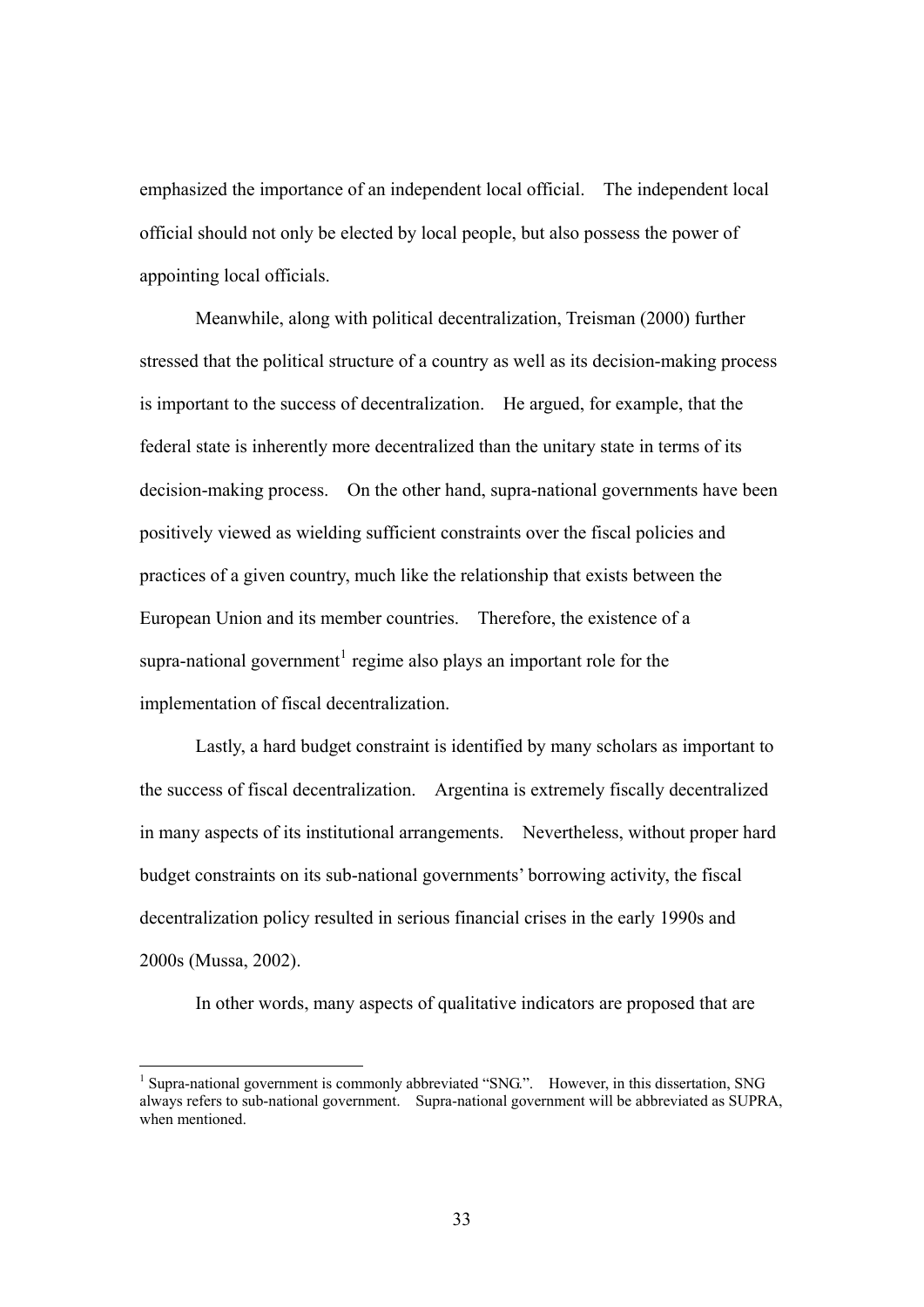relevant to the proper functioning of fiscal decentralization. Along with the widely used quantitative indicators, i.e., the SNG share of expenditure/revenue to the total government's expenditure/revenue, it is possible to build upon past research to argue for a limited yet comprehensive set of dimensions to identify fiscal decentralization systems. As a result, an attempt is made to depict a framework for the function of fiscal decentralization systems as in the following figure 3.1.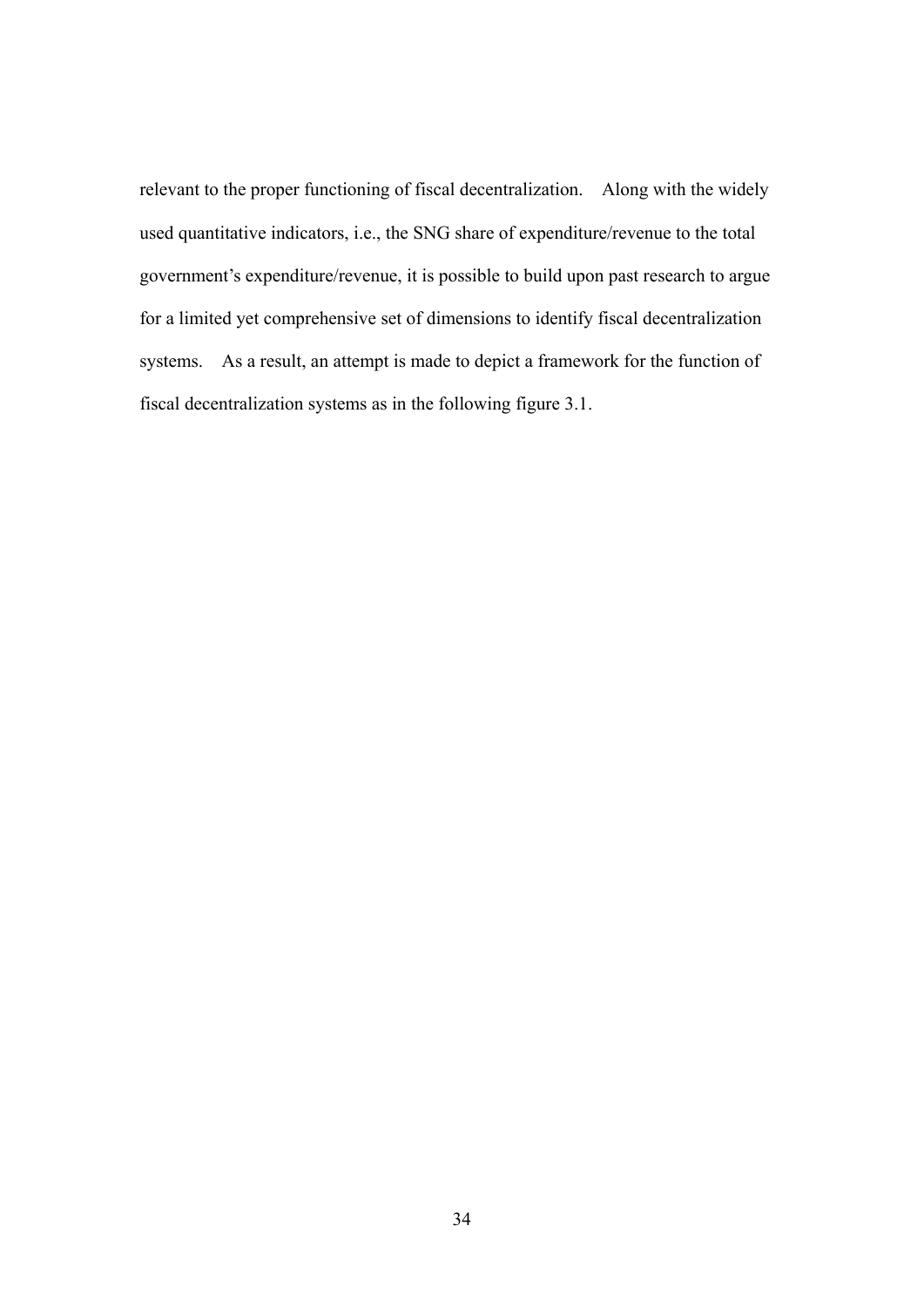# **Figure 3.1: Framework for Fiscal Decentralization System**

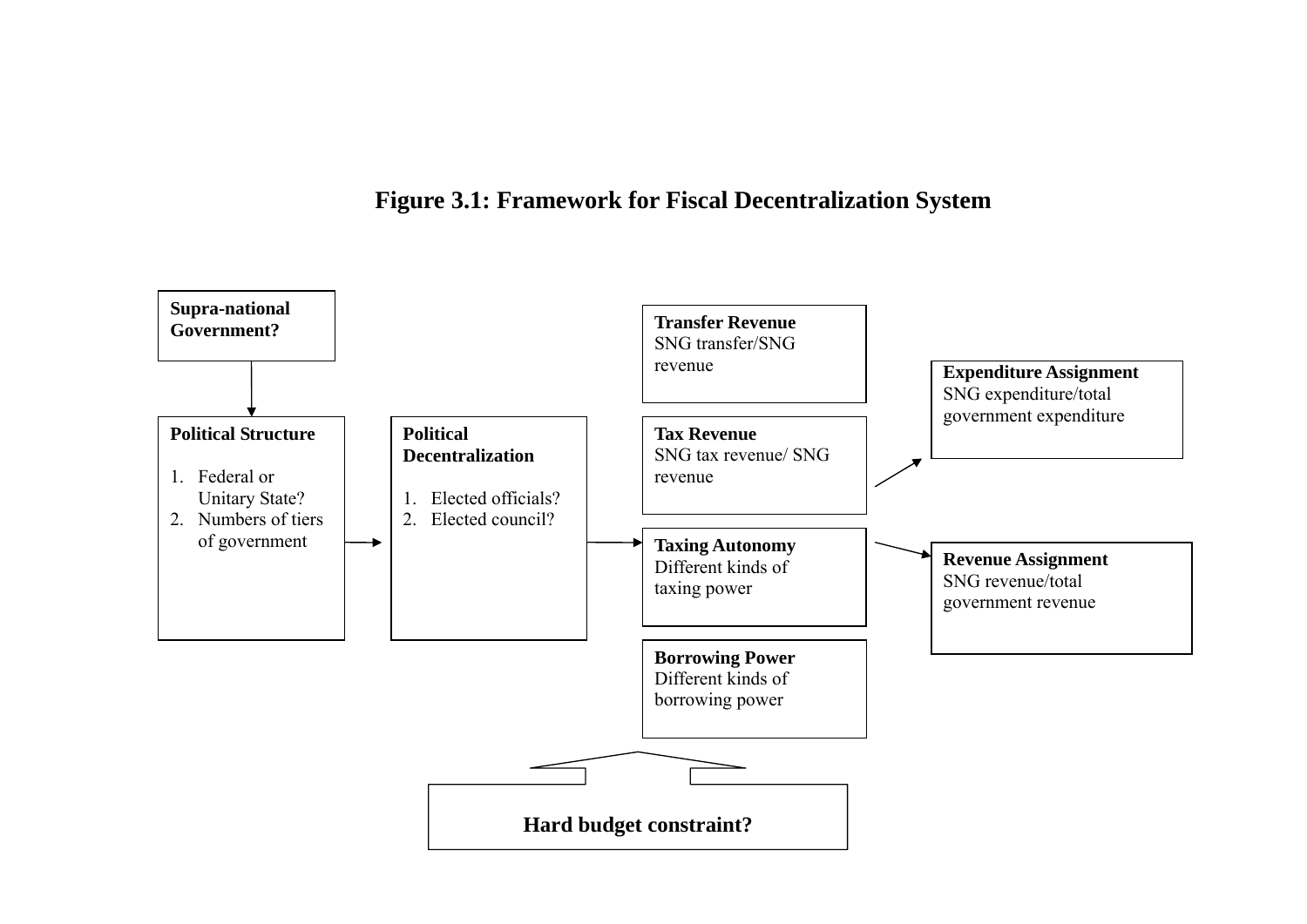#### **II. Variables for the dimensions of a fiscal decentralization system**

 The preceding theoretical arguments and contentions lead to the conclusion that the dimensions for a fiscal decentralization system would be numerous and diverse. Recognizing the dimensions of fiscal decentralization is not difficult when they are viewed as a comprehensive system. The challenge of fiscal decentralization system theory is determining the means of discovering all the relevant and available variables in order to accurately capture each dimension of the system. Some dimensions may be difficult to quantify while others may have problems with data availability. To conduct this analysis, feasible and practical variables are required.

 Taking these difficulties into consideration, several criteria have emerged for selecting the dimensions and characteristics important for the use of cluster analysis.

- 1. Quantifiability: the dimensions should be quantifiable;
- 2. Feasibility: the variables used to capture the dimensions should be relevant;
- 3. Credibility: the variables should be objective and credible;
- 4. Availability: data availability for the variables is essential.

 Based on these criteria, several temporary components and relevant variables are identified in the following table.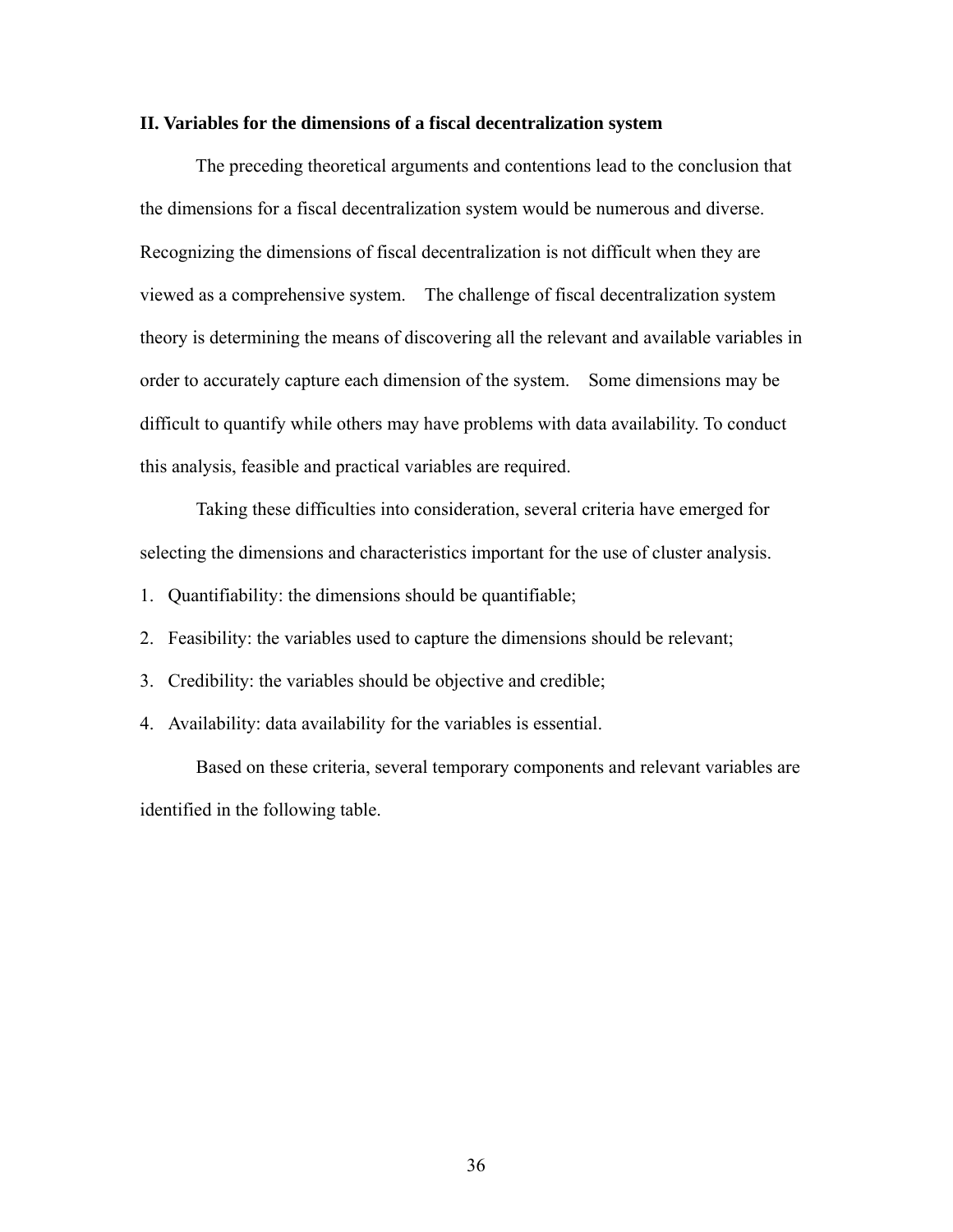| <b>Component</b>     | <b>Variable</b>           | <b>Description</b>                                          |
|----------------------|---------------------------|-------------------------------------------------------------|
| Supranational        | Supranational government? | A supranational government, such as the EU, may             |
| Government Regime    |                           | constrain the fiscal policy of a country. Thus, fiscal      |
|                      |                           | decentralization policy may be hampered. 1 is for yes;      |
|                      |                           | 0 is for none.                                              |
| Political Structure* | Federal or unitary state? | The federal state is generally more decentralized than a    |
|                      |                           | the unitary state. $1$ is for federal; $0$ is for unitary.  |
|                      | Numbers of tiers of       | The greater the numbers of tiers of sub-national            |
|                      | sub-national government   | government, the more decentralized the country.             |
| Transfer Revenue**   | SNG transfer revenue/SNG  | Sub-national transfer revenue as a percentage of total      |
|                      | total revenue             | sub-national government revenue. The higher the ratio,      |
|                      |                           | the more decentralized the country.                         |
| Tax Revenue**        | SNG tax revenue/SNG total | Sub-national government tax revenue as a percentage         |
|                      | revenue                   | of total sub-national revenue. The higher the ratio, the    |
|                      |                           | more decentralized the country.                             |
| Revenue              | SNG revenue/total         | Sub-national government revenue as a percentage of          |
| Assignment**         | government revenue        | total government revenue. The higher the ratio, the         |
|                      |                           | more decentralized the country.                             |
| Expenditure          | SNG expenditure/total     | Sub-national government expenditure as a percentage         |
| Assignment**         | government expenditure    | of total government expenditure. The higher the ratio,      |
|                      |                           | the more decentralized the country.                         |
| Tax Autonomy***      | <b>Taxing Power</b>       | Whether sub-national government has the following           |
|                      |                           | taxing power: 3-tax base and tax rate; 2-only tax rate;     |
|                      |                           | 1-none.                                                     |
| Borrowing Power***   | Borrowing power           | Whether the sub-national government has the power to        |
|                      |                           | borrow money: 5-market discipline; 4-cooperative            |
|                      |                           | control; 3-administrative control; 2-rulebased control;     |
|                      |                           | 1-borrowing prohibited.                                     |
| Political            | Municipal elections       | Is the local official popularly elected? 1 is for yes; 0 is |
| Decentralization**** |                           | for none.                                                   |
|                      | State elections           | Is the state official popularly elected? 1 is for yes; 0 is |
|                      |                           | for none.                                                   |
|                      | Democracy                 | With the democratization degree as an indicator, from 0     |
|                      |                           | (least democratized) to 10 (most democratized).             |
| Hard Budget          | SNG borrowing activities  | Does the national government explicitly or implicitly       |
| Constraint           | guarantee                 | guarantee the borrowing activity of sub-national            |
|                      |                           | government: 3-no; 2-implicitly; 1-explicitly.               |

## **Table 3.3: Components of a fiscal decentralization system**

\*Source: Treisman (2000b)

\*\*Source: IMF GFS Yearbook (2005)

\*\*\*Source: World Bank (2004) www1.worldbank.org/publicsector/decentralization/data.htm

\*\*\*\*Source: Marshall et. al (2000) Polity IV Project.

While these components and variables are ideal, not every one of them is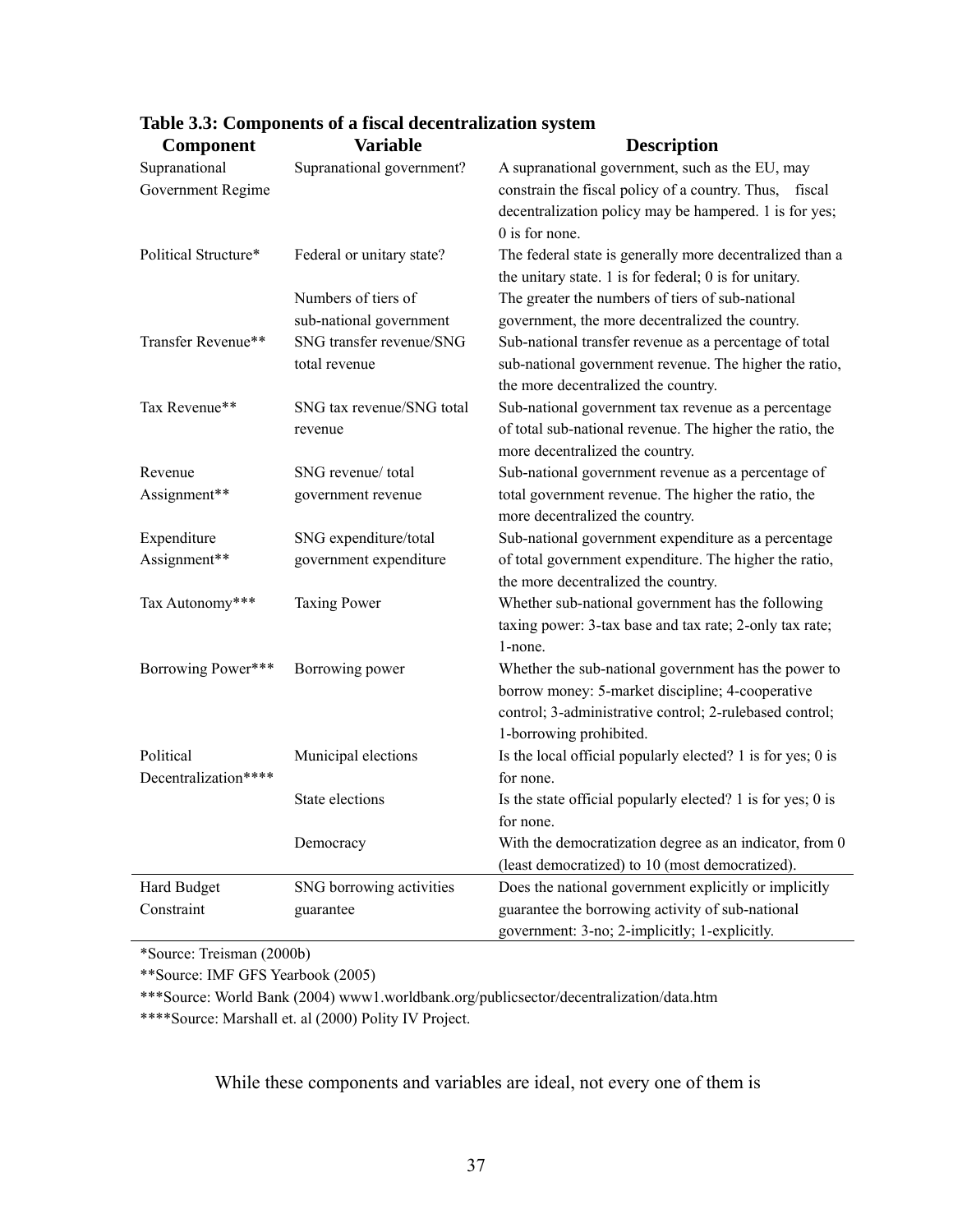feasible. Among these variables, the "ratio" variables, such as SNG tax revenue over SNG total revenue, are easily available. They are also credible because they can be directly derived from GFS data published by the IMF. As for the "institution" variable, such as supranational government, federal or unitary state, taxing power, and borrowing power, they are also available from websites and the World Bank database.

 Other variables, however, do suffer from problems relating to objectivity or credibility, or both. For instance, the hard budget constraint, with the proxy variable of SNG borrowing activity guaranteed, is controversial. The controversy lies in the source of the variable which comes from the OECD website which provides survey questions for countries all over the world. There are two main problems here. First, to date, only 40 countries have responded to the survey questions. Among the 40 respondents, some did not answer all the survey questions. Therefore, the data samples are incomplete and therefore insufficient.

 Additionally, the survey questions, usually answered by the finance department of the respective country, may not be consistent with the objective criteria. For instance, the question, "Does the national government explicitly or implicitly guarantee the borrowing activity of sub-national governments," may elicit different answers from different institutions or individuals. Some may regard the country as explicitly guaranteeing the borrowing activity of the sub-national government while others may take the viewpoint that the borrowing activity is not guaranteed. Consequently, the credibility of the variable source may be problematic. Although the hard budget constraint is considered essential to the success of fiscal decentralization systems, the foregoing limitations may force the omission of this component along with its associated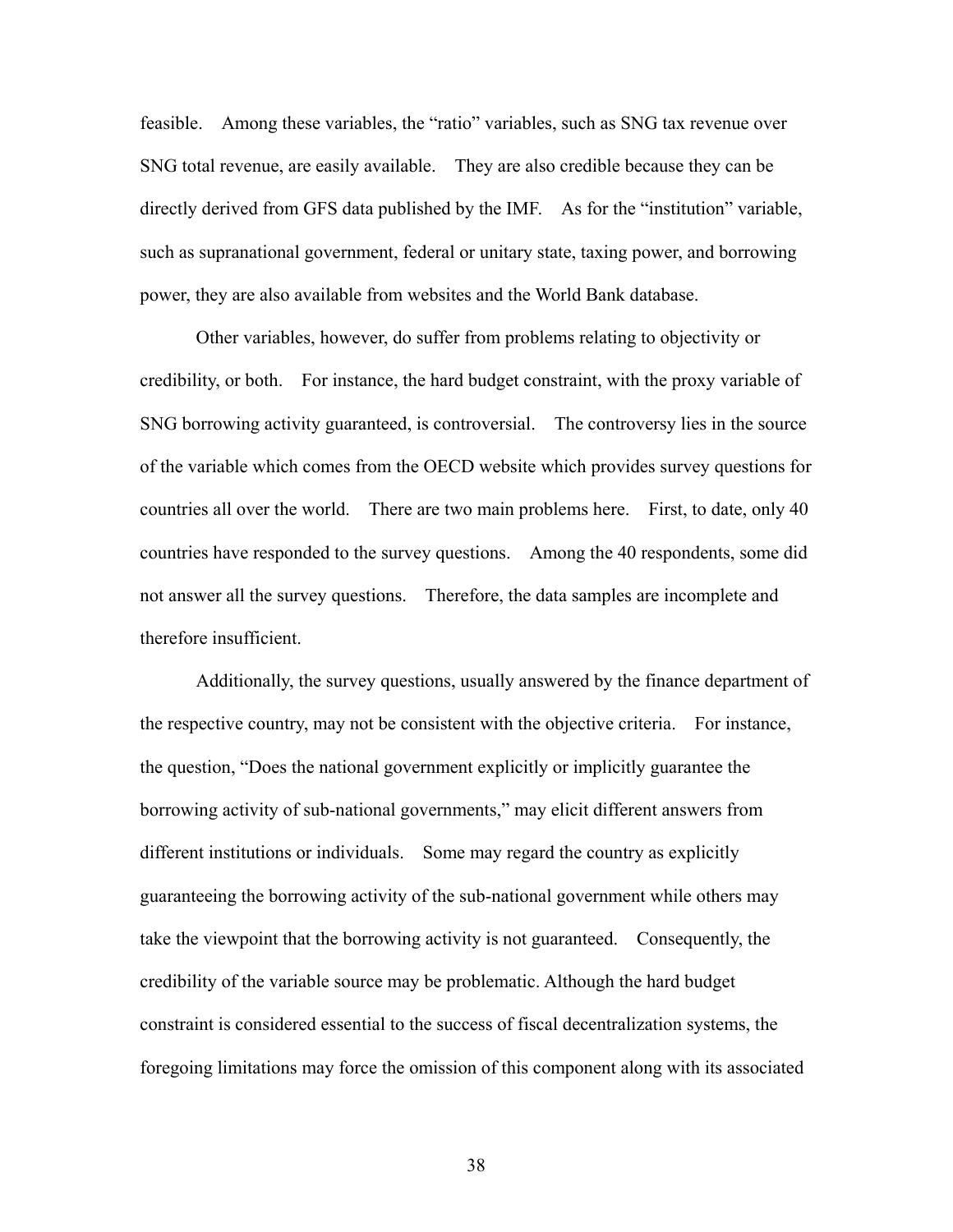variables.

#### **III. Cases and data**

 The research applies cluster analysis to decentralization data collected from 54 countries for the most recent year available. The data include fiscal indicators from Government Financial Statistics Yearbook (GFS) published by the IMF. The qualitative decentralization data are derived from the World Bank website. Other data have been obtained from the Database of Political Indicators collected by the World Bank and the Government of Switzerland. Several missing data were filled in based on information found on the websites of different countries. The details of the data sources are depicted in the following paragraphs.

 For the *Supranational Government* component, the variable refers primarily to whether the country is a member of the EU or not, with the dummy value of 1 and 0. The variable can be collected easily from the official website of the EU.

 For the *Political Structure* component, two variables are assigned, including federal state or not, and numbers of tiers of government. The first variable can be readily found on the EU website, with the dummy values of 1 and 0. The second variable, numbers of tiers of government, can be obtained from decentralization indicators constructed by Daniel Treisman, Associate Professor of Political Science at the University of California, Los Angeles. The value of this variable ranges from 2 (the lowest) to 5 (the highest).

 To quantify the *Transfer Revenue* component, we used sub-national government transfer revenue as a percentage of total sub-national government revenue. The average figure derived from the most recent four years of data is calculated to prevent possible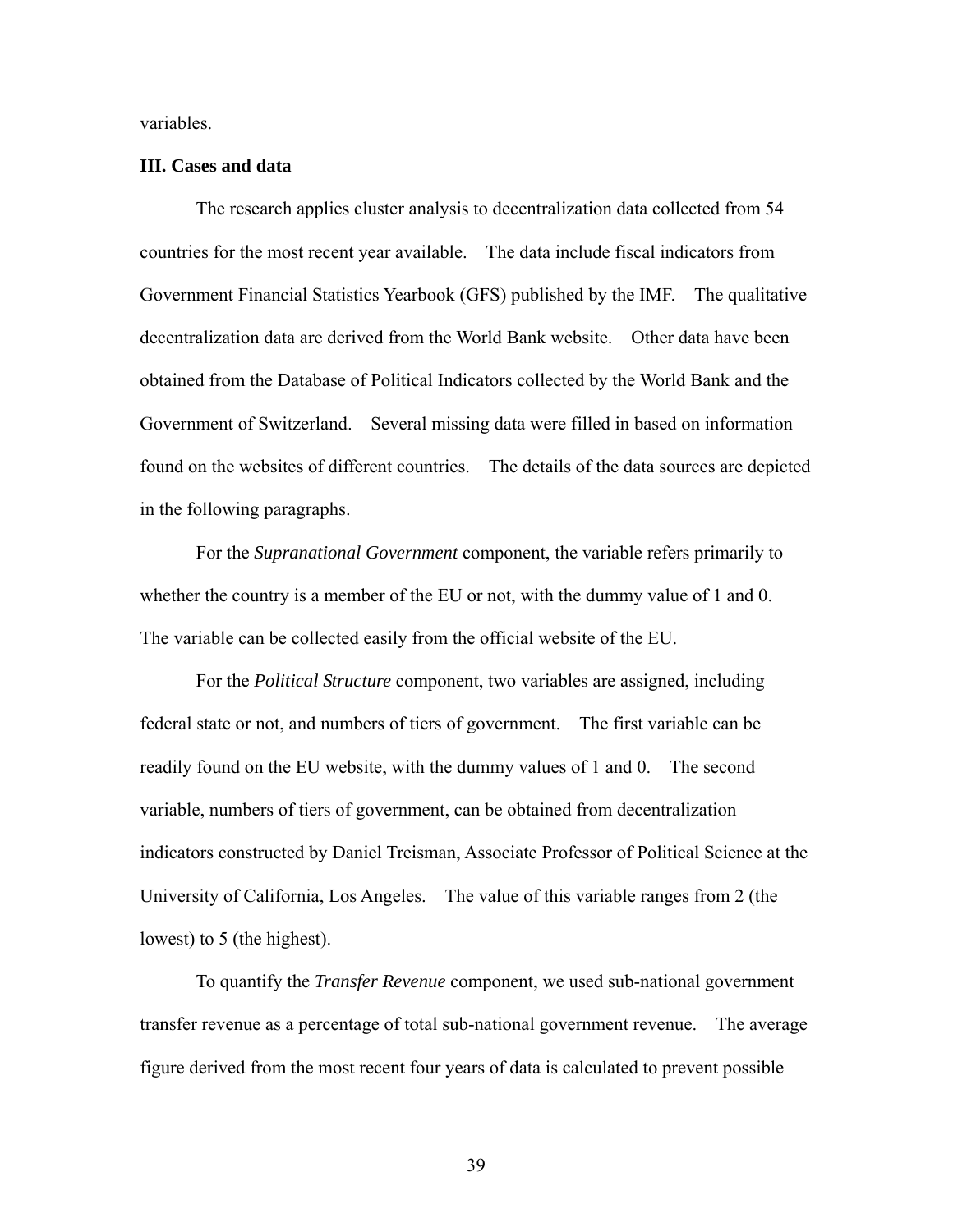distortions arising from spikes in transfer revenue during a given one-year period. To simplify the data variations, the ratio figure is further classified into different categories. For instance, the ratio of 10% or below is categorized as 1, transfer ratio figures between 11% and 20% are categorized as 2, and so on. The highest level of ratio is 9, which means the transfer revenue of the sub-national government accounts for more than 80% of the total revenue of the sub-national government. The major reason for transforming numerical data into categorical data is that we assume the existence of a non-linear relationship among these continuous data. Therefore, categorical variables would allow for more to capture non-linearities in the variable. A linear single continuous variable presentation is not going to capture these variations. In addition, we want to tabulate two different formatted variables, e.g. taxing power and revenue assignment, one in the format of continuous data and the other in the format of categorical. We would derive cross tabulation results with 3 columns and a large number of rows. This is clearly not the best approach for displaying the statistical data. Therefore, based on the foregoing arguments, we transform the numerical data into categorical data.

 Potentially, there are problems of over-diversification in this format. For example, countries with a transfer ratio of 10% and 11% may be placed differently in category 1 and 2. This situation is rare in our data set and would not impact the results of our cluster analysis unless there were too few categories for these numerical variables. This explains the reasoning behind transforming the variable value in *Tax Revenue* and *Revenue and Expenditure Assignment* components.

 In the *Tax Revenue* component, the variable that is assigned is the sub-national government's tax revenue as a percentage of the sub-national government's total revenue.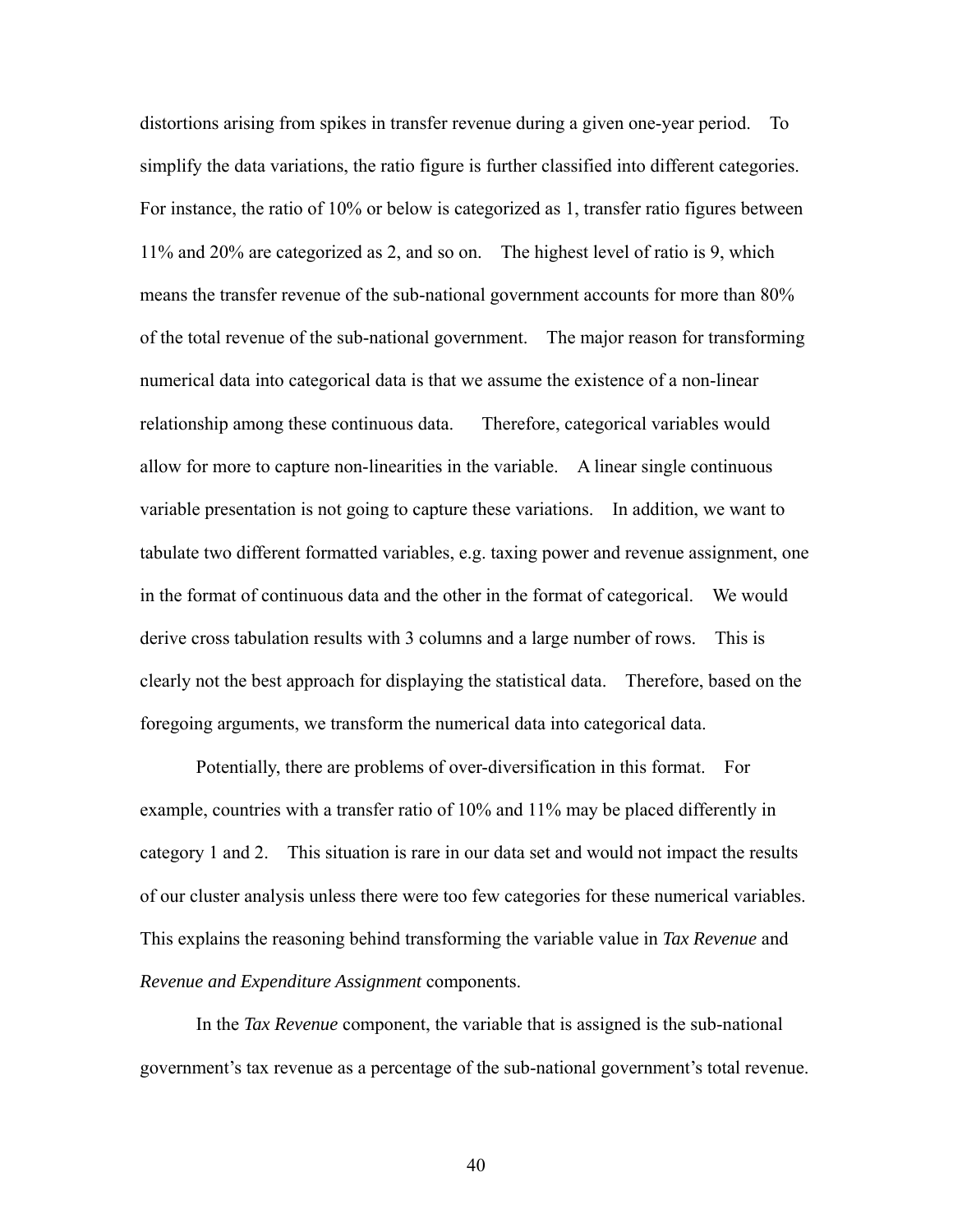As with the calculation of the intergovernmental transfer revenue variable, the average figure derived from the most recent four years' data is employed and based on the same rationale. After the calculation of the four-year average figure, the scale of 1 to 9 is assigned to each country's level.

 In the *Revenue and Expenditure Assignment* components, sub-national government revenue/expenditure as a percentage of total government revenue/expenditure is used to capture the dimension. The calculation is similar to that of intergovernmental transfer and tax revenue where the four-year average figure is calculated and scales assigned. However, there is a slight difference in the scales of the revenue/expenditure assignment variable. The scale ranges from 1 to 5 with category 5 being the ratio of 41% and above.

 For the *Tax Autonomy* component, the types of taxing power the sub-national government possesses will be demonstrated. The types of taxing power employed are three, as identified by the World Bank: 3 - adjusting tax base and tax rate; 2 – the tax rate only; 1 - none.

 The *Borrowing Power* component depicts the types of borrowing power that sub-national governments possess; the World Bank has identified five of them as follows: 5 - market discipline; 4 - cooperative control; 3 - administrative control; 2 – rule-based control; 1 - borrowing prohibited.

 Finally, in the *Political Decentralization* component, three variables were intended for use. However, the variable for state and municipal elections is problematic in terms of cluster analysis due to the number of missing values in this category. The DPI (Database on Political Institutions) database includes incomplete and obsolete data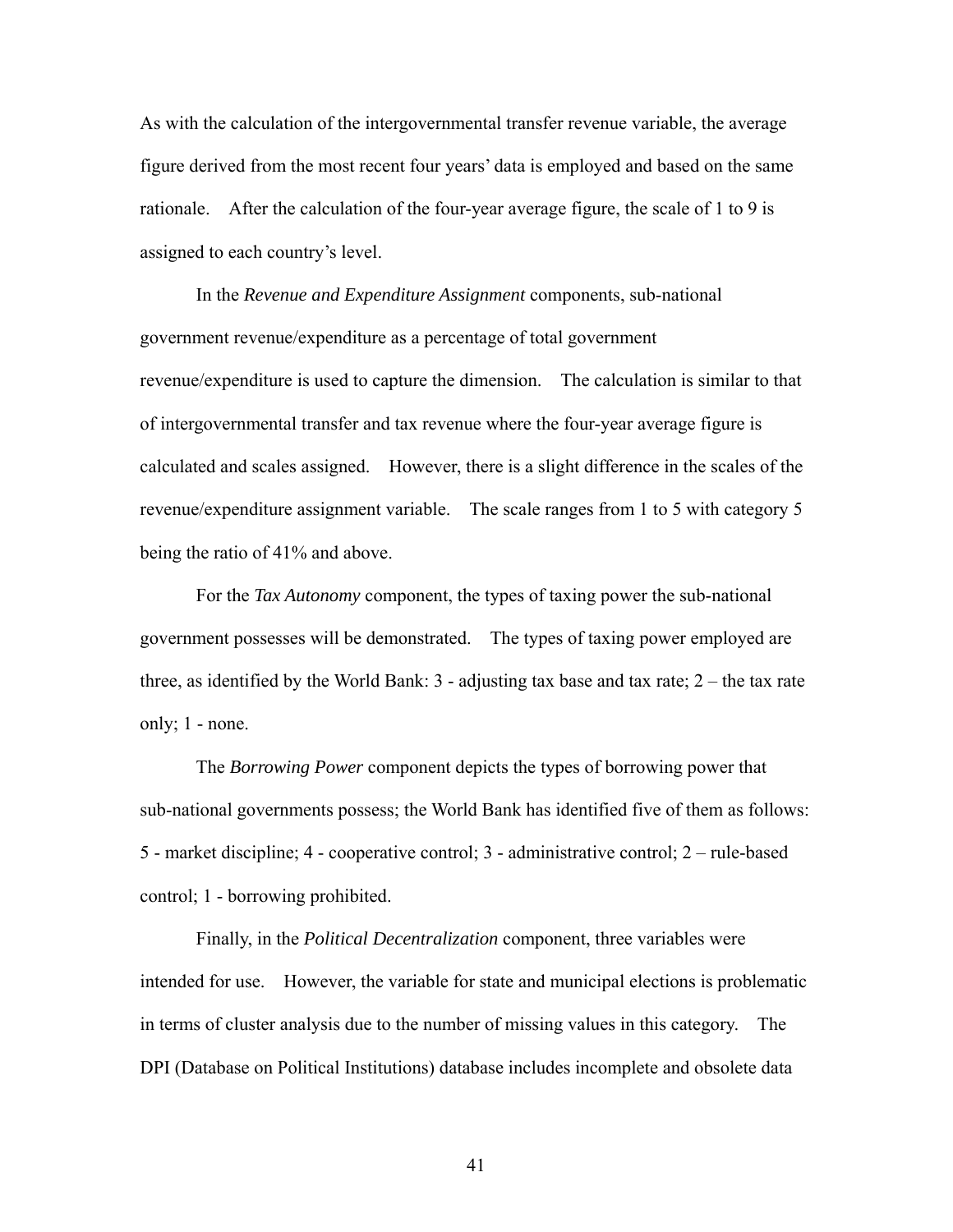on state and municipal elections worldwide. The latest data are from 1997, too old to be used in the analysis for this dissertation. Moreover, there are countries which do not have state-level government, a circumstance which makes it impossible to capture the state election variable for this dimension.

 The second argument against the use of state or municipal elections variable is that some countries may have locally elected officials, but actual executive power is arrogated by the local assembly, which could be either appointive or locally elected. This means that 8 different kinds of political decentralization are possible, (executive v. assembly) and (elected v. appointed) and (real power v. puppet). In the latter circumstance, the locally elected official may in reality be nothing more than a figurehead in local affairs, undermining the concept of decentralization because the *de jure* elected official does not actually have the power normally associated with elected office.

 The DPI has been criticized not only for its simplicity, but also for lacking credibility. Here, we reserve skepticism about the credibility of the dataset, due to the fact that the level of political decentralization in some countries is not adequately captured in the database. As an example, China, coded PRC in DPI, has been categorized as a state having elected governors in the database. China, however, remains an authoritarian state under which all vestiges of political power are controlled by a single party. This is in direct opposition to the concept of a *de facto* locally elected official. Moreover, if there were a locally-elected governor, he or she would be only a nominal leader, acting as an agent of the central government. It is logical to conclude, therefore, that the dimension of political decentralization is particularly complicated and difficult to measure in a single variable based on the current database.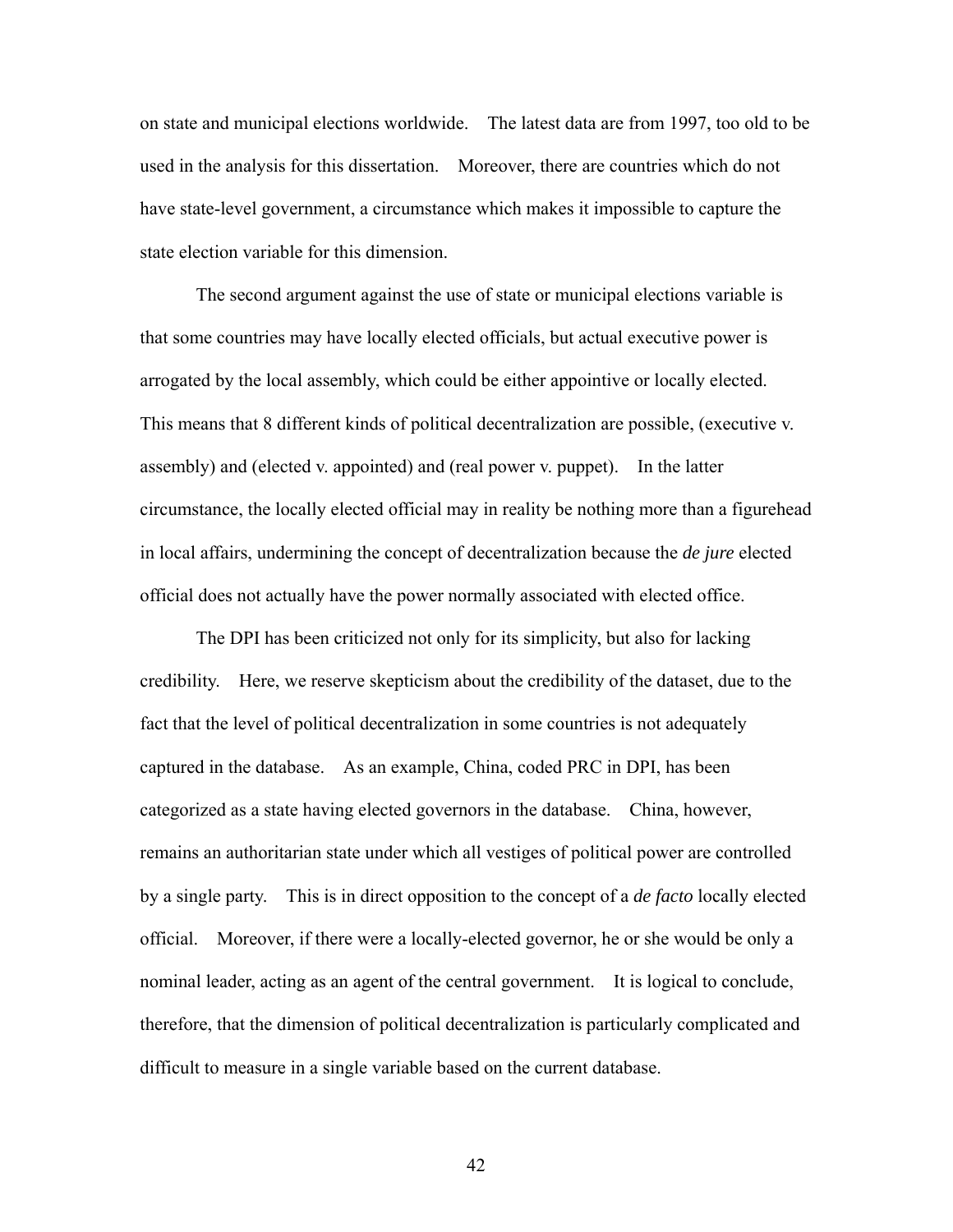A possible alternative for measuring political decentralization would be using a credible proxy variable, that of democratization, which is more complete, accurate, and usable, to capture the dimension of political decentralization. Currently, the most credible data source for this variable is from Polity IV, collected by the University of Maryland. Critics of this approach may contend that the relationship between democratization and political decentralization is problematic. The question is whether the democratization variable is adequate to capture the dimension of political decentralization. We find that democratization is positively correlated with political decentralization. The broadening of democratization results in an environment where the local official or assembly may accrue more freedom and breadth of power. Aside from the correlation arguments, the spirit of fiscal decentralization may also play a significant part in justifying the use of the democratization indicator. A major element of decentralization is that it is local governments who can best respond to the needs of the jurisdictional people. Consequently, a more democratized country would allow its people the freedom of speech, while a less-democratized nation would attempt to restrain speech. It is a straightforward conclusion that a more democratized country will, by definition, be more decentralized.

 The Polity IV database is panel data covering the period from 1800 to 2002, and represents countries worldwide. This database divided countries into 11 categories, from 0 (the least democratized) to 10 (the most democratized). In our analysis,data was extracted from the most recent year available, 2002 democratization, as an indicator for political decentralization.

As a result of the abovementioned arguments and examples, we summarized the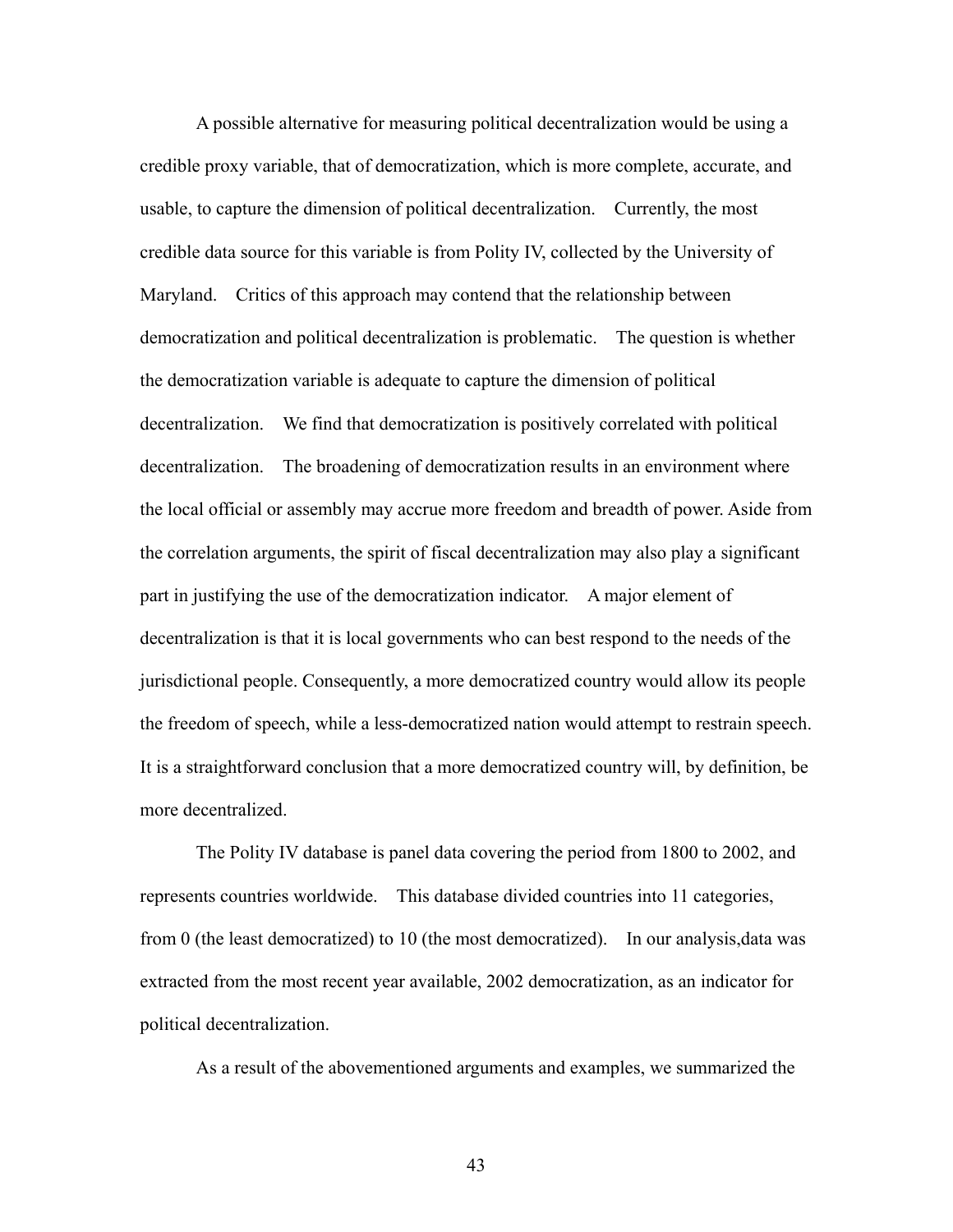variable code and components for cluster analysis as follows:

- 1. *Supra-national Government*: supranational government (SUPRA),
- 2. *Political Structure*: federal state (FED); numbers of tiers of government (NUM)
- 3. *Transfer Revenue*: SNG transfer revenue/SNG total revenue (TRANS)
- 4. *Tax Revenue*: SNG tax revenue/SNG total revenue (TR)
- 5. *Revenue Assignment*: SNG total revenue/total government revenue (REV)
- 6. *Expenditure Assignment*: SNG total expenditure/total government expenditure (EXP)
- 7. *Tax Autonomy*: types of taxing power (TP)
- 8. *Borrowing Power*: types of borrowing power (BP)
- 9. *Political Decentralization*: democratization indicator (DEMO)

There are 9 components and 10 variables for cluster analysis. Among the 10 variables, TRANS and TR are highly correlated. One of them must be eliminated, leaving 9 variables to be used for cluster analysis in the following section.

#### **IV. Clustering countries by components of a fiscal decentralization system**

 In this section, the cluster analysis method is employed to group countries with similar fiscal decentralization systems and characteristics together. Lorr (1983) stipulates that cluster analysis refers to the technique used to group entities into homogeneous subgroups on the basis of their similarities across several observed characteristics. In a more precise way, we can say that cluster analysis enables us to partition a data set into subsets (cluster), so that the data in each subset ideally share some common traits. Cluster analysis is widely used in the field of medical science (Aldenderfer & Blashfield, 1984). For example, Goldstein & Linden (1969), two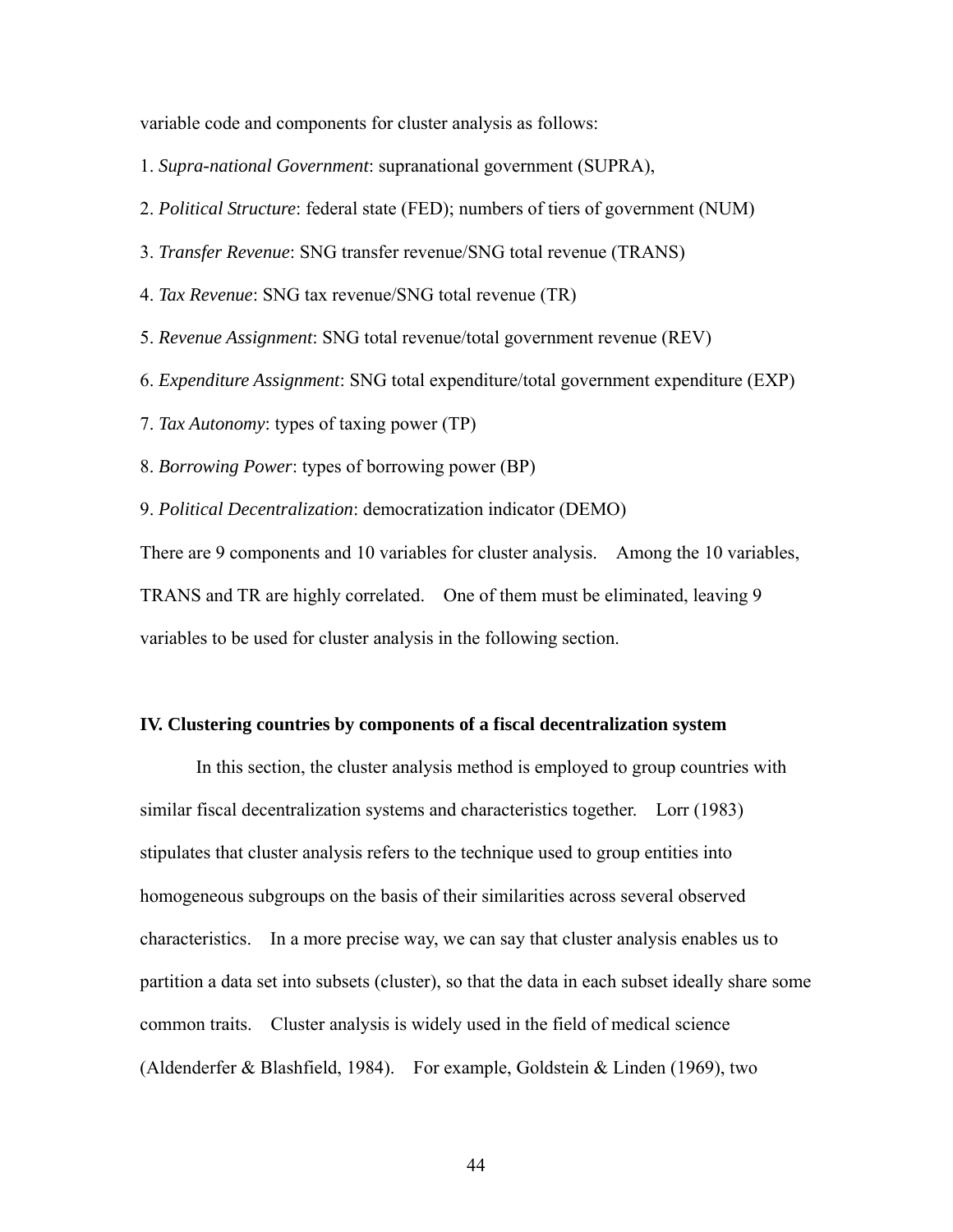clinical psychologists, used cluster analysis to build a classification of alcoholics. In the application of social science, cluster analysis is also popular in the field of marketing, archaeology, and education as well (Bartholomew et. al. 2002). These studies usually involve coping with partitioning data sets into mutually exclusive subsets. Our research regards fiscal decentralization as a system composed of different components (as measured by several variables); cluster analysis is thus a useful as well as feasible way of identifying a typology of fiscal decentralization systems.

 Plentiful literature regarding the application of cluster analysis in social science, particularly in economics, is recognized. Some economists attempt to interpret the economic reform in transition economies using cluster analysis (Dabrowski 1996, Zinnes, Sachs, and Eilat 2000). Dabrowski (1996) clustered the transition economies based on a country's policy orientation, primarily on three aspects: the speed of action, the comprehensiveness and consistency of policy, and cumulative progress.

 Arguing against these approaches to cluster analysis, Zinnes, Sachs, and Eilat (2001), on the other hand, clustered these transition economies based on their initial conditions. There are 12 categories of initial conditions identified in their analysis: Physical geography, macroeconomics variables, demographics/health, infrastructure, industrialization, wealth, human capital, market memory, physical capital, culture, and political conditions. This seems to be the most complete and appropriate approach for investigating the economic pattern of these transition economies, enabling the cluster of these countries.

 Aside from economic patterns of transitional economies, cluster analysis is used to study the fishery industries of developing countries. Zinnes (1987) depicted a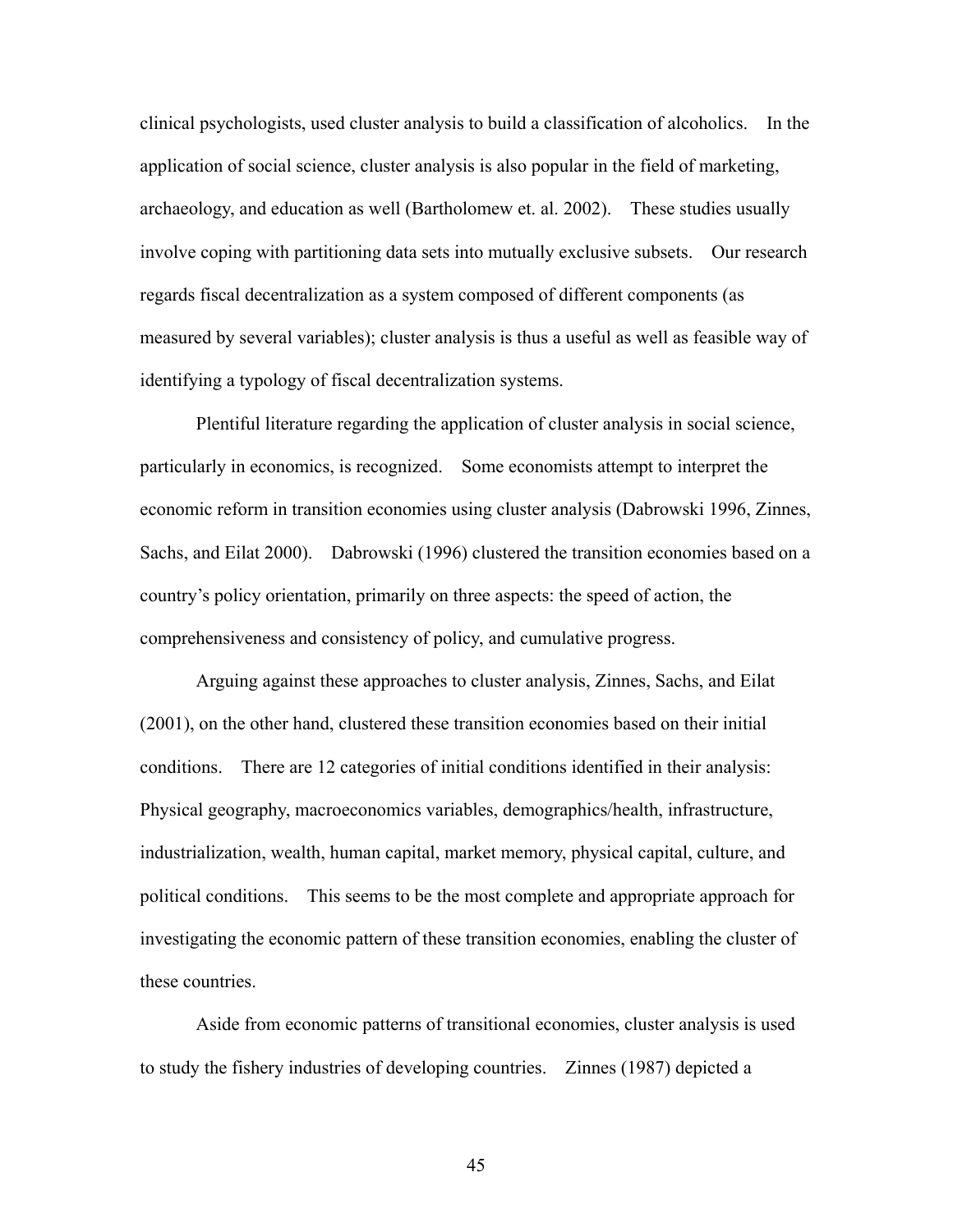framework for fishery industries in developing countries by recognizing nine components. Each component was assigned several variables to capture the dimension. The cluster analysis categorized the 64 countries into 10 groups based on their development pattern. This research proves instructive in that the typology is able to distinguish the least-favored type of fishery industry, which is rare in policy analysis.

 All the aforementioned studies provided inspiration for this dissertation. Cluster analysis, however, has never been used heretofore in a study of fiscal decentralization. As the first to apply cluster analysis to the topic of fiscal decentralization, we attempt here to determine the parameters of the least-favored fiscal decentralization system, as well as the most advantageous system.

 As discussed in the previous section, the use of cluster analysis allows us to identify the underlying issues in an economical way that merely assessing cross-country fiscal decentralization systems could do. In this dissertation, we employ two types of cluster analysis—clusters based on means and clusters based on medians. The basic operation of the cluster kmeans and kmedians is relatively simple: given a fixed number of (desired or hypothesized) *k* clusters, assign observations to those clusters so that the means or medians across clusters (for all variables) are as different from each other as possible. In other words, cluster analysis seeks to identify a set of groups which both minimize within-group variations and maximize between-group variations.

 In this dissertation, both cluster means and cluster medians are used to categorize the 54 countries into k groups with k ranging from 5 to 10. The results of all our cluster analysis are included in Appendix I, for kmeans, and Appendix II, for kmedians. In both cases, we run the cluster analysis with nine selected variables. These variables include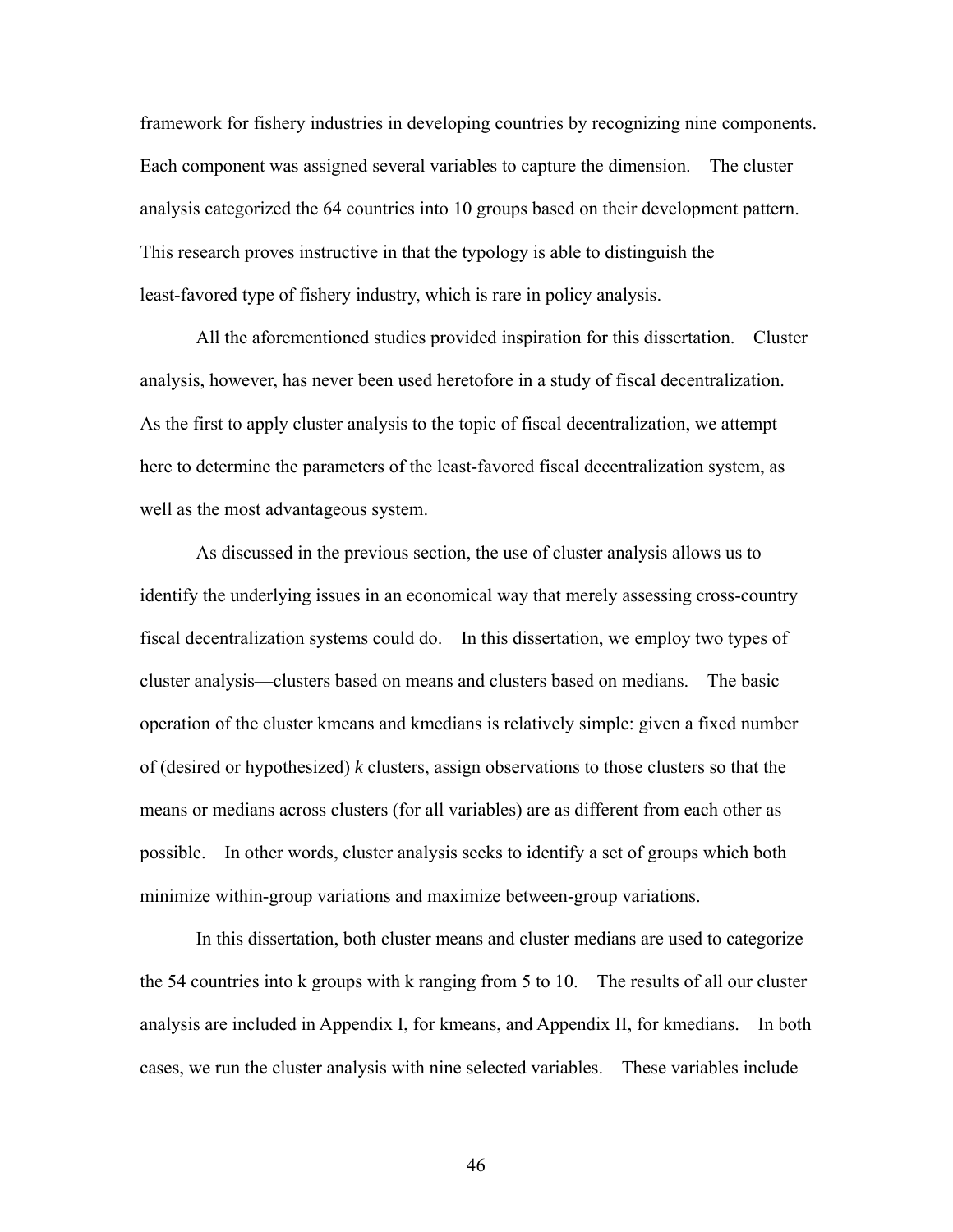SUPRA (the existence or non-existence of supra-national government), FED (federal state or not), NUM (numbers of tiers of SNG), TR (SNG tax revenue/SNG total revenue), REV (revenue assignment), EXP (expenditure assignment), TP (taxing power), BP (borrowing power), and DEMO (political decentralization). Limitations exist in this cluster analysis, as suggested by Lorr (1983), in that the number of clusters is smaller than the number of variables used to identify clusters. We thus empirically rule out the possibility of grouping countries into 9 or more clusters. As a result of these self-imposed limitations, the cluster classifications range from 5 to 9 groups.

 The determination of the numbers of cluster analysis is a fundamental problem yet unsolved due to the lack of an appropriate null hypothesis as well as to the complex nature of multivariate sampling distributions (Everitt, 1979). Despite endeavoring to justify the determination of the number of clusters, many of them remain heuristically understood. Aldenderfer & Balshfield (1984) indicate two basic approaches to determining the number of clusters which are present in dendrograms and how they have evolved, heuristic procedures and formal tests (the latter are mainly the examination of the values of fusion coefficients). STATA (2003) also suggests the solutions of Calinski & Harabasz pseudo-F index, which is a stopping-rule value computed for each cluster solution. Larger values indicate more distinct clustering.

 In this dissertation, we employ the Calinski & Harabasz pseudo-F test suggested by STATA (2003). This test is used to determine the distinction of each cluster number, a useful way to determine the appropriate number of clusters. In table 3.4, we find that the five-group solution with pseudo-F value of 27.78 is the largest, indicating that the five-group solution is the most distinctive, compared with other group solutions. It has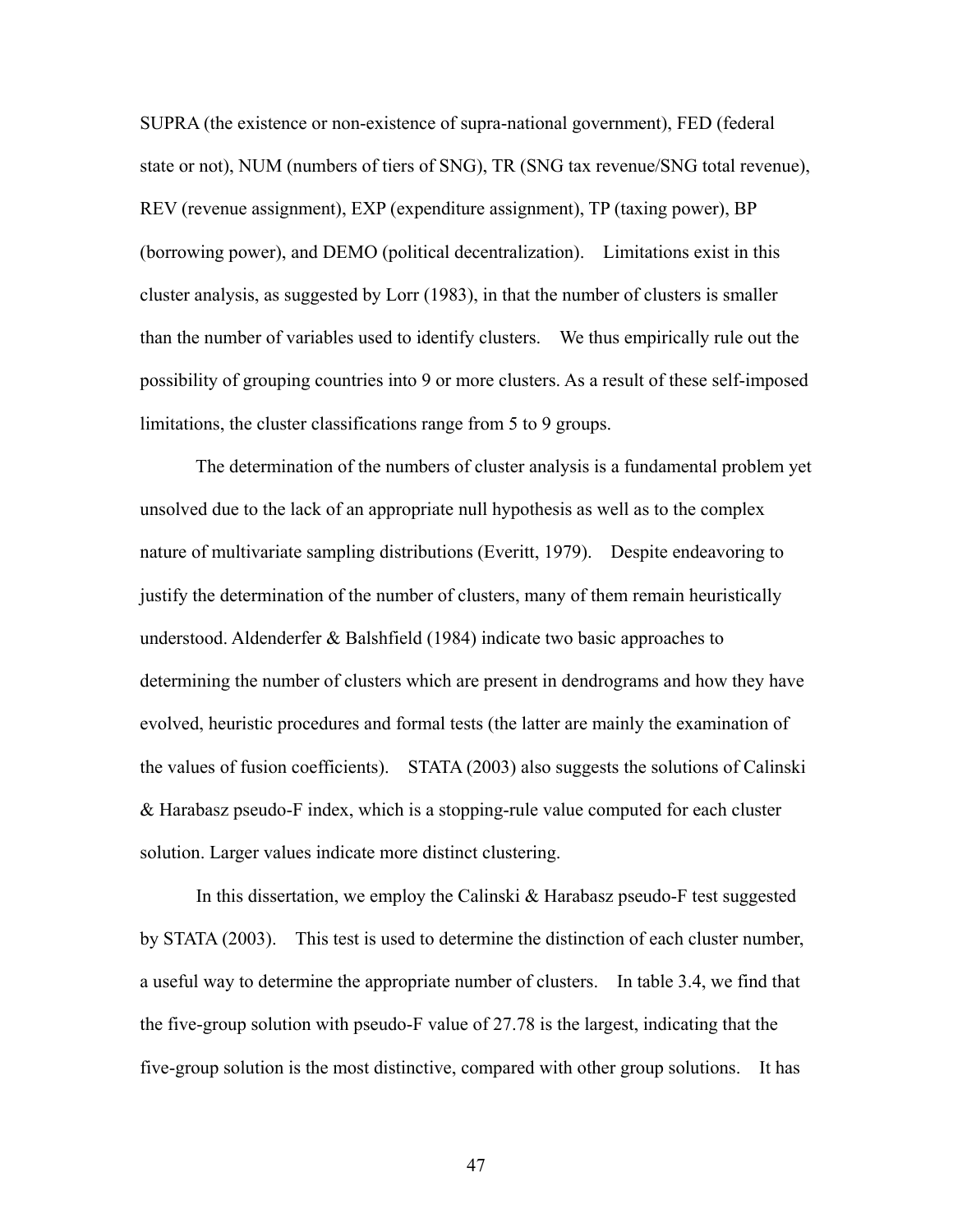been determined that five types of fiscal decentralization systems would be insufficient to reflect the multi-dimensions of fiscal decentralization systems. The second largest pseudo-F, six- group solutions were therefore employed. The expectation is that 54 countries will be the most similar within cluster and the most different inter cluster. Table 3.6 displays the mean and the standard deviation for each cluster on nine variables employed to delineate each fiscal decentralization cluster.

| <b>Number of cluster</b><br>(median) | $C/H$ pseudo- $F$ | <b>Number of cluster</b><br>(mean) | $C/H$ pseudo- $F$ |  |  |
|--------------------------------------|-------------------|------------------------------------|-------------------|--|--|
|                                      | 23.51             |                                    | 27.78             |  |  |
| b                                    | 24.33             | n                                  | 24.00             |  |  |
| 7                                    | 24.06             |                                    | 23.69             |  |  |
| 8                                    | 17.93             | 8                                  | 20.58             |  |  |
| Q                                    | 20.33             | Q                                  | 16.35             |  |  |

**Table 3.4: Calinski/Harabasz pseudo-F test for each number of clusters** 

 Analysis of the application of the above-mentioned method suggests that clustering the countries into six groups, which results in six types of fiscal decentralization systems, is the most appropriate. Each type of fiscal decentralization system contains nine variables, including the mean value and the standard deviation. With the mean and the standard deviation, we can standardize the variables value (convert to mean zero and variance one) of each cluster. The method of standardization enables us to distinguish inter-cluster differences.

 Each cluster is assigned a name based on the standardized value of variables, which is the distinct character of the cluster. If there is no distinguishing value for the variable, the cluster may be named according to the countries included in it. A brief description and list of country members for each cluster is provided before discussing the relevant details on how the clusters scored for each type of fiscal decentralization system.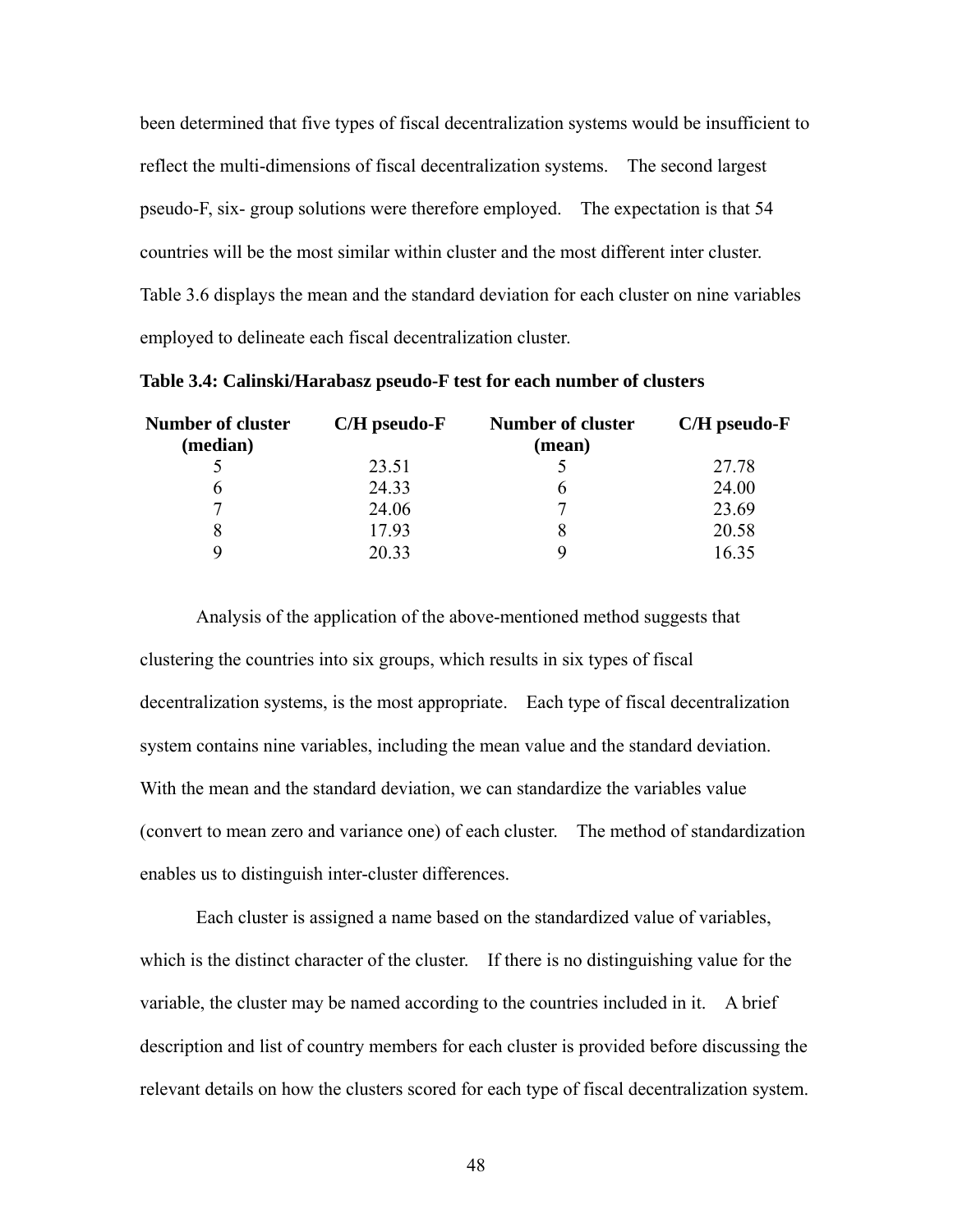|  |  |  | Table 3.5: Summary of six types of fiscal decentralization systems (FDS) |  |
|--|--|--|--------------------------------------------------------------------------|--|
|  |  |  |                                                                          |  |

| <b>Cluster name</b>         | <b>Country member</b>                             |
|-----------------------------|---------------------------------------------------|
| High Expenditure/Revenue    | Austria, Bolivia, Brazil, Germany, India, Italy,  |
| assignment FDS (HERA)       | Korea, Mexico, Mongolia, Norway, Poland, Russia,  |
|                             | Spain, Taiwan                                     |
| Low Expenditure/Revenue     | Belgium, Czech Republic, France, New Zealand,     |
| assignment FDS (LERA)       | Portugal                                          |
| Revenue transfer FDS (TRAN) | Albania, Guatemala, Hungary, Indonesia,           |
|                             | Netherlands, Peru, South Africa, United Kingdom   |
| Most complete FDS (COMP)    | Argentina, Australia, Canada, Demark, Japan,      |
|                             | Finland, Sweden, Switzerland, United States       |
| Politically centralized FDS | Azerbaijan, Belarus, China, Kazakhstan,           |
| (POCL)                      | Kyrgyzstan, Tajikistan                            |
| Unitary State FDS (UNIS)    | Bulgaria, Croatia, Estonia, Georgia, Latvia,      |
|                             | Lithuania, Nicaragua, Romania, Thailand, Ukraine, |
|                             | Colombia, Costa Rica                              |

 **High-Expenditure/Revenue Assignment FDS (HERA)**: includes Austria,

Bolivia, Brazil, Germany, India, Italy, Korea, Mexico, Mongolia, Norway, Poland, Russia, Spain, and Taiwan. HERA FDS demonstrates a robust expenditure and revenue assignment. In terms of traditional fiscal decentralization indicators, the countries in this group would be regarded as the most decentralized. However, in the new measurements of fiscal decentralization, HERA FDS lacks qualitative fiscal decentralization including: taxing power, taxing revenue, and borrowing power.

 **Low-Expenditure/Revenue Assignment FDS (LERA)**: includes Belgium, Czech Republic, France, New Zealand, and Portugal. The countries in this cluster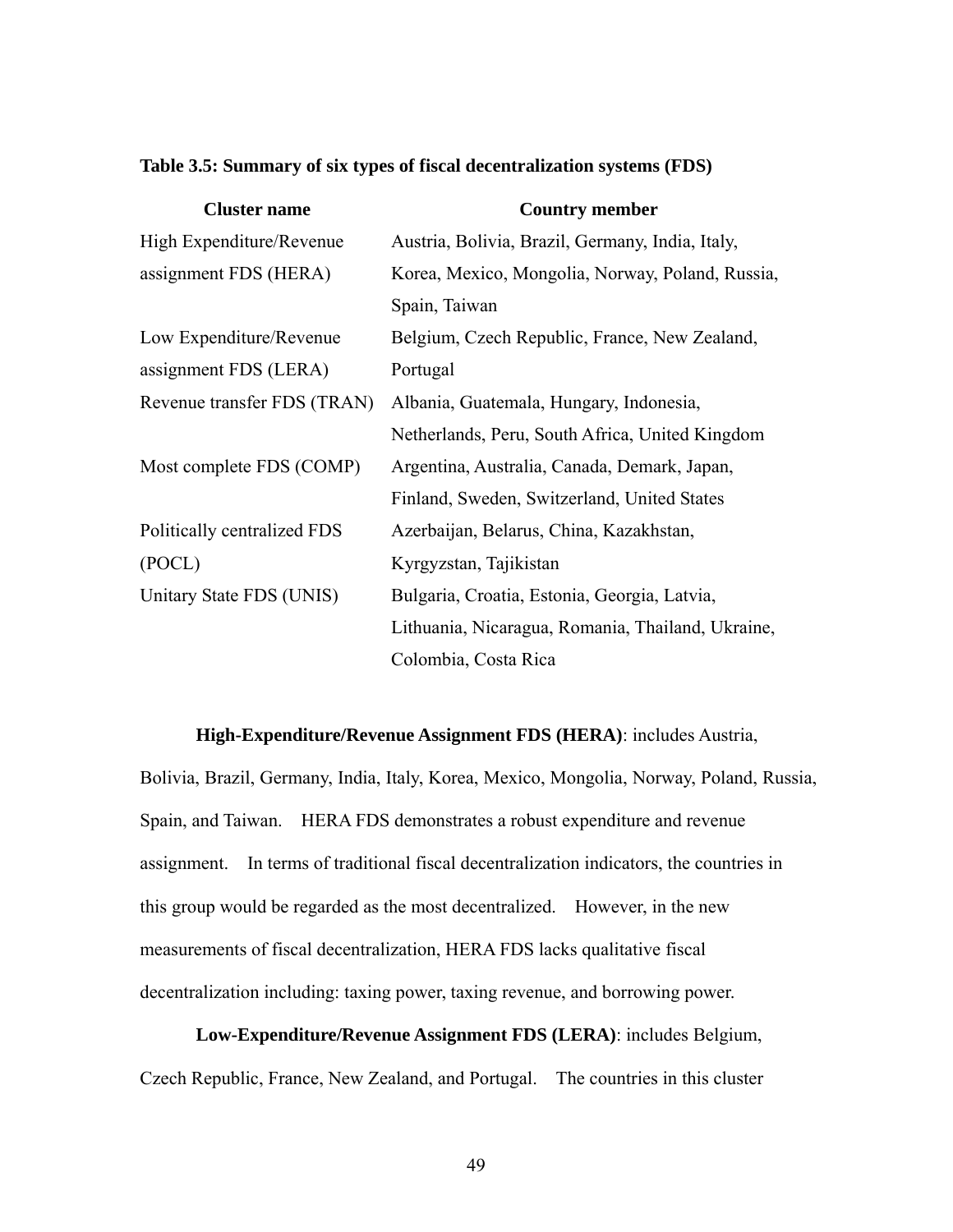display a strong similarity in the variable of supra-government structure which indicates that, except New Zealand, they are regulated by the EU government. It should be noted that LERA FDS has the lowest score on the variable of expenditure/revenue assignment. The possible explanation for this phenomenon is the 3% ceiling on budget deficits that is imposed on these countries. As a result, the national government is more frugal in local spending, fearing that irresponsible spending behavior by a sub-national government could increase the national deficit. Additionally, LERA FDS possess a relatively benign taxing power, along with generous borrowing power.

 **Revenue Transfer FDS (TRAN)**: includes Albania, Guatemala, Hungary, Indonesia, Netherlands, Peru, South Africa, and the United Kingdom. TRAN FDS exhibited a very discernible low level of tax revenue. Previously, we have mentioned that the variables of tax revenue and transfer revenue are inversely correlated. Therefore, a low level of tax revenue is equivalent to a high level of transfer revenue from the national government. This explains why the group is named transfer revenue FDS. In addition to the conspicuously low ratio of tax revenue, some indicators also exhibited relatively poor taxing power and borrowing power.

 **Most Complete FDS (COMP)**: includes Argentina, Australia, Canada, Denmark, Japan, Finland, Sweden, Switzerland, and the United States. COMP FDS demonstrate very strong similarities among its member countries. This group is mainly composed of the world's most developed countries, with the exception of Argentina. A possible explanation for the inclusion of Argentina is that the financial crisis in this country is primarily generated from undisciplined spending behavior by the sub-national government and this cluster analysis does not include the hard budget constraint variable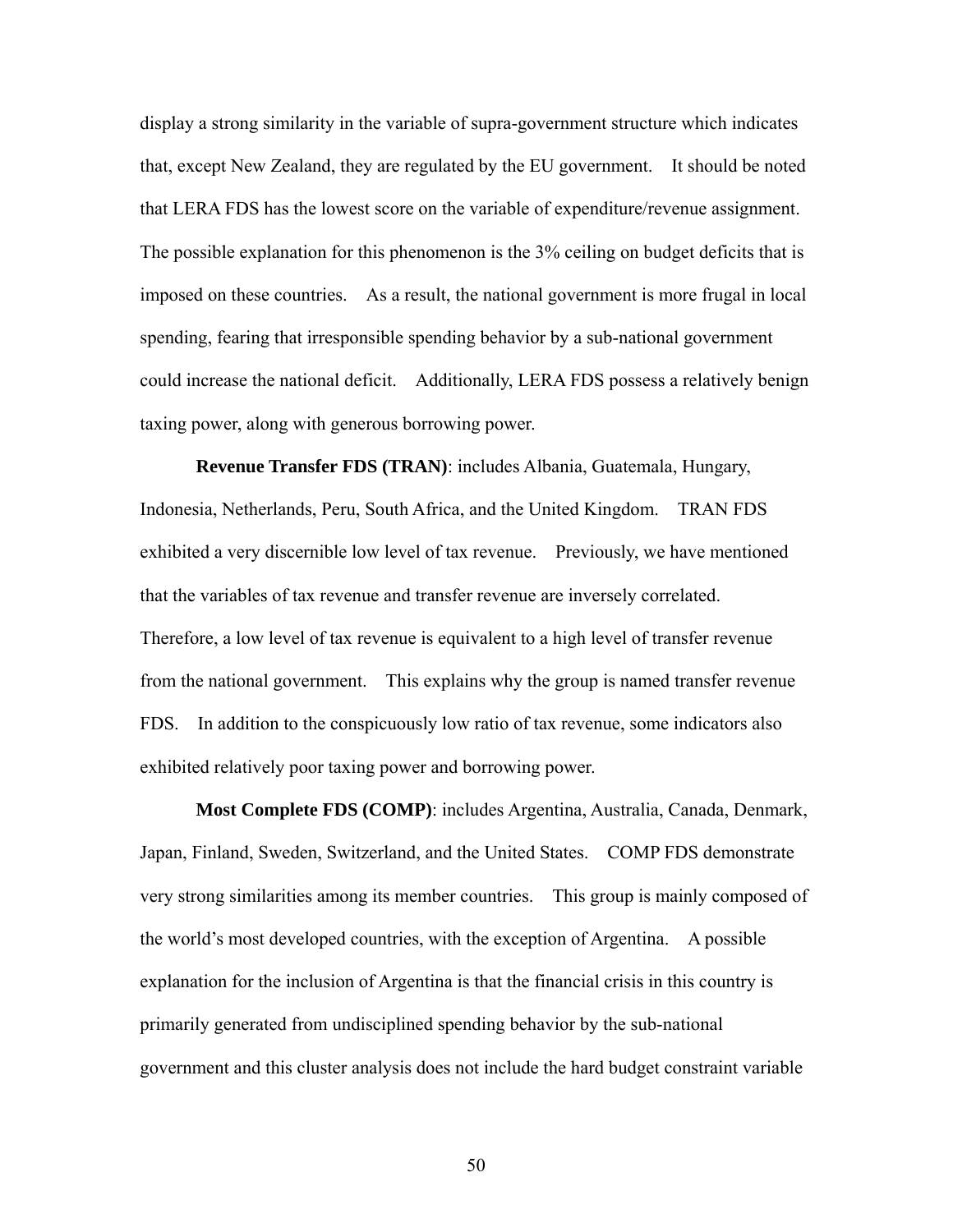over the local government, due to the lack of credible data sources. It should also be noted that countries in this cluster present high scores on almost all the variables. The sub-national governments in this group possess a high degree of taxing revenue, taxing power, borrowing power, expenditure/revenue assignment and independence in local affairs. All these characteristics are consistent with the desirable framework for the fiscal decentralization system proposed by Bahl and Martinez-Vazquez (2005). Therefore, the cluster is considered the most complete FDS.

 **Politically Centralized FDS (POCL)**: includes Azerbaijan, Belarus, China, Kazakhstan, Kyrgyzstan, and Tajikistan. Contrary to the COMP FDS, POCL FDS is composed of developing countries, without exception. Although the sub-national governments in this group enjoys a high degree of tax revenue and expenditure/revenue assignment, their taxing and borrowing powers are actually quite constricted. The sub-national governments here are likely to play the role of agents of the central government rather than possessing independent discretionary powers to deal with local affairs. This argument can also be supported by their lowest scores on the democracy variable, which reflects their extremely limited political decentralization. To summarize, the countries in this cluster have a high enough number of unfavorable institutional arrangements in political decentralization to be described as politically centralized fiscal decentralization systems.

 **Unitary State FDS (UNIS)**: includes Bulgaria, Croatia, Estonia, Georgia, Latvia, Lithuania, Nicaragua, Romania, Thailand, Ukraine, Colombia, and Costa Rica. None of the countries in UNIS FDS is a federal state, which suggests that all of them are a unitary state. UNIS FDS also assign little taxing power and borrowing power to their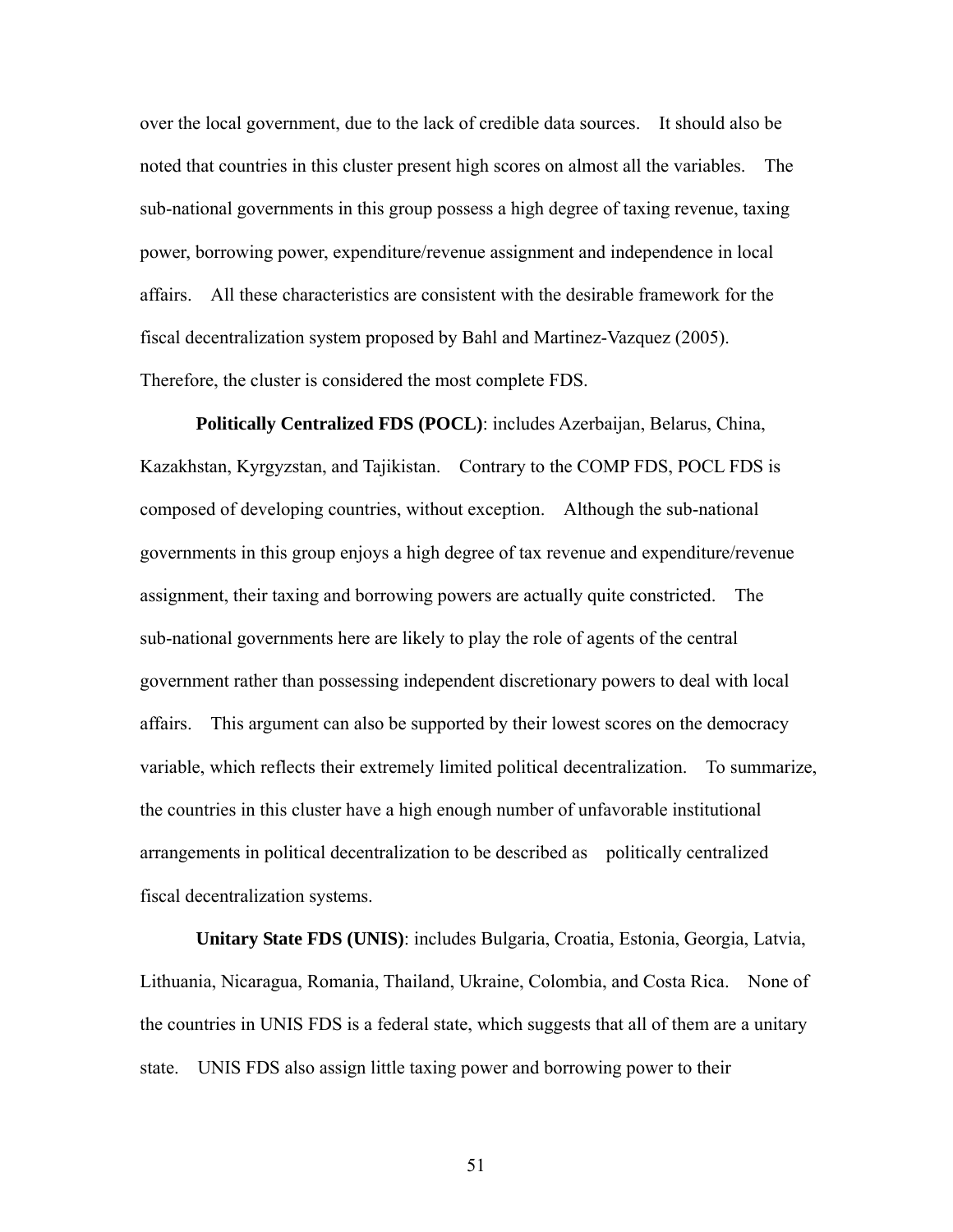sub-national governments. The sub-national governments in this cluster also enjoy limited local independence as well as expenditure/revenue assignment. One distinguished institutional arrangement for this type of system is the high level of tax revenue. In many ways, UNIS FDS bears a striking resemblance to POCL FDS: a non-federal state, with limited taxing and borrowing powers, a low level of political decentralization, and a high ratio of tax revenue in the SNG. Yet the relatively high degree of political decentralization puts these countries in the cluster of UNIS FDS. In addition to the similarity in fiscal decentralization systems, one should take note that the POCL FDS and UNIS FDS are mostly composed of the countries of the former Soviet Union and Eastern Europe Communist Bloc.

#### **V. Limitation of Cluster Analysis**

 It should be noted that no single typology can perfectly describe and categorize all countries' fiscal decentralization systems. Therefore, it is necessary to identify the problematic countries where there is controversy regarding their placement in a designated cluster. The controversial placement may result from either the timeliness and accessibility of datasets or the incomplete performance of a single indicator. For example, the placement of Argentina in the most complete FDS is controversial due to that country's well-known fiscal problems which arose from inadequate fiscal discipline in the sub-national government. Nevertheless, owing to the lack of a proxy variable for the hard budget constraint on sub-national government borrowing, it would be hard to exhibit the effects of this component on fiscal decentralization systems. Under this circumstance, Argentina would still be placed in the most complete FDS, considering its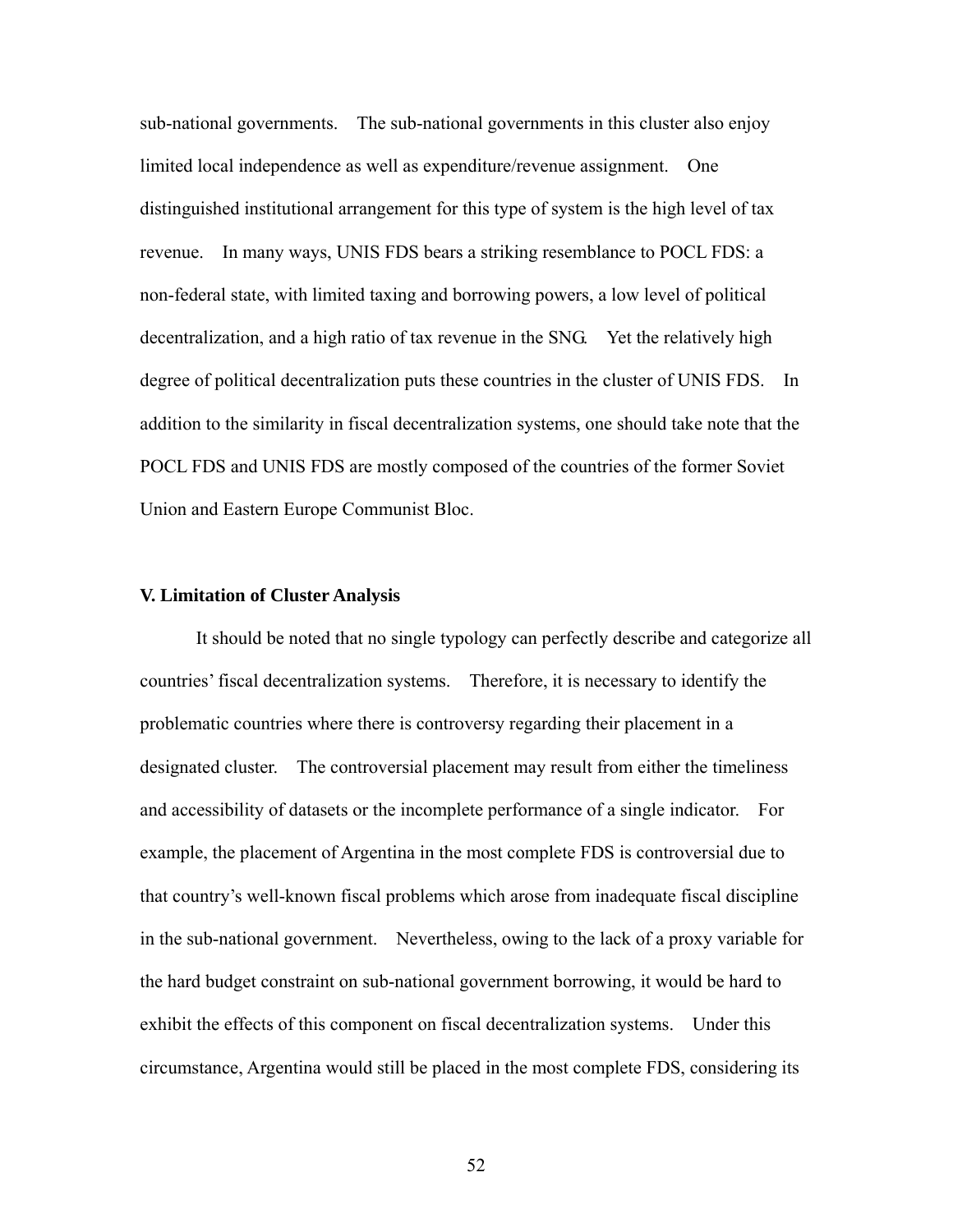quantitative fiscal decentralization indicators as well as the qualitative fiscal decentralization indicators. Taking China as another example, this country has made progress in its decentralization efforts. However, considering the fact that China is still acting as an authoritarian state, independence for local officials is still highly constrained. It can, therefore, be placed in POCL FDS. The relevant information is displayed in Table 3.5 as follows.

 Another difficulty of cluster analysis is the determination of the number of clusters. Everitt (1979) regards this fundamental step as among the as yet unsolved problems of cluster analysis. He argues that the two most important reasons that little progress has been made toward a solution are the lack of a suitable null hypothesis as well as the complex nature of multivariate sampling distributions. Even though some tests are proposed to justify the number of clusters, most of these methods are poorly understood or are heuristics (Aldenderfer & Blashfield). As a result, without a proper test method, the determination of the number of clusters may fall into subjective conjecture.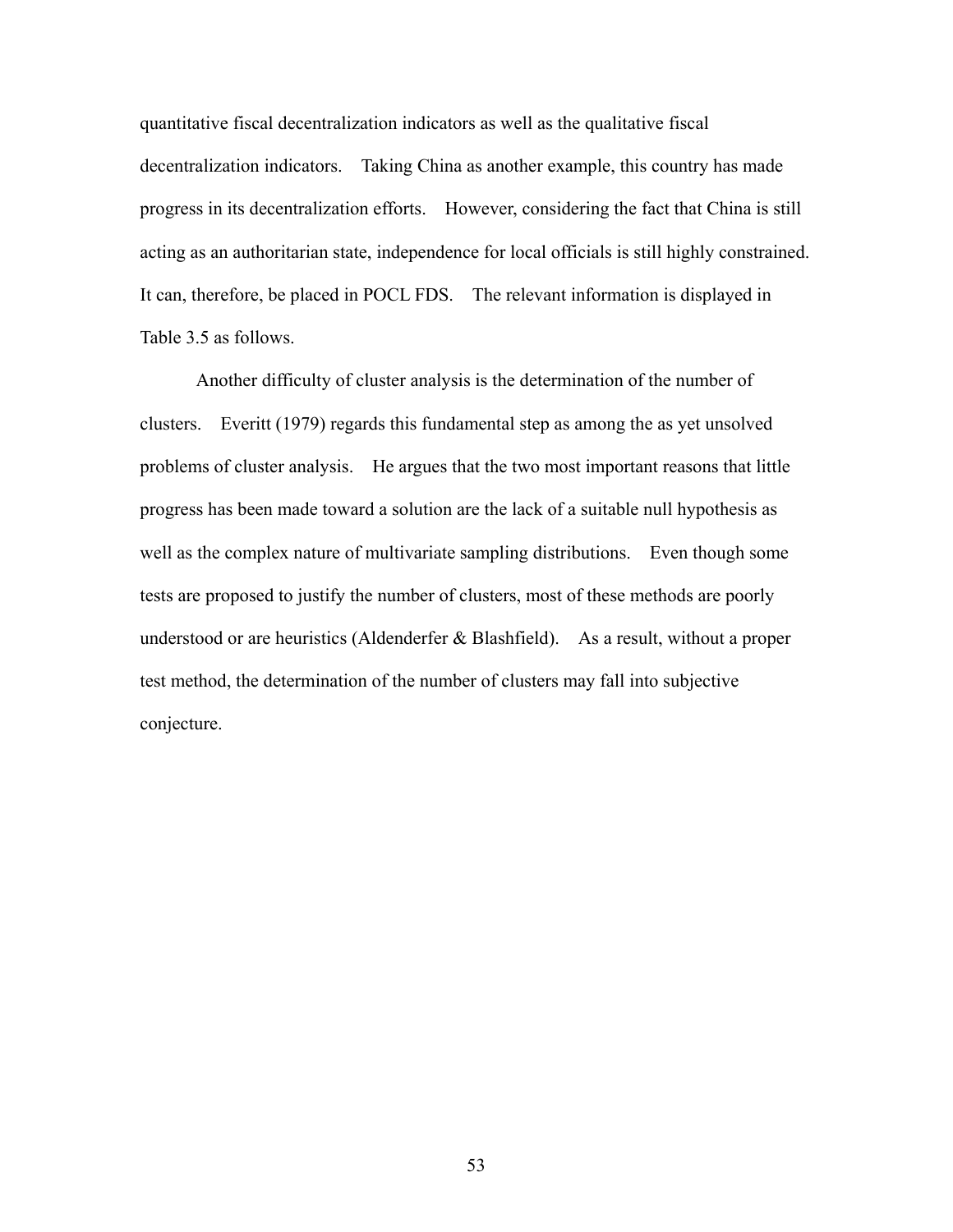| <b>Cluster</b>                 | <b>Countries member</b>                   | <b>Least-fitting</b> |
|--------------------------------|-------------------------------------------|----------------------|
|                                |                                           | countries            |
| High-Expenditure/Revenue       | Austria, Bolivia, Brazil, Germany, India, | Germany,             |
| Assignment FDS (HERA)          | Italy, Korea, Mexico, Mongolia, Norway,   | Norway               |
|                                | Poland, Russia, Spain, Taiwan             |                      |
| Low-Expenditure/Revenue        | Belgium, Czech, France, New Zealand,      |                      |
| Assignment FDS (LERA)          | Portugal                                  |                      |
| <b>Revenue Transfer FDS</b>    | Albania, Guatemala, Hungary, Indonesia,   | UK,                  |
| (TRAN)                         | Netherlands, Peru, South Africa, UK       | Netherlands          |
| <b>Most Complete FDS</b>       | Argentina, Australia, Canada, Denmark,    | Argentina            |
| (COMP)                         | Japan, Finland, Sweden, Switzerland, US   |                      |
| <b>Politically Centralized</b> | Azerbaijan, Belarus, China, Kazakhstan,   | China                |
| FDS (POCL)                     | Kyrgyz, Tajikistan,                       |                      |
|                                | Bulgaria, Croatia, Estonia, Georgia,      |                      |
| Unitary State FDS (UNIS)       | Latvia, Lithuania, Nicaragua, Romania,    |                      |
|                                | Thailand, Ukraine, Colombia, Costa Rica   |                      |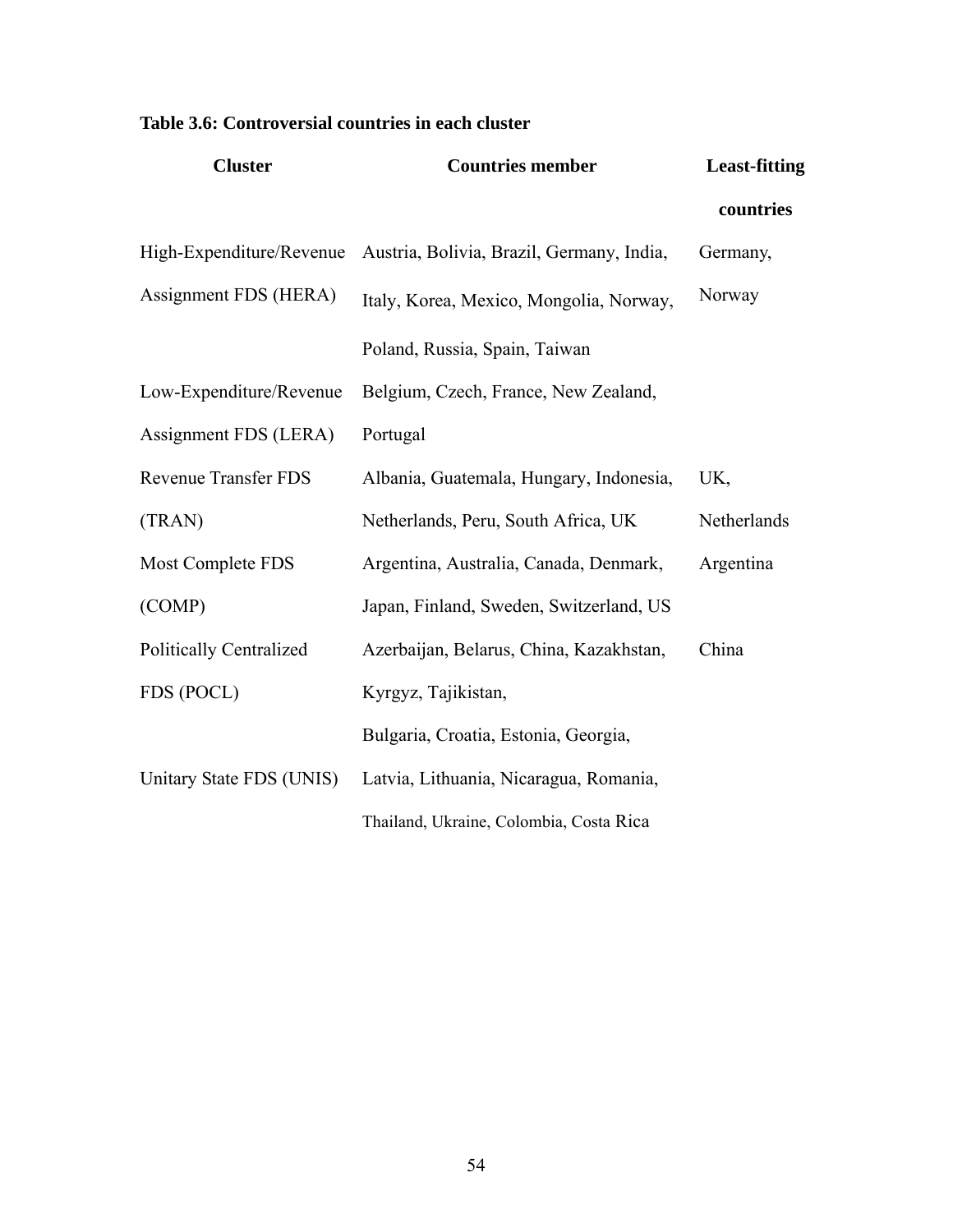|              | <b>HERA FDS</b> | <b>LERAFDS</b> | <b>TRAN FDS</b> | <b>COMP FDS</b> | POCL FDS         | <b>UNIS FDS</b> | <b>Total</b> |
|--------------|-----------------|----------------|-----------------|-----------------|------------------|-----------------|--------------|
| <b>SUPRA</b> | 0.357           | 0.8            | 0.375           | 0.333           | $\overline{0}$   | 0.25            | 0.333        |
|              | $(0.497)*$      | (0.447)        | (0.518)         | (0.5)           | (0)              | (0.452)         | (0.476)      |
| <b>FED</b>   | 0.429           | 0.2            | 0.125           | 0.556           | $\boldsymbol{0}$ | $\overline{0}$  | 0.241        |
|              | (0.514)         | (0.447)        | (0.354)         | (0.527)         | (0)              | (0)             | (0.432)      |
| <b>NUM</b>   | 3.786           | 3.4            | 3.625           | 3.222           | $\overline{4}$   | 3.583           | 3.611        |
|              | (0.579)         | (0.548)        | (0.744)         | (0.441)         | (0.632)          | (0.669)         | (0.627)      |
| TR           | 4.929           | 5              | 1.875           | 6               | 6.5              | 6.417           | 5.167        |
|              | (1.207)         | (1)            | (0.641)         | (1.323)         | (1.517)          | (1.443)         | (1.930)      |
| TP           | 2.071           | 2.8            | 1.5             | 2.889           | 1.333            | 2.083           | 2.111        |
|              | (0.829)         | (0.447)        | (0.535)         | (0.333)         | (0.516)          | (0.793)         | (0.816)      |
| <b>EXP</b>   | 3.857           | $\overline{2}$ | 2.625           | 4.778           | 3.833            | 2.25            | 3.296        |
|              | (0.535)         | (0.707)        | (0.916)         | (0.441)         | (0.753)          | (0.866)         | (1.192)      |
| <b>REV</b>   | 3.214           | 1.6            | 1.375           | 4.444           | 3.333            | 2.25            | 2.796        |
|              | (0.699)         | (0.548)        | (0.518)         | (0.527)         | (1.211)          | (0.866)         | (1.25)       |
| BP           | 3               | 4.8            | 2.625           | 3.667           | 1.667            | 2.083           | 2.87         |
|              | (1.301)         | (0.447)        | (0.916)         | (1.225)         | (1.033)          | (0.669)         | (1.318)      |
| <b>DEMO</b>  | 9.071           | 9.8            | 8.875           | 9.778           | 0.333            | 7.917           | 8            |
|              | (0.997)         | (0.447)        | (1.126)         | (0.667)         | (0.816)          | (1.443)         | (2.984)      |

**Table 3.7: Cluster means and standard deviations of FDS** 

\*The value in the parenthesis is standard deviation.

HERA FDS (High Expenditure/Revenue Assignment)

LERA FDS (Low Expenditure/Revenue Assignment)

TRAN FDS (Transfer Revenue)

COMP FDS (Most Complete)

POCL FDS (Politically Centralized)

UNIS FDS (Unitary State)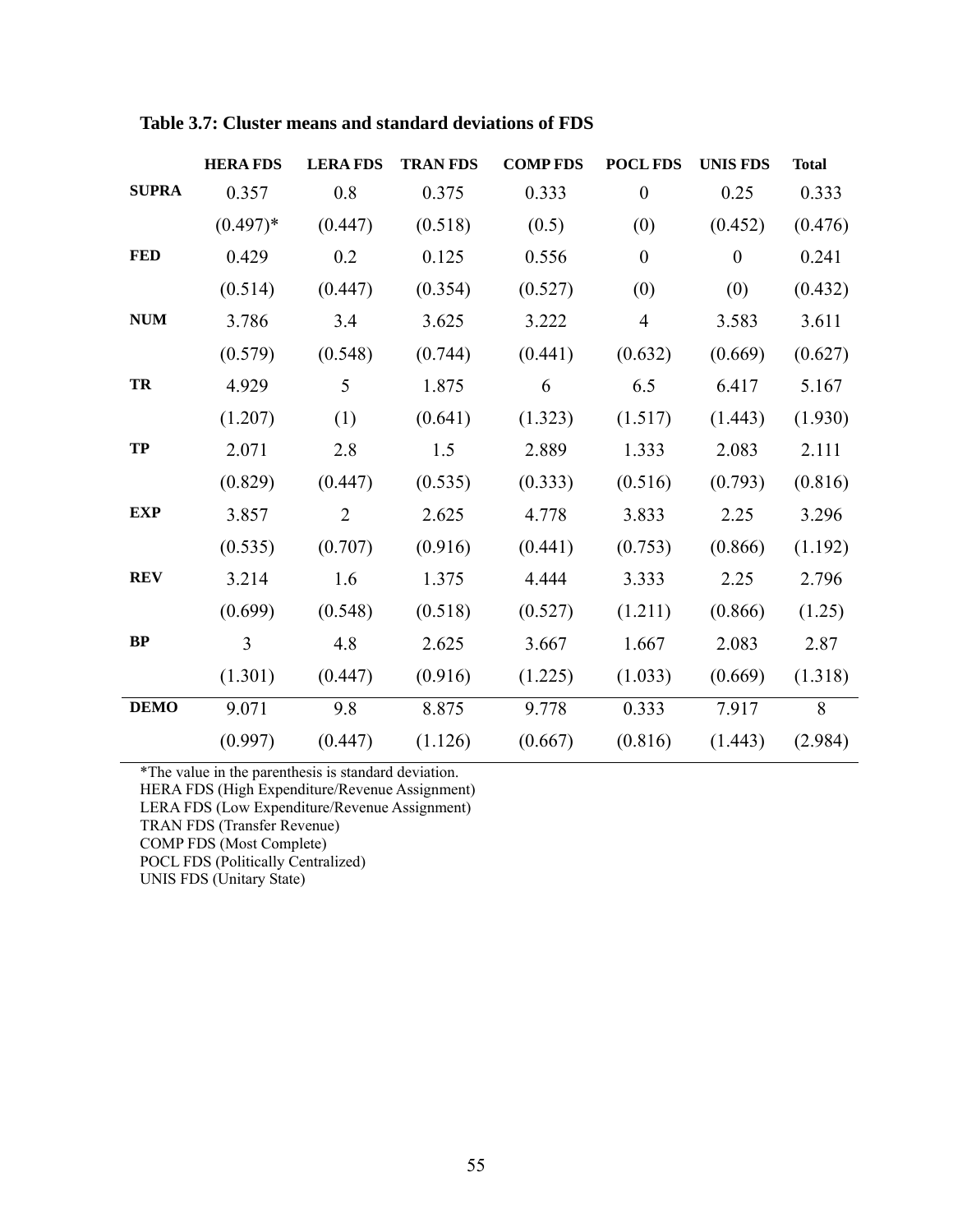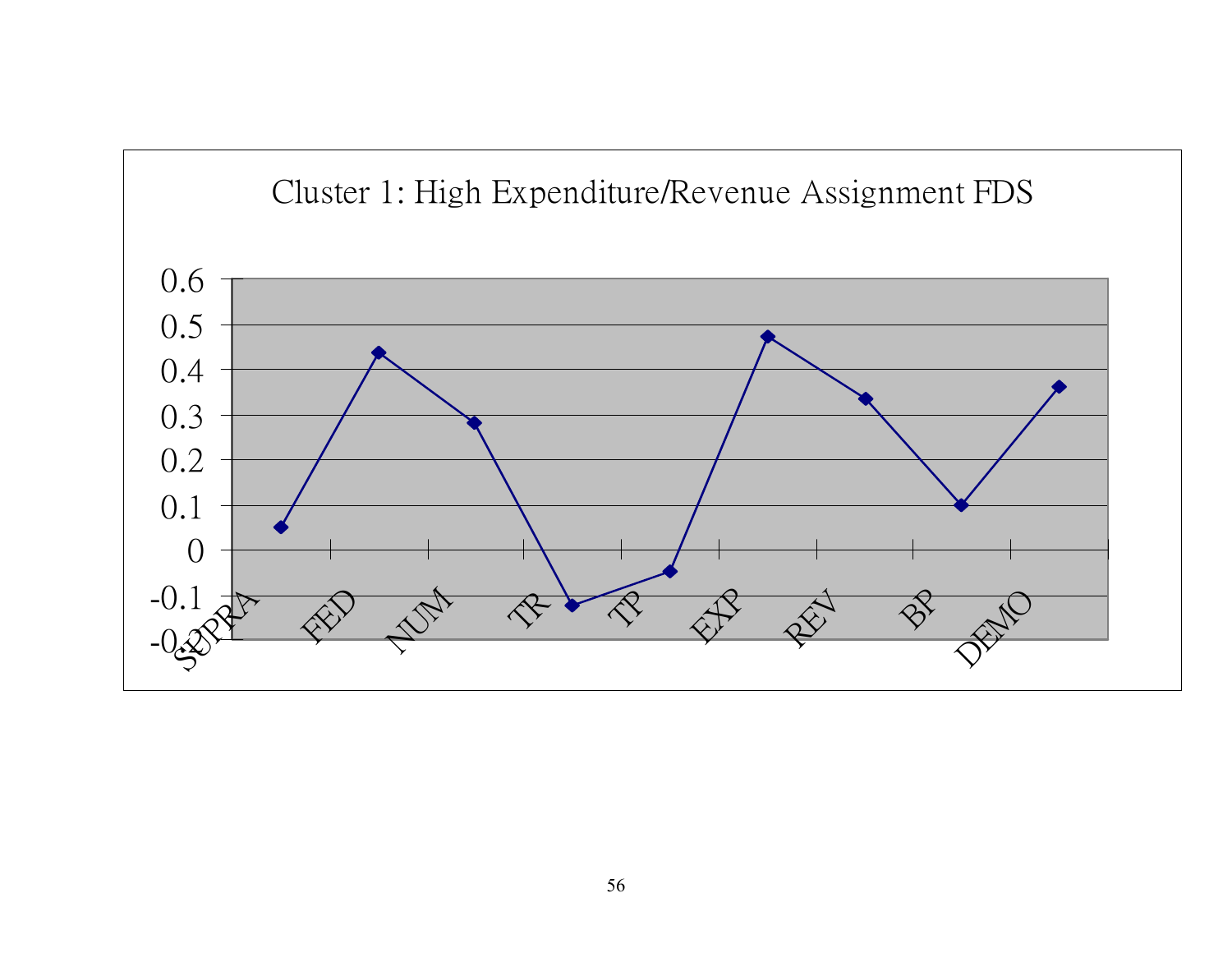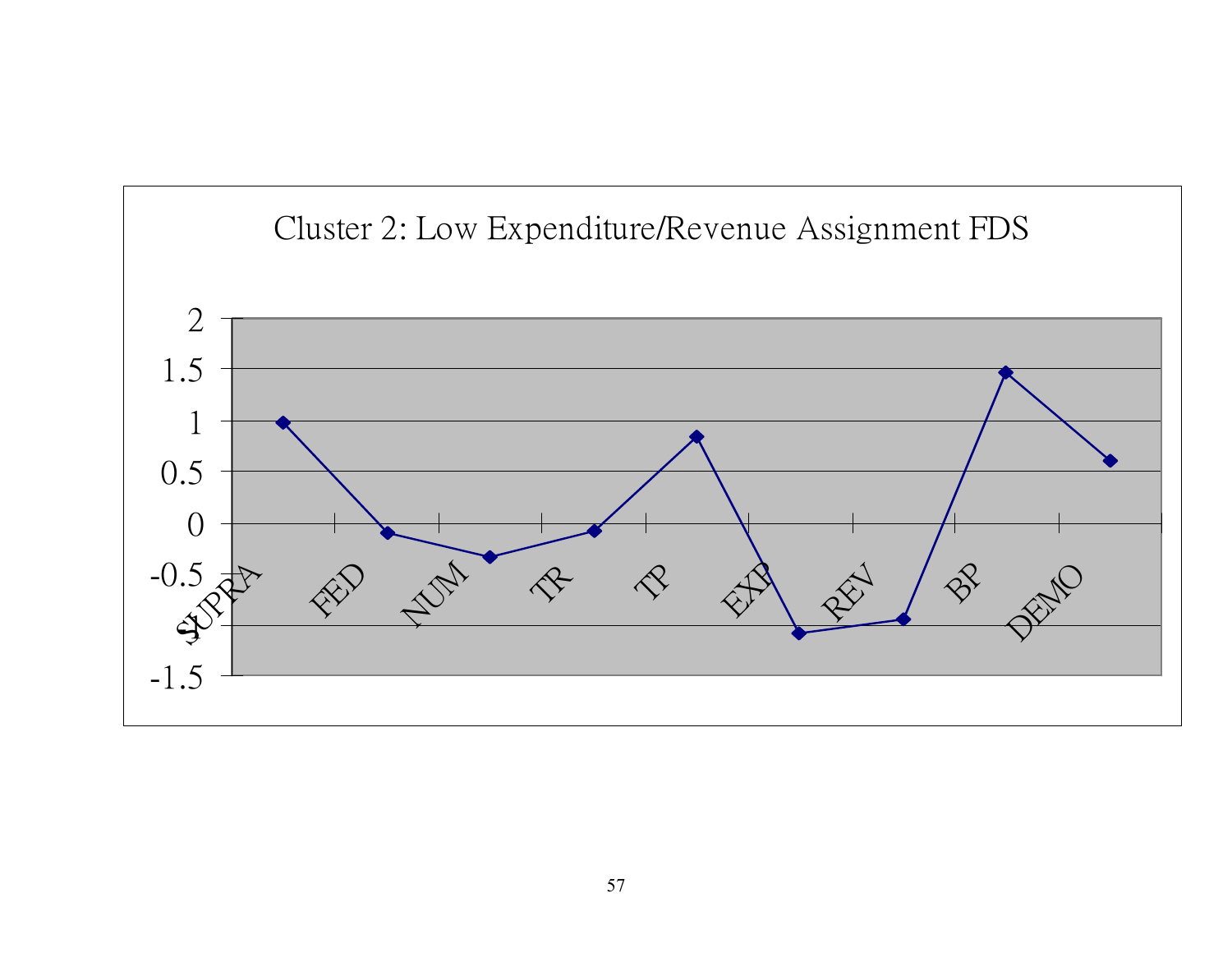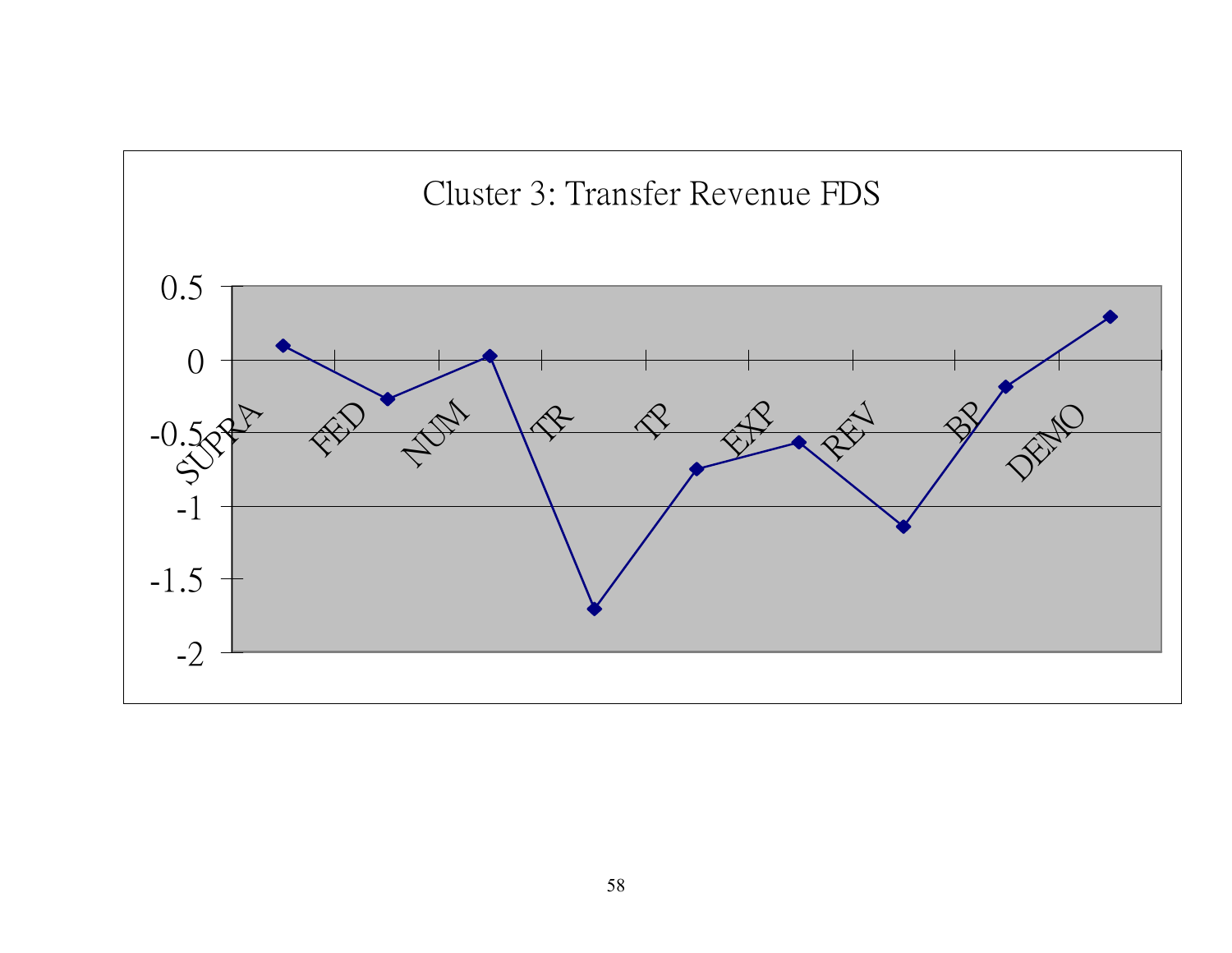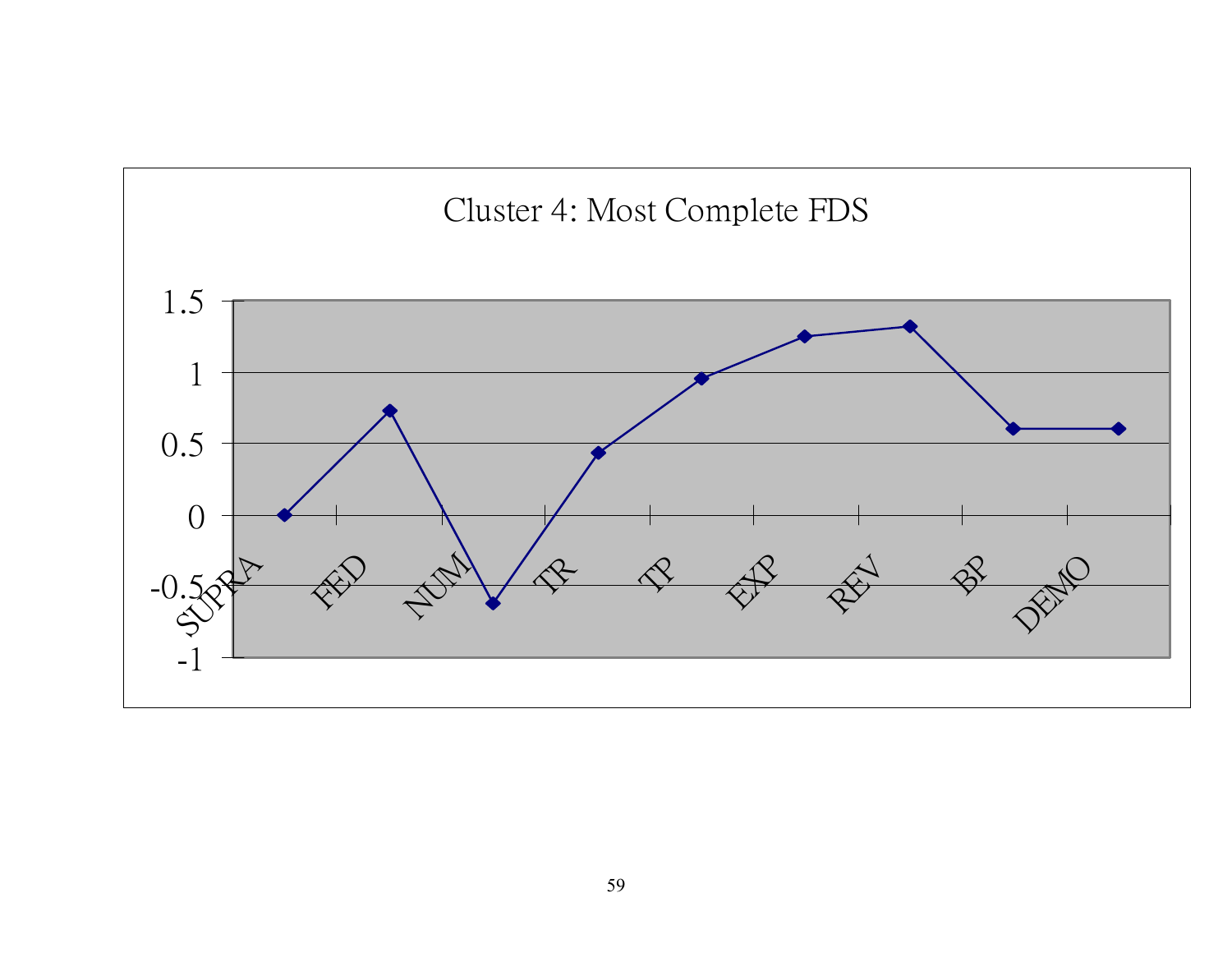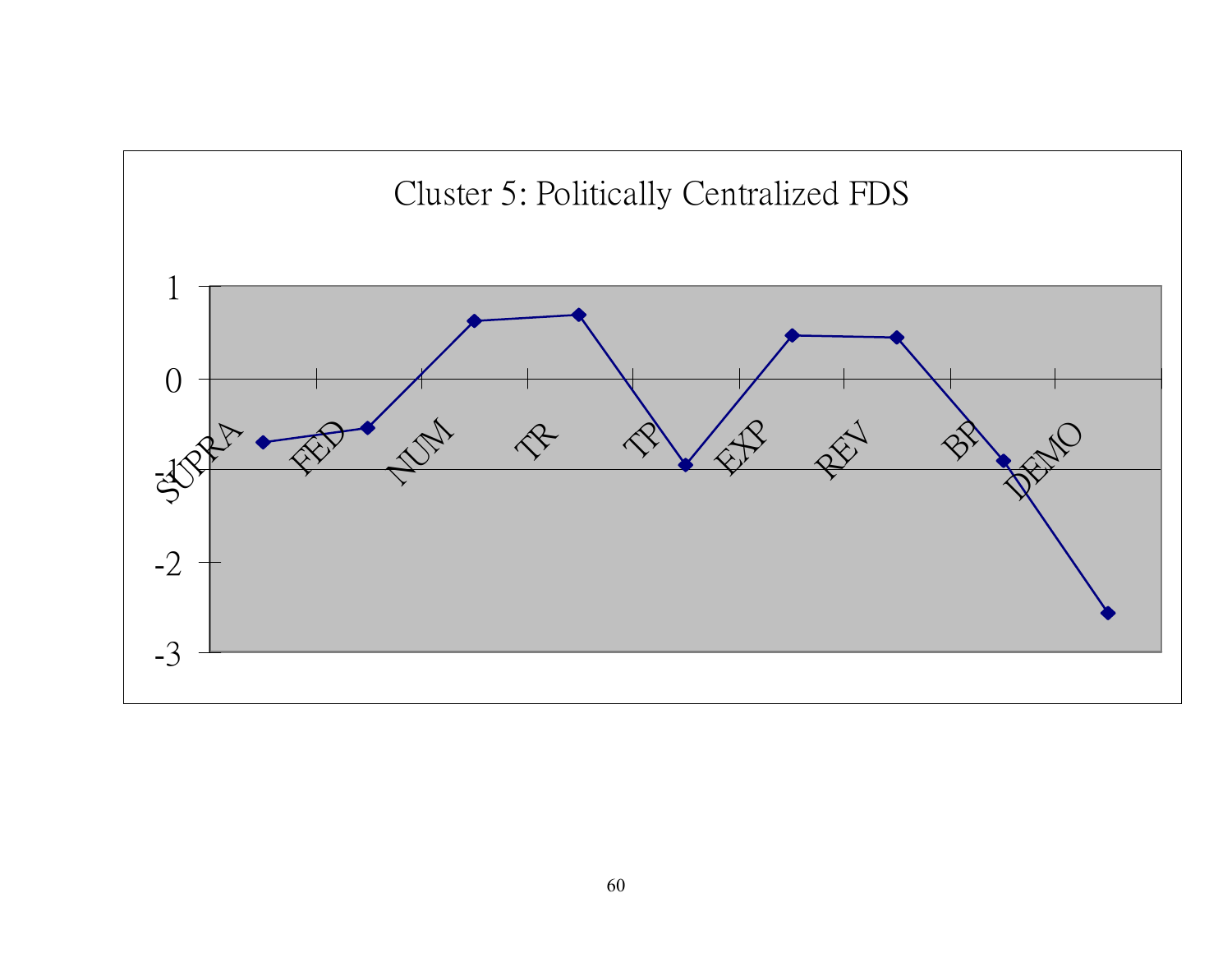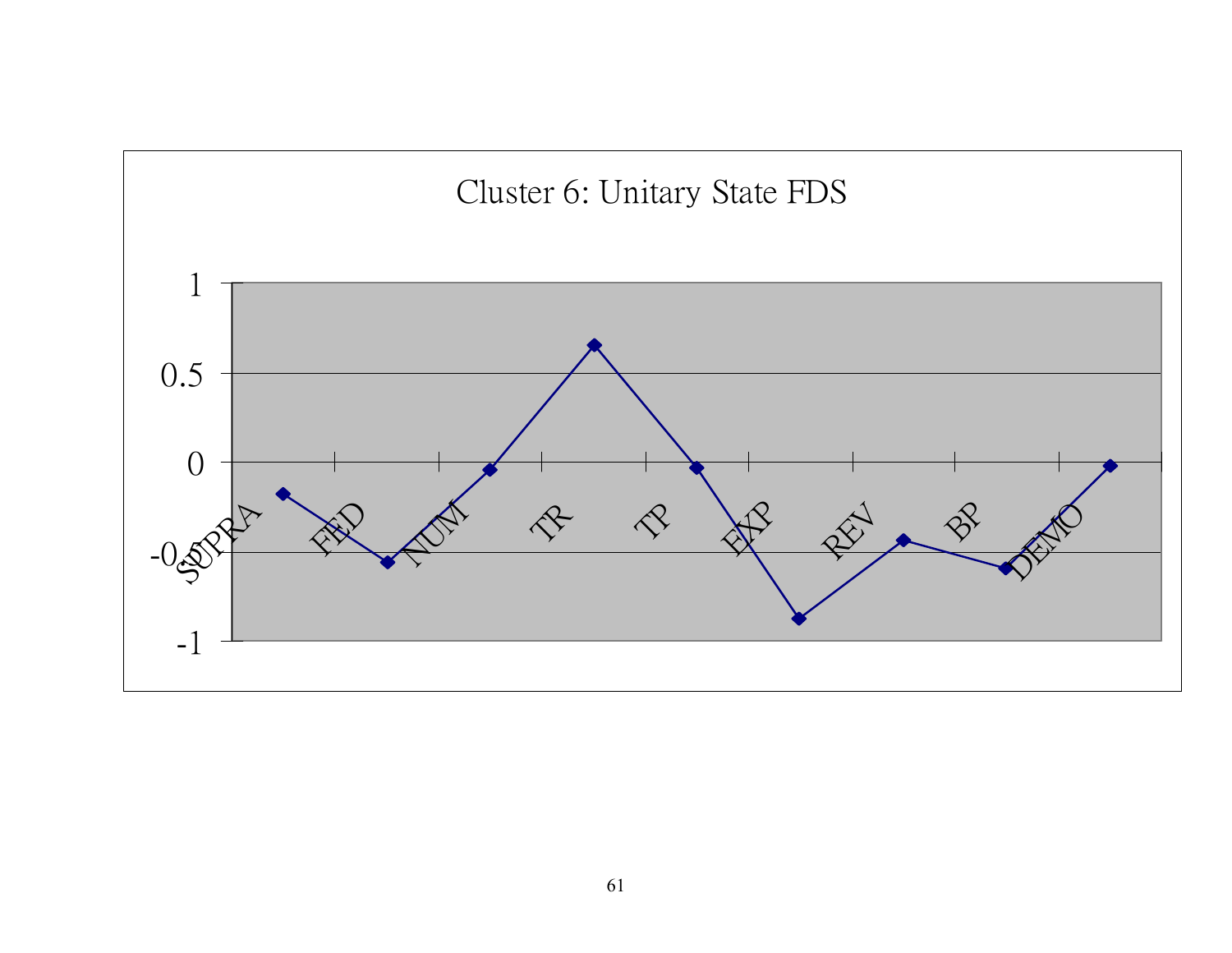#### **Chapter IV: Inter- and intra-cluster comparison**

 In the previous chapter, six types of fiscal decentralization systems were identified that are currently implemented in countries worldwide. This chapter explores how different types of fiscal decentralization systems perform through comparison of several performance indicators among the six identified clusters.

#### **I. Inter-cluster comparison**

 Several performance indicators will be used to compare each cluster's strengths and weaknesses. The inter-cluster comparison enables us to take a broad view of the six types of fiscal decentralization systems. First, three kinds of performance dimensions were employed, specifically, economic performance, governance performance and fiscal performance. Each performance is analyzed using two sub-indicators. In studying the economic performance, the two sub-indicators used for comparison were annual GDP growth rate and the rate of inflation. Also included is the GDP per capita (PPP) as one of the sub-indicators of economic performance; this was included because of the rapid rate of growth in emerging markets during this period. In governance performance, an index of corruption and an index of government effectiveness are employed to compare six types of fiscal decentralization systems. In the area of fiscal performance, government debt figures and fiscal deficit statistics are utilized in the comparison. All performance indicators contain time-series data from 1996 to 2004, depending on the availability of datasets. The year range chosen was primarily because the data for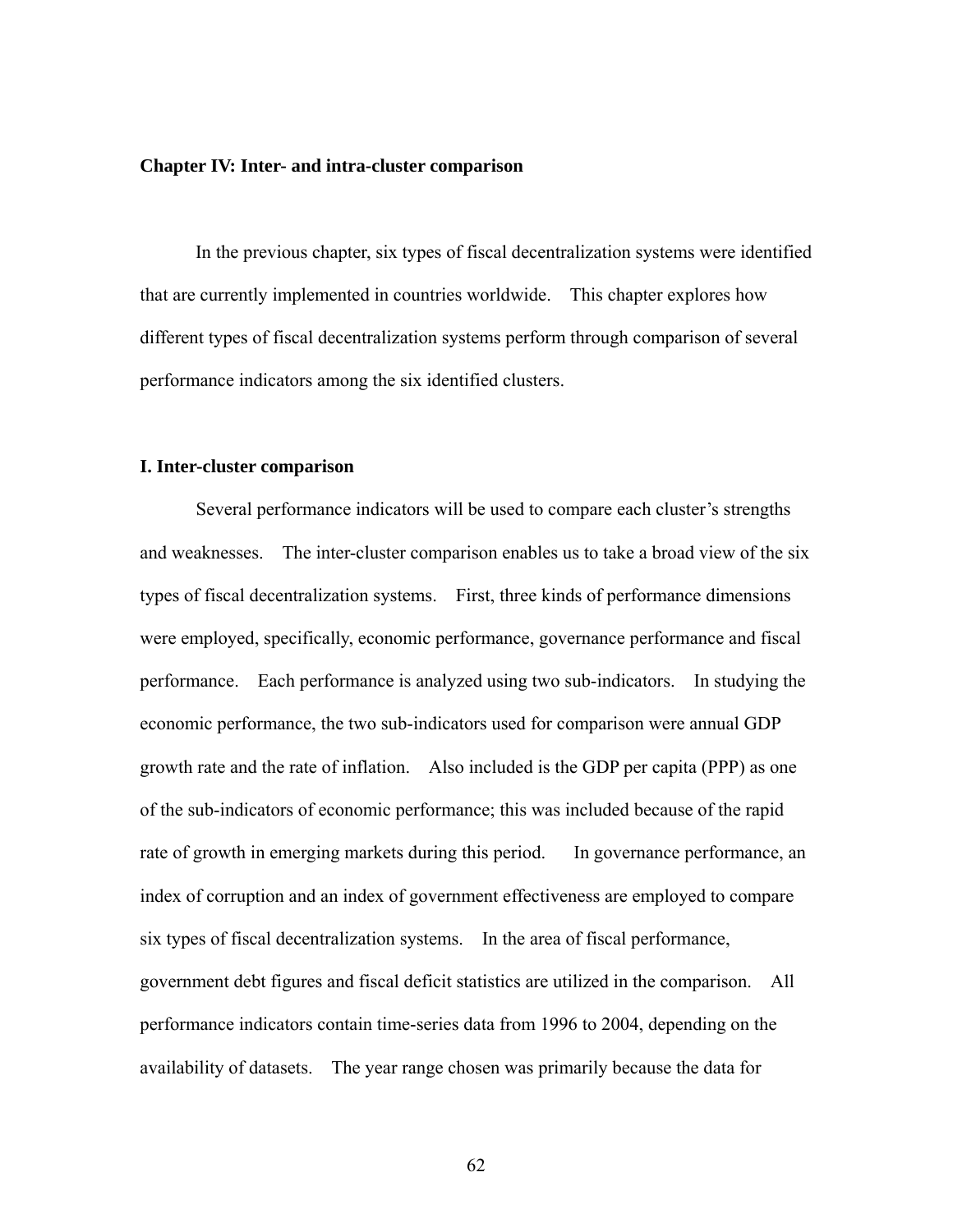institutional arrangements of fiscal decentralization systems were usually collected during this time period. Consequently, the performance data during this collection period may prove to be closely associated with the institutional arrangements of fiscal decentralization systems. However, on the inter-cluster economic performance comparison, we extend the data back to early 1990s to avoid the extreme volatility of economic performance in emerging markets.

| <b>Performance</b>     | <b>Indicator</b>          | <b>Source</b>                            |  |  |
|------------------------|---------------------------|------------------------------------------|--|--|
| Economic performance   | GDP growth rate           | World Economic Outlook Database, IMF     |  |  |
|                        | Inflation rate            | World Economic Outlook Database, IMF     |  |  |
|                        | GDP per capita, PPP (LOI) | World Economic Outlook Database, IMF     |  |  |
| Governance performance | Corruption index          | Governance III 2002                      |  |  |
|                        | Government Effectiveness  | Governance III 2002                      |  |  |
| Fiscal performance     | Government debt/GDP       | <b>OECD</b> ; CIA World Factbook         |  |  |
|                        | Fiscal deficit/GDP        | World Development Indicators, World Bank |  |  |
|                        |                           | OECD website                             |  |  |

**Table 4.1: Contents of performance indicator** 

 These seven performance indicators were chosen based primarily on previous empirical studies investigating the relationship between fiscal decentralization and its relevant performance. For example, previous studies have attempted to find a relationship between GDP growth and fiscal decentralization, while others have tried to identify the relationship between governance and fiscal decentralization. These empirical studies remain inconclusive; however, these studies capture a snapshot of the relevance of fiscal decentralization. In addition, we conduct pairwise correlations in STATA on these performance variables to determine how they are correlated. The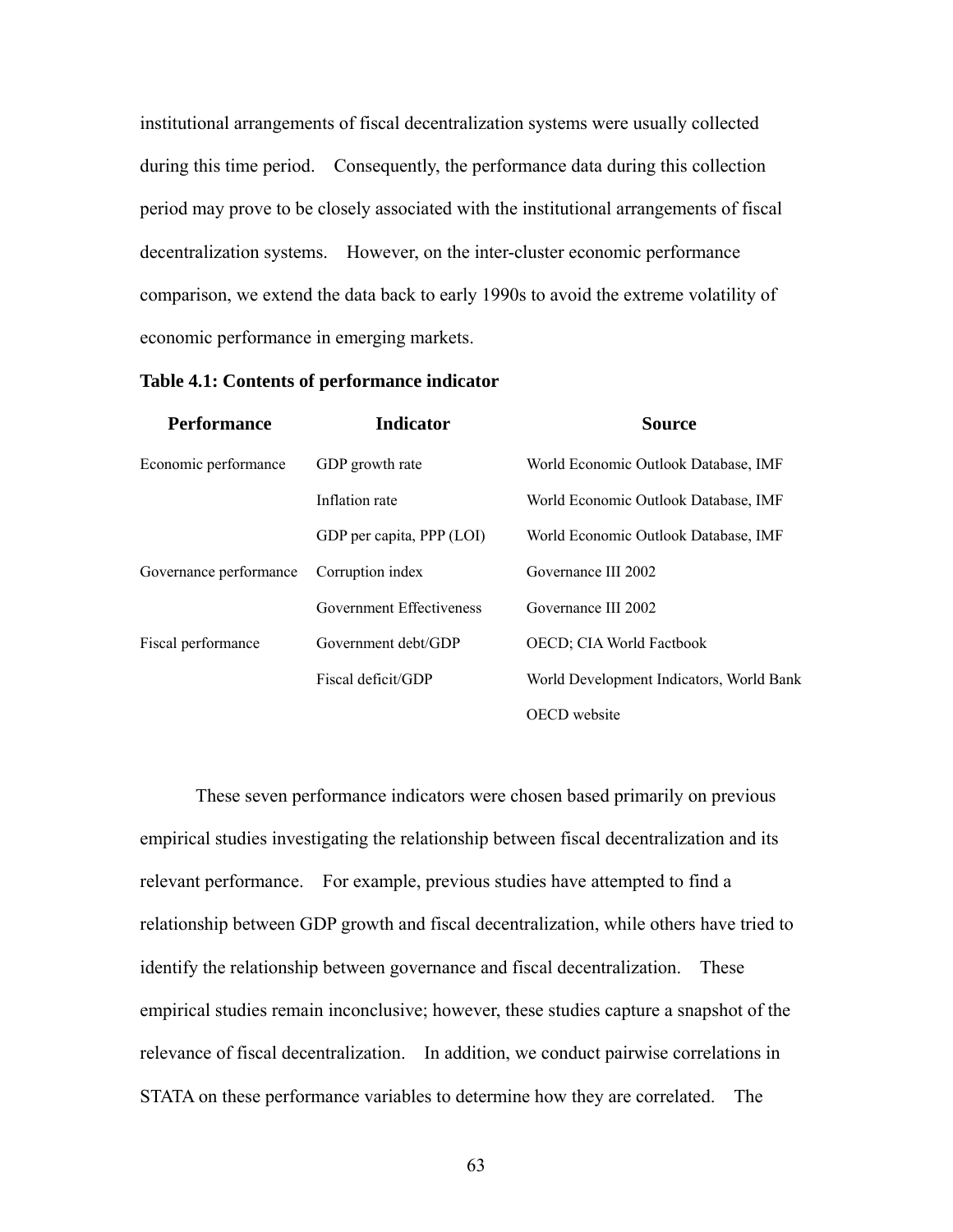results are presented in table 4.2. Based on the time series data from 1996 to 2004, the variable of income level is highly correlated with government effectiveness and corruption control. Further, the variable of GDP growth rate is inversely correlated with governance performance and fiscal performance.

|            | <b>GDP</b> | Inflation | $INC^*$ | Effect | Corrupt | Deficit | Debt  |
|------------|------------|-----------|---------|--------|---------|---------|-------|
| <b>GDP</b> | 1.000      |           |         |        |         |         |       |
|            |            |           |         |        |         |         |       |
| Inflation  | 0.268      | 1.000     |         |        |         |         |       |
|            | (0.05)     |           |         |        |         |         |       |
| $INC^*$    | $-0.57$    | $-0.34$   | 1.000   |        |         |         |       |
|            | (0.00)     | (0.01)    |         |        |         |         |       |
| Effect     | $-0.56$    | $-0.46$   | 0.94    | 1.000  |         |         |       |
|            | (0.00)     | (0.00)    | (0.00)  |        |         |         |       |
| Corrupt    | $-0.54$    | $-0.38$   | 0.93    | 0.98   | 1.000   |         |       |
|            | (0.00)     | (0.01)    | (0.00)  | (0.00) |         |         |       |
| Deficit    | $-0.07$    | 0.01      | 0.38    | 0.38   | 0.39    | 1.000   |       |
|            | (0.60)     | (0.96)    | (0.00)  | (0.01) | (0.00)  |         |       |
| Debt       | $-0.24$    | $-0.15$   | 0.07    | 0.01   | 0.02    | 0.04    | 1.000 |
|            | (0.11)     | (0.31)    | (0.66)  | (0.96) | (0.89)  | (0.82)  |       |

**Table 4.2: Pairwise correlation for performance variables** 

\*INC: level of income, GDP per capita (PPP)

Value in parenthesis is the t-test probability for the null hypothesis that each individual correlation equals zero.

# **A. Economic Performance**

 Three economic performance indicators are assigned in this category: GDP growth rate, inflation rate, and GDP per capita (PPP). The time series data range from 1990 to 2005. The data for these three indicators are less controversial than others because the definition is widely accepted. They are readily available from *World*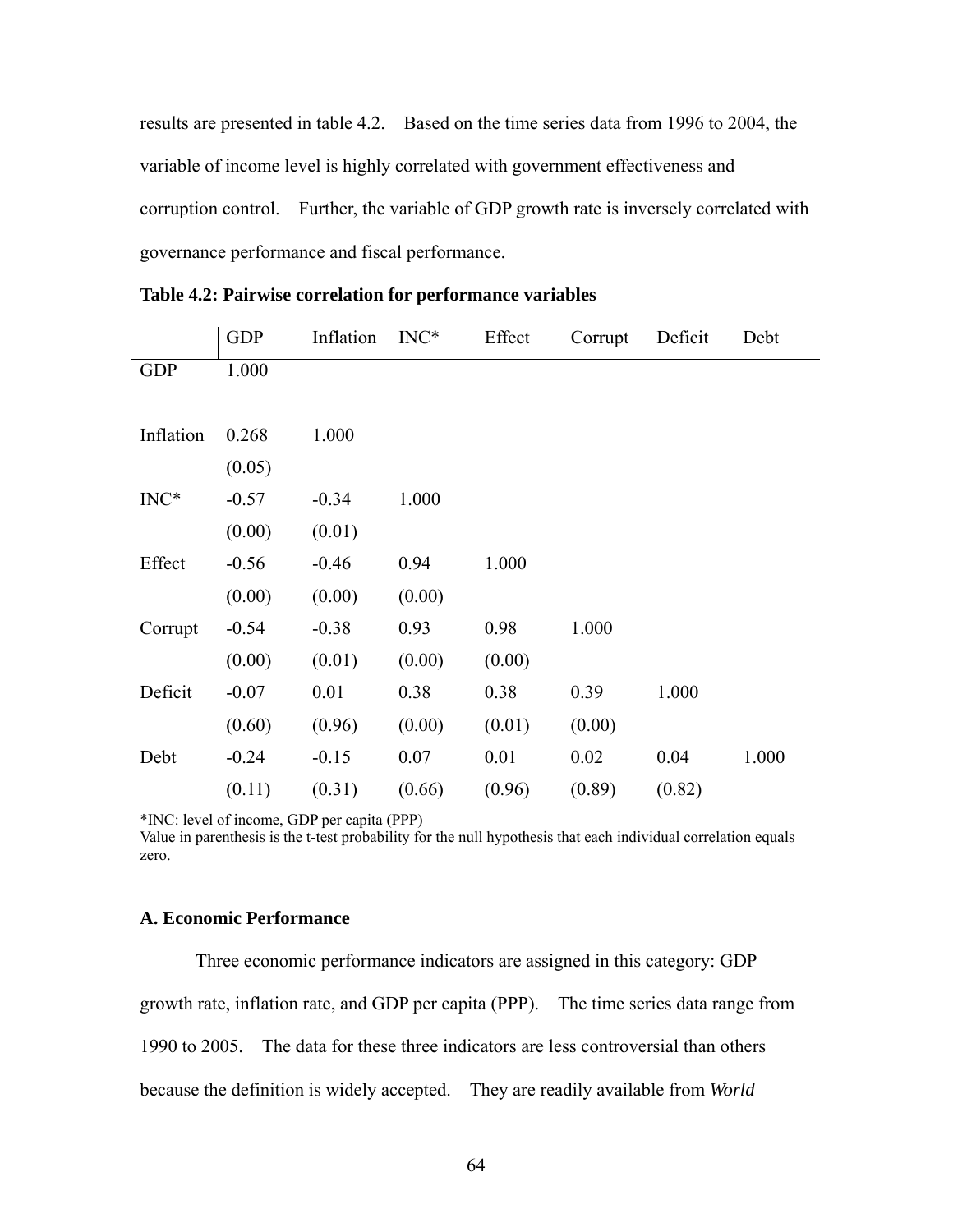*Economic Outlook Database* created by IMF.

 In terms of GDP growth rate, POCL FDS and UNIS FDS exhibit the most volatile GDP growth rate during this time period (figure 4.1). This trend is particularly apparent prior to1997. It should be noted that countries in POCL FDS expedite their GDP growth rate after 1997. Furthermore, COMP FDS displays the steadiest economic performance during this time period. This is explained by noting that cluster 4 is composed primarily of industrialized countries, which usually exhibit slow but steady economic growth. LERA FDS, with the similar composition of countries as COMP FDS, demonstrates this same economic growth pattern.

 Analysis of data back to the early 1990s shows the inflation rate has greater variation compared to GDP growth rate (figure 4.2). TRAN FDS, POCL FDS, and UNIS FDS all exhibit highly volatile inflation rate patterns during the early 1990s. POCL FDS displays the highest inflation rate as well as the most irregular inflation pattern during this period. Volatility, however, steadies after 2000. LERA FDS and COMP FDS, with their slow but steady economic growth, are expected to demonstrate a low and regular inflation rate during this period. HERA FDS, with its intermediate GDP growth rate, also display an intermediate inflation rate.

 In examining GDP per capita performance (figure 4.3), the graph provides explanations of the fast growing of GDP growth rate in POCL FDS and UNIS FDS. Countries in these clusters are largely states with low levels of income. Conversely, countries in COMP FDS are primarily states with high income levels. From this it can be concluded that the fast paced GDP growth rate is associated with low levels of income in POCL FDS and UNIS FDS.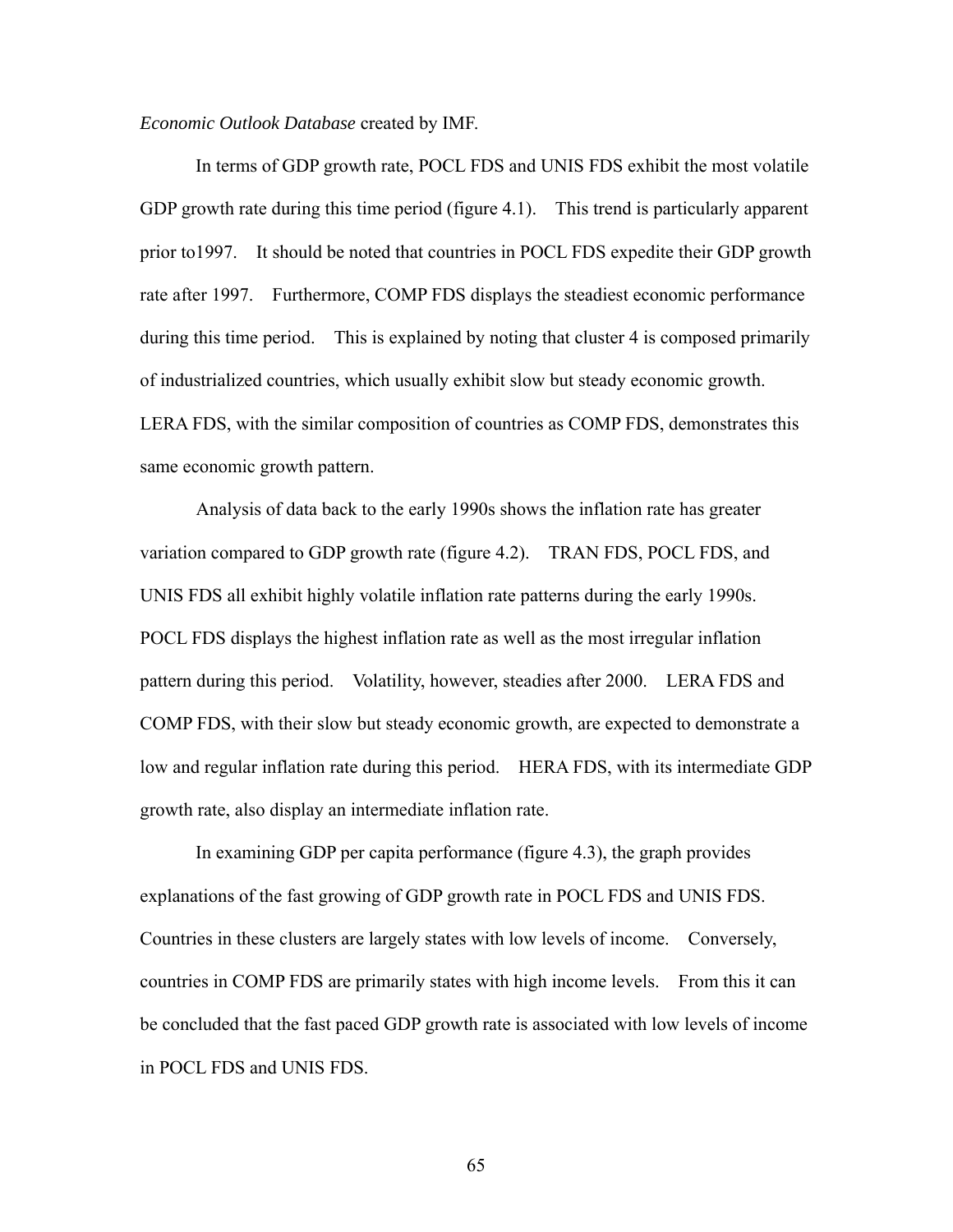Generally speaking, POCL FDS and UNIS FDS exhibit the highest levels of GDP growth rates and rates of inflation, while LERA FDS and COMP FDS display the lowest levels of GDP growth and inflation rates. From the perspective of fiscal decentralization, the economic performance pattern seems to suggest that well-designed institutional arrangements for a fiscally decentralized system do not necessarily help in stimulating GDP growth but it does appear to offer some support in holding the inflation at stable levels.

#### **B. Governance Performance**

 Two indicators of governance performance are examined in this category: the corruption indicator and the government effectiveness indicator. These indices are chosen from the governance III database. The governance indicators are measured in units ranging from approximately -2.5 to 2.5, with the higher values corresponding to better governance outcomes. Governance III provides time series data across countries worldwide (Kaufmann et. al. 2003). The time span ranges from 1996 to 2004, in a format using bi-annual data.

 There are six governance indicators in the governance III database. Corruption and government effectiveness indicators are chosen because previous empirical studies have investigated their relationship with fiscal decentralization (Huther & Shah 1998; Fishman & Gatti 2000; DeMello & Barenstein 2001; Gurgur & Shah 2002;). For example, Fishman & Gatti (2000) and Gurgur & Shah (2002) all agree on the inverse association between fiscal decentralization and corruption. They find that higher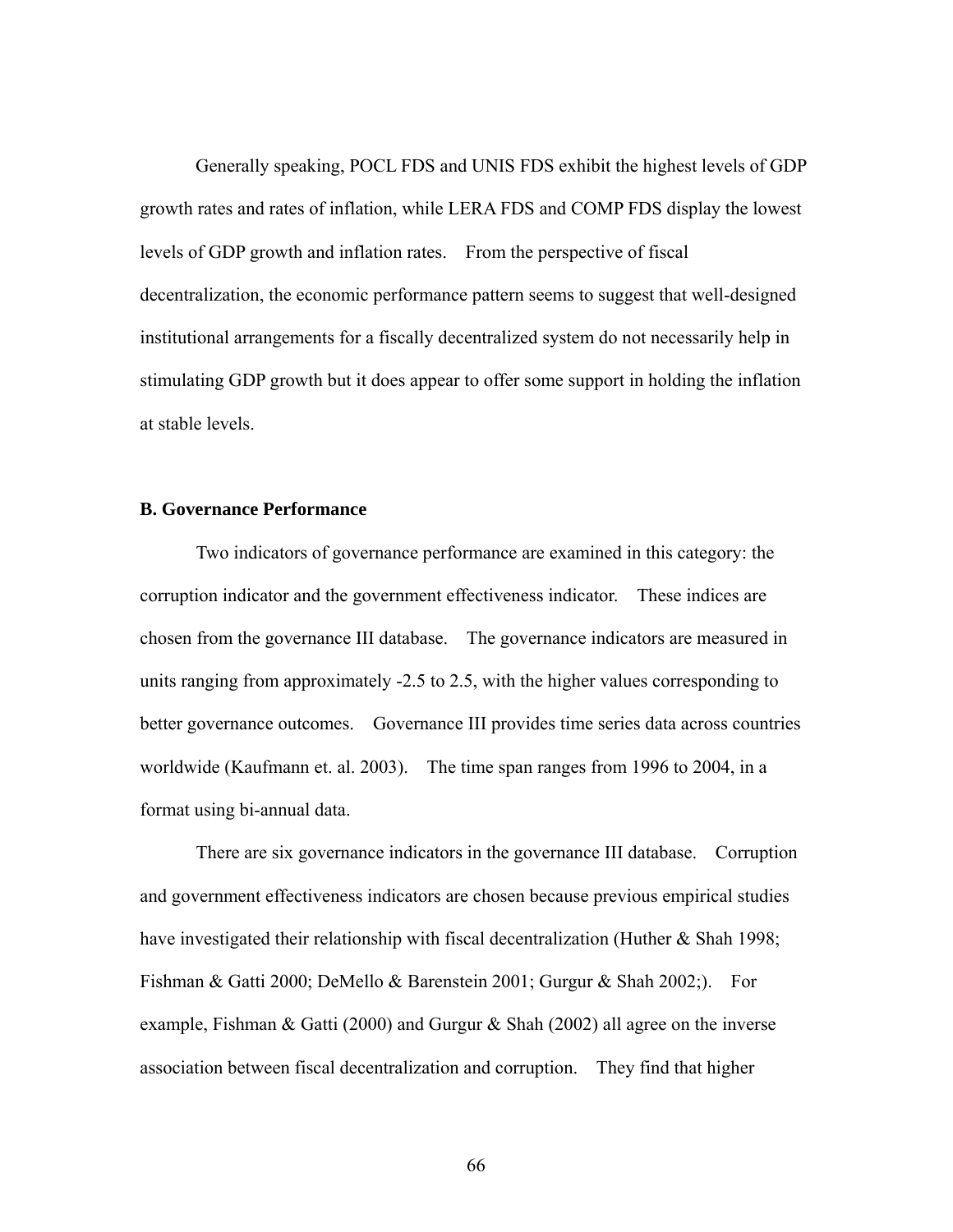degrees of fiscal decentralization yield lower levels of corruption. Nevertheless, as we have argued in the previous chapter, the traditional thinking in fiscal decentralization that focuses on the ratio of SNG expenditure/revenue as to total government expenditure/revenue is problematic and controversial; it would thus be unable to reflect the real correlation between fiscal decentralization and corruption. As a consequence of this argument, this study takes a fiscal decentralization system approach that serves as complementary knowledge in this field of research.

 Another issue regarding the governance dataset collected by Kaufmann et. al. (2003) is that the data set is compiled on the basis of polls by experts and of cross-country surveys of residents. In other words, the data set is quite a subjective perception of general government rather than of objective differences in institutions across countries. Moreover, the data set does not specify whether this perception falls into the category of central government or of local government. Therefore, in the present research, the governance performance is based on the perception of general governments of a country.

 From figure 4.4, we see that COMP FDS has the highest score on government effectiveness, followed by LERA FDS. POCL FDS and UNIS FDS rank the lowest among all clusters on government effectiveness. Figure 4.5, the trend of corruption indicator, also depicts a similar pattern. This result seems to imply a connection between a well-designed fiscal decentralization system and governance performance. In the previous literature review section, the empirical studies have suggested consistent results in this relationship. Almost all the empirical results indicated a positive relationship between fiscal decentralization and governance performance.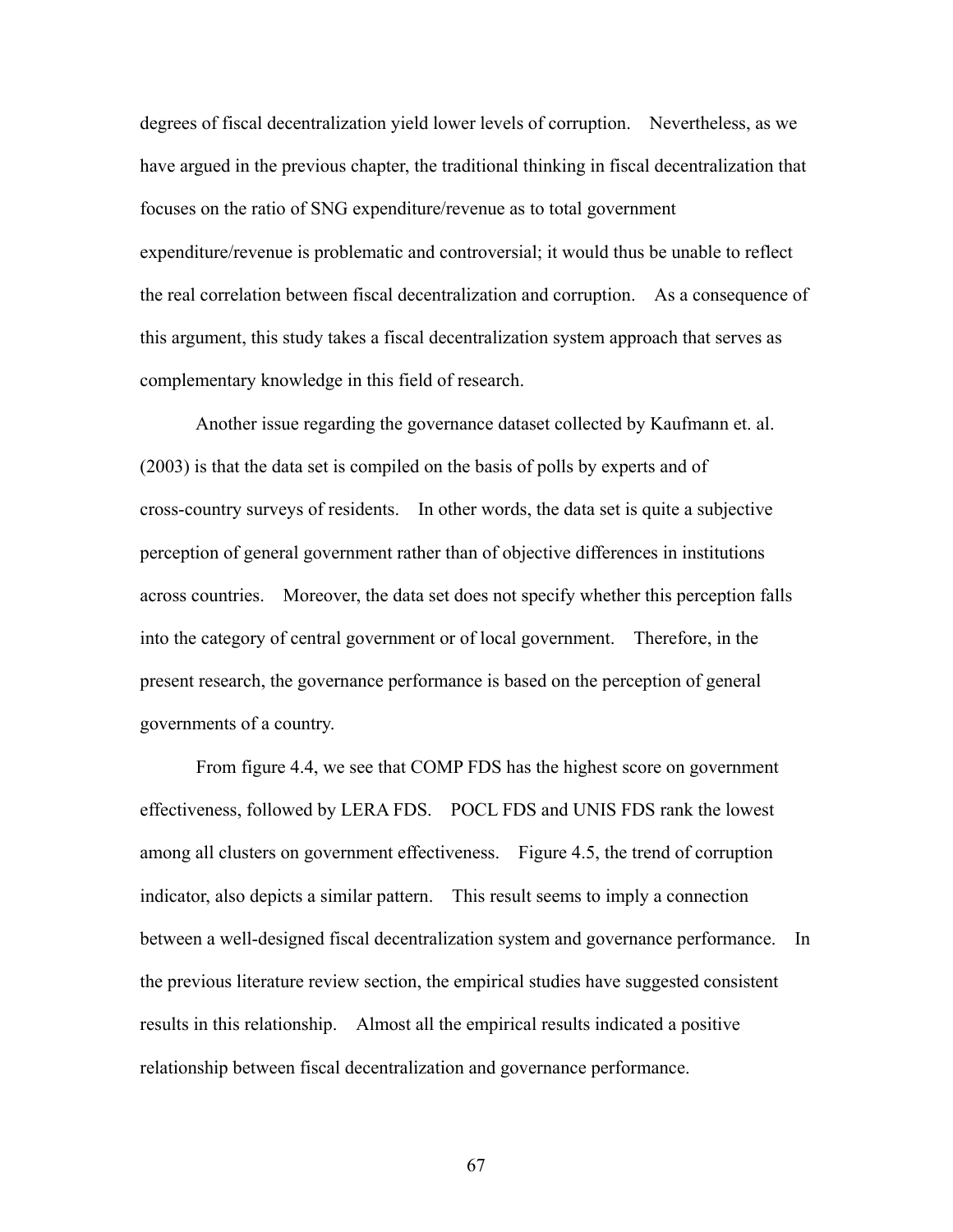#### **C. Fiscal Performance**

 Two major fiscal performance indicators are investigated: fiscal balance and government debt performance. The fiscal balance indicator is utilized by observing the central government's overall budget balance as a percentage of GDP. The data is available from *World Development Indicators*, published by the World Bank. All other missing data are complemented by other sources, such as the OECD website, and the Economist Intelligence Unit.

 The accessibility of the fiscal balance database is not difficult in light of the fact that its simple and clear definitions are commonly accepted. However, there are differences between the fiscal balance of the general government and of the central government. This research employed the data of the central government fiscal balance as observed indicators because of the availability of the database.

 Data on debt performance, on the other hand, is controversial owing to the diverse definitions of public debt. According to Reinhart, Rogoff, and Savastano (2003), debt can be defined in four categories. *External debt*: the total liabilities of a country with foreign creditors, both official (public) and private. *Total government (public) debt*: the total debt liabilities of a government with both domestic and foreign creditors. *Government domestic debt*: all debt liabilities of a government that are issued under, and subject to, national jurisdiction, regardless of the nationality of the creditor. *Government foreign currency domestic debt*: debt liabilities of a government that are issued under national jurisdiction but expressed in a currency different from the national currency. Among these four definitions, external debt and total government debt are the most widely used indicators. Different kinds of debt may pose different threats to the debtor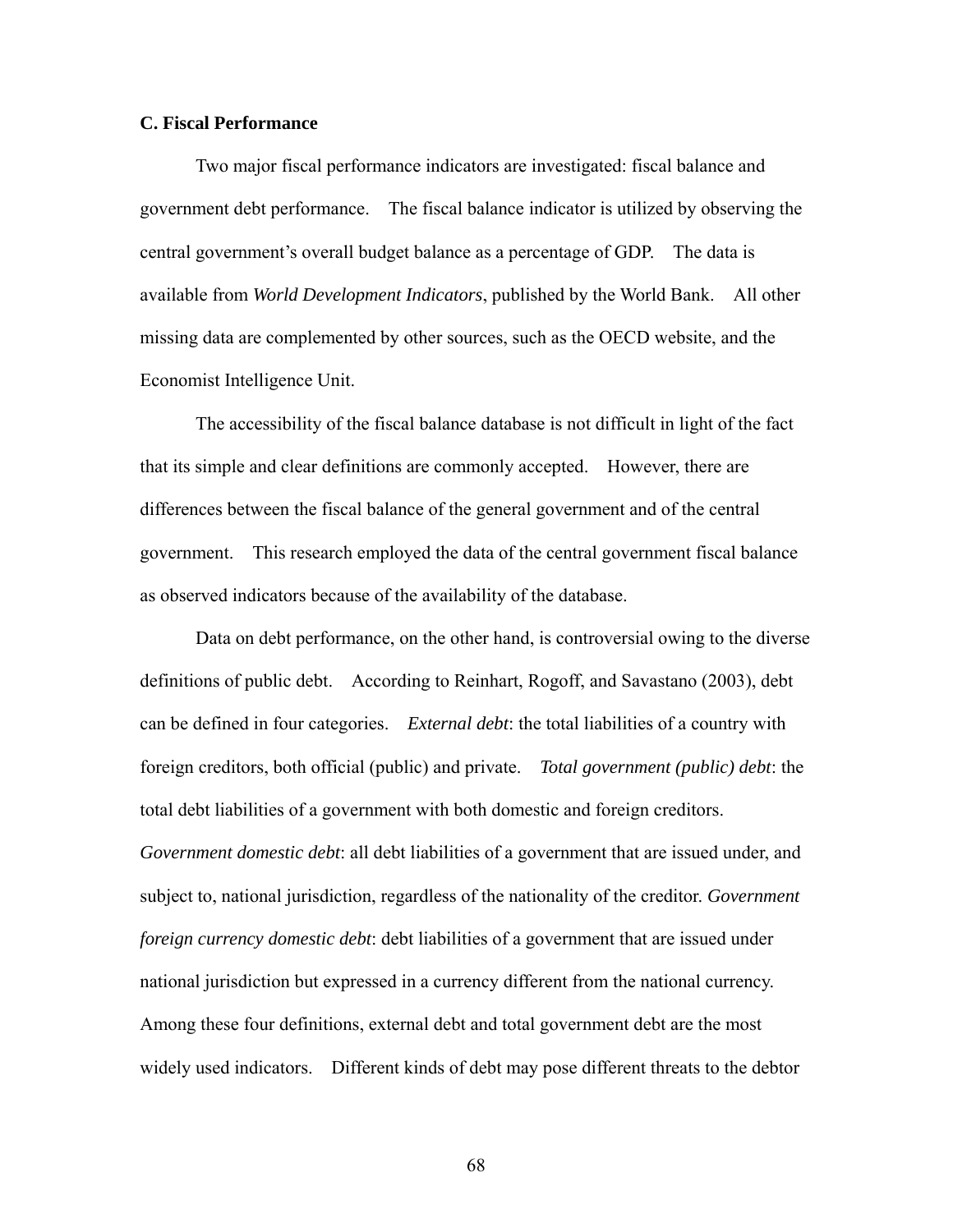country. For example, developing countries are constantly plagued by heavy external debt while industrialized nations, usually free from external debt, are swamped with national debt, such as Japan and Italy.

 In addition to inconsistencies in defining government debt, a major obstacle to analyzing government debt is the absence of databases. As in all large sample data analysis, the completeness of the data signifies the accuracy and robustness of the empirical results. While an extensive effort has been made to incorporate the most complete and respected datasets available, some deficiencies remain.

 Currently, OECD, the World Bank, and the IMF are working together to establish a database of external debt across countries. However, despite these efforts, only external debt for developing countries has been completed. External debt in industrialized countries has yet to be established; therefore, the total government debt indicator in the OECD database will be employed as the proxy indicator to compare with the external debt in developing countries. As a result, LERA FDS and COMP FDS in figure 4.7 uses a different definition of debt performance.

 Generally speaking, there are several difficulties in the collection of data on debt performance. While attempts are made to ensure consistency in cross-country data, the quality and therefore credibility of data may vary given the variations among database sources, as well as the data collection techniques employed by the respective national entities, partner agencies, and international organizations.

 In terms of fiscal balance, it can be seen that LERA FDS and COMP FDS exhibit a higher level of performance with respect to their government budget balance. Conversely, data reveal deterioration in fiscal balance in HERA FDS. In HERA FDS,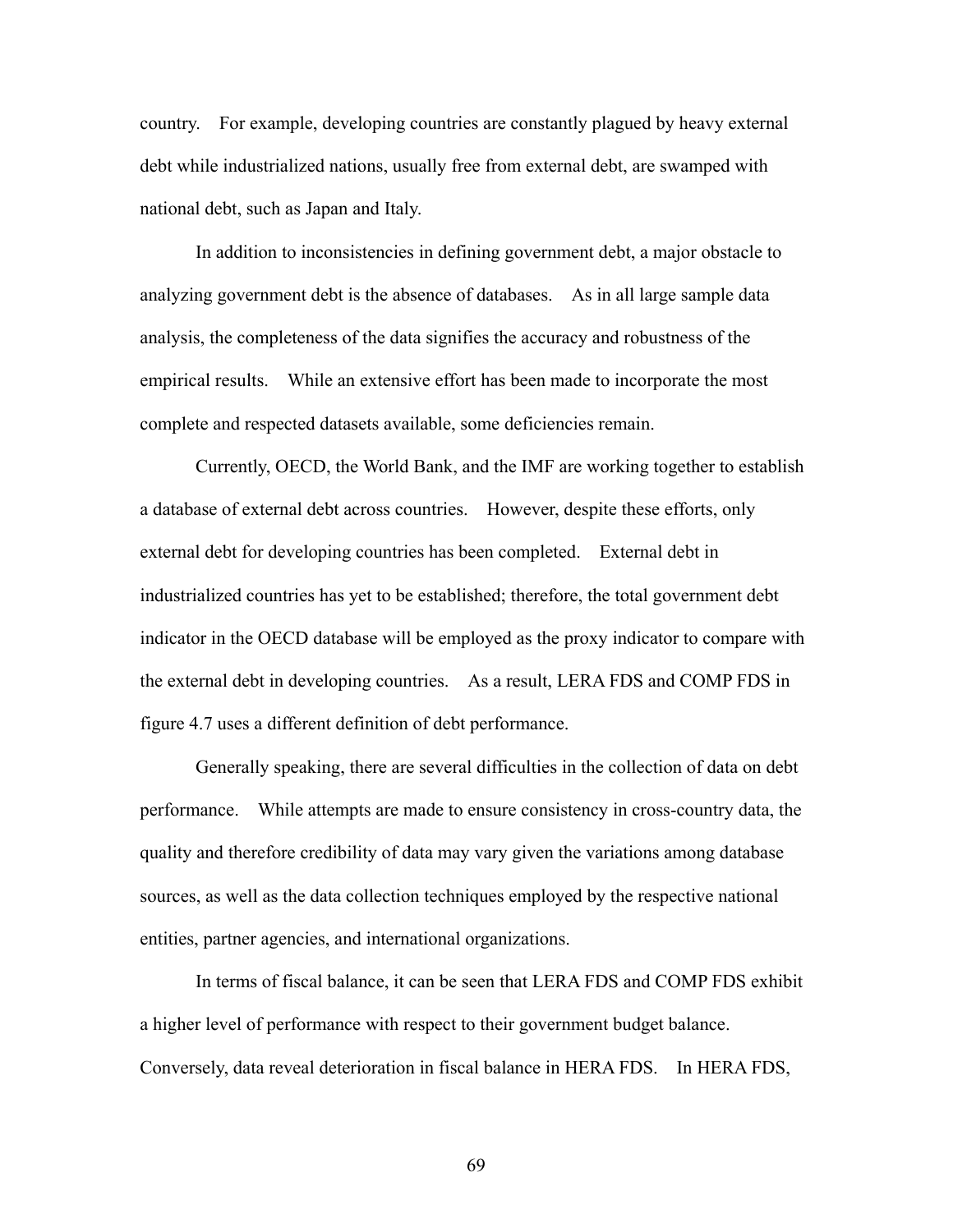four countries, Brazil, India, Mongolia, and Taiwan, exhibit an average fiscal balance over GDP lower than -5% from 1997 to 2001. Generally speaking, all six clusters demonstrate an upward trend, i.e., an improving sign of fiscal balance during this time frame.

 In terms of debt performance, COMP FDS, composed of mostly developed countries, exhibits the highest debt level, as expected. LERA FDS and UNIS FDS, on the other hand, also display high levels of debt along with COMP FDS. HERA FDS and TRAN FDS demonstrate the lowest level of debt to GNI among the six clusters. In addition, they also exhibit a downward trend, indicative of lower debt levels.

 It should be noted that, as previously shown, the debt level in LERA FDS and COMP FDS is the measurement of general government debt to GDP while the other four clusters are measured by the indicator of external debt to GNI. Inconsistencies in measurements may result in skewed investigations of debt performance among the six clusters. However, in light of the fact that some developed countries may possess zero external debt while carrying high levels of government debt, it would be a contingent method to use different yet closely related debt measurements among the six clusters. Furthermore, LERA FDS and COMP FDS are composed primarily of developed countries, which are usually plagued by domestic debt rather than external debt. A measurement of general government debt can more appropriately reflect the debt performance of these industrialized countries.

 Figure 4.7 reveals that COMP FDS exhibits the greatest debt burden, followed by LERA FDS and UNIS FDS. Like the countries in COMP FDS, countries in LERA FDS are mainly composed of industrialized nations. It is not surprising, therefore, to find a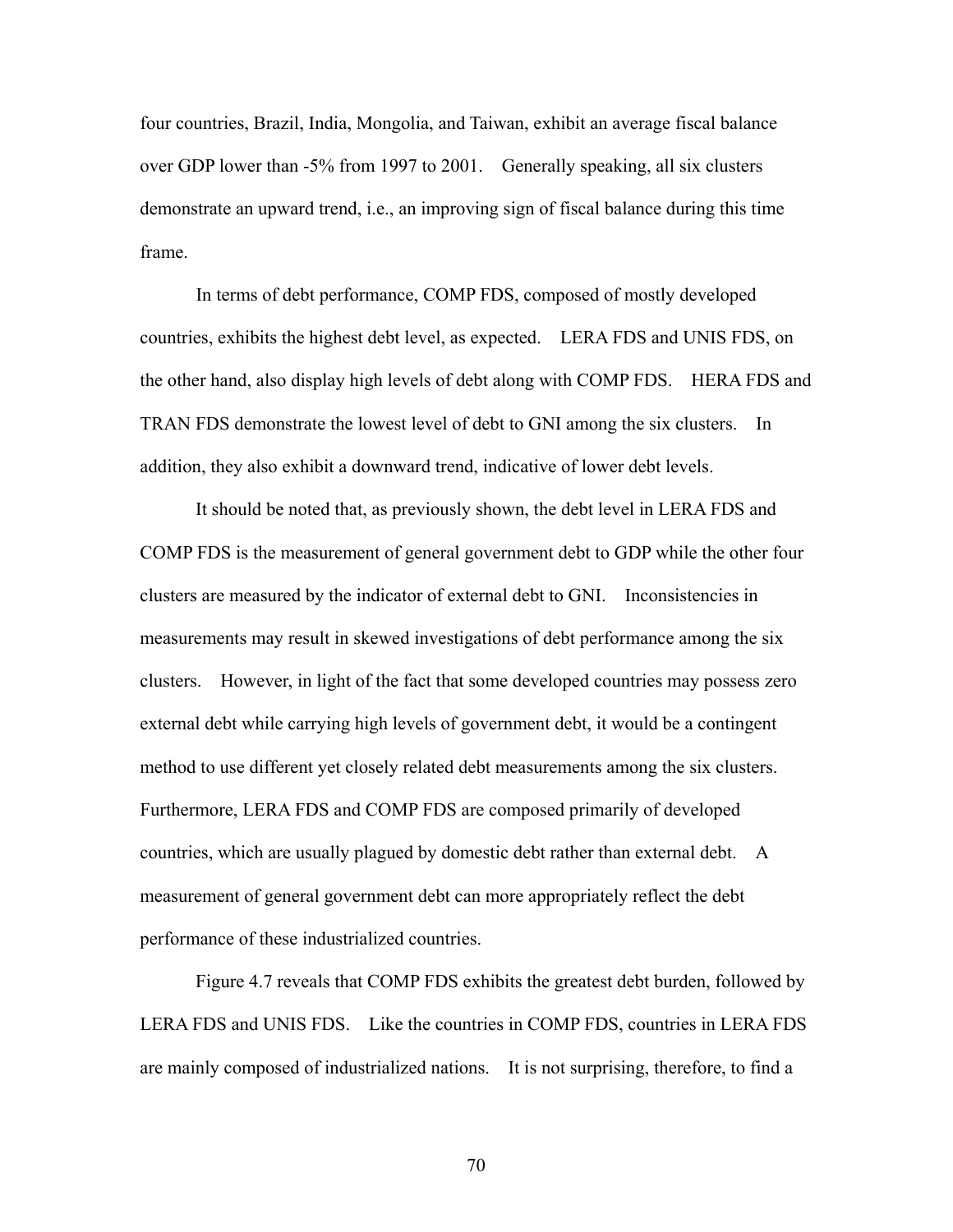high debt burden in these two clusters. UNIS FDS, on the other hand, is primarily composed of the countries formerly within the Soviet Union. Accordingly, they display a similar performance pattern to the countries in POCL FDS.

#### **II. Intra-cluster comparison**

 Intra-cluster comparisons were conducted in order to further distinguish within-cluster variations. These comparisons were based on indicators of previous performance as presented in the inter-cluster comparison, with the exception that the debt performance graph was excluded as the many missing variables cast doubt on the reliability of the conclusions drawn from findings in this category. Intra-cluster comparisons convey at glance information about center, spread, and outliers among six clusters. Methodology for the intra-cluster comparison utilized the calculation of the average figures of GDP, inflation, government effectiveness, corruption levels, and fiscal balance over a 5-7 year period for each country. The box plot was then drawn to display the distribution of countries within each cluster.

#### **A. Economic Performance**

 Figure 4.8 displays variations in the growth rate of GDP in six clusters. There are two outliers in HERA FDS and POCL FDS. In HERA FDS, Russia does not align with the rest of the countries, while China is completely different from the remaining countries in POCL FDS in terms of GDP growth rate. Countries in LERA FDS exhibit the most consistency in GDP growth rate, while the countries in UNIS FDS exhibit the most variability. Additionally, the median proportion of GDP growth rate tends to be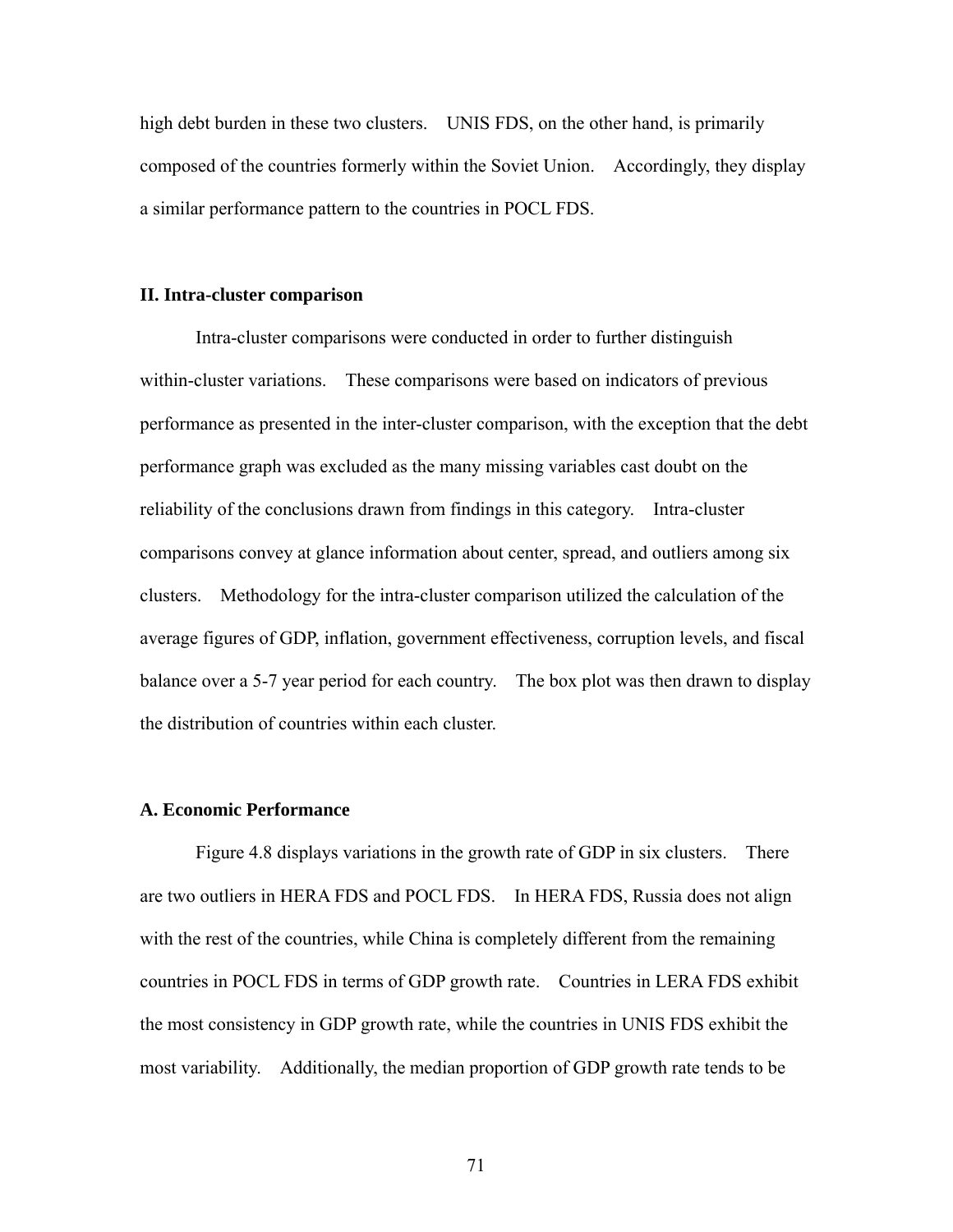highest in COMP FDS, and lowest in POCL FDS.

With respect to the inflation rate, there is evidence of tighter clustering. There are huge variations in the inflation rate across the six clusters. There are outliers in COMP FDS. Two outliers are found in COMP FDS. Argentina exhibits the highest inflation rate when compared to the rest of the countries in COMP FDS. Japan, on the other hand, displays a deflationary trend in COMP FDS. Among the six clusters, POCL FDS conveys the greatest degree of variability in the rate of distribution of inflation.

 The intra-cluster comparison in GDP per capita indicates the highest level in COMP FDS among the six types of FDS. Nevertheless, there are two outliers in this COMP FDS, which are US and Argentina respectively. Meanwhile, HERA FDS and TRAN FDS both exhibit the most variable distributions in the comparison of income level.

#### **B. Governance Performance**

 The intra-cluster comparison in government effectiveness and corruption seems to display the same box pattern. With respect to government effectiveness, COMP FDS exhibits the most consistency and the highest median value among the six clusters, with the exception of Argentina which has the lowest score in government effectiveness. Japan (lower score) and Switzerland (higher score) also play the roles of outlier in COMP FDS in terms of government effectiveness. POCL FDS, on the other hand, has the lowest median value, with the exception of China. China is the only country with a positive score for government effectiveness in POCL FDS. Countries in HERA FDS and TRAN FDS exhibit the most variable distributions.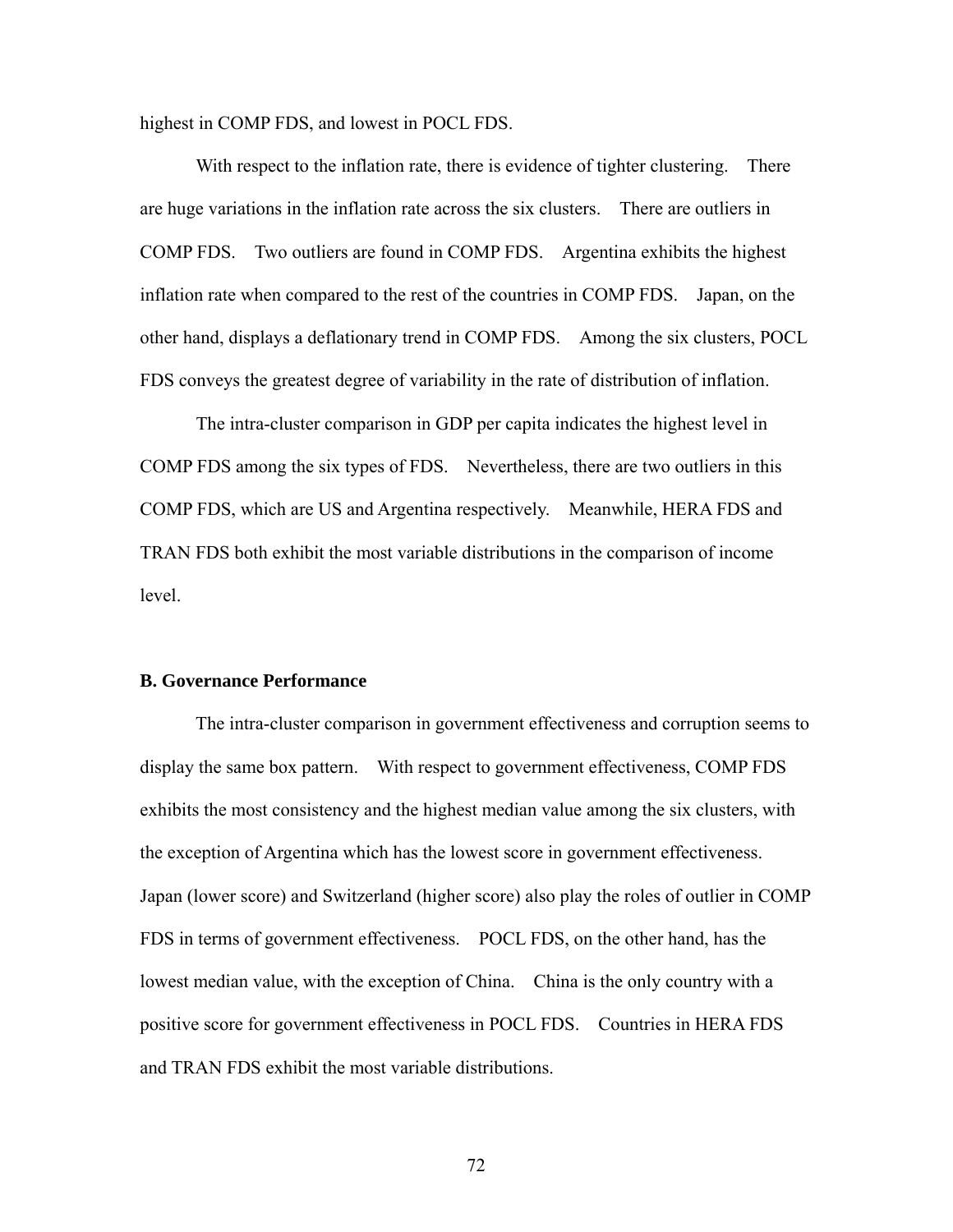The intra-cluster comparison in corruption conveys the same distributions as in government effectiveness. For instance, COMP FDS still has the highest median value while POCL FDS has the lowest median value in corruption index. LERA FDS, however, rather than COMP FDS, exhibits the most consistency. Again, Argentina does not fit in well with the other countries in COMP FDS in terms of the corruption index. Two outliers, Czech Republic and New Zealand are also found in LERA FDS. Costa Rica, with the highest score in the corruption index, is the outlier in UNIS FDS.

#### **C. Fiscal Performance**

 In terms of fiscal deficit performance, the data reflect consistency across the six clusters. They have roughly the same median value, with the countries in COMP FDS displaying a slightly higher fiscal surplus. New Zealand, again, is the only country to exhibit a fiscal surplus in LERA FDS. Albania (TRAN FDS) and Japan (COMP FDS) are both outliers, exhibiting the worst fiscal deficit while Bulgaria (UNIS FDS) is the best fiscal surplus outlier.

 As for debt performance, POCL FDS demonstrates the most variations, ranging from Belarus (7.14%) to Kyrgyzstan (123.92%). Nicaragua (184.64%) is an extreme outlier in UNIS FDS. Countries in LERA FDS and COMP FDS both display higher than average median values, which is consistent with findings that industrialized countries are plagued by national debt.

 Based on the abovementioned analysis, we can then create a table for the outlier country on each intra-cluster comparison category as follow: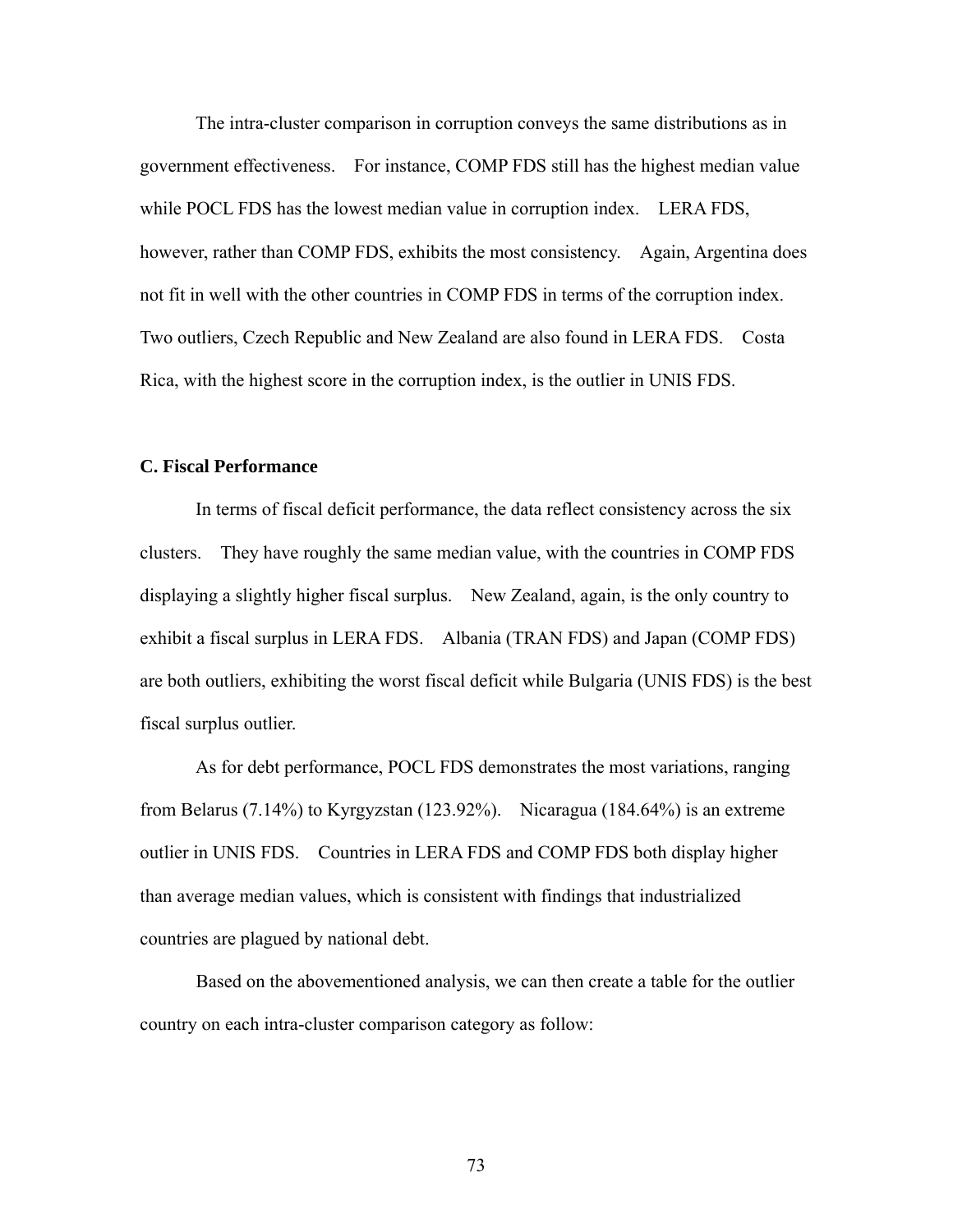| Table 4.3: Outlier country in each performance comparison |  |  |
|-----------------------------------------------------------|--|--|
|                                                           |  |  |

| <b>Performance</b>              | Outlier country in each cluster         |  |  |
|---------------------------------|-----------------------------------------|--|--|
| GDP growth rate                 | <b>HERA FDS: Russia</b>                 |  |  |
|                                 | POCL FDS: China                         |  |  |
| Inflation rate                  | COMP FDS: Argentina, Japan              |  |  |
| GDP per capita, PPP             | COMP FDS: Argentina, US                 |  |  |
| <b>Government Effectiveness</b> | COMP FDS: Argentina, Japan, Switzerland |  |  |
|                                 | POCL FDS: China                         |  |  |
| Corruption control              | LERA FDS: Czech, New Zealand            |  |  |
|                                 | <b>COMP FDS: Argentina</b>              |  |  |
|                                 | <b>UNIS FDS: Costa Rica</b>             |  |  |
| Fiscal balance                  | <b>LERA FDS: New Zealand</b>            |  |  |
|                                 | <b>TRAN FDS: UK</b>                     |  |  |
|                                 | COMP FDS: Japan                         |  |  |
|                                 | UNIS FDS: Bulgaria                      |  |  |
| Debt performance                | LERA FDS: Belgium                       |  |  |
|                                 | COMP FDS: Japan                         |  |  |
|                                 | UNIS FDS: Nicaragua                     |  |  |
|                                 |                                         |  |  |

 Even though we have identified the outlier country in each cluster, we still concern with the possibility of one single country may drive the behavior of the cluster. This situation is particularly possible in inter-cluster comparison. As a result, we would recommend a more thorough and complete outlier analysis in the future research.

# **III. Preliminary findings**

 Countries in POCL have high performance indicators of GDP growth rate and the inflation rate. It can be contended, however, that the high GDP growth rate may be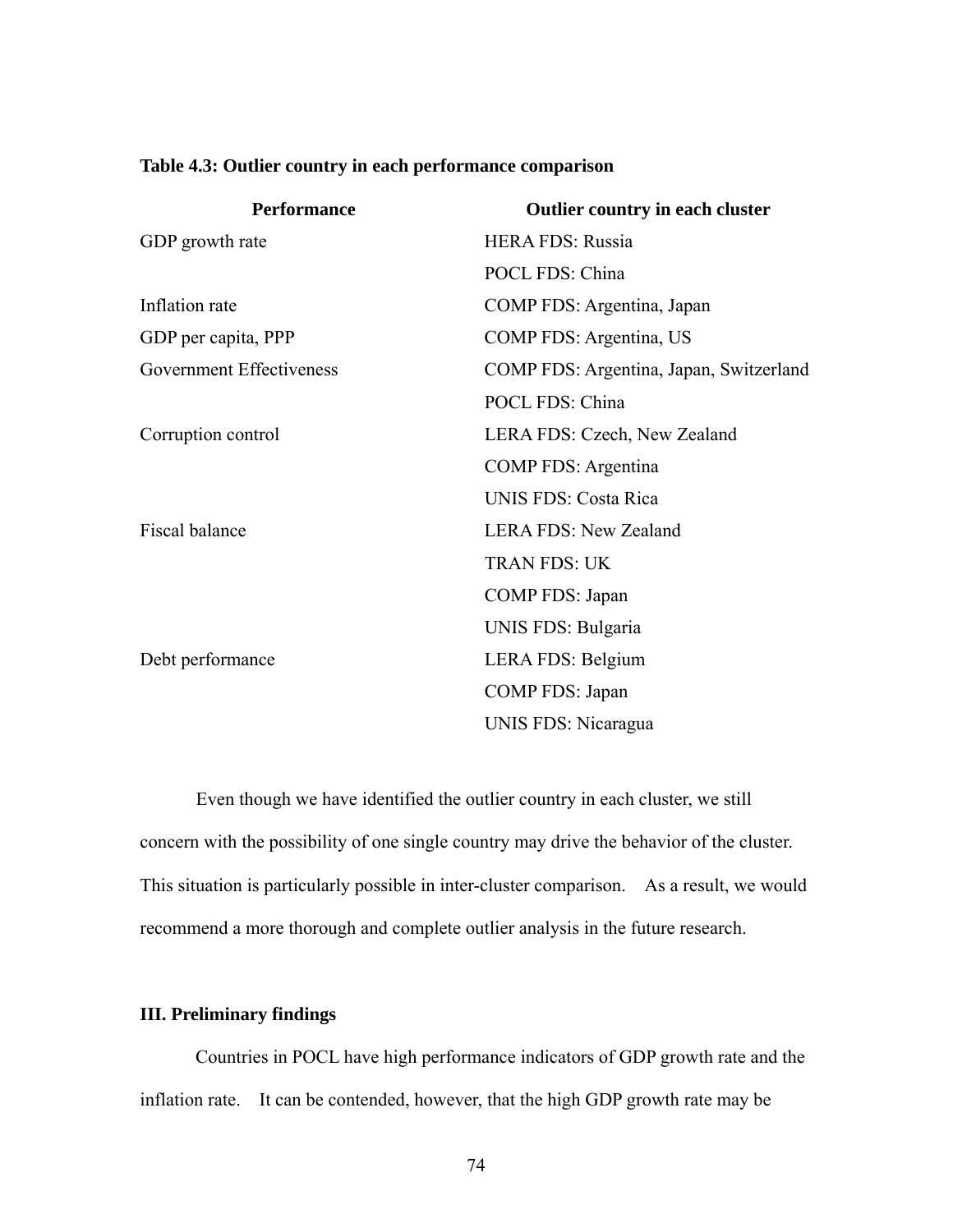associated with low levels of income. These countries also indicate a lowered quality of government effectiveness and corruption. On the other hand, countries in COMP FDS, display totally different patterns. They have the steadiest performance in GDP growth rate, and the highest level of debt-to-GDP ratio. These countries also have the best performance on inflation control, government effectiveness, the corruption index, and fiscal balance.

 Contrary to the commonly accepted notion that fiscal decentralization can facilitate or otherwise promote economic growth, the present findings suggest that even the most complete FDS would not necessarily exhibit the best GDP growth; however, the proffered relationship still needs further empirical experiments to conclusively prove or disprove. Meanwhile, a well-designed FDS, e.g., the COMP FDS, indicates better governance performance, consistent with the results of most empirical studies.

 As for the countries in HERA FDS and TRAN FDS, their performance is the most average among six clusters. That is, these countries are neither the best nor the worst in their performance with respect to GDP growth rate, inflation rate, government effectiveness and corruption indicators.

 Like the countries in POCL FDS, countries in UNIS FDS demonstrate the same tendency in several performance indicators. For example, they tend to exhibit both high GDP growth rates as well as high inflation rates. They also display worse levels of performance with regard to government effectiveness and corruption indicators, but rate slightly better than countries in POCL FDS.

 The relationship between countries in LERA FDS and COMP FDS is identical to that in the countries of POCL FDS and UNIS FDS. Countries in LERA FDS also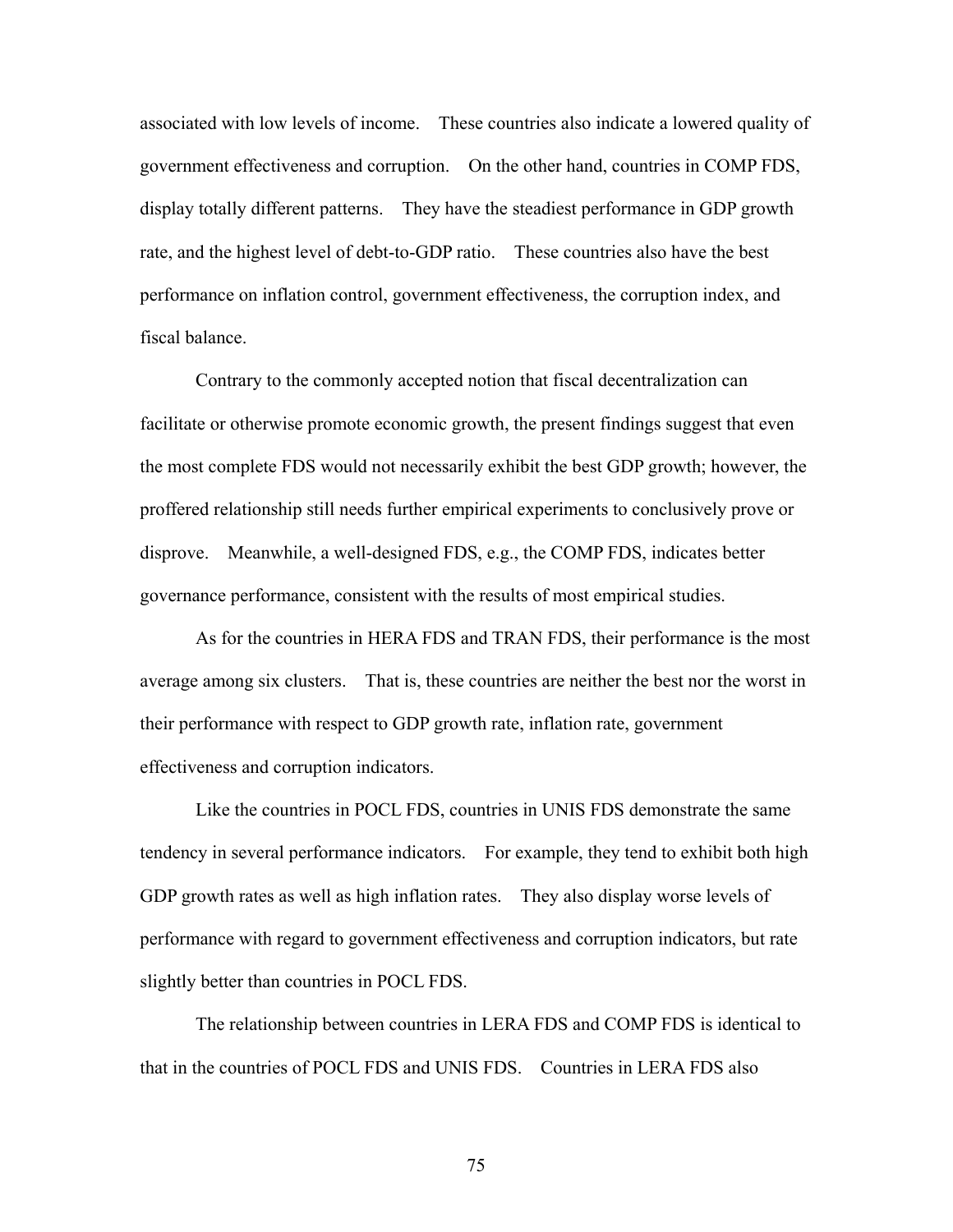developed a similar performance pattern as the countries in COMP FDS, such as lower levels of GDP growth rate and the inflation rate and better performance on governance indicators. There are several explanations for this phenomenon. In addition to the similar composition of member countries, which are mostly industrialized, LERA FDS and COMP FDS display one commonality. Both types have higher scores in the variables of qualitative dimensions of fiscal decentralization, such as taxing power, borrowing power, and political decentralization. In brief, the relationship between the qualitative dimensions of fiscal decentralization and all other performance indicators would require a further empirical model to either prove or disprove, which will be undertaken in the next chapter.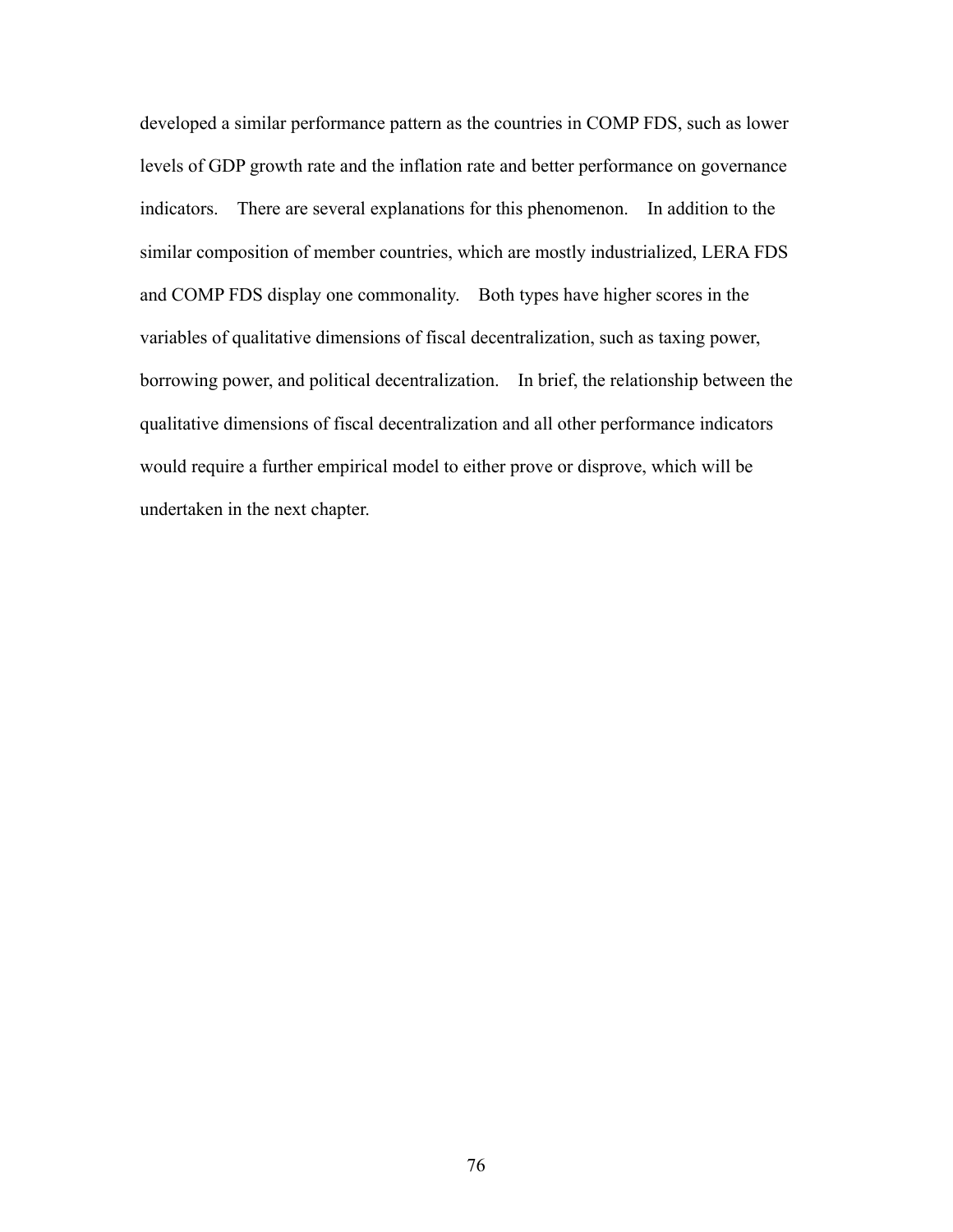| HERA: High Expenditure/Revenue Assignment FDS COMP: Most Complete FDS          |                         |
|--------------------------------------------------------------------------------|-------------------------|
| LERA: Low Expenditure/Revenue Assignment FDS POCL: Politically Centralized FDS |                         |
| TRAN: Revenue Transfer FDS                                                     | UNIS: Unitary State FDS |



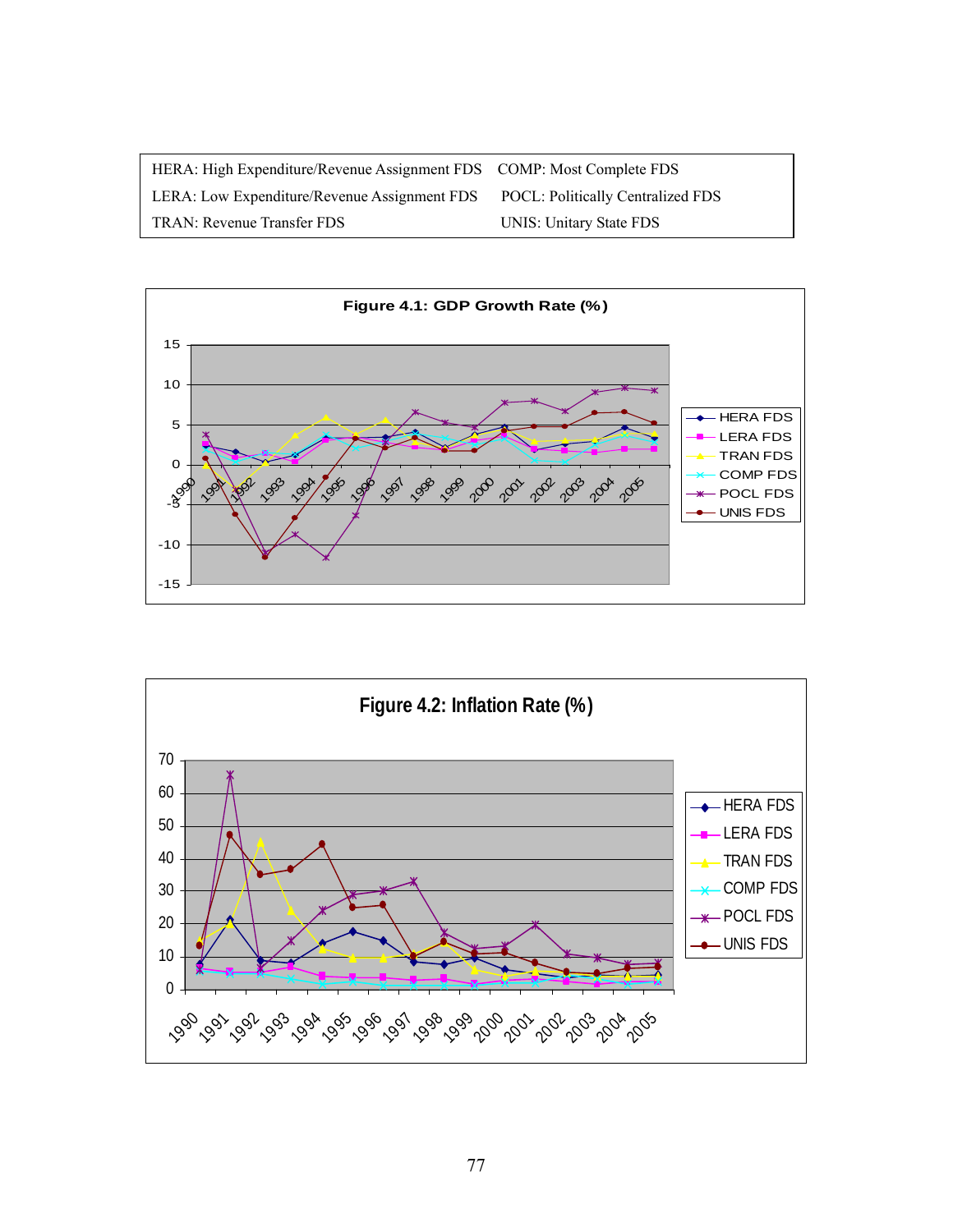

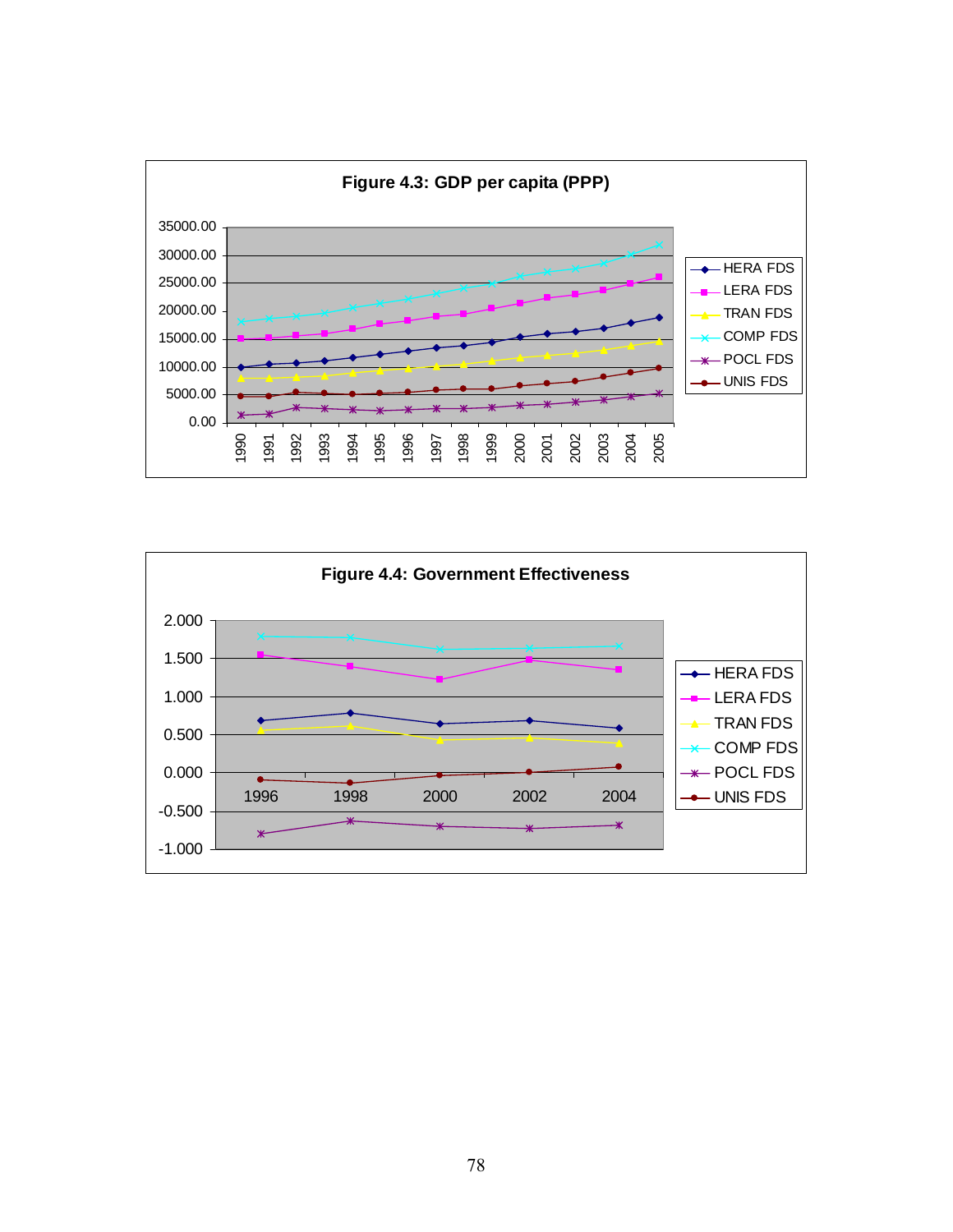

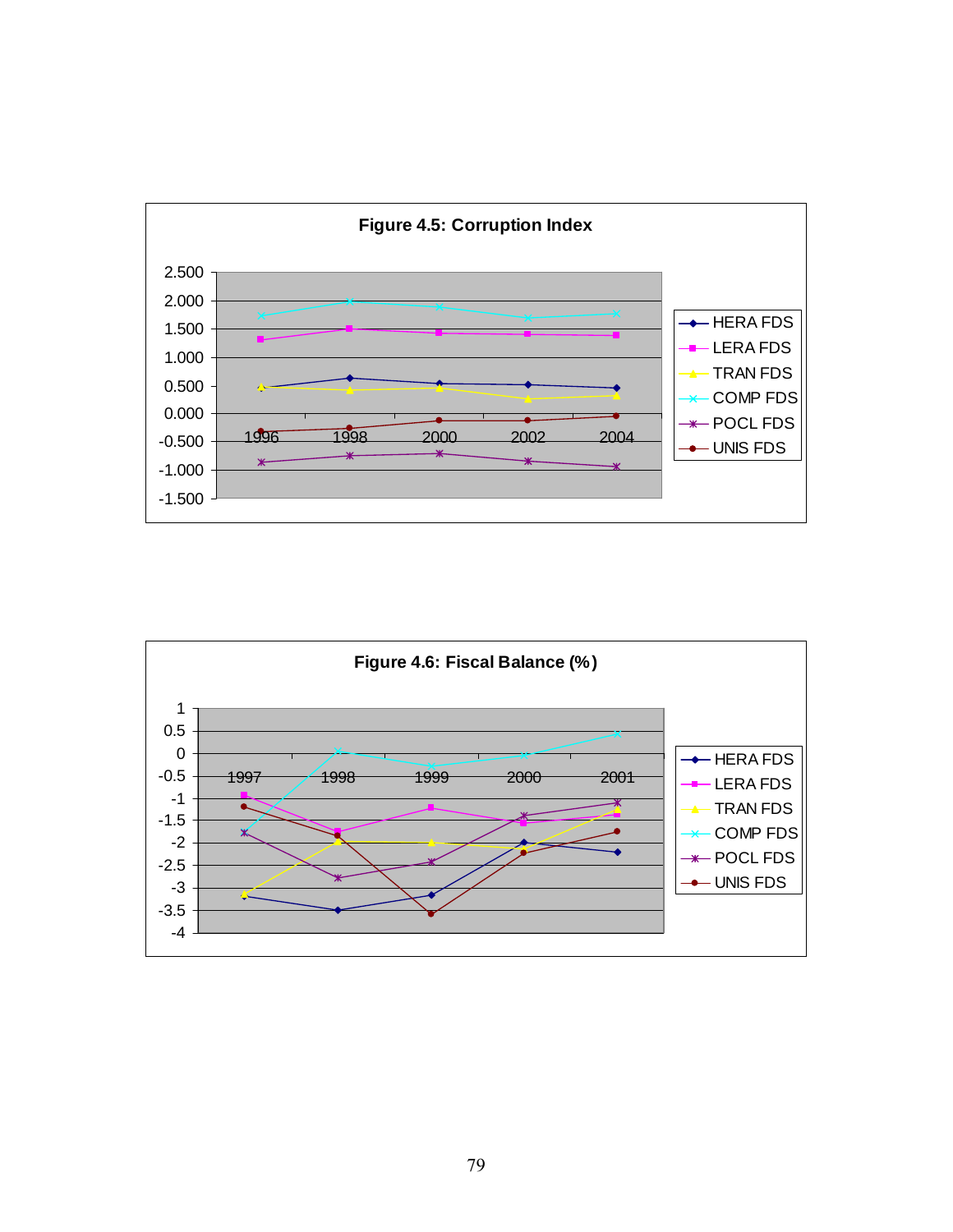

Figure 4.8: Intra-cluster comparison in GDP growth rate

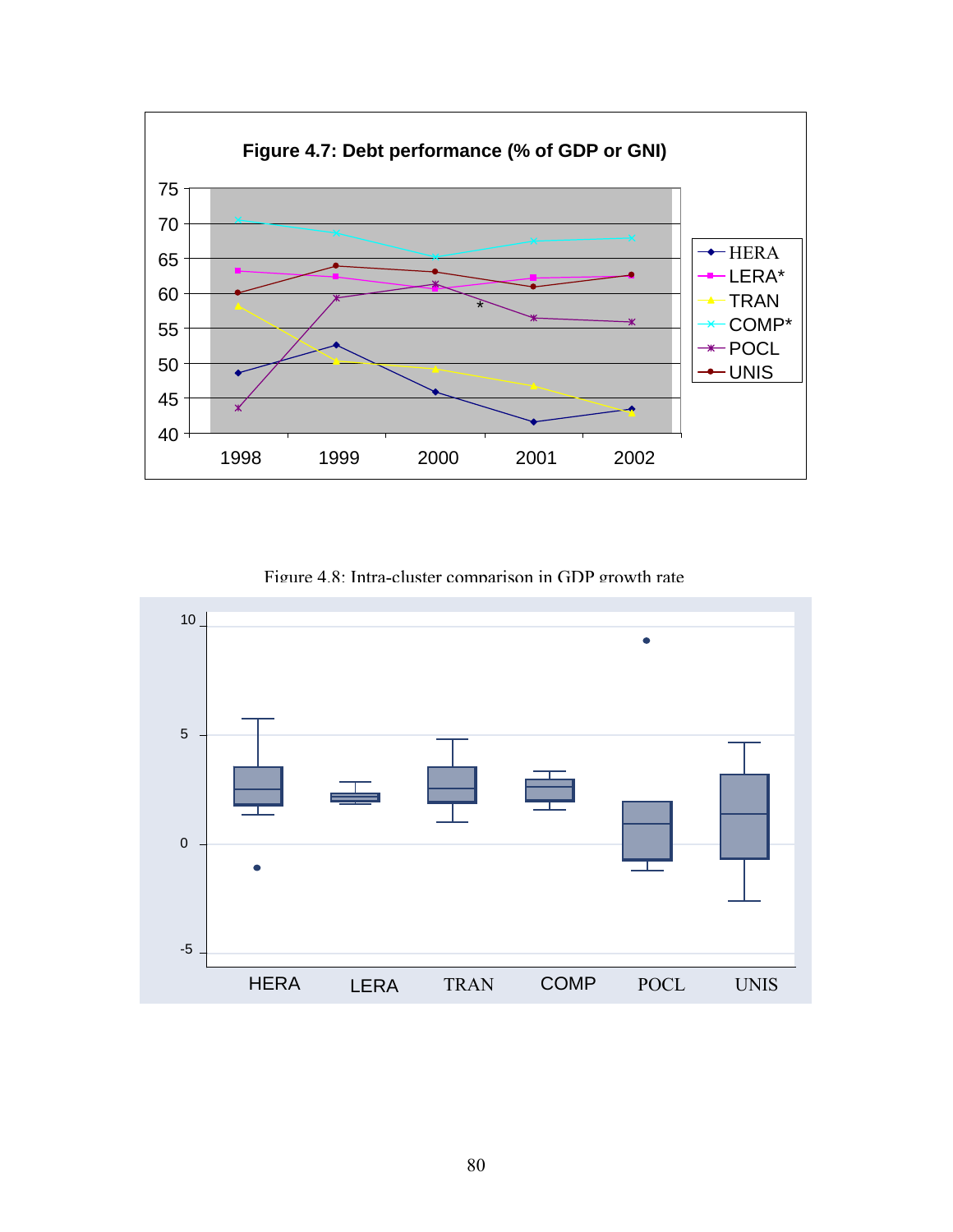

Figure 4.9: Intra-cluster comparison in inflation rate

Figure 4.10: Intra-cluster comparison in income level (GDP per capita, PPP)

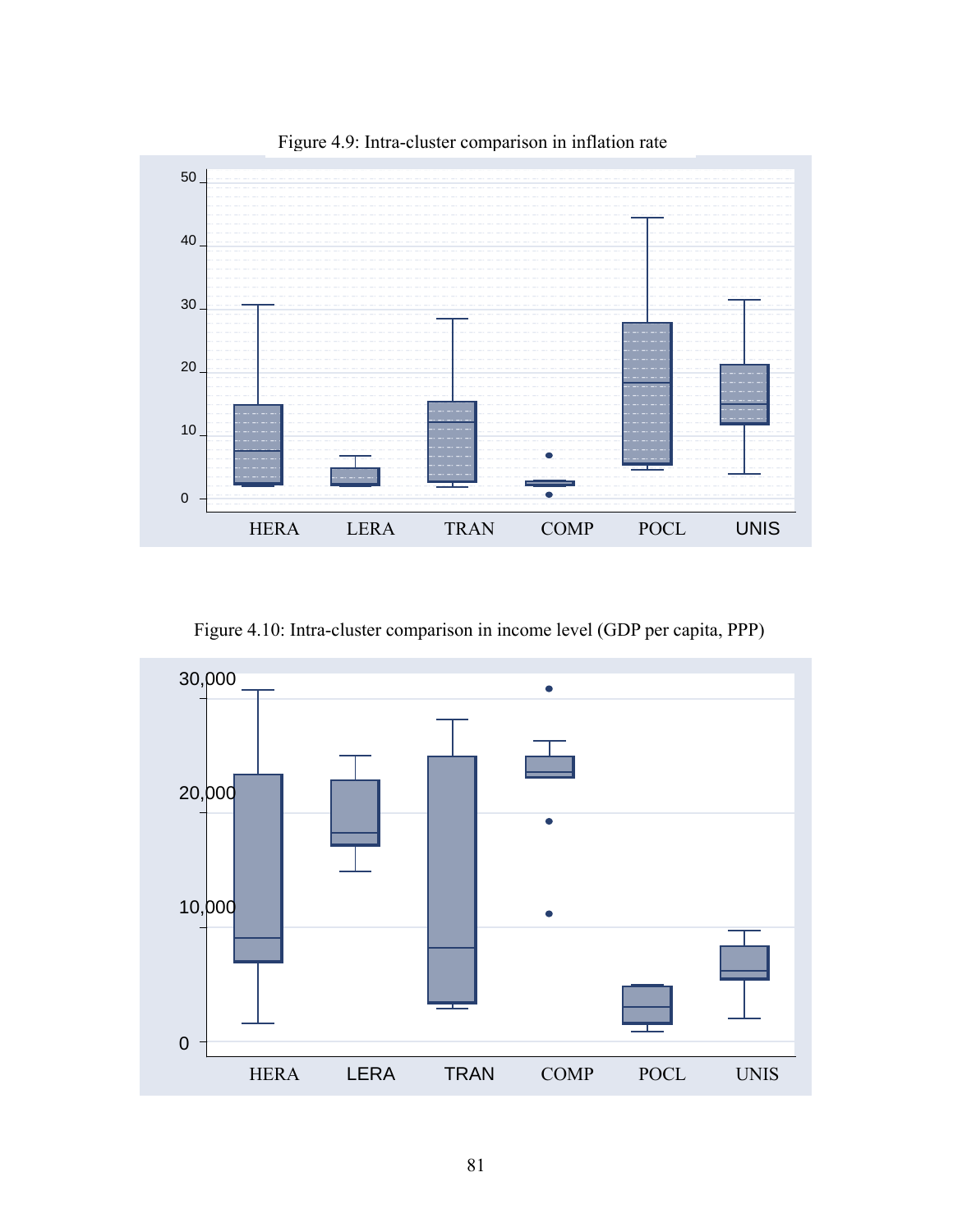

Figure 4.11: Intra-cluster comparison in government effectiveness

Figure 4.12: Intra-cluster comparison in corruption

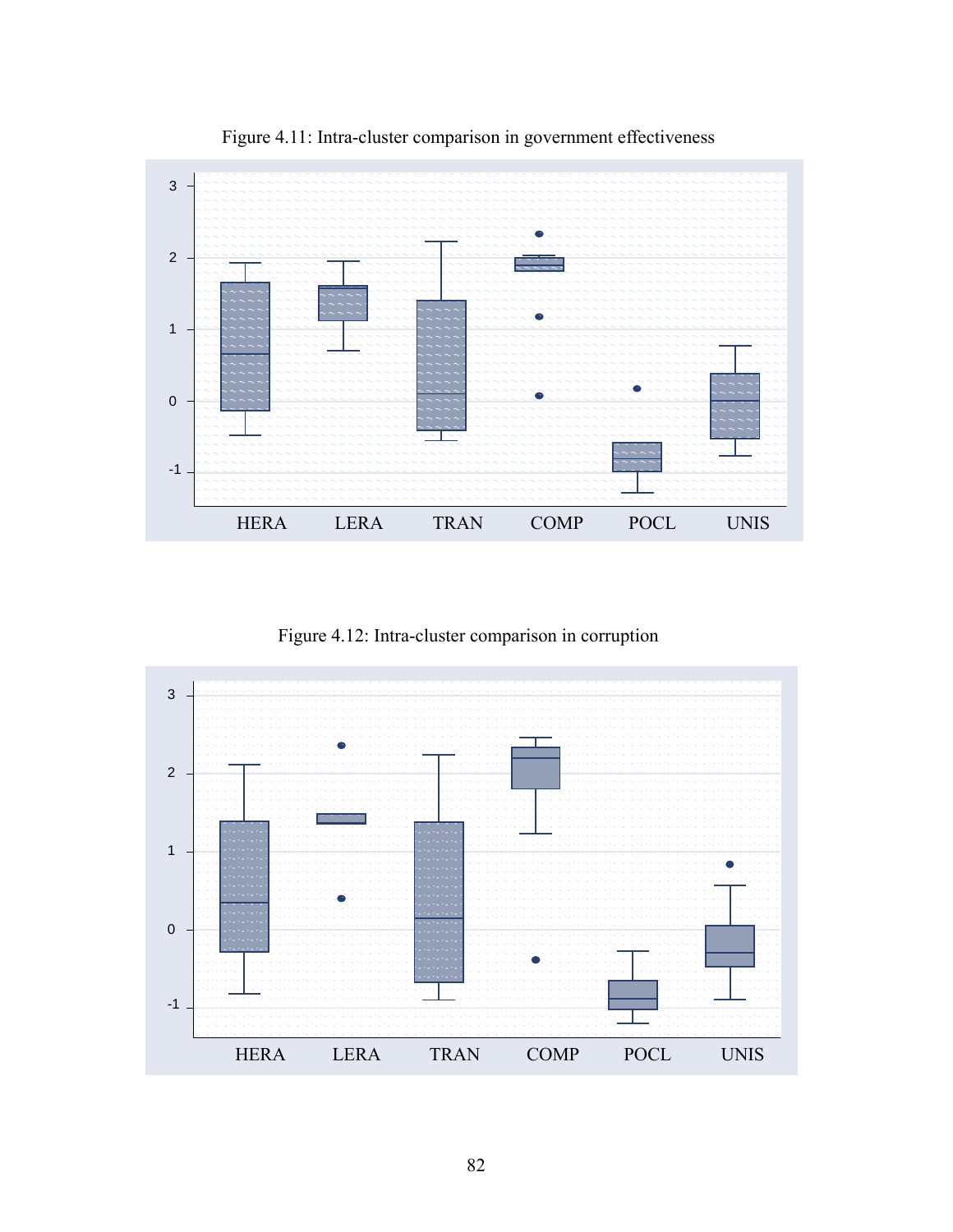

Figure 4.13: Intra-cluster comparison on deficit (% of GDP)

Figure 4.14: Intra-cluster comparison on debt (% of GDP, GNI)

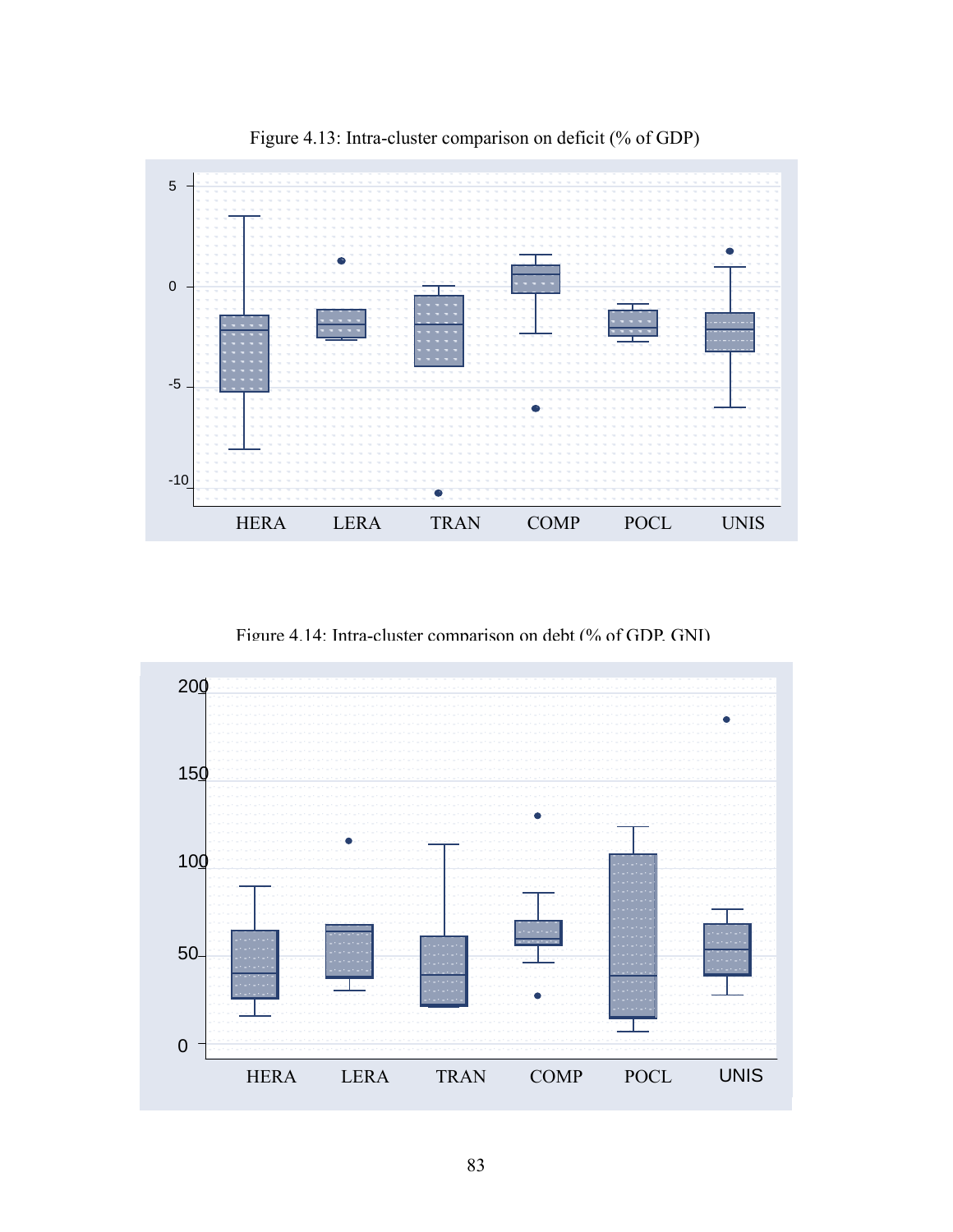### **Chapter V: Empirical model**

 The previous chapter focused on preliminary observations regarding the relationship between different types of fiscal decentralization systems and several indicators of performance by employing the inter- and intra-cluster comparison method. This method revealed a deficit with regard to inter-cluster comparisons which provide an insufficient analysis of the relationship between types of fiscal decentralization and performance since this is only a descriptive statistical analysis rather than an inferential one. This chapter discusses the employment of an empirical model to further identify the relationship between types of fiscal decentralization systems and several indicators of economic performance. The model specifies the ordinary least square (OLS) analysis which treats six types of fiscal decentralization systems as the independent variable to explain the difference in performance indicators.

### **I. Empirical methodology**

 Unlike the traditional method of measuring fiscal decentralization, the present method makes the assertion that the universally accepted view that fiscal decentralization should be regarded as a system encounters difficulties when used in conducting empirical studies. The difficulties result primarily from the inaccessibility of time-series data for each country. The present method categorized 54 countries into six types of fiscal decentralization systems which allow little room for expanding sample observations.

 To design a more complete empirical model requires the inclusion of other control variables that might also contribute to the differences in economic performance.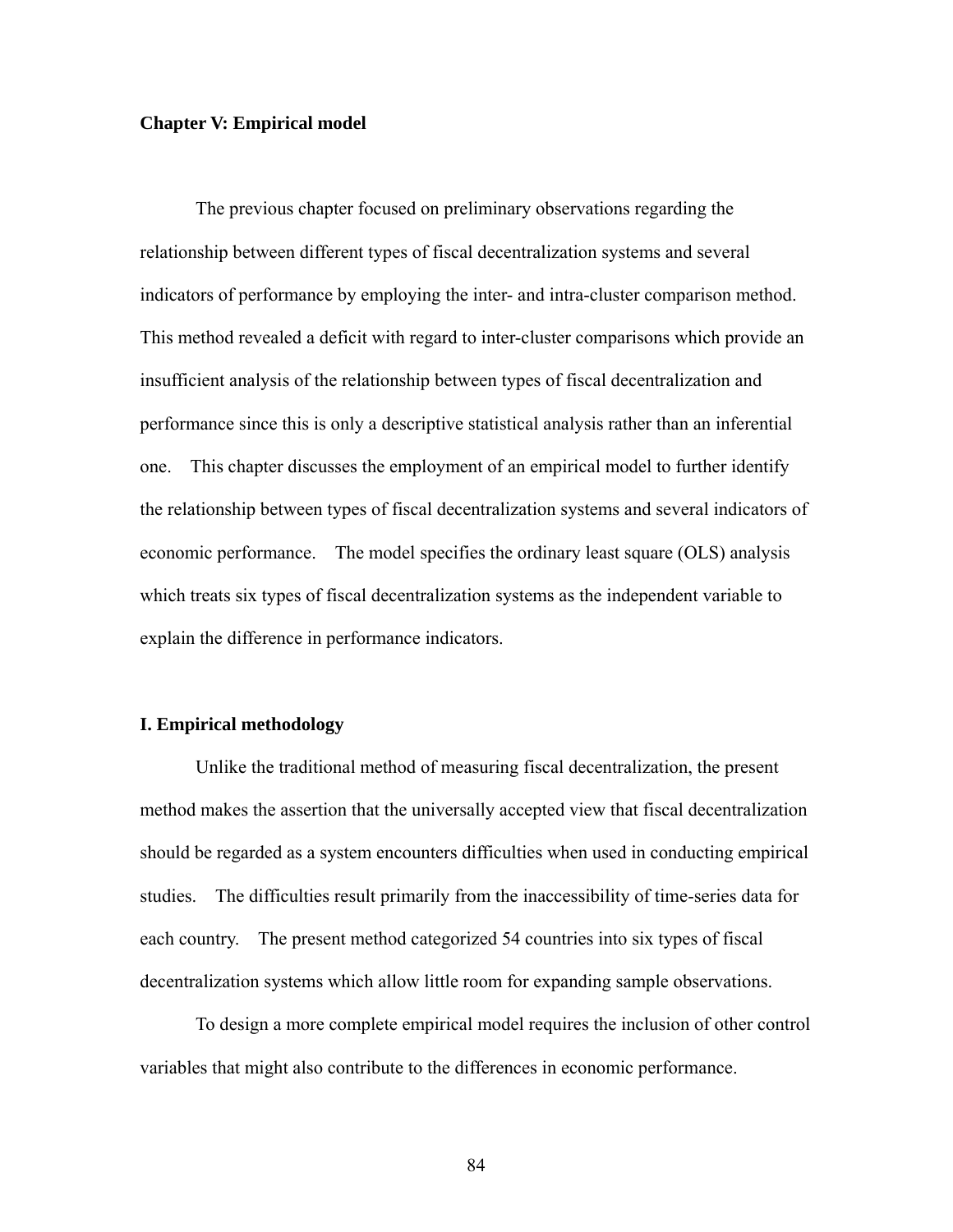Control variables abound to affect economic performance. For example, the new institutional economists emphasize the significance of initial conditions when they make comparisons of performance across countries. They assert that a country's performance is affected by the initial conditions present at the start of the transition period (Zinnes et al, 2000). A country that is isolated geographically or politically has a low level of human capital.

 Currently, three types of initial conditions are recognized (Zinnes et al, 2000). First, "fixed" initial conditions refers to those that are invariant and unlikely to change, such as land-locked geography, natural resource endowment, culture, history, and climate. Second, "hard" initial conditions are primarily those that can be changed but in a gradual manner. For example, both demographics and human capital are typically cited as hard initial conditions. Third, "soft" initial conditions refer primarily to government policy, such as the incentives provided by a given tax code.

 In our empirical analysis, we identify several categories of initial conditions based on the three abovementioned types. Each category of initial condition is assigned one variable to capture its content. The chosen variable may be collected based on its relevancy or on considerations of its availability. Table 5.1 presents the categories of initial conditions and their relevant variable.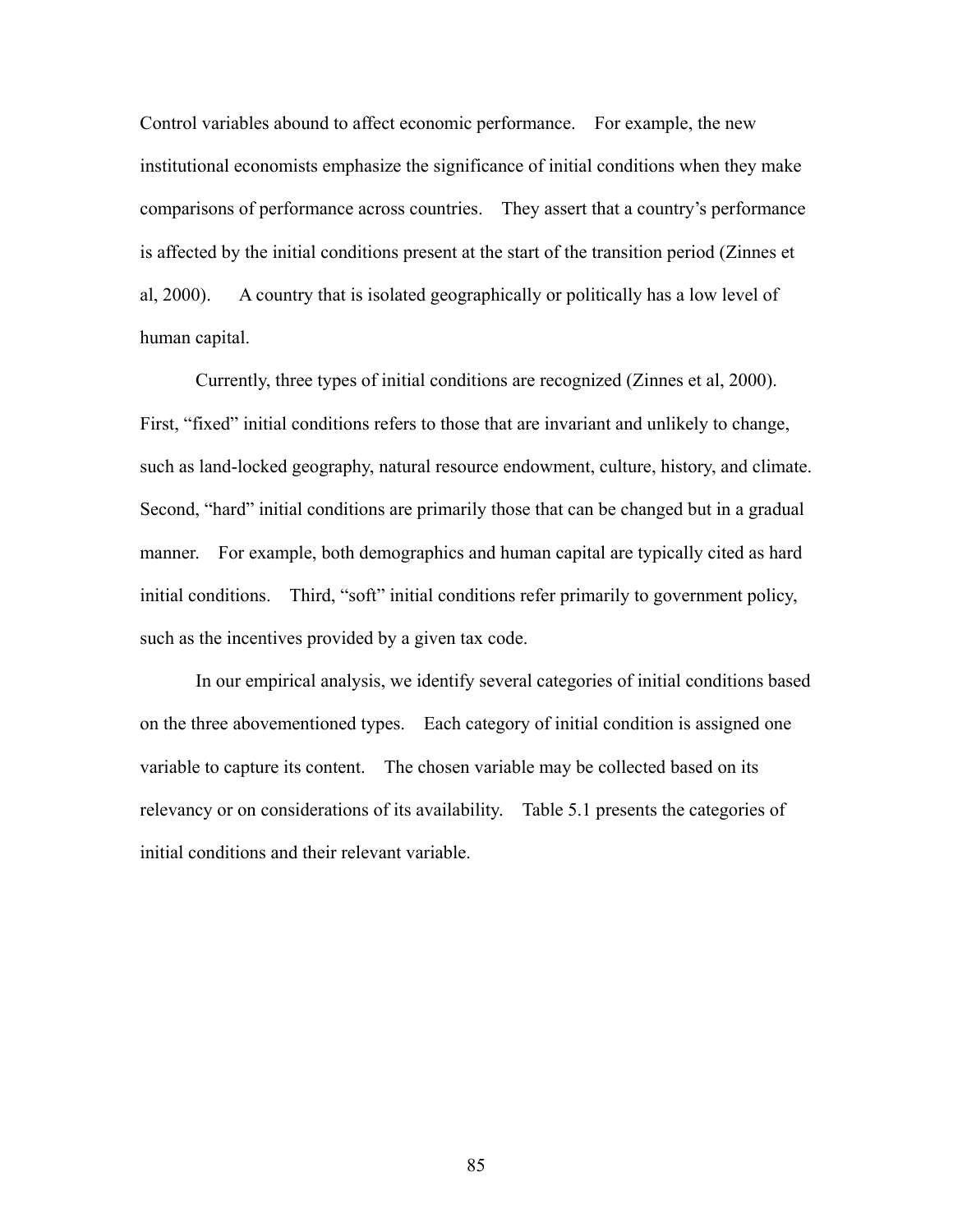|  | Table 5.1: Categories of initial conditions and their key variables |  |
|--|---------------------------------------------------------------------|--|
|  |                                                                     |  |

| <b>Categories of initial conditions</b> | <b>Key variable</b>                                 |
|-----------------------------------------|-----------------------------------------------------|
| Physical geography                      | Agricultural land as a % of total land area         |
| Macroeconomics                          | Savings rate as a % of GDP                          |
| Demographics                            | Urban population as a $\%$ of total population      |
| Globalization                           | Trade as a % of GDP                                 |
| Infrastructure                          | Number of internet users per 1000 population        |
| Wealth                                  | GDP per capita (PPP)                                |
| Human capital                           | School enrollment in tertiary education, % of gross |
|                                         | education expenditure as a % of GNI                 |

Source: World Bank World Development Index, [www.lib.umd.edu/researchport](http://www.lib.umd.edu/researchport)

 Aside from the recognized categories of initial conditions, 1996 was selected as the starting year for all the initial conditions variables because most of the data on performance indicators and variables for cluster analysis are collected from 1997 forward. As a result, it is logical and reasonable to use 1996 as the starting year for all the initial conditions examined herein. Initial conditions for most of the economic and social factors considered in this research are primarily collected from the World Bank World Development Index (WDI) 2006. The WDI is the most widely used economic dataset for cross-country analysis. While we attempt to ensure consistency in data across countries, the missing variable for some countries motivates us to seek alternative sources with which to complement our dataset for analysis.

## **II. Literature review**

Currently, a preponderance of the empirical models has been employed to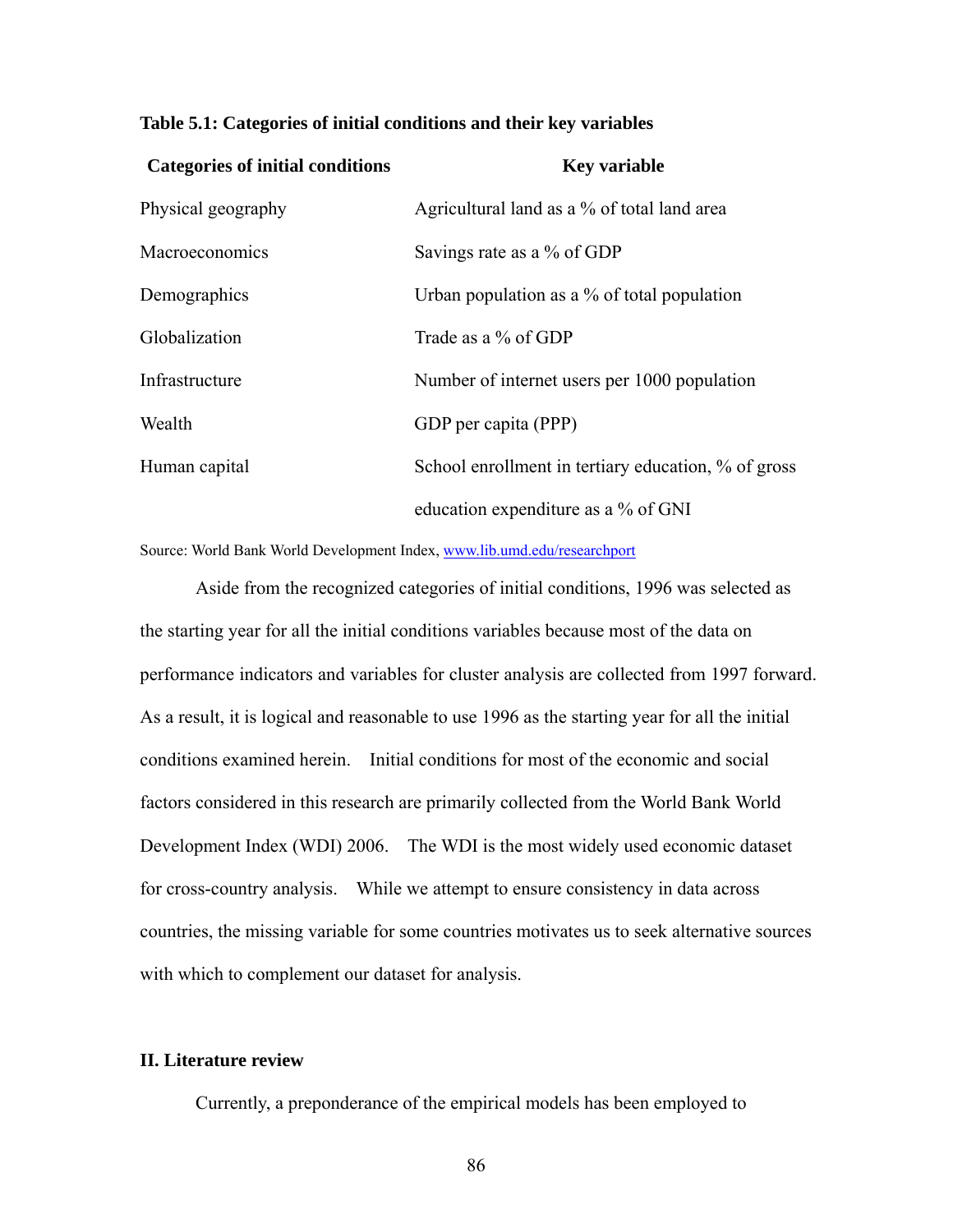investigate the relationship between fiscal decentralization and economic performance. Nevertheless, most of the empirical studies used GDP growth rate as the dependent variable while the ratio of SNG expenditure/revenue over total government expenditure/revenue was employed as the proxy variable for fiscal decentralization. Empirical analyses such as these have been used for many years without further innovation. Our empirical analysis, however, takes a bold but confident step in considering fiscal decentralization as the different types of fiscal decentralization systems. Then we treated different types of systems as the independent variable to explain the dependent variable, primarily the performance indicator.

 To quantify the different types of fiscal decentralization systems is not an easy task. Nevertheless, many empirical studies investigate the relationship between the target typology and economic performance. Even though they are not the topic of fiscal decentralization, the methodology empirical studies employs does provide us with some insight into our own empirical model. For example, Siegle (2001) treated two types of countries with dummy variable 1 and 0 by employing a logit model. He investigated the relationship between democratization and economic growth by dividing the countries into prospering democratizer countries and lagging democratizer countries. Then, Siegle treated the prospering democratizer countries as dummy variable 1 while the lagging democratizer countries as 0 to run the logit analysis. The results of his research suggest that prospering democratizer countries demonstrate substantially better economic performance than lagging democratizer countries.

 Siegle's work is remarkable for its innovation in methodology and quantitative modeling. Nevertheless, we are taking a conservative attitude toward the interpretation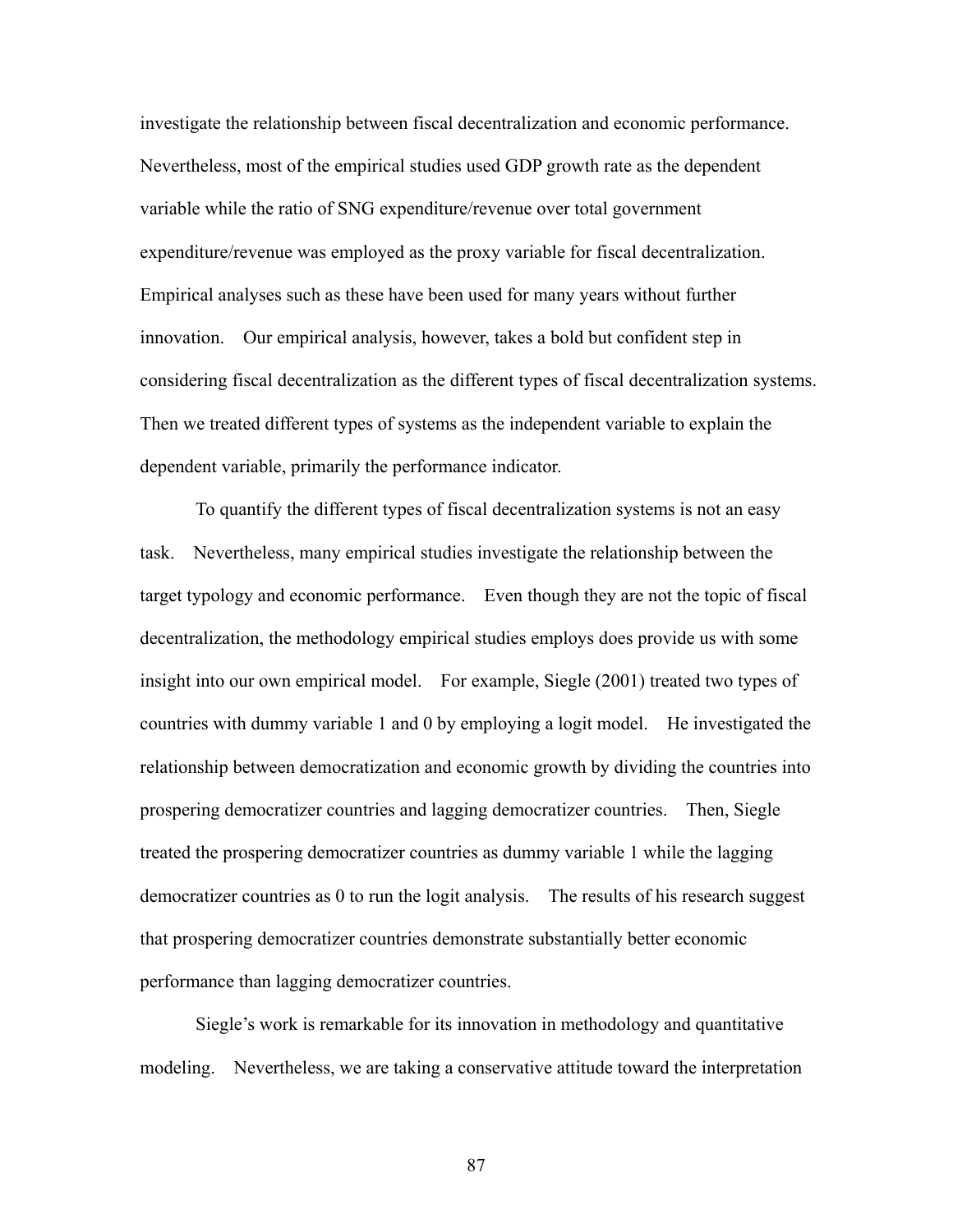of logit analysis. Strictly speaking, the results of logit analysis actually contend that countries with better economic performance are more likely to be placed in prospering democratizer groups than lagging democratizer groups. Consequently, to conclude that prospering democratizer countries exhibit better economic performance than lagging democratizer countries may pose causal relation problems for that empirical study.

 In spite of its controversy in interpreting the results of logit analysis, Siegle's work remains a motivating factor behind the methodology employed by the present research. Reinhart et al (2003) also conducted the typology of countries throughout the world based on credit rating scores. They then categorized countries into club A, club B and club C on the basis of institutional investor rating results, with the intention of investigating the impact of debt on the clubs of different countries. Unlike Siegle's work that uses a logit model, Reinhart et al created the dummy variable for countries in club A with the use of an interacting effect allowing the club A to have a different slope coefficient in the regression results.

#### **III. OLS analysis**

 Motivated by the aforementioned arguments and methods, we formulated our own model to investigate the relationship between types of fiscal decentralization systems and economic performance. In our cluster analysis, we grouped countries into six types of fiscal decentralization systems. As a result, we created six dummy variables for each type of fiscal decentralization system, with type four as the reference group. In terms of statistical analysis, it is usually desirable to use the type with the most samples as the reference group from which to derive statistical significance. In our analysis, cluster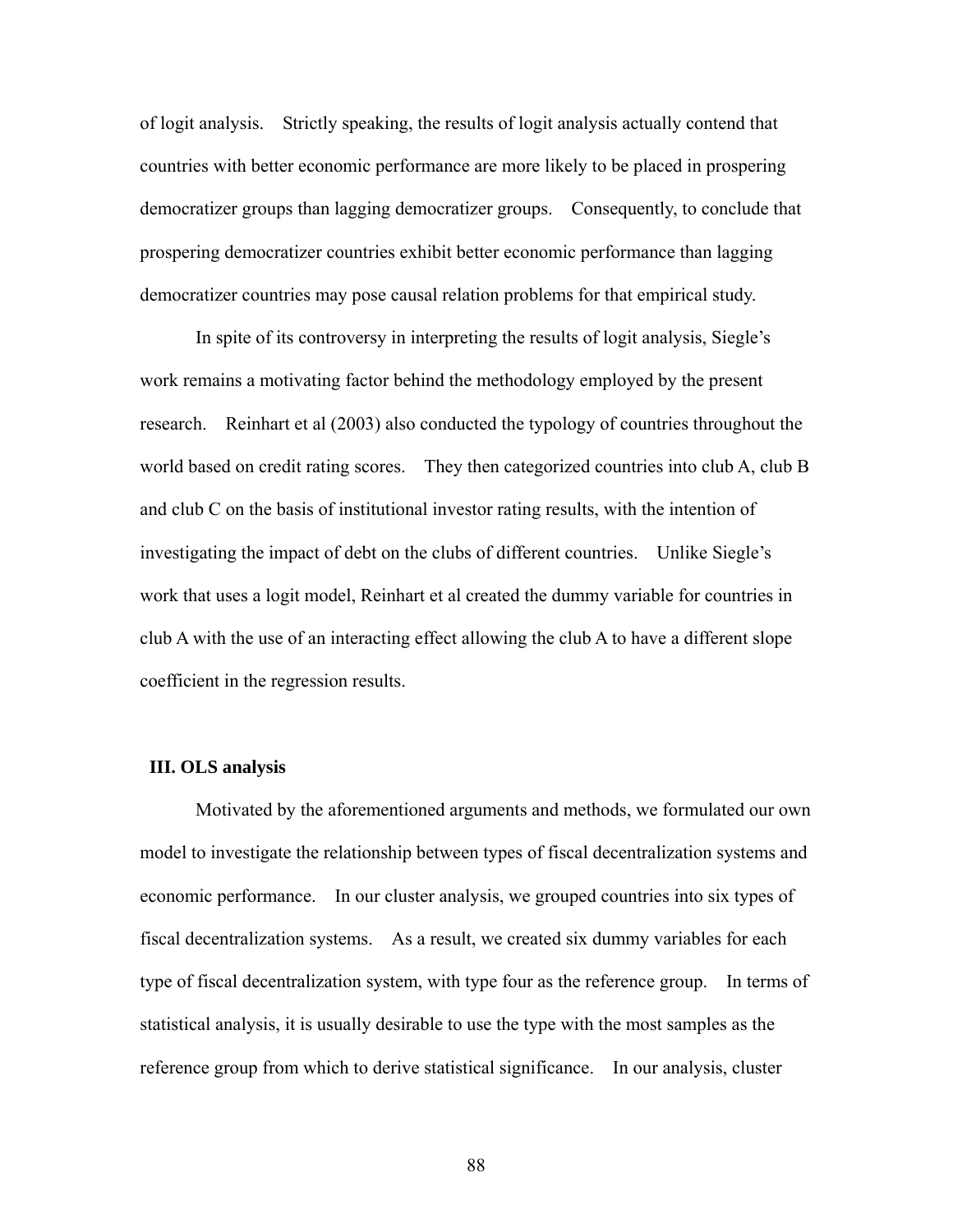one is the type of fiscal decentralization system with the most countries in it. Nevertheless, in our cluster analysis, the countries in COMP FDS are placed in the most complete fiscal decentralization system. We would, therefore, like to compare its performance with other types of fiscal decentralization systems. For this reason we have chosen countries in COMP FDS as the reference group in our empirical model. At this point, we should mention that the association does not involve with the concept of causal relationship. In other words, even if we identify the positive association between certain types of fiscal decentralization systems and one performance indicator, it does not necessarily indicate this type of fiscal decentralization system results specifically in a more favorable economic performance.

We report the regression formula as follows:

$$
Y_i = \alpha + \beta_1 DV_1 + \beta_2 DV_2 + \beta_3 DV_3 + \beta_4 DV_4 + \beta_5 DV_5 + \beta_6 DV_6 + \beta_i (I.C.)_i + \mu_i
$$

The subscript i denotes 54 country observations, and  $\mu_i$  is the error term.

- Yi: The performance indicator, including GDP growth rate, inflation rate, level of income (GDP per capita, PPP), government effectiveness indicators, corruption indicator, and budget deficit.
- DV: Dummy variable from six types of fiscal decentralization system, including: DV1,

DV2, DV3, DV4, DV5, and DV6.

I.C.: Initial conditions for each country in 1996, including:

GDP96: GDP per capita in 1996

GDP96PPP: GDP per capita in 1996 with purchasing power parity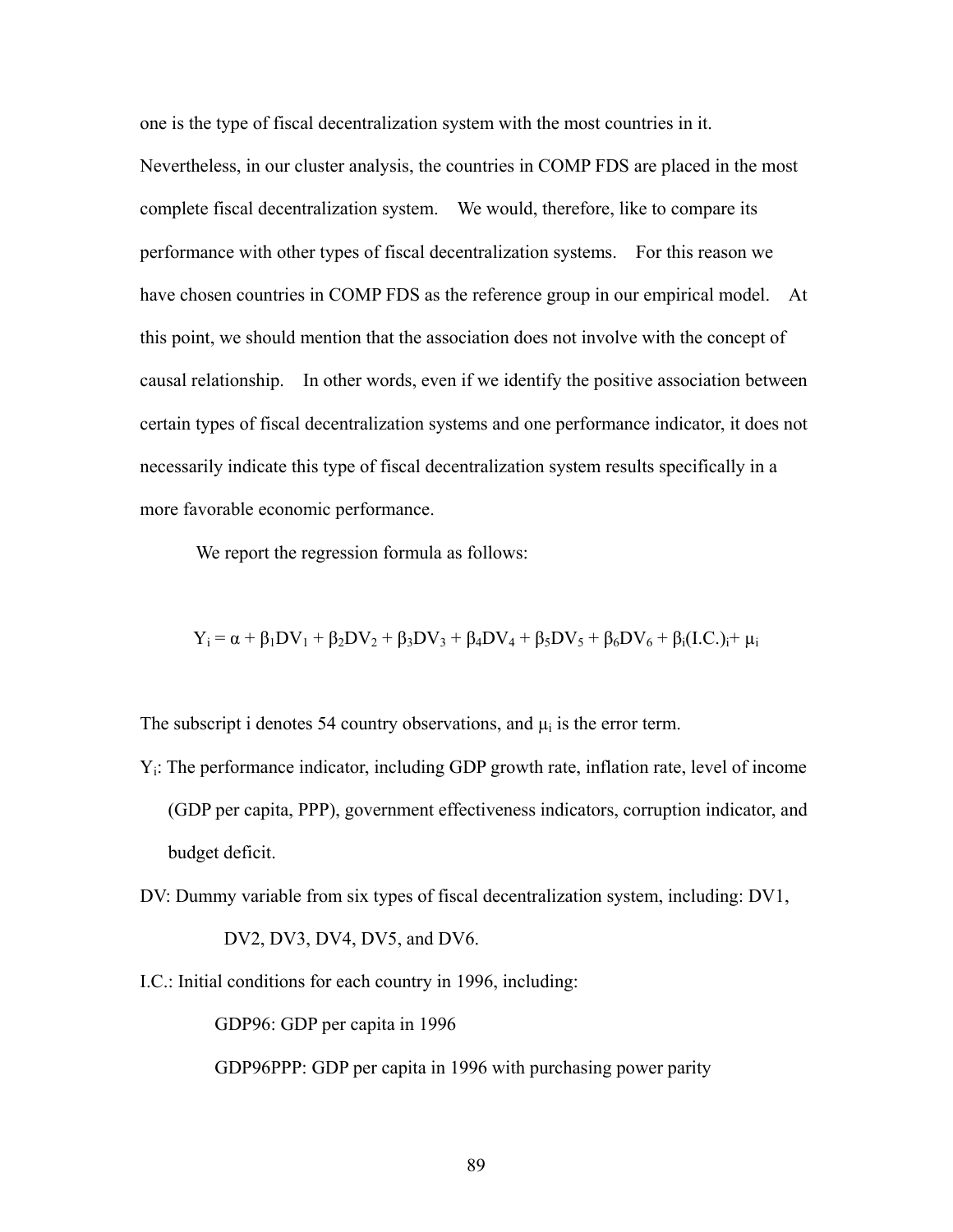Saving96: saving rate in 1996, % of GDP Internet96: number of internet users per 1000 people in 1996 Enroll96: school enrollment tertiary education in 1996, % of gross Trade96: trade as a % of GDP in 1996 Urban96: urbanization in 1996 EDUGNI96: education expenditure as a % of GNI in 1996 Land96: agricultural land as a % of total land area in 1996

 Table 5.2 demonstrates the OLS regression results. To tackle the potential heteroscasticity problem in cross-sectional data analysis, we conduct OLS regression with the robust standard error.

 In terms of GDP growth performance, countries in POCL FDS, UNIS FDS, and LERA FDS apparently exhibit higher performance levels than do countries in COMP FDS, while countries in HERA FDS and TRAN FDS have a lower level of GDP growth performance compared to the countries in COMP FDS. Nevertheless, the coefficient value is minor and insignificant. What we should emphasize is that the countries in POCL FDS and UNIS FDS are those with a low degree of political decentralization. On the other hand, the regression results for level of income tell a totally different story. Countries in COMP FDS exhibit the highest income levels and countries in POCL FDS and UNIS FDS have significantly lower income levels than those in COMP FDS. Taking a look at inflation control performance, our analysis indicates that only countries in LERA FDS have a superior performance in this regard than do those countries grouped in COMP FDS.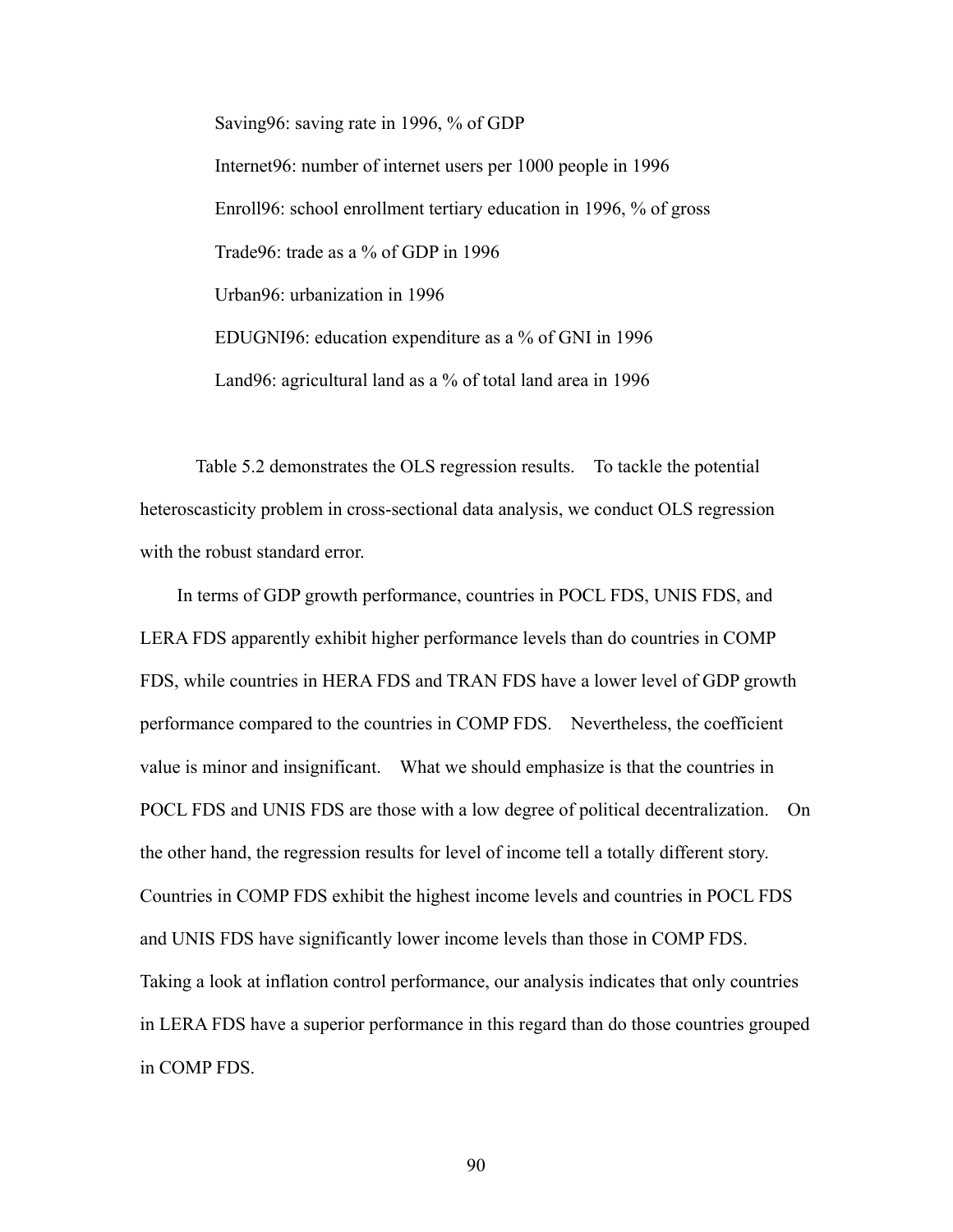As for governance performance, only countries in LERA FDS and TRAN FDS perform better than countries in COMP FDS. The coefficients, however, are minor which may suggest the slight difference that appears over the government effectiveness indicator among countries in different clusters. In terms of the corruption indicator, countries in POCL FDS demonstrate the worst performance compared to countries in COMP FDS. This result is also consistent with the outcome of inter-cluster analysis.

 Lastly, the results of fiscal performance indicate that only countries in POCL FDS perform better than countries in COMP FDS. In summary, our OLS analysis suggests that the countries in COMP FDS perform slightly better with respect to inflation control, level of income, government effectiveness, and fiscal deficit.

## **V. Summary and preliminary findings**

 Judging from the preceding OLS regression model, we may establish preliminary findings as follows. First, countries with the most complete FDS do not necessarily exhibit the best performance in economic growth during the given time frame as we would have otherwise expected. However, the COMP FDS are associated with most economic performance indicators in many ways, including level of income, inflation control, government effectiveness, corruption control, and fiscal balance, on the basis of our OLS estimation. While most emerging markets with rapid economic growth in recent years are placed in a group other than COMP FDS, this placement may tend to suggest a weaker GDP performance in COMP FDS.

 Second, our OLS model also indicates that countries with politically centralized FDS are particularly conducive to enhanced economic growth. These findings may tend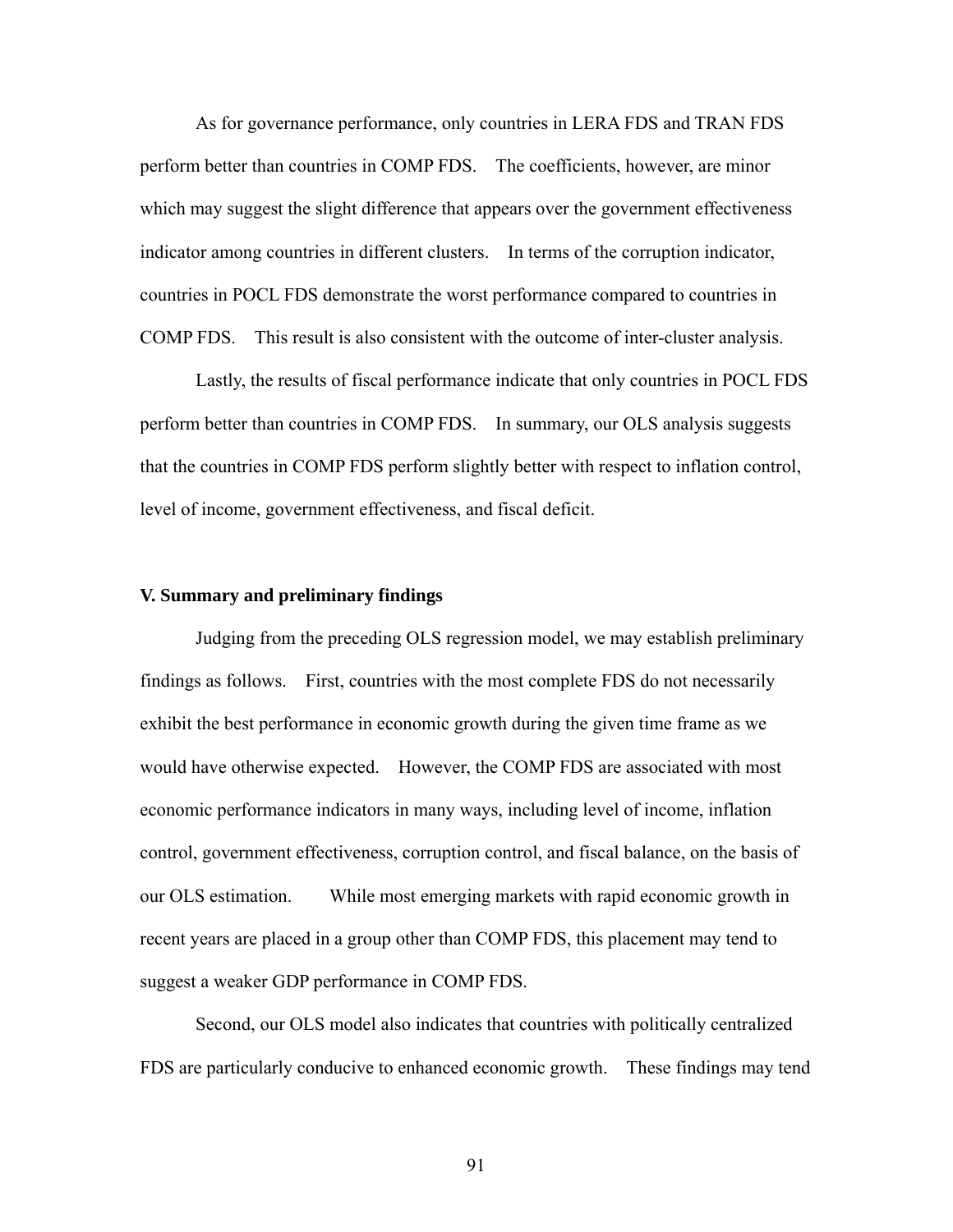to somewhat minimize the significance – or even necessity -- of having independent officials and an elected governor at the SNG level in order to ensure the success of fiscal decentralization. As a matter of fact, this discovery is not especially unusual because the independence of local officials or elected governors in developed countries is usually constrained by the rule of law while their counterparts in less developed countries might not be so constrained, leading us to conclude that the local officials in less developed countries in actuality possess more authority and discretion than those in more developed countries.

 Finally, the traditional thinking on fiscal decentralization, i.e., the ratio of SNG expenditure/revenue over total government expenditure/revenue, finds no cogent expression and support in our OLS analysis, which bolsters the view that countries with high ratios of SNG expenditure/revenue are not necessarily associated with a faster pace of economic growth. Countries in HERA FDS, COMP FDS, and POCL FDS are cluster countries with a high ratio of SNG expenditure/revenue over total government expenditure/revenue but display diversified outcomes of performance while countries in LERA FDS are cluster countries with a low ratio of SNG expenditure/revenue over total government expenditure/revenue but associate with a relatively better performance in inflation control, level of income, and governance performance.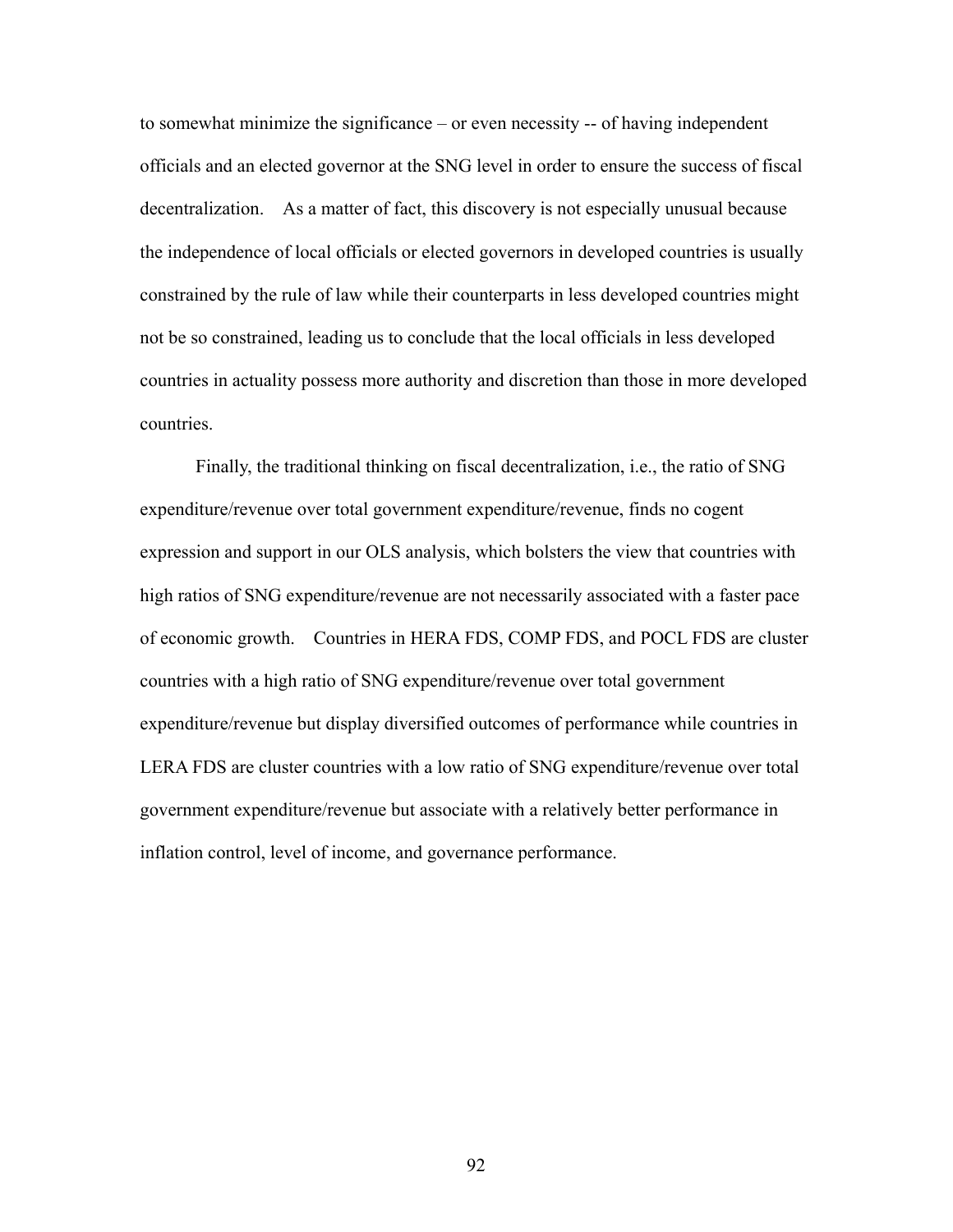|                  | <b>GDP</b> | <b>Inflation</b> | <b>INC</b>  | LogINC     | <b>Effective</b> | Corrupt    | <b>Deficit</b> |
|------------------|------------|------------------|-------------|------------|------------------|------------|----------------|
| <b>Constant</b>  | 1.86       | 4.19             | $-4031.34$  | $6.42***$  | $-1.17**$        | $-1.31**$  | $-6.82***$     |
|                  | (2.03)     | (10.59)          | (4853.35)   | (0.48)     | (0.50)           | (0.52)     | (2.64)         |
| DV1              | $-0.14$    | 1.51             | $-3841$     | $-0.30$    | $-0.11$          | $-0.18$    | $-1.19$        |
|                  | (0.69)     | (2.52)           | (2661.15)   | (0.22)     | (0.20)           | (0.26)     | (0.85)         |
| DV <sub>2</sub>  | 0.08       | $-3.29$          | $-576$      | 0.17       | 0.09             | 0.17       | $-1.21$        |
|                  | (0.79)     | (3.06)           | (3535.92)   | (0.33)     | (0.23)           | (0.33)     | (1.04)         |
| DV3              | $-0.21$    | 1.56             | $-1530$     | 0.04       | 0.12             | 0.18       | $-0.93$        |
|                  | (0.77)     | (4.10)           | (3726.22)   | (0.35)     | (0.22)           | (0.29)     | (1.39)         |
| DV <sub>5</sub>  | 0.97       | 3.29             | $-7769**$   | $-0.52$    | $-0.38$          | $-0.37$    | 0.61           |
|                  | (1.19)     | (8.66)           | (3358.99)   | (0.37)     | (0.39)           | (0.39)     | (1.89)         |
| DV <sub>6</sub>  | 0.08       | 1.88             | $-7109**$   | $-0.15$    | $-0.04$          | $-0.07$    | $-0.60$        |
|                  | (1.08)     | (4.76)           | (2767.83)   | (0.30)     | (0.27)           | (0.34)     | (1.46)         |
| GDP96            | $-0.000**$ | 0.000            |             |            | $-0.000$         | 0.000      | $-0.000$       |
|                  | (0.000)    | (0.000)          |             |            | (0.000)          | (0.000)    | (0.000)        |
| GDP96ppp         | $0.000**$  | $-0.001***$      |             |            | $0.000***$       | $-0.000**$ | 0.000          |
|                  | (0.000)    | (0.000)          |             |            | (0.000)          | (0.000)    | (0.000)        |
| Saving96         | $0.14***$  | 0.07             | 141.46**    | $0.03***$  | 0.01             | 0.00       | $-0.01$        |
|                  | (0.04)     | (0.22)           | (68.06)     | (0.01)     | (0.01)           | (0.01)     | (0.04)         |
| Internet96       | 0.01       | 0.01             | $102.12***$ | $0.006***$ | 0.00             | 0.00       | 0.01           |
|                  | (0.01)     | (0.03)           | (18.52)     | (0.00)     | (0.00)           | (0.00)     | (0.01)         |
| Enroll96         | $-0.05**$  | 0.16             | 30.36       | 0.005      | 0.00             | $-0.00$    | $0.09***$      |
|                  | (0.03)     | (0.10)           | (59.97)     | (0.01)     | (0.00)           | (0.01)     | (0.03)         |
| Trade96          | $-0.03**$  | 0.05             | 8.38        | $-0.002$   | 0.00             | 0.00       | 0.02           |
|                  | (0.01)     | (0.04)           | (29.24)     | (0.00)     | (0.00)           | (0.00)     | (0.01)         |
| Urban96          | 0.005      | 0.11             | 120.82**    | $0.02***$  | $-0.00$          | $-0.00$    | 0.02           |
|                  | (0.02)     | (0.10)           | (53.90)     | (0.00)     | (0.00)           | (0.00)     | (0.03)         |
| <b>EDUGNI96</b>  | 0.05       | $-0.59$          | 395.13      | 0.08       | $0.11***$        | $0.16***$  | $-0.23$        |
|                  | (0.16)     | (0.87)           | (826.31)    | (0.07)     | (0.04)           | (0.05)     | (0.24)         |
| Land96           | $-0.01$    | 0.05             | 78.04       | 0.005      | 0.00             | 0.00       | 0.02           |
|                  | (0.01)     | (0.05)           | (46.64)     | (0.01)     | (0.00)           | (0.00)     | (0.02)         |
| <b>R-squared</b> | 0.53       | 0.57             | 0.75        | 0.76       | 0.91             | 0.91       | 0.50           |
| N of obs         | 52         | 52               | 52          | 52         | 52               | 52         | 52             |

**Table 5.2: OLS regression with robust standard error** 

\*90% statistically significant, \*\*95% statistically significant, \*\*\*99% statistically significant.

Value in parenthesis is robust standard error.

Saving96: saving rate in 1996, % of GDP

Internet96: number of internet users per 1000 people in 1996

Enroll96: school enrollment tertiary education in 1996, % of gross

Trade96: trade as a % of GDP in 1996

Urban96: urbanization in 1996

EDUGNI96: education expenditure as a % of GNI in 1996

Land96: agriculture land as a % of total land area in 1996

INC: level of income, GDP per capita (PPP), from 1990 to 2004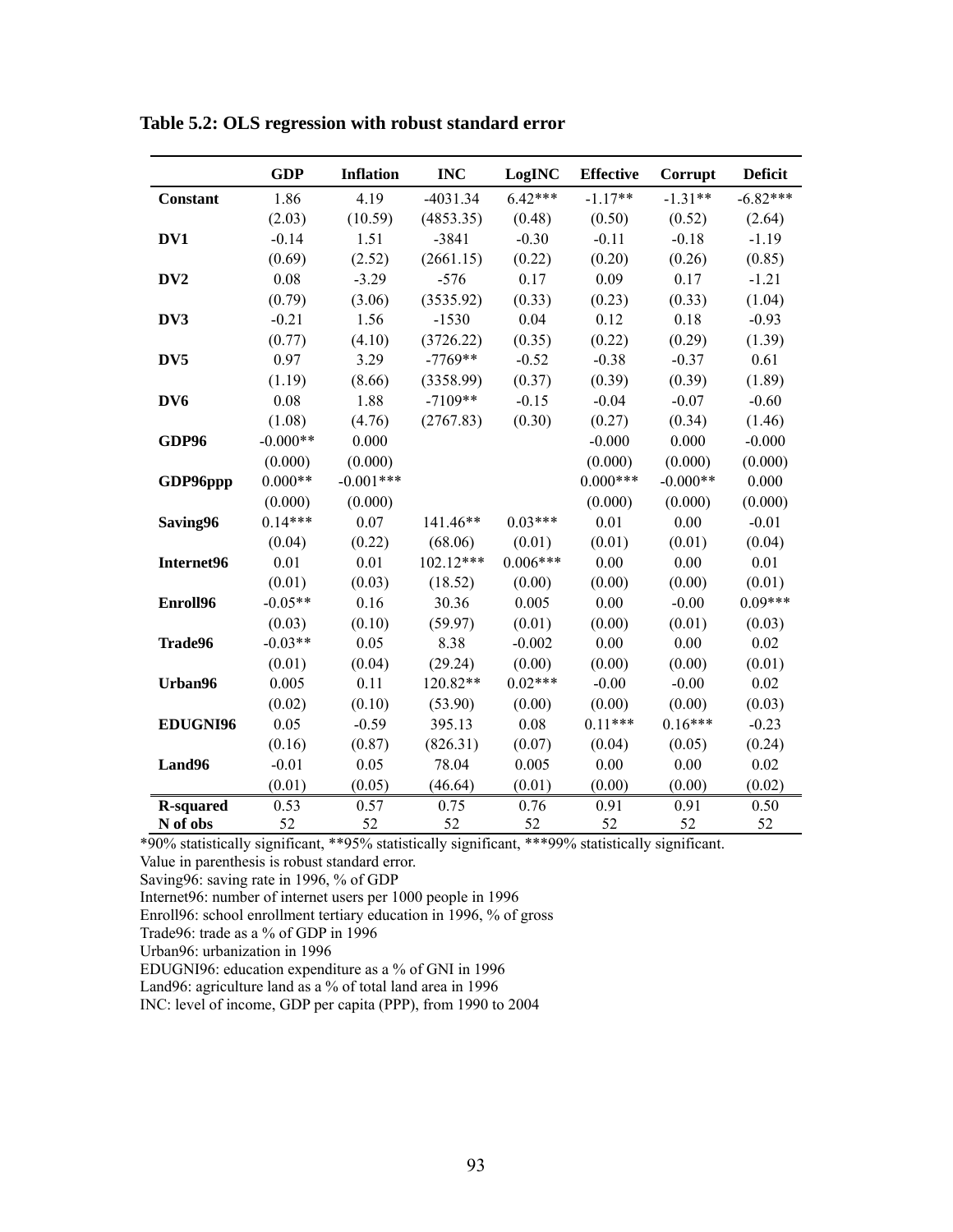### **Chapter VI: Conclusion and policy implications**

### **I. Conclusion**

 As more and more countries throughout the world embark upon the road to fiscal decentralization, a comprehensive understanding of the essential elements of this rising phenomenon becomes critical for policy makers. In this dissertation, we explore two related questions. The first question, "What types of fiscal decentralization systems are currently being implemented?" was examined using cluster analysis. The second question we investigated was, "What are the performance strengths and weaknesses of each type of fiscal decentralization system?" for which we employed inter-cluster analysis and one empirical model.

 On the basis of normative arguments proposed by Bahl & Martinez-Vazquez (2005), this research begins with the hypothesis that fiscal decentralization should be regarded as a holistic system. With different components and arrangements within the system, each country naturally exhibits its unique approach to fiscal decentralization. We then employ the method of cluster analysis by grouping countries with similar fiscal decentralization systems together. In our research, we identified six types of fiscal decentralization systems based on their idiosyncratic characteristics, which are HERA FDS (high expenditure/revenue assignment) , LERA FDS (low expenditure/revenue assignment), TRAN FDS (transfer revenue), COMP FDS (most complete), POCL (politically centralized), and UNIS FDS (unitary state) respectively.

 By using cross-country datasets, we then establish a line of arguments centered on our findings, which resulted in the following observation: countries with the most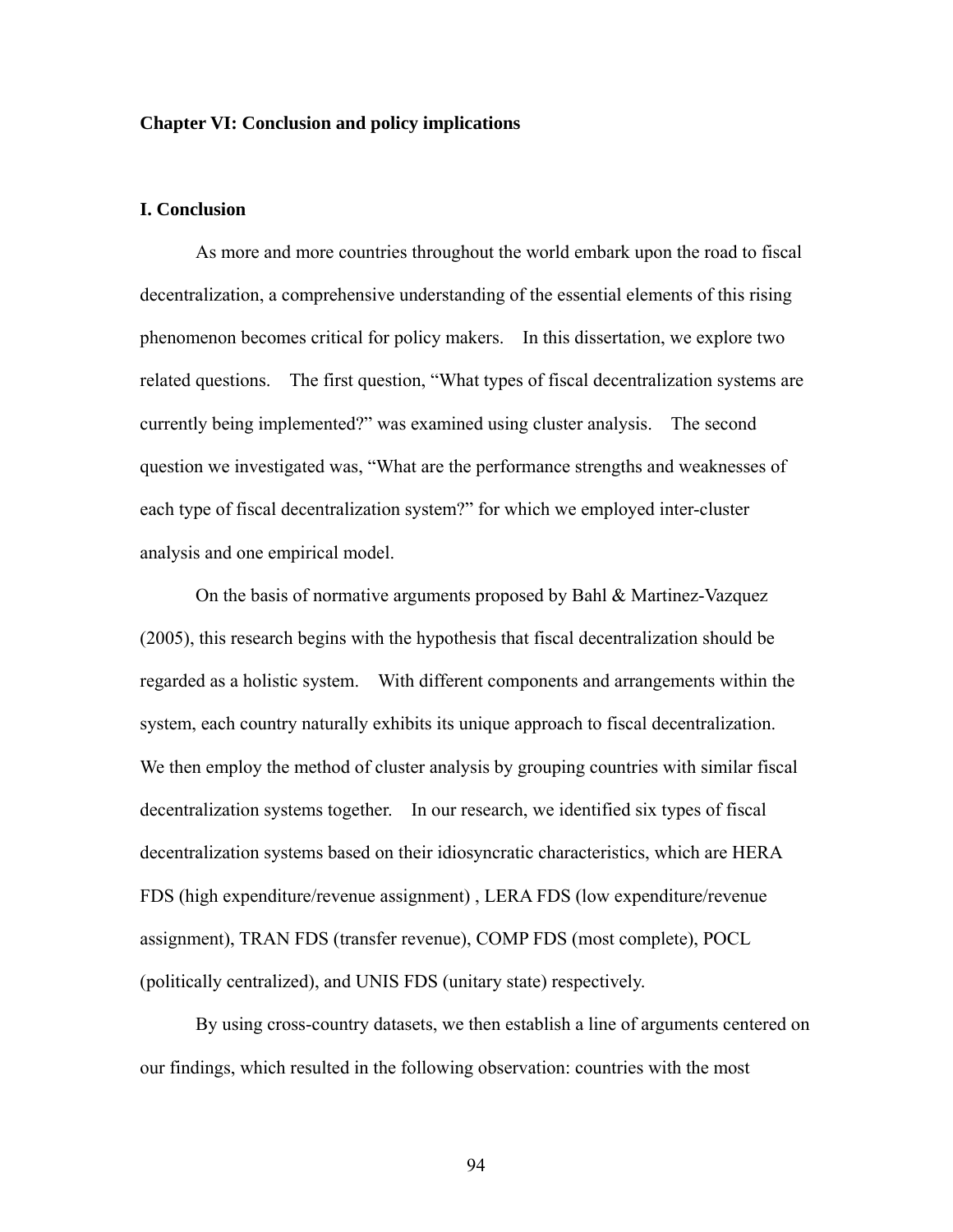complete fiscal decentralization systems (COMP FDS) are associated with relatively better performances in terms of inflation control, level of income, governance and fiscal aspects. Additionally, our inter-cluster analysis cast a clear-cut result that countries with systems exhibiting the highest degree of fiscal decentralization rank high in governance performance. Our empirical analysis reveals that countries whose fiscal decentralization systems are marked by a high degree of political centralization also have high levels of economic growth. Our empirical findings also demonstrate the positive associations between various economic performance indicators and a comprehensive, well-designed plan for fiscal decentralization.

 We conclude that the most comprehensive system of fiscal decentralization, i.e., COMP FDS, often shares the following elements: there is (1) a federal state where (2) the SNG has both borrowing and taxing authority, and has (3) a high ratio of SNG expenditure/revenue to total government expenditure/revenue, and where (4) local officials enjoy a high degree of independence and autonomy from the central government. These components are essential for the success of fiscal decentralization but do not seem necessarily relevant at first blush to economic, governance, and fiscal performance. The insufficiency of sample observations, which would naturally affect the accuracy of our empirical analysis, raises the possibility that the conclusions herein might have been somewhat skewed.

#### **II. Limitations**

 Although the research is noted for its innovation in methodology, there are constraints placed upon it due to inherent limitations, as we note here. Data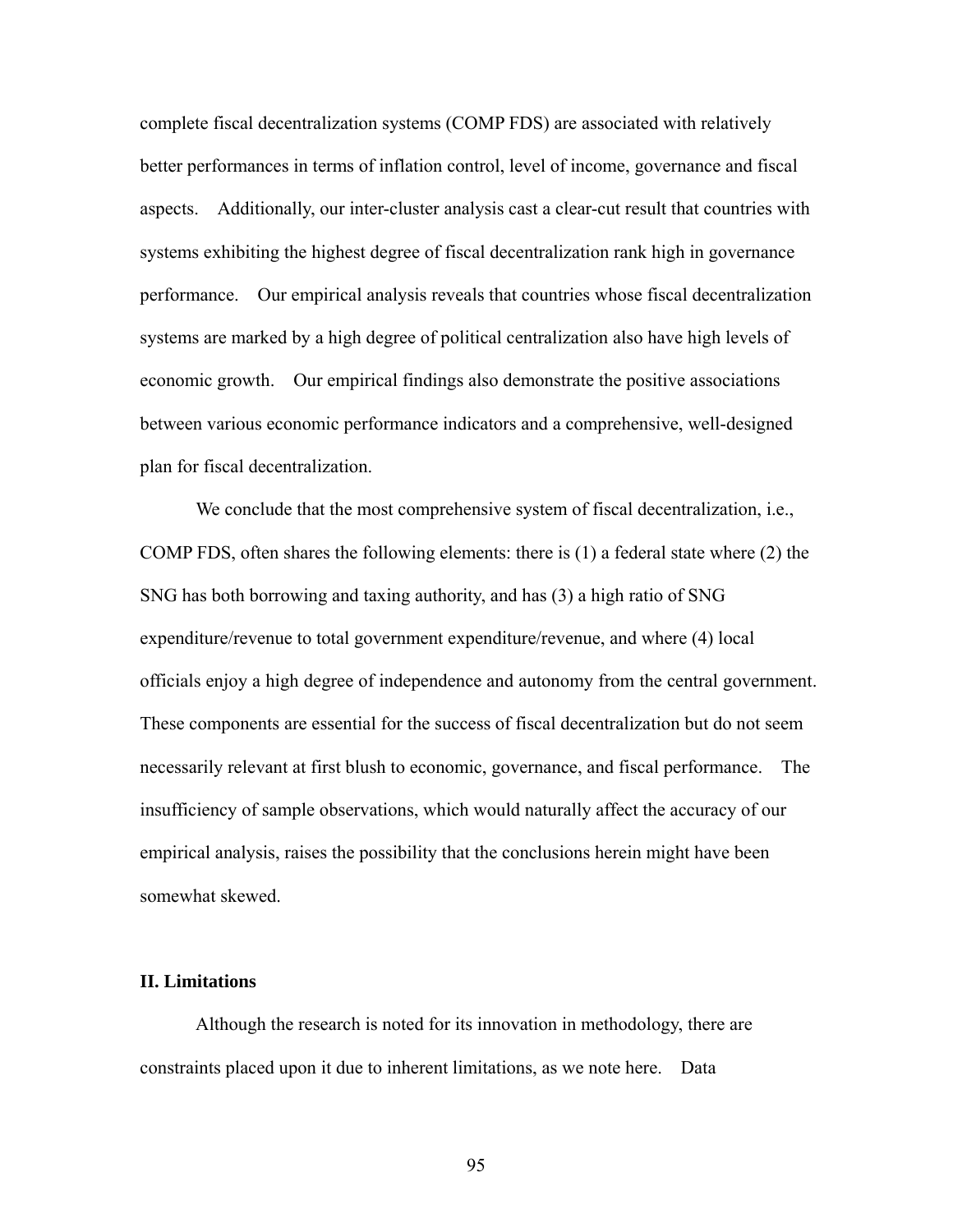insufficiency is one of these limitations. The limitations are found primarily in one of two ways. First, inaccurate investigations of institutional arrangements are sometimes inappropriate for the type of analysis undertaken here. For example, some developing countries may have been motivated to falsify data in order to receive financial aid from international organizations, including the World Bank, the IMF, and OECD. Given these inherent limitations on credibility, we were constrained to drop certain sample observations from consideration. Second, it is particularly difficult to acquire time series data on the institutional arrangements data. Some institutional data simply do not change from year to year. For example, SNGs are typically granted taxing power once in a given year, and it then resides with the SNG. It is a rare occurrence for the taxing power to be granted for one year, revoked in the following, and then granted again the following year. Consequently, it makes more sense to use the cross-sectional data for a certain period of time as sample observations.

 Furthermore, the variance and completeness of variables for cluster analysis also need to be strengthened. Some may question the placement of Argentina, a frequent crisis-stricken country, in the same cluster as those with the most complete FDS. However, the financial crises visited upon Argentina mainly result from the soft budget constraints on the SNG's expenditure. Our cluster analysis, unfortunately, is unable to include the variable capturing the dimensions of hard budget constraints over the SNG, owing mainly to the difficulty of obtaining credible data.

 Another possible limitation in our research is also associated with data credibility. In our cluster analysis we assigned variables that are relevant to the components in order to capture each dimension of fiscal decentralization systems. Where we have been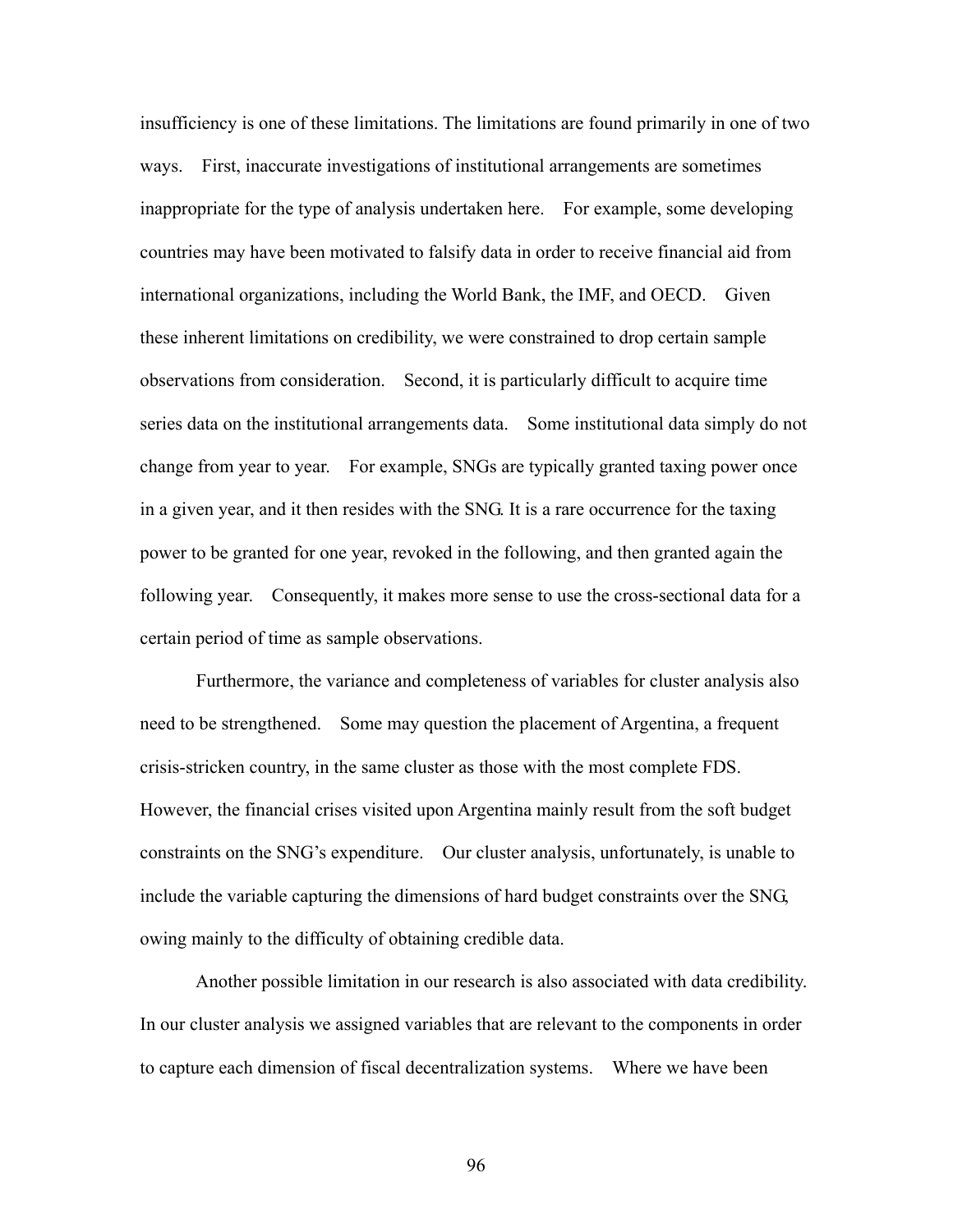unable to find desirable variables, we opted to use proxy variables instead. For example, to capture the component of "degree of political decentralization," we used the proxy variable of democracy in Polity IV. Some may question the feasibility of using this proxy variable to capture the component of political decentralization. Nonetheless, the Polity IV dataset is the most relevant and complete variable available for the use of cluster analysis. In brief, the attempt to quantify the qualitative dimensions of fiscal decentralization systems is inherently difficult. The aforementioned limitations are inevitable and would require extensive future research to either correct the defects or manage to mitigate its effect on the conclusions drawn therefrom.

#### **III. Policy implication**

 This research reviews the current body of knowledge in the literature on the measurements and typology of fiscal decentralization and its relationship to economic performance, governance performance, and fiscal performance. We have noted the lack of empirical support for the assertions in the literature that fiscal decentralization can either facilitate or otherwise stimulate economic growth; this is so even if one adopts the concept that fiscal decentralization should be regarded as a holistic system. We have, however, observed that countries with a low degree of political decentralization may still be accompanied by stellar economic growth.

 The result of our cluster analysis suggests that COMP FDS is largely comprised of the most advanced economies in the world. Even though countries in COMP FDS are not associated with the best performance in terms of GDP growth rate, they do exhibit the best performance in level of income. This phenomenon may yield some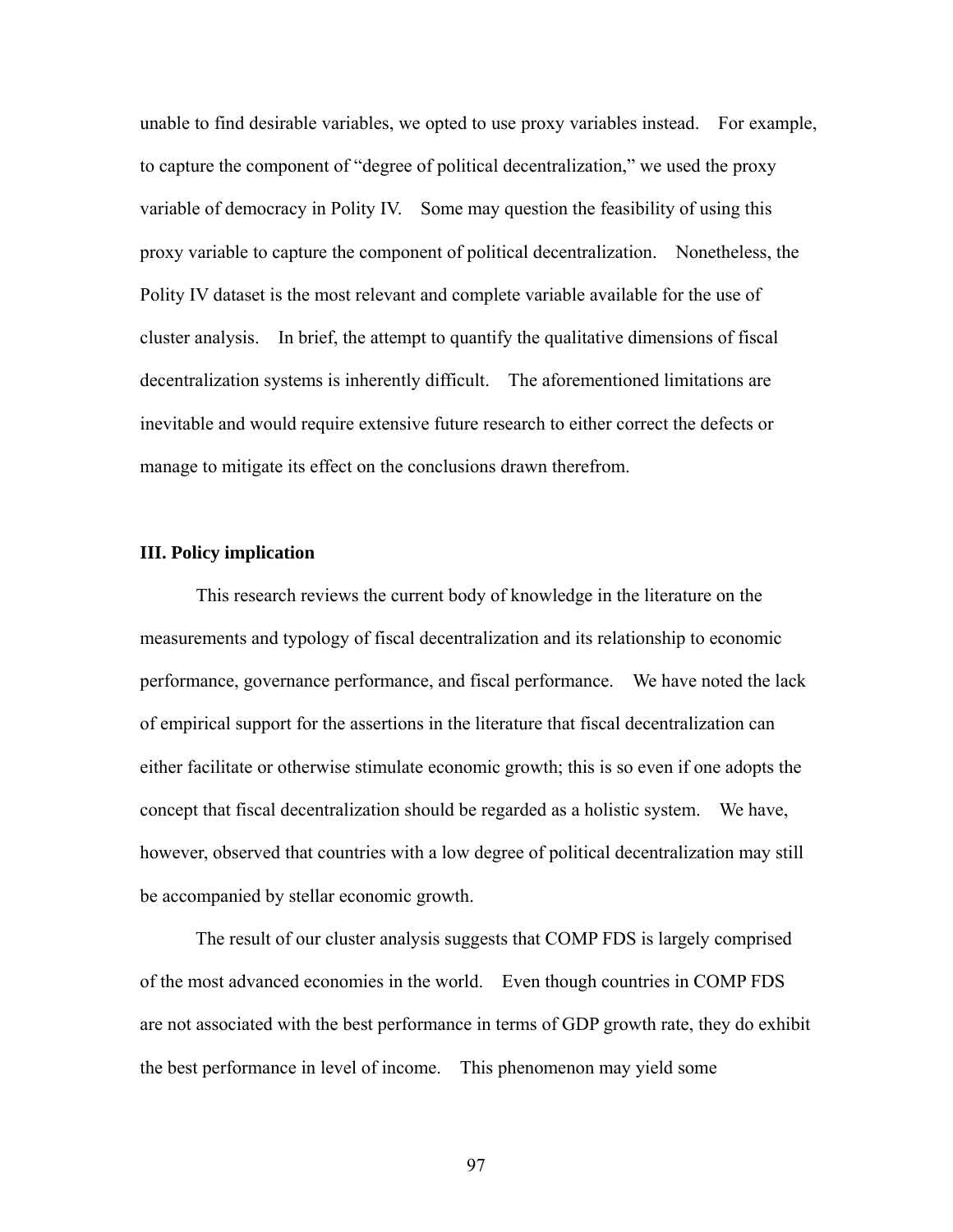implications in terms of fiscal decentralization. One possible implication is that decentralization is acting like the role of "superior good" in the economic sense. It is only at relatively high levels of per capita income that decentralization is either demanded by, or becomes sufficiently attractive enough to, taxpayers. That is,its benefits can be more fully exploited without the concomitant problems or disadvantages that tend to plague countries with lower levels of per capita income (Bahl & Lynn, 1992; Tanzi, 2002; Martinez-Vazquez & McNab, 2003).

 This assertion appears compatible with the results of our cluster analysis. As a matter of fact, our concept of fiscal decentralization systems consists of several components to supplement the assignment of public revenue. It is challenging for an emerging market - usually associated with deficiencies in human resources and institutional arrangements - to consider the delegation of fiscal power to the SNG while simultaneously trying to formulate an economic development strategy which generally requires coordination and oversight from the central government.

 An unexpected phenomenon uncovered by our analysis is that the politically centralized FDS exhibit the best performance in terms of economic growth. Olson (1983) contends that the efficiency of an economy may be increased either by making narrow special-interest groups weaker or by making the government stronger in relation to them. In the context of fiscal decentralization, the relationship between SNG and its central government can be analogous to that between special interest groups and government. Some (Bird 1986; Kim 1995) appear to support this argument by interpreting the increase in the degree of fiscal decentralization as strengthening the hand of special interest groups and thereby resulting in slower economic growth overall.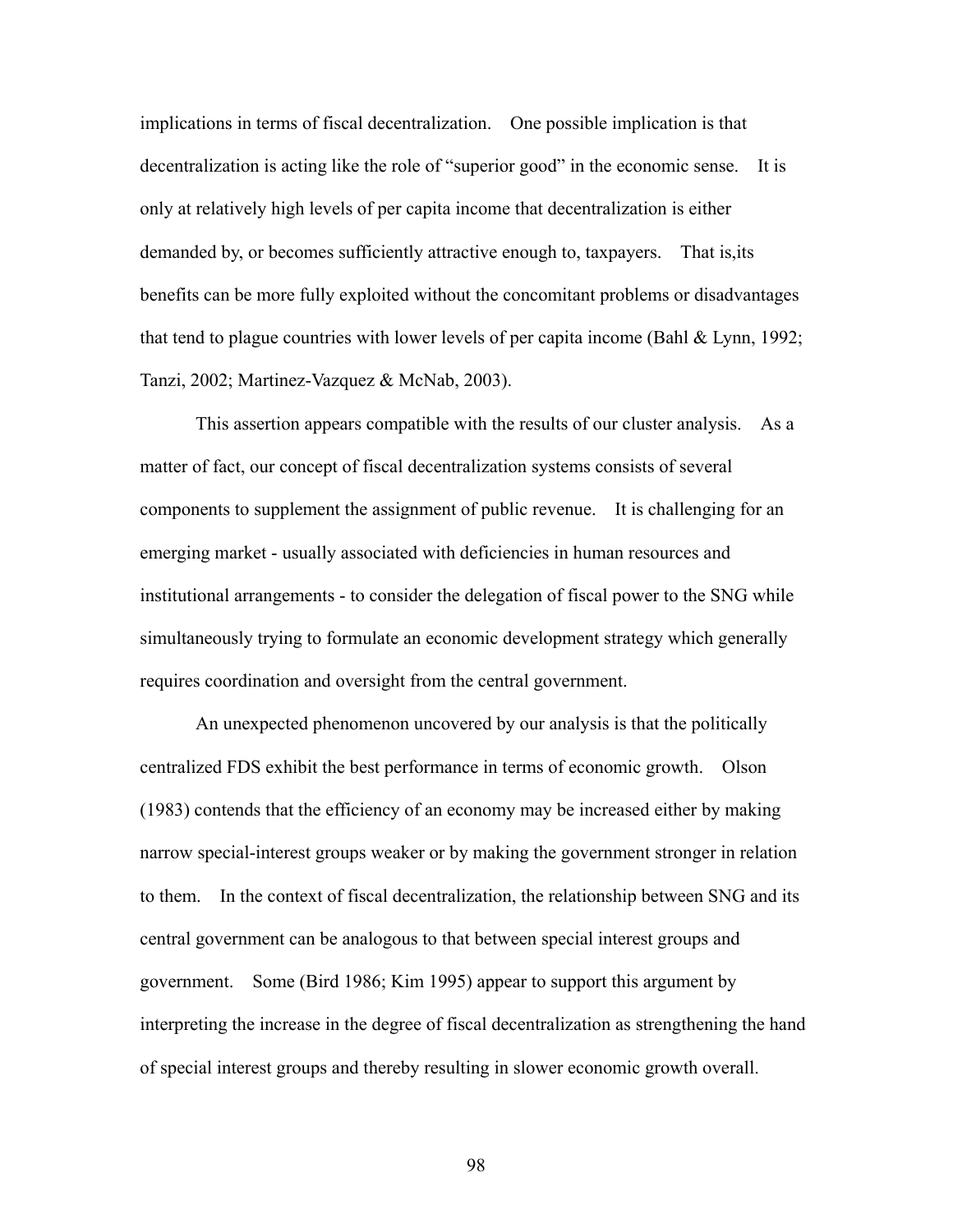The analogy between SNGs and special interest groups does seem to find some support in our cluster analysis on politically centralized FDS. While it may be reasonable to assume that there are some local officials and SNG's governors who would spend with unbridled profligacy under circumstances emphasizing their own political interest rather than the welfare of the jurisdictional citizenry, the overall comparison between SNGs and special interest groups is too generalized and amorphous. Furthermore, we are convinced that what makes an SNG efficient and effective is not the centralization of fiscal authority; rather, it is well-developed institutional arrangements, such as adequate budget constraints over the local government, that promote fiscally disciplined behavior and, by extension, the ultimate efficacy of SNGs.

 Aside from the previous arguments, we cannot overemphasize another possible counter-intuitive result, that countries with a high degree of political decentralization are usually advanced economies with strict enforcement of the rule of law, while countries with a low degree of political decentralization are usually authoritarian states without adequate institutional arrangements or regulatory frameworks. Accordingly, local officials who enjoy a degree of decentralized fiscal authority as assigned to them by the central government may in fact be hampered by inappropriate regulations that are inadequately enforced through the rule of law. Yet, local officials under more authoritarian regimes may enjoy greater fiscal power or a higher degree of discretionary spending power due to the lack of proper surveillance mechanisms, such as auditing systems or other tools for accountability. This problem, however, requires a massive and thorough survey and investigation across countries all over the world.

Judging from the preceding examples and arguments, policy guidance may be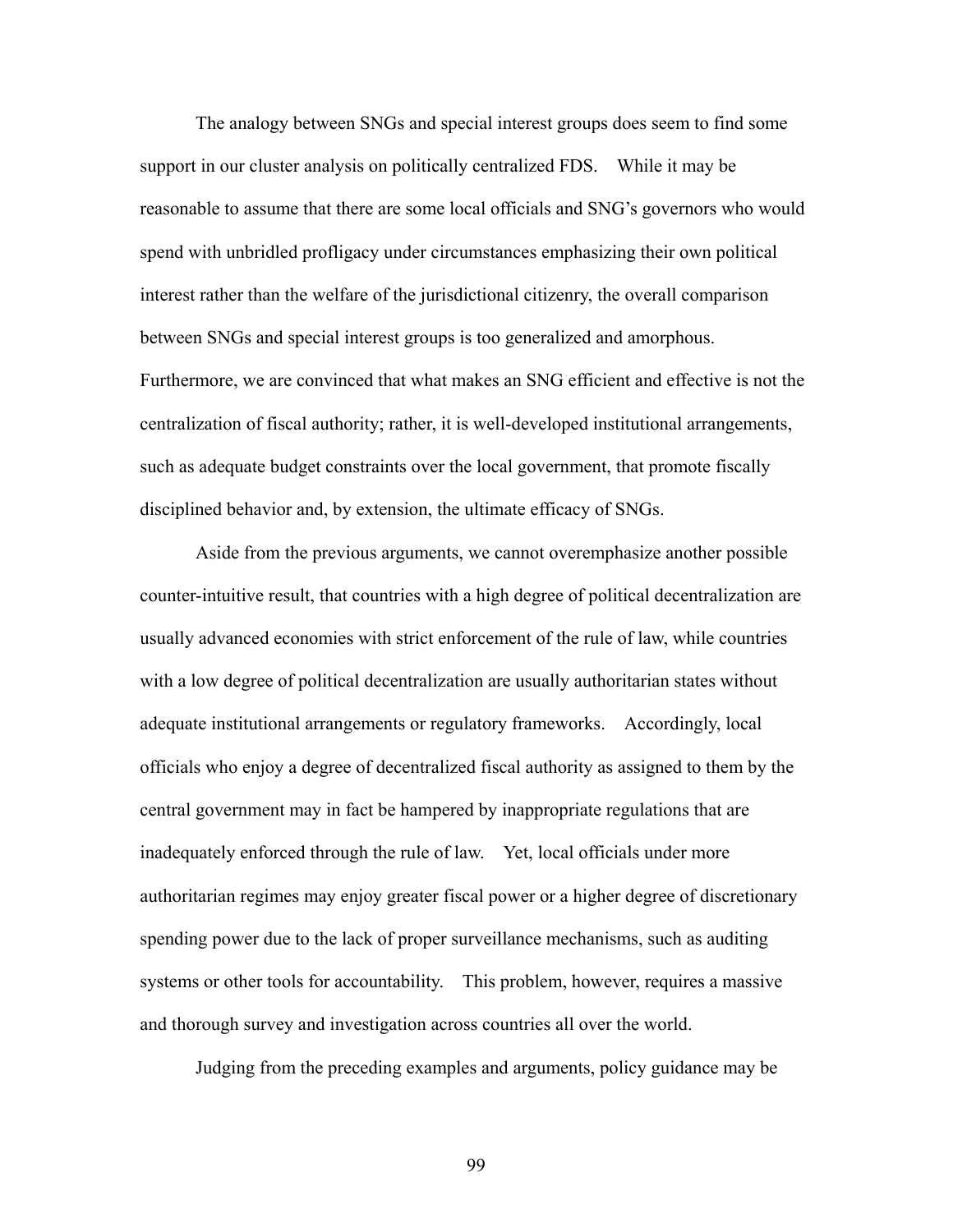drawn from this course of research. **First**, we would like to reiterate the important role traditional thinking plays in fiscal decentralization, or the so-called "quantitative" fiscal decentralization which gives emphasis to the assignment of government resources to the SNG. Even though the traditional thinking on fiscal decentralization has been criticized for its limitations in capturing the multi-dimensions of fiscal decentralization, the assignment of expenditure/revenue still plays a crucial and vital role in the implementation of fiscal decentralization. The assignment of expenditure/revenue resources is an essential element of fiscal decentralization, but it is by no means a sufficient one. Also, the assignment of expenditure/revenue can be better accomplished through intergovernmental transfer and delegation of the taxing and borrowing powers that are so relevant to the build-up of qualitative dimensions of fiscal decentralization. Moreover, for an independent local official to function properly in the allocation of public resources to the jurisdiction, rather than playing the role of agent to the national government, the *de facto* assignment of expenditure/revenue resources is particularly salient.

 **Second**, while our empirical evidence indicates the most complete FDS does not necessarily perform the best in terms of economic growth, the qualitative side of fiscal decentralization, i.e. COMP FDS and LERA FDS, remains associated with high scores in governance as well as fiscal performance. Thus, there appears to be no rationale for us to recommend a qualitative side of reform in the fiscal decentralization system. As we have described previously, the institutional reforms that enable the successful implementation of the FDS may be fully attainable only when the economy is fully developed. Nonetheless, we would encourage the enabling of institutional reform for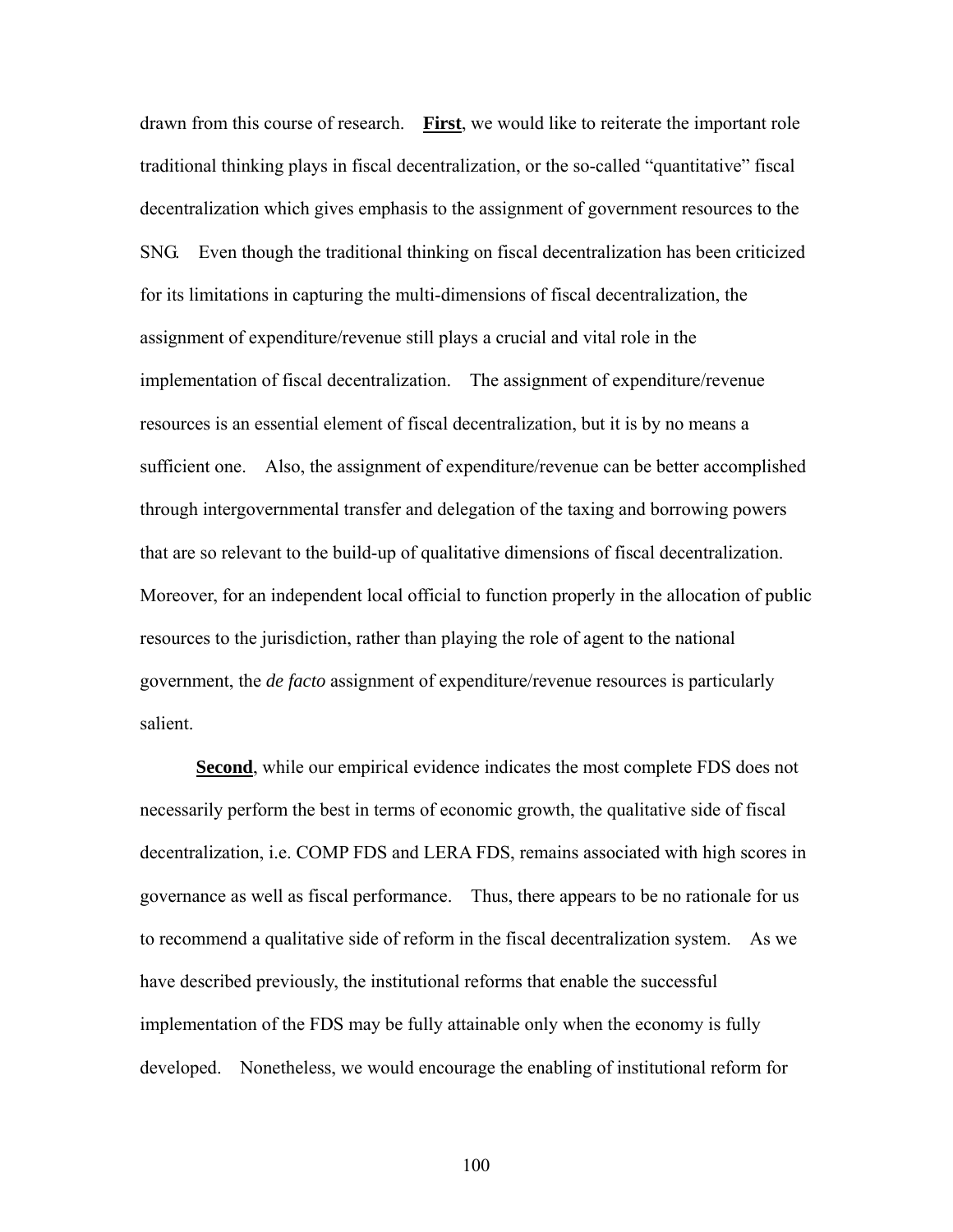fiscal decentralization systems throughout developing world as it is undeniably a long-term goal worthy of pursuit. As to the problems relating to the lack of adequate human resources or management skills required for implementing such institutional reforms, we believe this role can be adequately fulfilled by various international organizations. With the development of decentralization strategies, as well as thorough investigations of decentralization practice, international organizations such as the World Bank, IMF, and OECD have specialized expertise in implementing programs for fiscal decentralization with well-established procedures. Accordingly, the emerging markets that are deficient in these areas should be encouraged to seek help from these international organizations.

**Third**, even if the component of political decentralization does not exhibit an impact on performance indicators, we emphasize the significance of the component. The weak association between political decentralization and performance indicators may result from the existence of "hard budget constraints." As we have pointed out in previous sections, the hard budget constraint (e.g., the 3% ceiling on budget deficit imposed by the EU on member states) and the surveillance mechanism may serve to constrain the independence of local officials and curb their discretionary power over expenditures. Under these circumstances, the elected governor of SNG and local officials may not enjoy an appreciable measure of independence as would have otherwise been expected. Conversely, some countries suffered from the lack of hard budget constraints on the SNG. It is not unusual for irresponsible spending behaviors of some local governments to result in a fiscal crisis for the entire country. Hence, both hard and soft budget constraints exhibit certain drawbacks for the management of political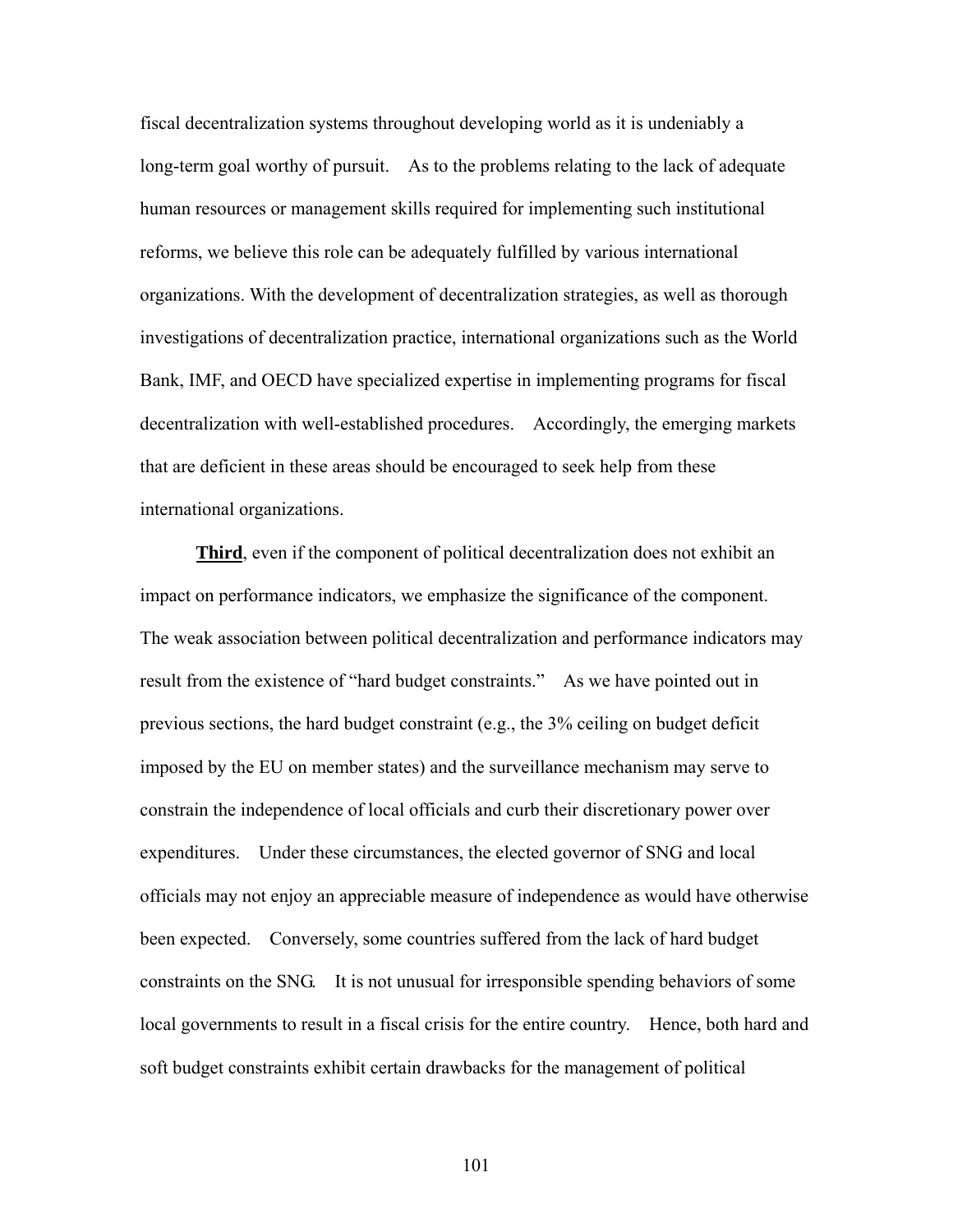decentralization.

 As numerous countries throughout both the developed and developing world have been plagued by this dilemma, we propose a feasible way in which to facilitate political decentralization and correct the current spate of associated problems at the same time. We propose an evaluation system undertaken by an independent agency which lies outside of a national government and its judicial system. The agency would keep an eye on the fiscal condition of the sub-national government, including fiscal deficit, debt ratings, budget and spending practices, etc. Once the indicators of fiscal condition take a marked turn for the worse, the agency would be obliged to give a pre-warning notification to the designated local government. The concept of this early warning system finds some support from the work by Goldstein, Kaminsky, and Reinhart (2000). Goldstein et al. attempted to establish an early warning system to assess the financial vulnerability of emerging markets after the circumstances of the Asian financial crisis in 1997. They identify several financial indicators and assign the threshold for each indicator as the guideline for the evaluation of financial vulnerability. This principle can be equally applicable in gauging the health of an SNG's fiscal condition provided that the essential components of fiscal conditions for an SNG have been properly identified.

 It is essential that all evaluations, information and outcomes, be made available to the public. This requirement ensures and honors the people's right to know. The availability of credit ratings on state and municipal bonds issued by local governments in the United States is an example of how the aforementioned function is adequately served. Nevertheless, the system of credit ratings for state and municipal bonds remains insufficient for the functional establishment of a comprehensive evaluation system. In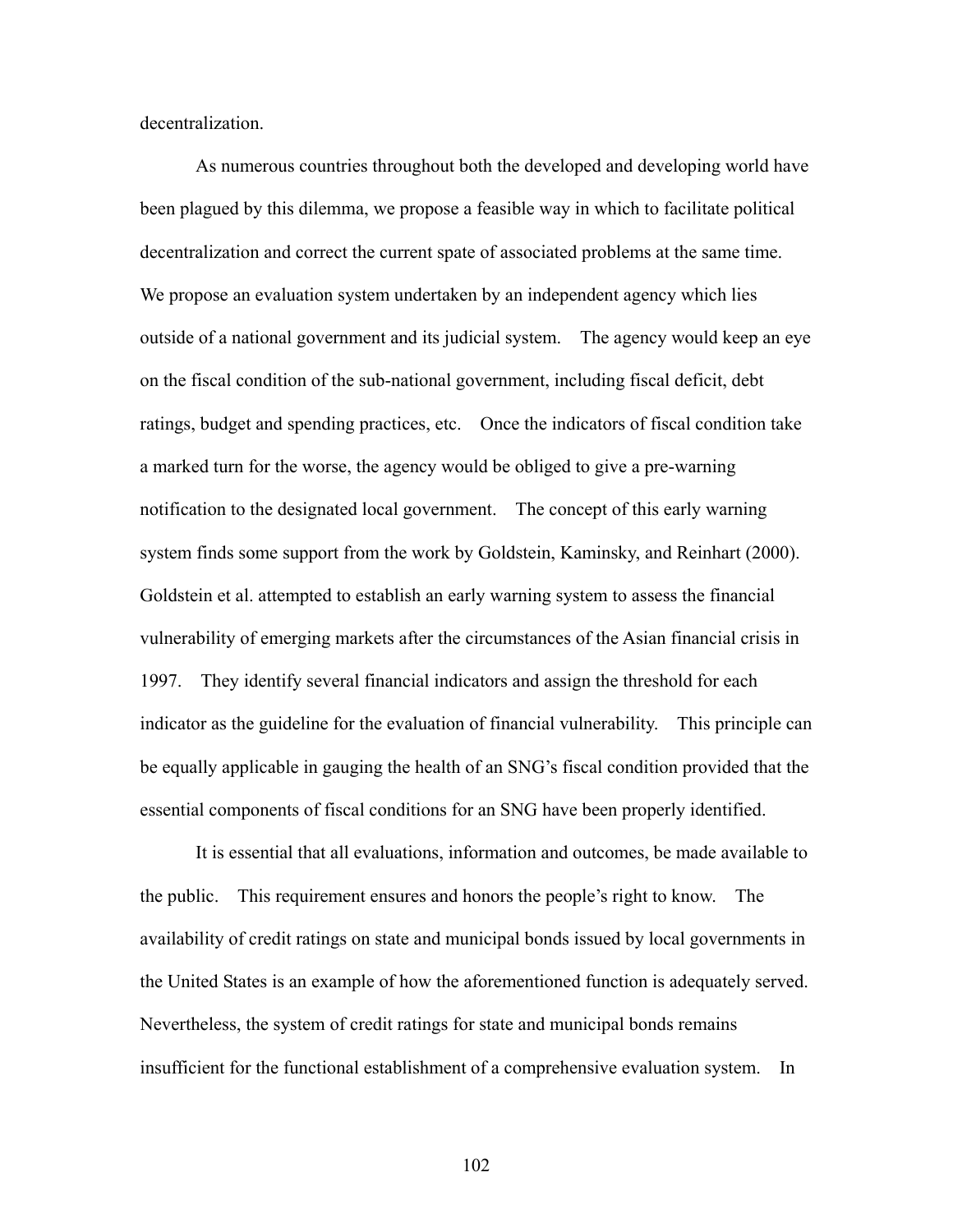sum, political decentralization, along with an early warning evaluation system is much more desirable in the institutional arrangements for enhancing the prospects of an FDS being able to achieve an appreciable level of success.

#### **IV. The need for future research**

 While we have accomplished the objectives of the dissertation set forth in Chapter I, we believe that this course of research has highlighted the need for future research into the types of fiscal decentralization systems, as noted below.

 First, the facilitation of datasets remains the top priority for any future research. Although we have attempted to collect the most readily available cross-sectional dataset around the world, having access to the time series datasets for each country would enable us to observe and better pinpoint the shift in membership from one cluster to another for a specific country. Meanwhile, the time-series dataset would also enable us to undertake empirical analysis with more sample observations and thus enhance the confidence and thereby the significance of our outcomes. It may not be practically possible to construct institutional datasets based on a time-series format due to the fact that some aspects of institutional arrangements for fiscal decentralization system can remain fixed and constant for many years. Bearing this limitation in mind, we can start by turning our focus and efforts on the developed world, e.g., OECD countries, which usually provide a more thorough and comprehensive investigation in institutional datasets.

 Finally, we would further suggest the use of variables that can account for or depict the hard budget constraints over expenditure behavior of SNGs. As noted earlier, cluster analysis requires more variables to adequately capture each component of fiscal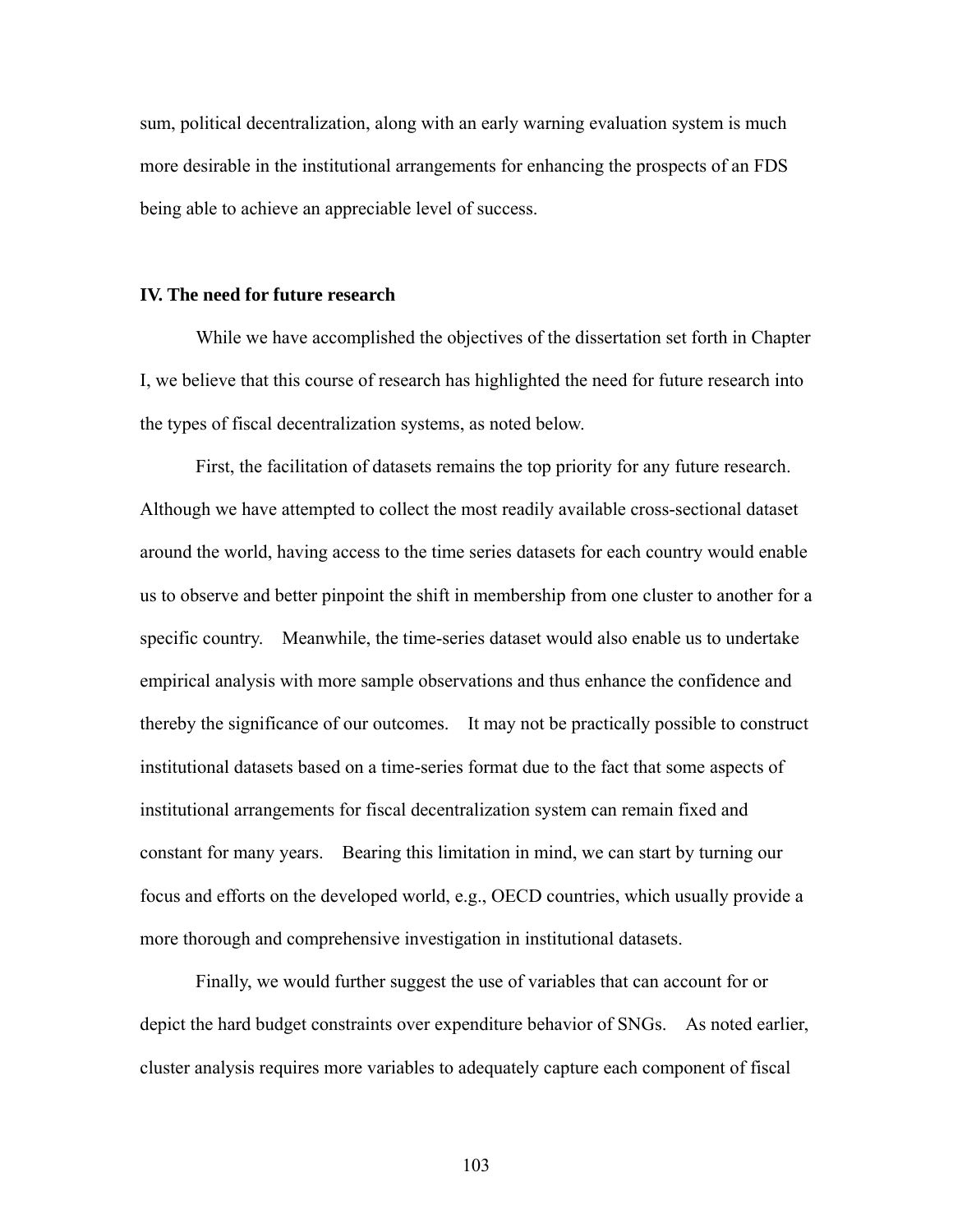decentralization systems. With more relevant variables on hand for each component, we may start from principle component analysis and factor analysis to identify the most relevant variables and then employ cluster analysis to categorize the different fiscal decentralization systems.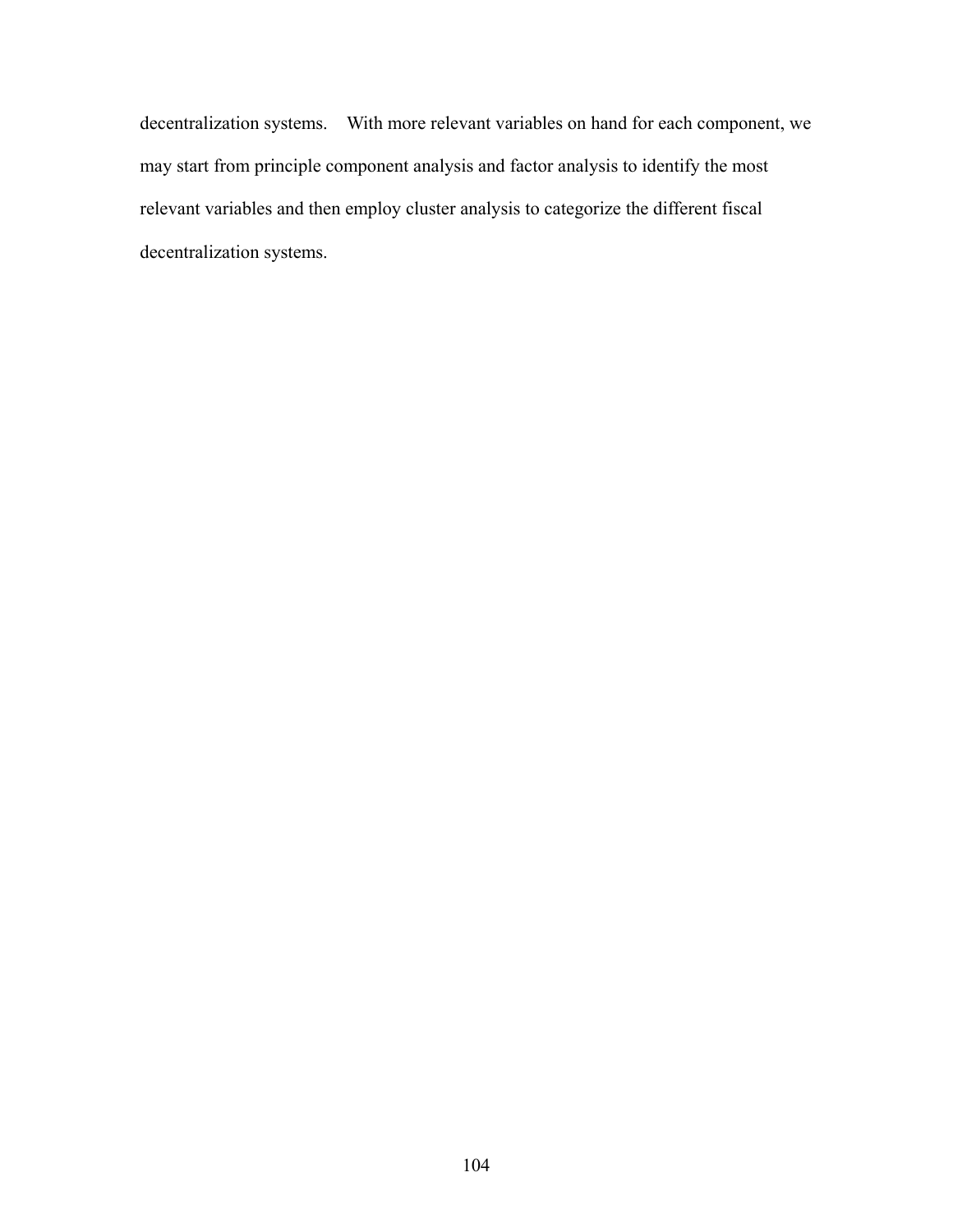# Appendix I: Kmeans result

| Cluster 5      |                                                                                     |
|----------------|-------------------------------------------------------------------------------------|
| <b>Cluster</b> | Country                                                                             |
| Cluster 1      | Azerbaijan, Belarus, China, Kazakhstan, Kyrgyz, Tajikistan,                         |
| Cluster 2      | Albania, Belgium, Guatemala, Hungary, Indonesia, Italy, Netherland, Peru, Portugal, |
|                | South Africa, Spain, UK                                                             |
| Cluster 3      | Czech, Finland, France, India, New Zealand, Russia, Sweden, Taiwan,                 |
| Cluster 4      | Bulgaria, Colombia, Costa Rica, Croatia, Estonia, Georgia, Latvia, Lithuania,       |
|                | Nicaragua, Poland, Romania, Thailand, Ukraine,                                      |
| Cluster 5      | Argentina, Australia, Austria, Bolivia, Brazil, Canada, Denmark, Germany, Japan,    |
|                | Korea, Mexico, Mongolia, Norway, Switzerland, US                                    |

## Cluster\_6

| ັນເພາະຈະ ດ     |                                                                                                                |
|----------------|----------------------------------------------------------------------------------------------------------------|
| <b>Cluster</b> | Country                                                                                                        |
| Cluster 1      | Azerbaijan, Belarus, China, Kazakhstan, Kyrgyz, Tajikistan                                                     |
| Cluster 2      | Bulgaria, Croatia, Estonia, Latvia, Lithuania, Nicaragua, Romania, Thailand,<br>Ukraine                        |
| Cluster 3      | Albania, Guatemala, Indonesia, Peru, South Africa, UK                                                          |
| Cluster 4      | Austria, Bolivia, Brazil, Germany, Hungary, Italy, Mexico, Mongolia, Norway,<br>Poland, Spain, Switzerland, US |
| Cluster 5      | Argentina, Georgia, Russia                                                                                     |
| Cluster 6      | Canada, Czech, Denmark, France, India, Sweden, Taiwan                                                          |

#### Cluster\_7

| <b>Cluster</b> | Country                                                                            |
|----------------|------------------------------------------------------------------------------------|
| Cluster 1      | Argentina, Canada, Denmark, Finland, India, Lithuania, Russia, Sweden,             |
| Cluster 2      | Australia, Austria, Brazil, Germany, Japan, Mexico, Norway, Switzerland, US        |
| Cluster 3      | Bolivia, Colombia, Hungary, Italy, Korea, Netherland, Poland, South Africa, Spain, |
|                | UK                                                                                 |
| Cluster 4      | Azerbaijan, Belarus, China, Kazakhstan, Kyrgyz, Tajikistan,                        |
| Cluster 5      | Albania, Guatemala, Indonesia, Peru,                                               |
| Cluster 6      | Belgium, Czech, France, Mongolia, New Zealand, Portugal, Taiwan,                   |
| Cluster 7      | Bulgaria, Costa Rica, Croatia, Estonia, Georgia, Latvia, Nicaragua, Romania,       |
|                | Thailand, Ukraine,                                                                 |

## Cluster 8

| <b>Cluster</b> | Country                                                                    |
|----------------|----------------------------------------------------------------------------|
| Cluster 1      | Azerbaijan, Belarus, China, Kazakhstan, Kyrgyz, Tajikistan                 |
| Cluster 2      | Bolivia, Brazil, Hungary, Mexico, South Africa                             |
| Cluster 3      | Canada, Denmark, Germany, Switzerland, US                                  |
| Cluster 4      | Lithuania, Nicaragua                                                       |
| Cluster 5      | Argentina, Georgia, India, Russia, Sweden, Ukrain,                         |
| Cluster 6      | Albania, Bulgaria, Guatemala, Indonesia, Italy, Mongolia, Peru, Poland, UK |
| Cluster 7      | Croatia, Estonia, Romania, Thailand                                        |
| Cluster 8      | Austria, Czech, France, Latvia, Spain, Taiwan, Norway                      |

| Cluster : | Countrv                                                                                    |
|-----------|--------------------------------------------------------------------------------------------|
| Cluster 1 | Bulgaria, Colombia, Costa Rica, Estonia, Latvia, Lithuania, Nicaragua, Poland,<br>Romania. |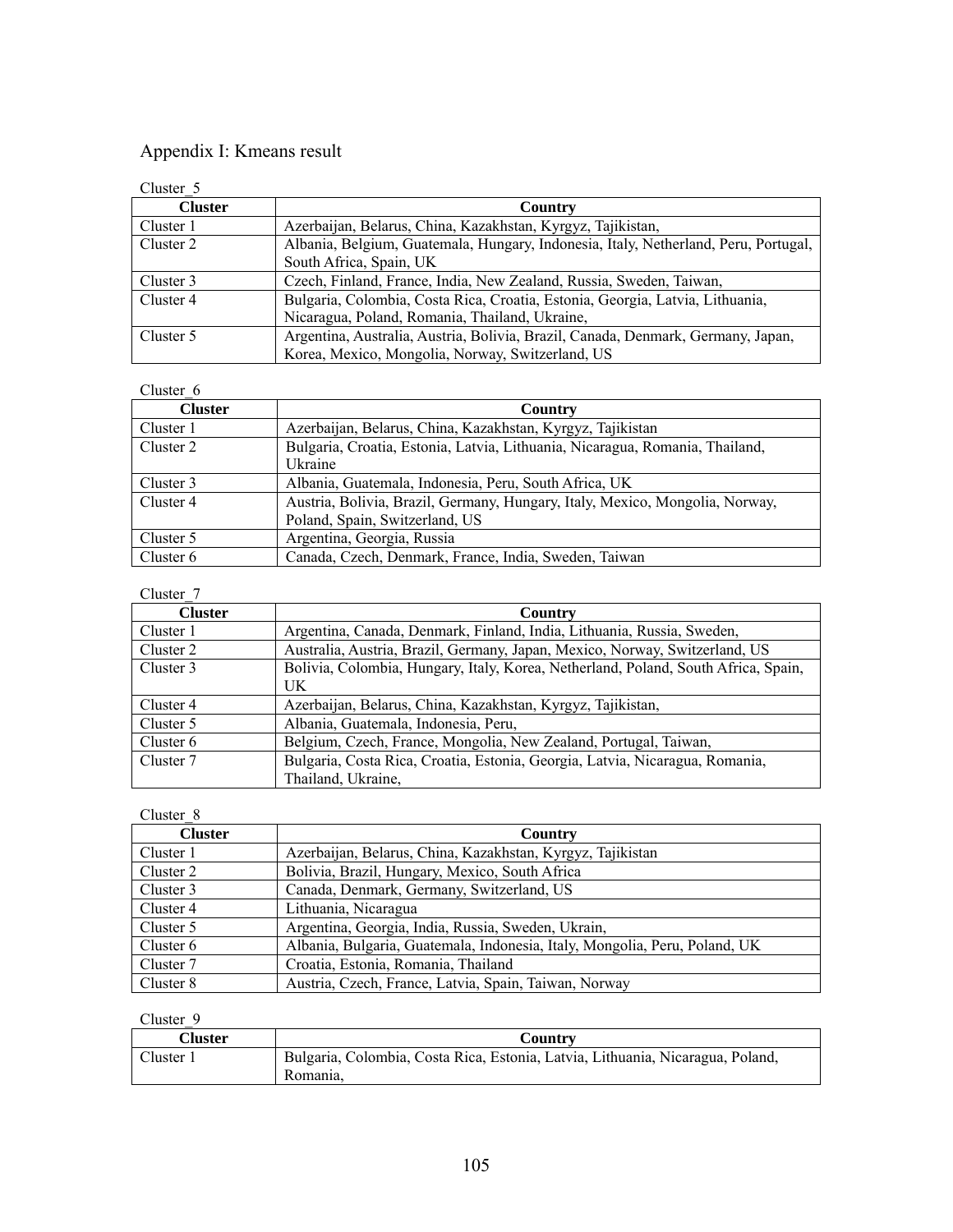| Cluster 2 | Kazakhstan, Kyrgyz,                                                             |
|-----------|---------------------------------------------------------------------------------|
| Cluster 3 | Argentina, Brazil, Canada, Denmark, Finland, Germany, India, Japan, Sweden,     |
|           | Switzerland, US                                                                 |
| Cluster 4 | Croatia, Thailand,                                                              |
| Cluster 5 | Albania, Belgium, Guatemala, Hungary, Indonesia, Netherlands, Peru, Portugal,   |
|           | South Africa, UK                                                                |
| Cluster 6 | Georgia, Russia, Ukraine,                                                       |
| Cluster 7 | Azerbaijan, Tajikistan,                                                         |
| Cluster 8 | Australia, Austria, Bolivia, Czech, France, Italy, Korea, Mexico, Mongolia, New |
|           | Zealand, Norway, Spain, Taiwan,                                                 |
| Cluster 9 | Belarus, China,                                                                 |

| <b>Cluster</b> | <b>Country</b>                                                                |
|----------------|-------------------------------------------------------------------------------|
| Cluster 1      | Belgium, Czech, France, New Zealand, Portugal,                                |
| Cluster 2      | Bulgaria, Colombia, Croatia, Estonia, Latvia, Nicaragua, Romania, Ukraine,    |
| Cluster 3      | Albania, Guatemala, Hungary, Indonesia, Netherlands, Peru, South Africa, UK   |
| Cluster 4      | Belarus, China, Kazakhstan,                                                   |
| Cluster 5      | Costa Rica, Thailand,                                                         |
| Cluster 6      | Azerbaijan, Kyrgyz, Tajikistan,                                               |
| Cluster 7      | Canada, Denmark, Finland, India, Japan, Sweden,                               |
| Cluster 8      | Switzerland, US                                                               |
| Cluster 9      | Argentina, Georgia, Lithuania, Russia, Taiwan,                                |
| Cluster 10     | Australia, Austria, Bolivia, Brazil, Germany, Italy, Korea, Mexico, Mongolia, |
|                | Norway, Poland, Spain,                                                        |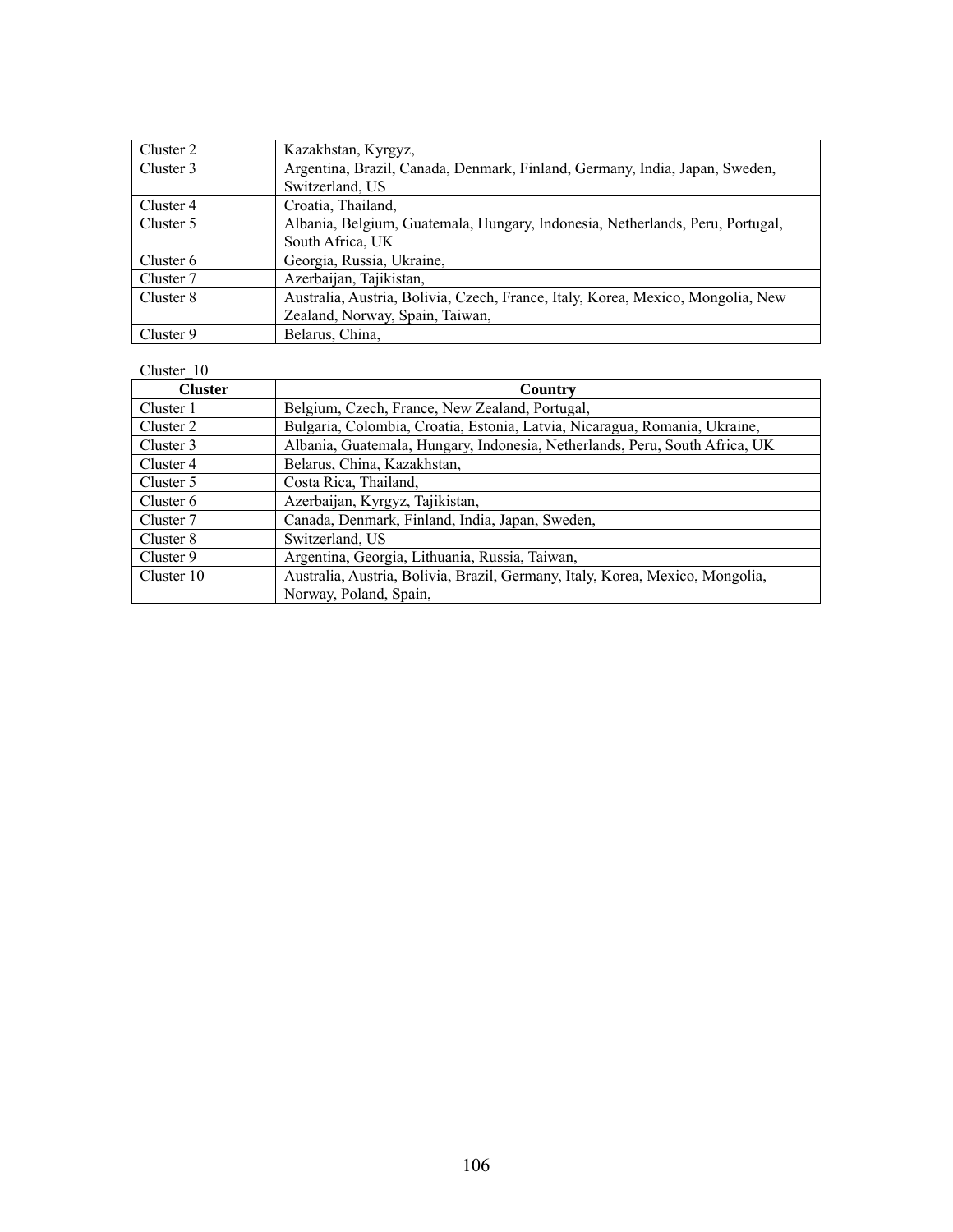# Appendix II: Kmedian result

| Cluster 5      |                                                                                  |
|----------------|----------------------------------------------------------------------------------|
| <b>Cluster</b> | Country                                                                          |
| Cluster 1      | Argentina, Australia, Austria, Brazil, Canada, Denmark, Finland, Germany, India, |
|                | Japan, Mexico, Norway, Sweden, Switzerland, US                                   |
| Cluster 2      | Albania, Belgium, Bolivia, Bulgaria, Colombia, Costa Rica, Czech, France,        |
|                | Guatemala, Hungary, Indonesia, Italy, Korea, Latvia, Mongolia, Netherland, New   |
|                | Zealand, Peru, Poland, Portugal, South Africa, Spain, Taiwan, Thailand, UK       |
| Cluster 3      | Kyrgyz,                                                                          |
| Cluster 4      | Croatia, Estonia, Georgia, Lithuania, Nicaragua, Romania, Russia, Ukraine,       |
| Cluster 5      | Azerbaijan, Belarus, China, Kazakhstan, Tajikistan,                              |

### Cluster 6

| ັນເພາະພະ ບ     |                                                                                   |
|----------------|-----------------------------------------------------------------------------------|
| <b>Cluster</b> | Country                                                                           |
| Cluster 1      | Austria, Bolivia, Brazil, Germany, India, Italy, Korea, Mexico, Mongolia, Norway, |
|                | Poland, Russia, Spain, Taiwan                                                     |
| Cluster 2      | Belgium, Czech, France, New Zealand, Portugal                                     |
| Cluster 3      | Albania, Guatemala, Hungary, Indonesia, Netherlands, Peru, South Africa, UK       |
| Cluster 4      | Argentina, Australia, Canada, Demark, Japan, Finland, Sweden, Switzerland, United |
|                | <b>States</b>                                                                     |
| Cluster 5      | Azerbaijan, Belarus, China, Kazakhstan, Kyrgyz, Tajikistan                        |
| Cluster 6      | Bulgaria, Croatia, Colombia, Costa Rica, Estonia, Georgia, Latvia, Lithuania,     |
|                | Nicaragua, Romania, Thailand, Ukraine,                                            |

### Cluster\_7

| <b>Cluster</b> | Country                                                                      |
|----------------|------------------------------------------------------------------------------|
| Cluster 1      | Belgium, Czech, France, New Zealand, Portugal,                               |
| Cluster 2      | Australia, Canada, Denmark, Finland, India, Sweden, Taiwan,                  |
| Cluster 3      | Albania, Guatemala, Hungary, Indonesia, Netherland, Peru, South Africa, UK   |
| Cluster 4      | Argentina, Croatia, Estonia, Georgia, Latvia, Lithuania, Nicaragua, Romania, |
|                | Russia, Ukraine,                                                             |
| Cluster 5      | Austria, Brazil, Bolivia, Colombia, Germany, Italy, Japan, Korea, Mexico,    |
|                | Mongolia, Norway, Poland, Spain, Switzerland, US                             |
| Cluster 6      | Bulgaria, Costa Rica, Thailand,                                              |
| Cluster 7      | Azerbaijan, Belarus, China, Kazakhstan, Kyrgyz, Tajikistan,                  |

| <b>Cluster</b> | <b>Country</b>                                                                   |
|----------------|----------------------------------------------------------------------------------|
| Cluster 1      | Albania, Bulgaria, Costa Rica, Guatemala, Thailand,                              |
| Cluster 2      | Austria, Bolivia, Brazil, Germany, Japan, Korea, Mexico, Norway, Switzerland, US |
| Cluster 3      | Argentina, Australia, Canada, Denmark, Finland, India, New Zealand, Russia,      |
|                | Sweden, Taiwan,                                                                  |
| Cluster 4      | Azerbaijan, Kyrgyz, Tajikistan,                                                  |
| Cluster 5      | Belgium, Czech, France, Hungary, Indonesia, Italy, Mongolia, Netherland, Peru,   |
|                | Poland, Portugal, South Africa, Spain, UK                                        |
| Cluster 6      | Belarus, China, Kazakhstan,                                                      |
| Cluster 7      | Lithuania, Nicaragua,                                                            |
| Cluster 8      | Colombia, Croatia, Estonia, Georgia, Latvia, Romania, Ukraine,                   |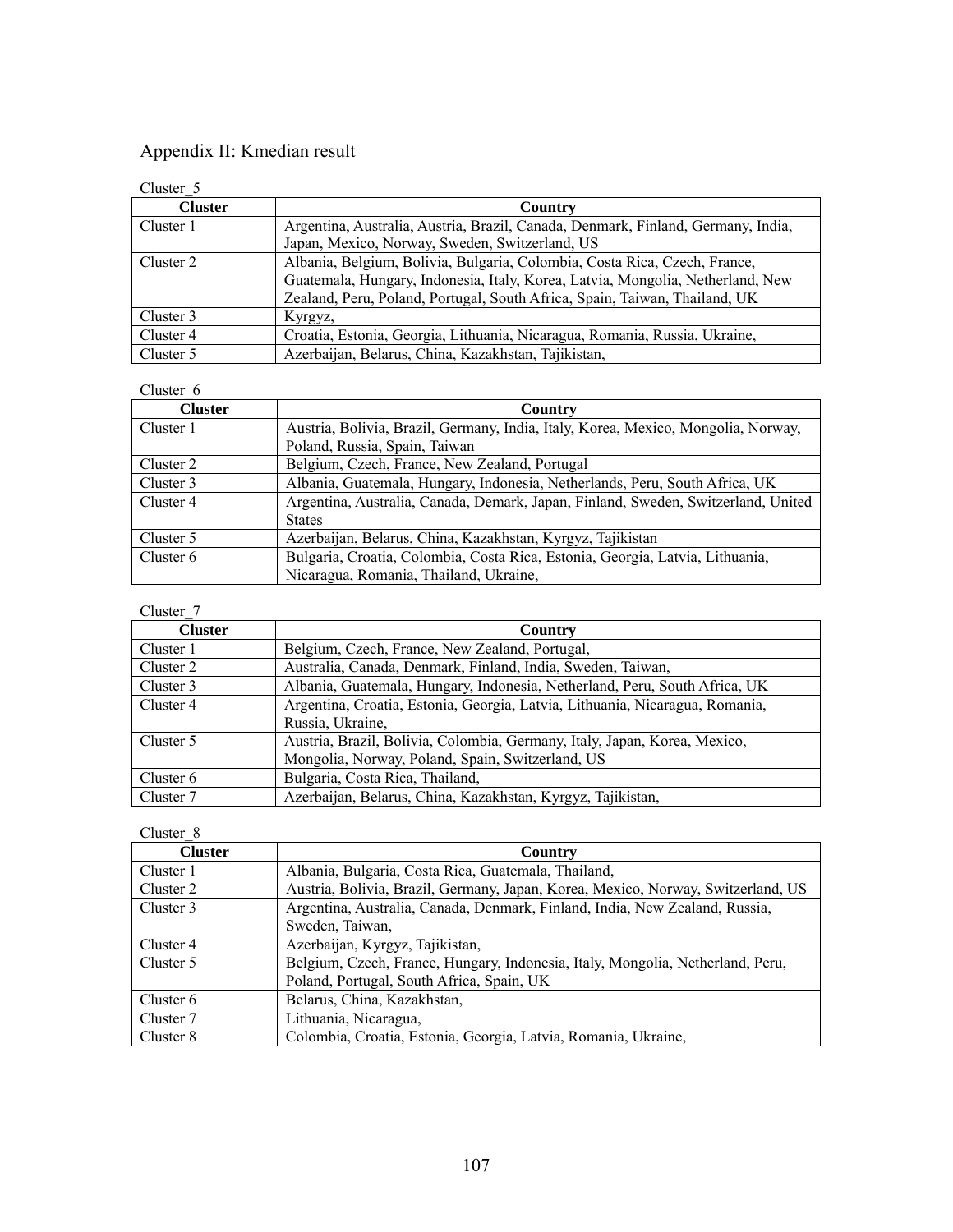| Cluster 9      |                                                                                 |
|----------------|---------------------------------------------------------------------------------|
| <b>Cluster</b> | Country                                                                         |
| Cluster 1      | Australia, Canada, Denmark, Finland, India, Japan, Norway, Sweden, Switzerland, |
|                | Taiwan, US                                                                      |
| Cluster 2      | Romania, Nicaragua, Estonia, Croatia, Ukraine                                   |
| Cluster 3      | Albania, Guatemala, Indonesia, Peru, South Africa, UK                           |
| Cluster 4      | Austria, Germany, Hungary, Italy, Mongolia, Netherlands, Poland, Spain          |
| Cluster 5      | Bulgaria, Costa Rica, Latvia, Thailand                                          |
| Cluster 6      | Belgium, Czech, France, New Zealand, Portugal                                   |
| Cluster 7      | Argentina, Lithuania, Russia                                                    |
| Cluster 8      | Tajikistan, Kyrgyz, Kazakhstan, China, Belarus, Azerbaijan                      |
| Cluster 9      | Bolivia, Brazil, Colombia, Korea, Mexico                                        |

| <b>Cluster</b> | Country                                                                                           |
|----------------|---------------------------------------------------------------------------------------------------|
| Cluster 1      | Austria, Bolivia, Japan, Korea, Mexico, Mongolia, Norway, Spain                                   |
| Cluster 2      | Bulgaria, Colombia, Costa Rica, Croatia, France, Italy, Latvia, Poland,<br>Thailand               |
| Cluster 3      | Kyrgyz                                                                                            |
| Cluster 4      | Canada, Czech, Denmark, Finland, India, New Zealand, Sweden, Taiwan                               |
| Cluster 5      | China                                                                                             |
| Cluster 6      | Argentina, Estonia, Georgia, Lithuania, Nicaragua, Romania, Russia, Ukraine                       |
| Cluster 7      | Belarus, Kazakhstan                                                                               |
| Cluster 8      | US, Switzerland, Germany, Brazil, Australia                                                       |
| Cluster 9      | Azerbaijan, Tajikistan,                                                                           |
| Cluster 10     | Albania, Belgium, Guatemala, Hungary, Indonesia, Netherlands, Peru, Portugal,<br>South Africa, UK |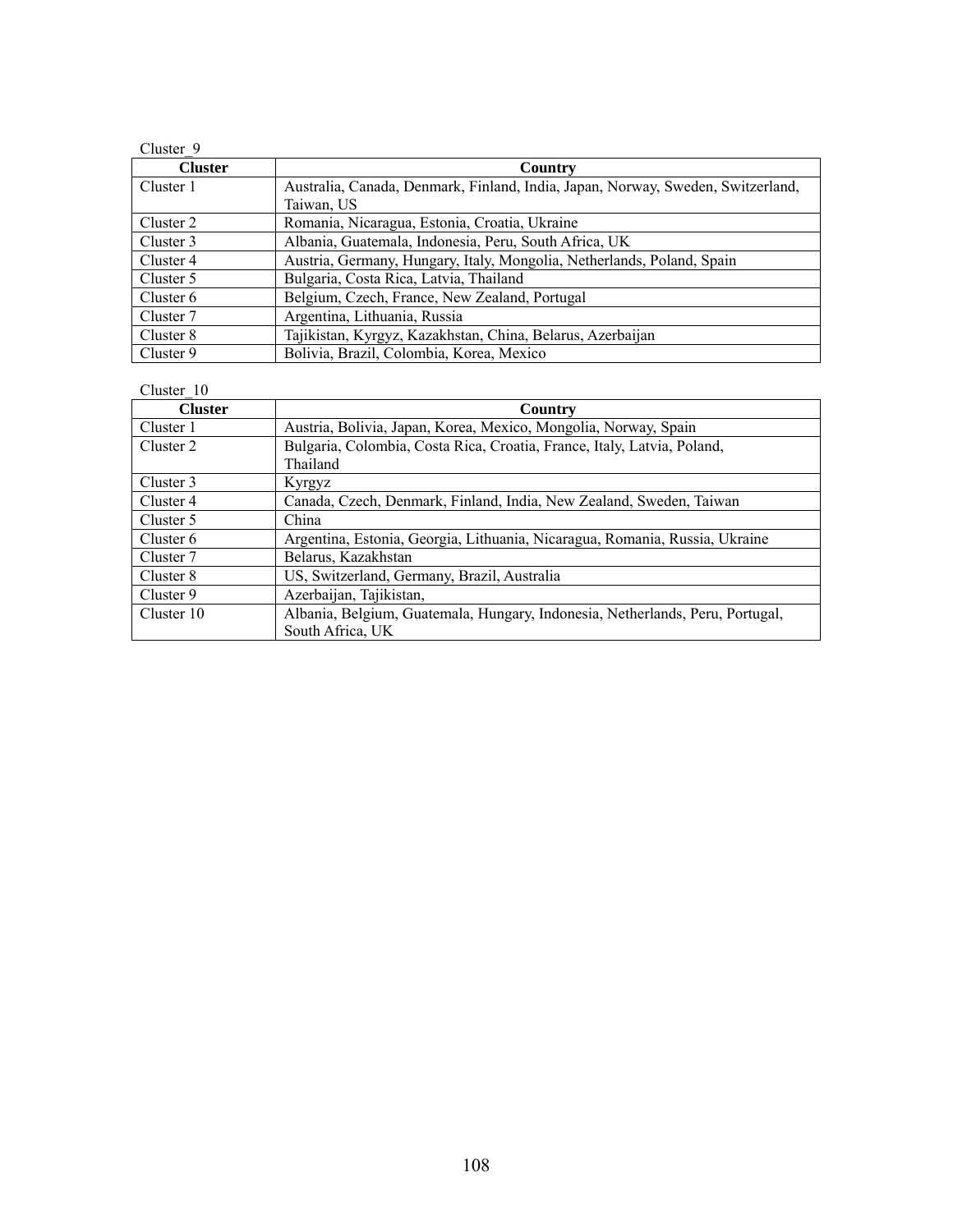#### *Bibliography*

Aldenderfer, Mark & Roger Balshfield (1984) *Cluster Analysis*, Sage Publications

- Ashenfelter, Orley & Phllip Levine & David Zimmerman (2003) *Statistics and Econometrics*, John Wiley & Sons, Inc.
- Bahl, Roy & Shyam Nath (1986) "Public Expenditure Decentralization in Developing Countries," *Government and Policy*, 4, pp. 405-418.
- Bahl, Roy & Johannes Linn (1992) *Urban Public Finance in Developing Countries*. Oxford: Oxford University Press
- Bahl, Roy (1995) "Comparative Federalism: Trends and issues in the United States, China,And Russia," in Jayanta Roy ed. *Macroeconomic Management and Fiscal Decentralization*, World Bank.
- Bahl, Roy (1999a) "Fiscal Decentralization as Development Policy," *Public Budgeting & Finance*, summer, pp. 59-75.
- Bahl, Roy (1999b) "Implementation Rule for Fiscal Decentralization," World Bank Institute.
- Bahl, Roy & Jorge Martinez-Vazquez (2005) "Sequencing Fiscal Decentralization," World Bank Conference, 25 April 2005, Room MC13-121.
- Barro, Robert (1990) "Government Spending in a Simple Model of Endogenous Growth," *Journal of Political Economy*, Vol. 98, pp. 103-125.

Bartholomew, David, Fiona Steele, Irini Moustaki & Jane Galbraith (2002) *The Analysis and Interpretation of Multivariate Data for Social Scientists*, Chapman & Hall/CRC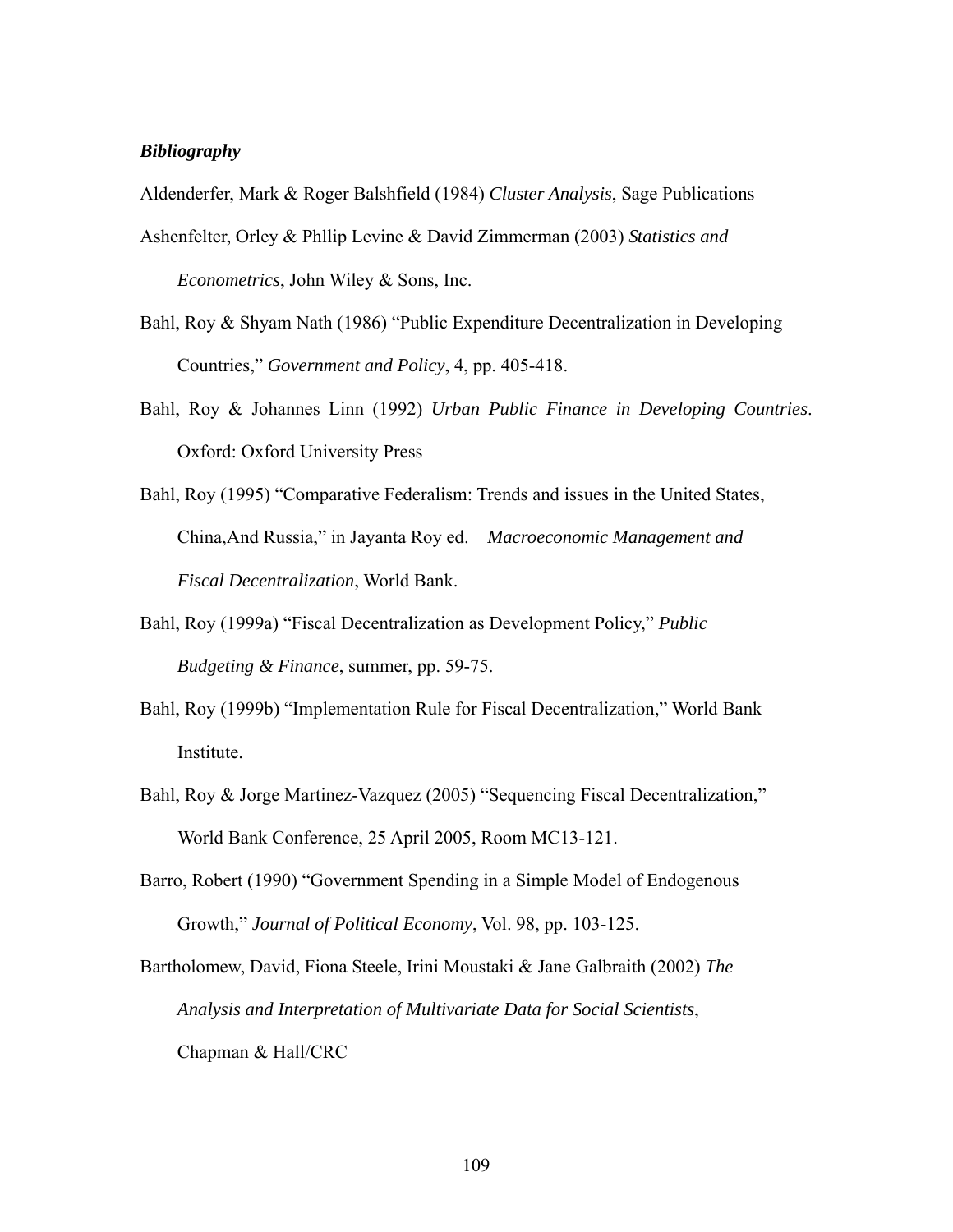- Bates, Robert et al. (1998) *Analytic Narratives*. New Jersey: Princeton University Press.
- Beer, Samuel (1972) "A Political Scientist's View of Fiscal Federalism," in Wallace Oates ed. *The Political Economy of Fiscal Federalism*. USA: Lexington Book.
- Bird, R. (1986) "On Measuring Fiscal Centralization and Fiscal Balance in Federal States," *Government and Policy*, Vol. 4, pp. 384-404.
- Bird, R. (1993) "Threading the Fiscal Labyrinth: Some Issues in Fiscal Decentralization," *National Tax Journal*, 46, pp. 207-227.
- Bird, R (2002) "Fiscal Federalism in Russia: A Canadian Perspective," University of Toronto Doctoral Dissertation
- Blair, Harry (1998) "Spreading Power to the Periphery: An Assessment of Democratic Local Governance," USAID Program and Operations Assessment Report No. 21
- Blondal, Jon (1998) "Fiscal Federalism in OECD Member Countries," in Kiichiro Fukasaku & Ricardo Hausmann, ed. *Democracy, Decentralization and Deficits in Latin America*. Paris: OECD, 1998.
- Boex, Jameson (2001) "An Introductory Overview of Intergovernmental Fiscal Relations," World Bank Institute.

Bogoev, Ksente (1991) "The Dangers of Decentralization: The Experience of Yugoslavia," In Remy Prud'homme ed. *Public Finance with Several Levels of Government: Proceedings of the 46th Congress of the International Institute of Public Finance*, Brussels: Foundation Journal of Public Finance.

Brennan, Geoffrey & James Buchanan (1980) *The Power to Tax: Analytical*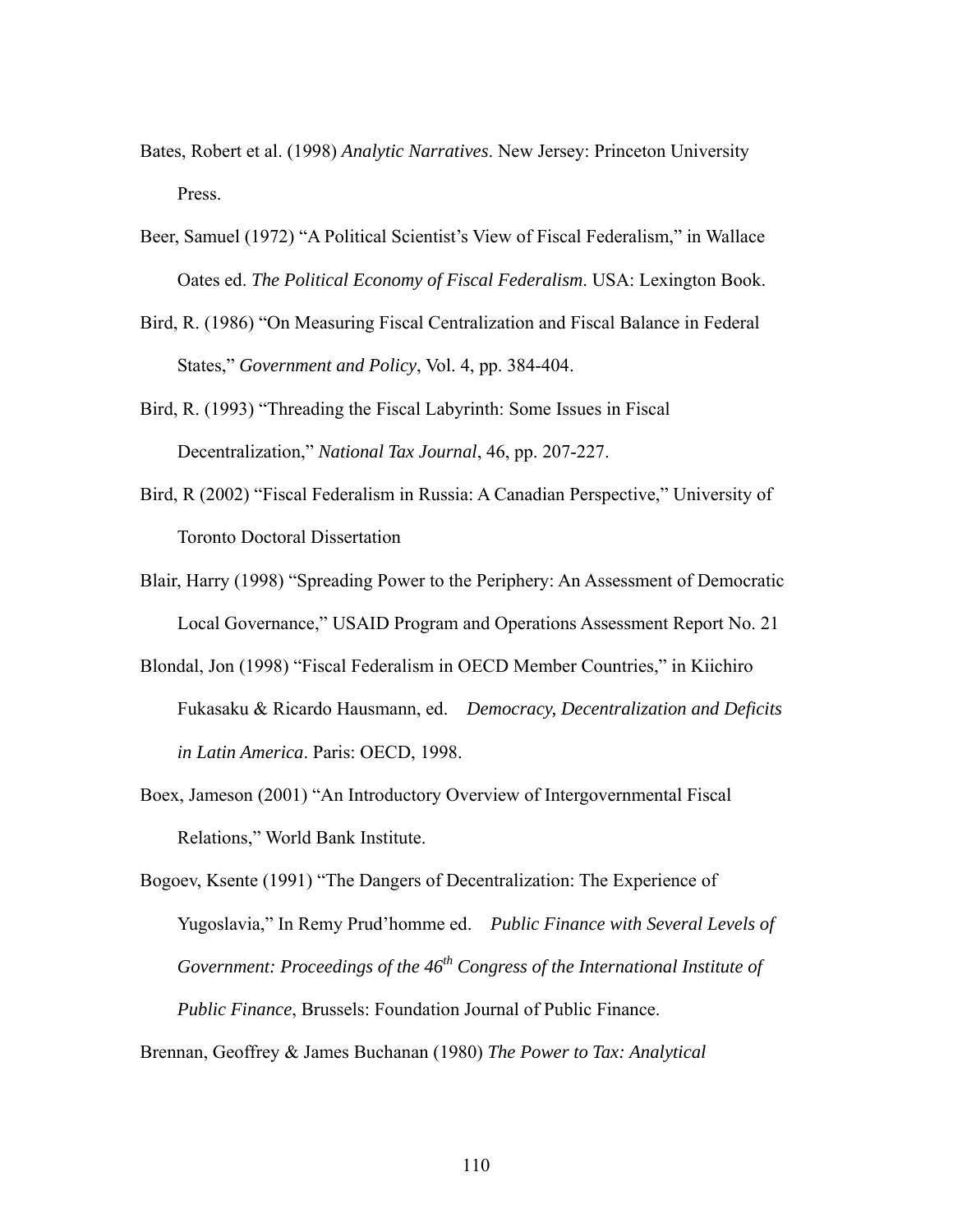*Foundations of a Fiscal Constitution*. New York: Cambridge University Press.

- Breton, Albert (2002) "An Introduction to Decentralization Failure," in Ehtisham Anmad & Vito Tanzi, ed. *Managing Fiscal Decentralization*, New York: Routledge.
- Breuss, Fritz & Markus Eller (2004) "Fiscal Decentralization and Economic Growth: Is There really a Link?" CESifo DICE Report, *Journal for Institutional Comparisons*, 2, pp. 3-22.

Brosio, Giorgio (2000) "Decentralization in Africa" IMF African Department Paper.

- Buchanan, James & Richard Musgrave (2001) *Public Finance and Public Choice: Two Contrasting Visions of the State*. MIT Press.
- Conyers, Diana (1990) "Centralization and Development Planning: a Comparative Perspective," in P. DeValk & K. Wekwete eds. *Decentralizing for Participatory Planning?* Aldershot: Avebury.
- Cukierman, Alex, Pantelis Kalaitzidakis, Lawrence Summers & Steven Webb (1993) "Central Bank Independence, Growth, Investment, and Real Rates,"  *Carnegie-Rochester Conference Series on Public Policy*, 39, pp. 95-140.
- Dabla-Norris, Era & Paul Wade (2002) "The Challenge of Fiscal Decentralization in Transition Countries," IMF Working Paper WP/02/103.
- Dabrowski, Marek (1994) "The Role of the Government in Postcommunist Economies," in Laszlo Csaba eds. *Privatization, Liberalization and Destruction: Recreating the Market In Central and Eastern Europe*, Brookfield, VT: Dartmouth Press.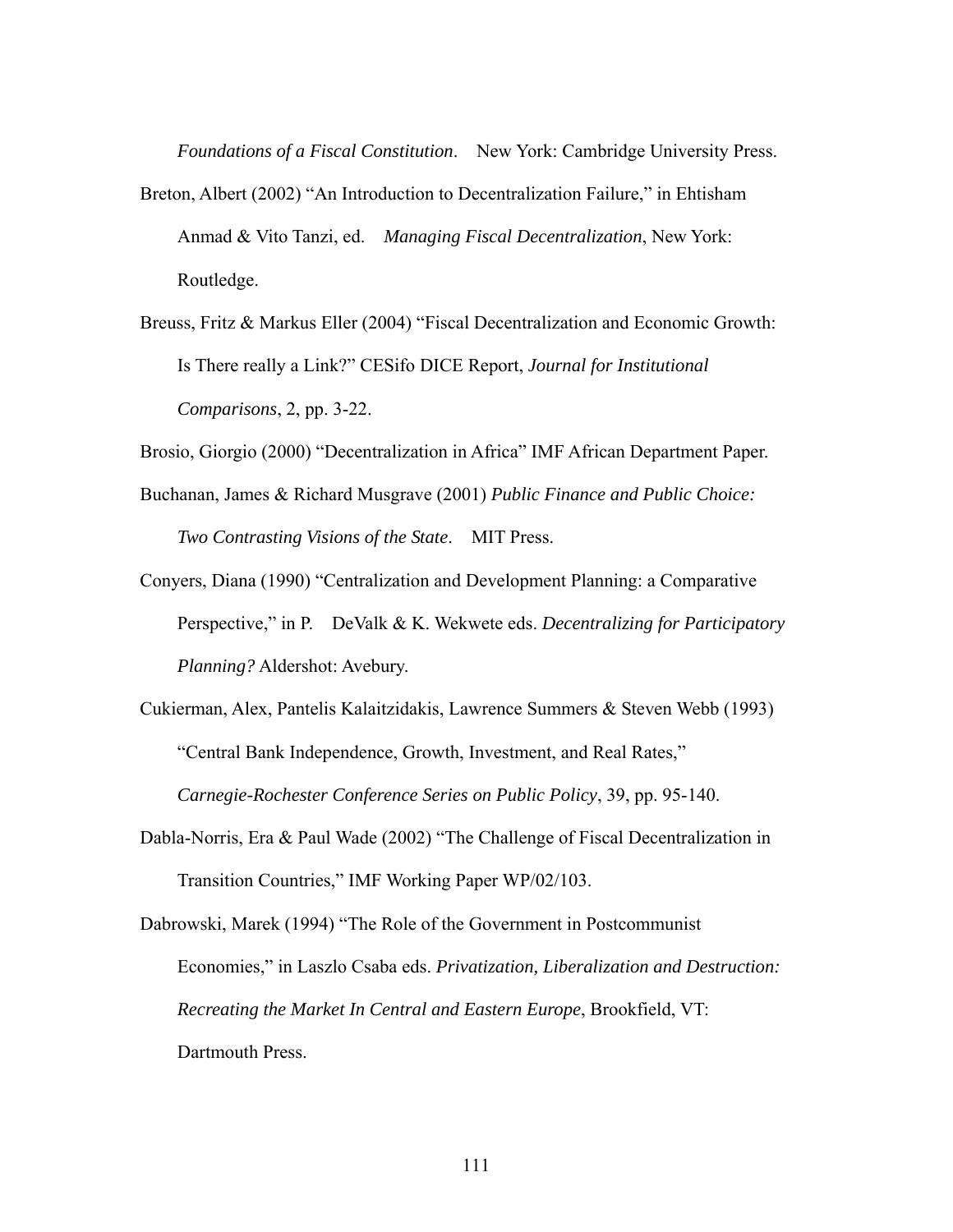- Davoodi, H., D. Xie & H. Zou (1995) "Fiscal Decentralization and Economic Growth in the United States," *Policy Research Department Working Paper* Washington: World Bank.
- Davoodi, H. & H. Zou (1998) "Fiscal Decentralization and Economic Growth: A Cross-Country Study," *Journal of Urban Economics*, 43, pp. 244-257.
- DeMello, Luiz (2000) "Fiscal Decentralization and Intergovernmental Fiscal Relations: A Cross-Country Analysis," *World Development*, 28, pp. 365-380.
- DeMello, Luiz and Matias Barenstein (2001) "Fiscal Decentralization and Governance: A Cross-Country Analysis," IMF Working Paper WP/01/71.
- Desai, Raj, Lev Freinkman & Itzhak Goldberg (2003) "Fiscal Federalism and Regional Growth: Evidence from the Russian Federation in the 1990s," World Bank Working Paper 3138.
- Ebel, Robert & Serdar Yilmaz (2002) "On the Measurement and Impact of Fiscal Decentralization," World Bank Policy Research Working Paper 2809.
- Ebel, Robert & Serdar Yilmaz (2003) "Globalization and Localization: Decentralization Trends and Outcomes," World Bank Institute
- Ehdaie, Jaber (1994) "Fiscal Decentralization and the Size of Government," World Bank, Policy Research Working Paper 1387.
- Everitt, B (1979) "Unresolved Problems in Cluster Analysis," *Biometrics*, 35, pp. 169-181
- Fishman, Raymond & Roberta Gatti (2000) "Decentralization and Corruption: Evidence Across Countries," World Bank Policy Research Working Paper No.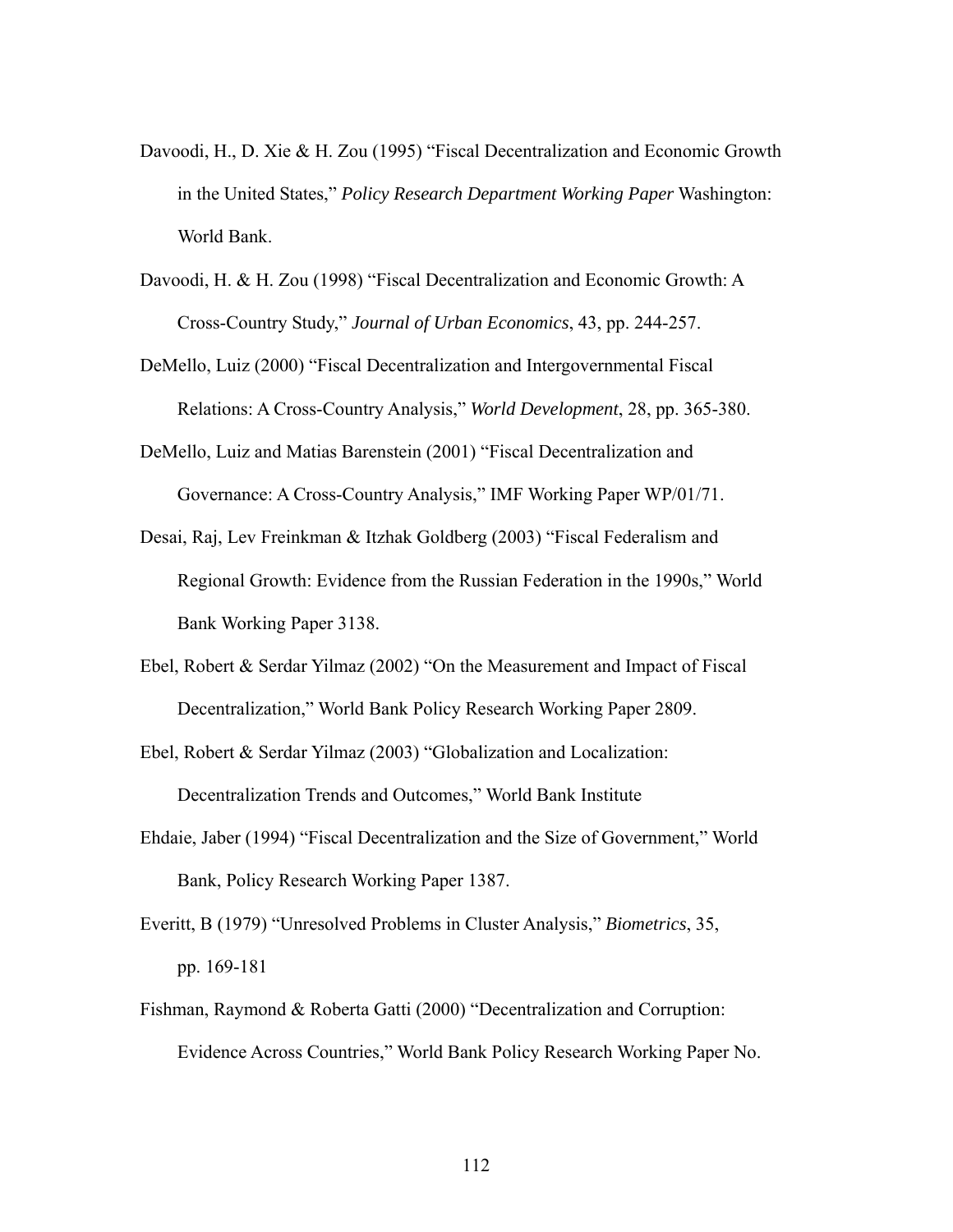2290.

Frey, Bruno & Reiner Eichenberger (1999) *The New Democratic Federalism for Europe*. UK: Edward Elgar

Fukasaku, Kiichiro & Luiz DeMello (1998) "Fiscal Decentralization and Macroeconomic Stability: The Experience of Large Developing and Transition Economies," in Kiichiro Fukasaku & Ricardo Hausmann, ed. *Democracy, Decentralization and Deficits in Latin America*. Paris: OECD, 1998.

- Goldstein, Morris, Graciela Kaminsky & Carmen Reinhart (2000) *Assessing Financial Vulnerability: An Early Warning System for Emerging Markets*. Washington DC: Institute for International Economics
- Goldstein, S. & J. Linden (1969) "Multivariate classification of alcoholics by means of the MMPI." *Journal of Abnormal Psychology*, 74, pp. 661-69.
- Gramlich, Edward M. (1993) "A Policymaker's Guide to Fiscal Decentralization," *National Tax Journal*, 46, pp. 229-235.
- Grossman, P. (1989a) "Federalism and the Size of Government," *Southern Economic Journal*, 55, pp. 580-593.
- Grossman, P. (1989b) "Fiscal Decentralization and Government Size: An Extension," *Public Choice*, 62, pp. 63-69.

Gujarati, Damodar (1988) *Basic Econometrics*, McGraw-Hill Book Company.

Gurgur, Tugrul & Anwar Shah (2002) "Localization and Corruption: Panacea or Pandora's Box?" in Ehtisham Ahmad & Vito Tanzi ed. *Managing Fiscal Decentralization*, New York: Routledge.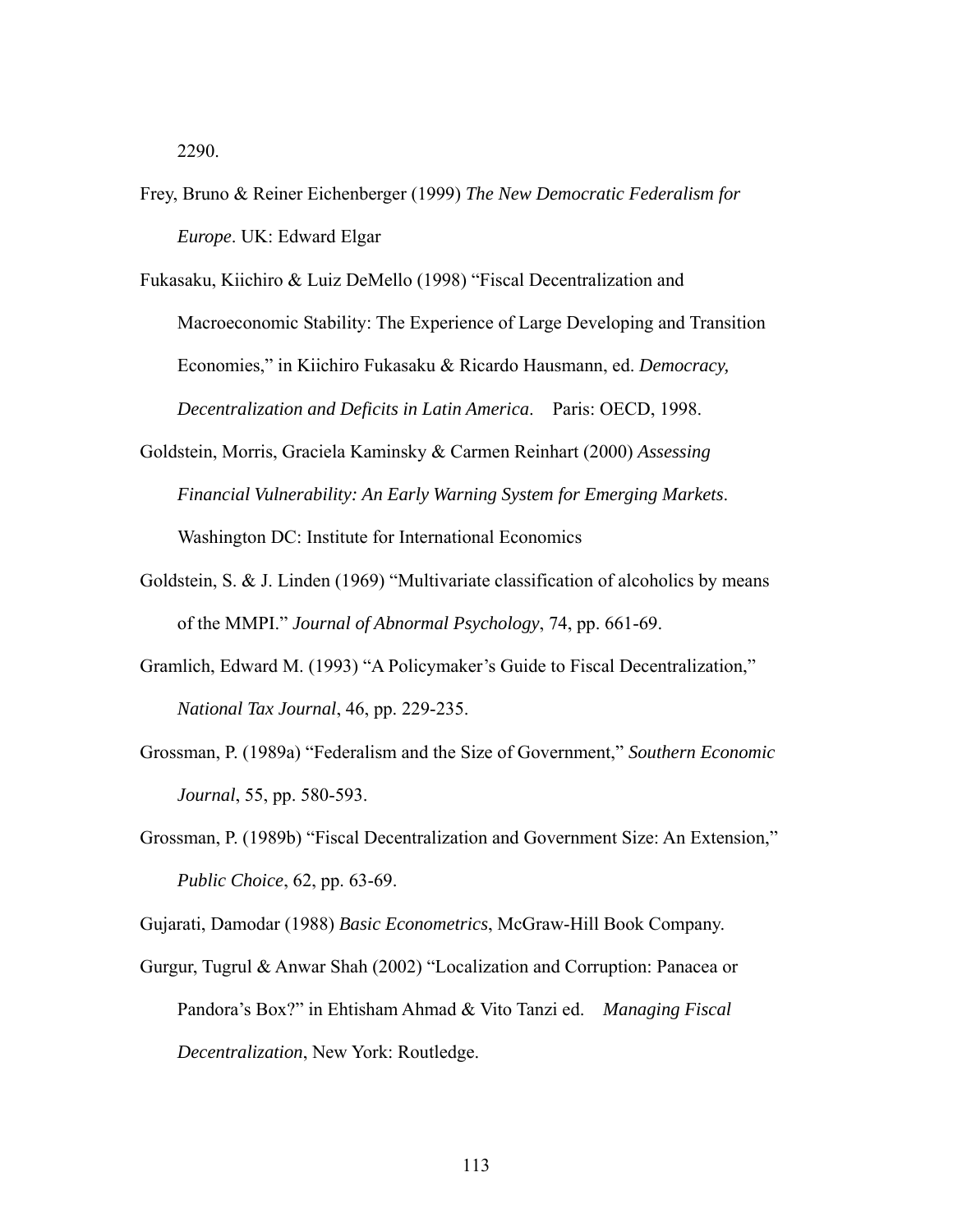- Hausmann, Ricardo (1998) "Fiscal Institutions for Decentralizing Democracies: Which Way To Go?" in Kiichiro Fukasaku & Ricardo Hausmann, ed. *Democracy, Decentralization, And Deficits in Latin America*, Paris: OECD
- Humplick, Frannie and Antonio Estache (1995) "Does Decentralization Improve Infrastructure Performance?" in Antonio Estache, ed., *Decentralizing Infrastructure: Advantages and Limitations, World Bank Discussion Paper Series No. 290* Washington: World Bank
- Huther, Jeff & Anwar Shah (1998) "Applying a Simple Measure of Good Governance to the Debate on Fiscal Decentralization," World Bank Policy Research Working Paper No. 1894.

IMF (2005) *Government Finance Statistics Yearbook*, Washington D.C.

- Inman, Robert & Daniel Rubinfeld (1997) "Rethinking Federalism," *Journal of Economic Perspective*, 11, pp. 43-64.
- Jin, Hehui & Yingyi Qian (1998) "Public Versus Private Ownership of Firms: Evidence from Rural China," *Quarterly Journal of Economics*, 113, pp. 773-808.
- Jin, J. & H. Zou (2002) "How Does Fiscal Decentralization Affect Aggregate, National, and Sub-national Government Size?" *Journal of Urban Economics*, 52, pp. 270-293.
- Joulfaian, D. & M. Marlow (1990) "Government Size and Decentralization: Evidence From Disaggregated Data," *Southern Economic Journal*, 56, pp. 1094-1102.

Kasper, Wolfgang & Manfred Streit (1998) *Institutional Economics*, Edward Elgar.

Kaufmann, Daniel, Aart Kraay & Massimo Mastruzzi (2003) "Governance Matters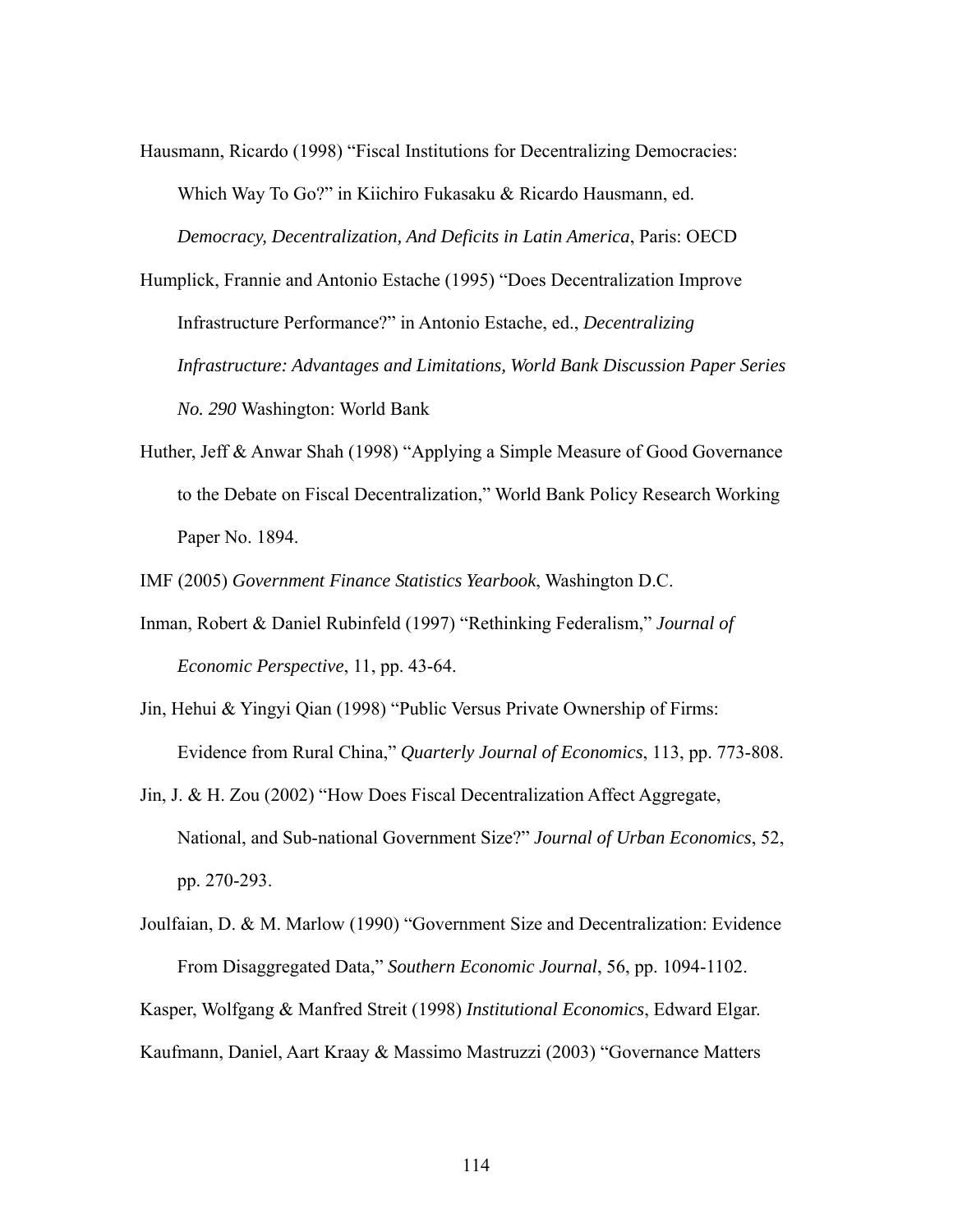III: Governance Indicators for 1996-2002," World Bank Working Paper 3106.

- Kim, SangLoh (1995) *Fiscal Decentralization, Fiscal Structure, and Economic Performance: Three Empirical Studies*. Ph.D. Dissertation of University of Maryland.
- Lee, Yongmo (2003) *Fiscal Decentralization, Institutional Arrangement, Economic Performance in Korea*. Ph.D. Dissertation of New York University.
- Lin, J. & Z. Liu (2000) "Fiscal Decentralization and Economic Growth in China,"  *Economic Development and Cultural Change*, 49, 1-22.

Lorr, Maurice (1983) *Cluster Analysis for Social Scientists*, Jossey-Bass Publishers.

- Marlow, M. (1988) "Fiscal Decentralization and Government Size," *Public Choice*, 56, pp. 259-269.
- Marshall, Monty & Keith Jaggers (2000) "Polity IV Project: Codebook," Center for International Development and Conflict Management, University of Maryland. [www.cidcm.umd.edu/inscr/polity](http://www.cidcm.umd.edu/inscr/polity) .
- Martinez-Vazquez, Jorge & Robert McNab (1998) "Fiscal Decentralization, Economic Growth, and Democratic Governance," International Studies Program Working Paper.
- Martinez-Vazquez, Jorge & Robert McNab (2001a) "Fiscal Decentralization and Economic Growth," International Studies Program Working Paper.
- Martinez-Vazquez, Jorge & Robert McNab (2001b) "Fiscal Decentralization, Macro-stability, And Growth," International Studies Program Working Paper. Martinez-Vazquez, Jorge & Robert McNab (2001c) "Cross-Country Evidence on the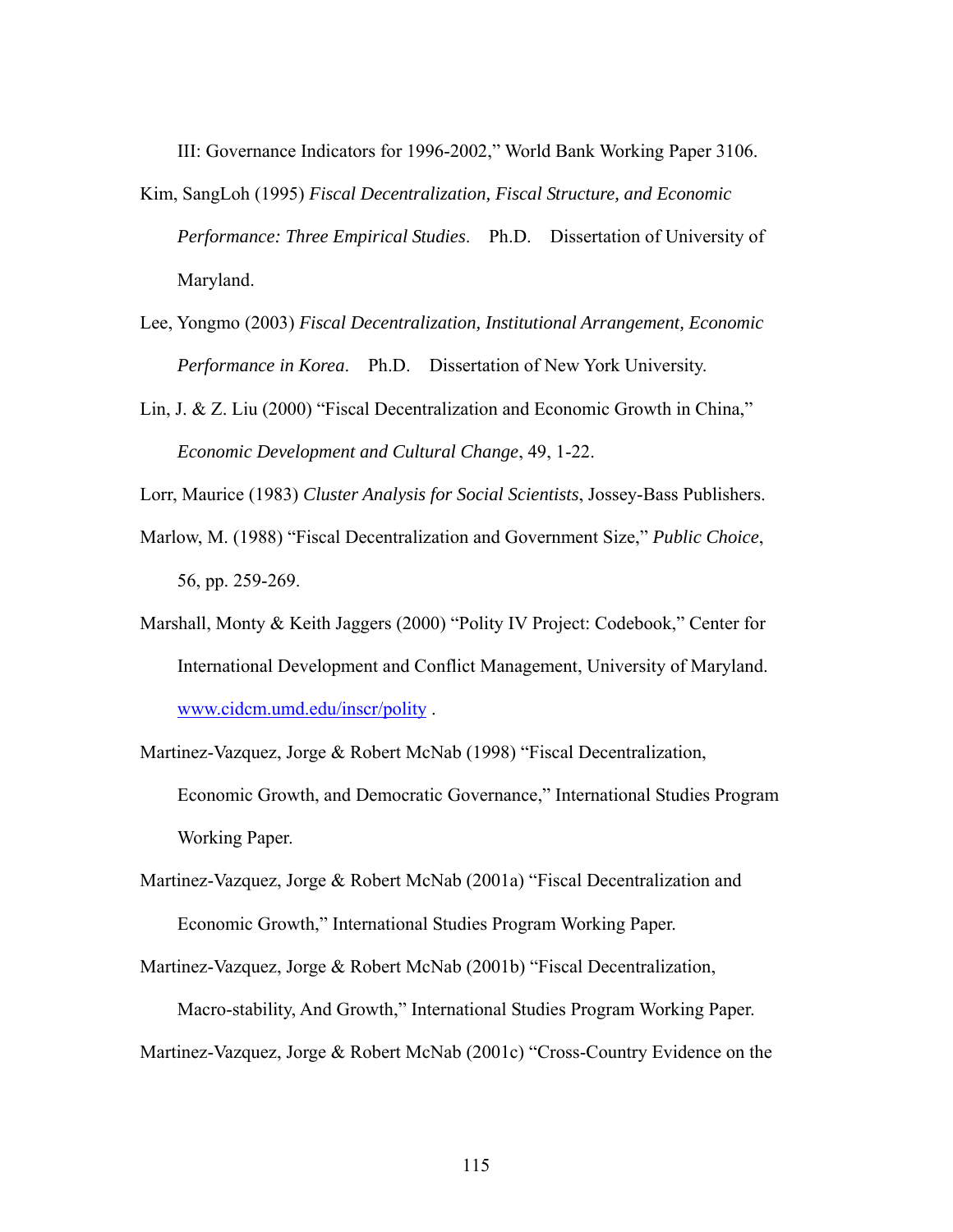Relationship between Fiscal Decentralization, Inflation, and Growth,"

International Studies Program Working Paper.

- Martinez-Vazquez, Jorge & Robert McNab (2003) "Fiscal Decentralization and Economic Growth," *World Development*, 31, pp. 1597-1616.
- McNab, Robert (2001) *An Empirical Examination of the Outcomes of Fiscal Decentralization* Ph.D. Dissertation of Georgia State University.
- Meloche, Jean-Philippe, Francois Vaillancourt & Serdar Yilmaz (2004) "Decentralization or Fiscal Autonomy? What Does Really Matter?" World Bank Policy Research Working Paper 3254.
- Molander, Per (2004) *Fiscal Federalism in Unitary States*, Boston: Kluwer Academic Published.
- Murphy, Ricardo Lopez (1995) *Fiscal Decentralization in Latin America*, Washington: Inter-American Development Bank.
- Musgrave, Richard A. (1959) *The Theory of Public Finance*, McGraw Hill, New York.
- Mussa, Michael (2002) *Argentina and the Fund: From Triumph to Tragedy*, Washington DC: Institute for International Economics
- North, Douglass (1999) *Institutions, Institutional Change and Economic Performance*, Cambridge University Press.

Oates, Wallace (1972) *Fiscal Federalism*. New York: Harcourt Brace Jovanovich.

Oates, Wallace (1985) "Searching for Leviathan: an Empirical Study," *American Economic Review*, 75, pp. 748-757.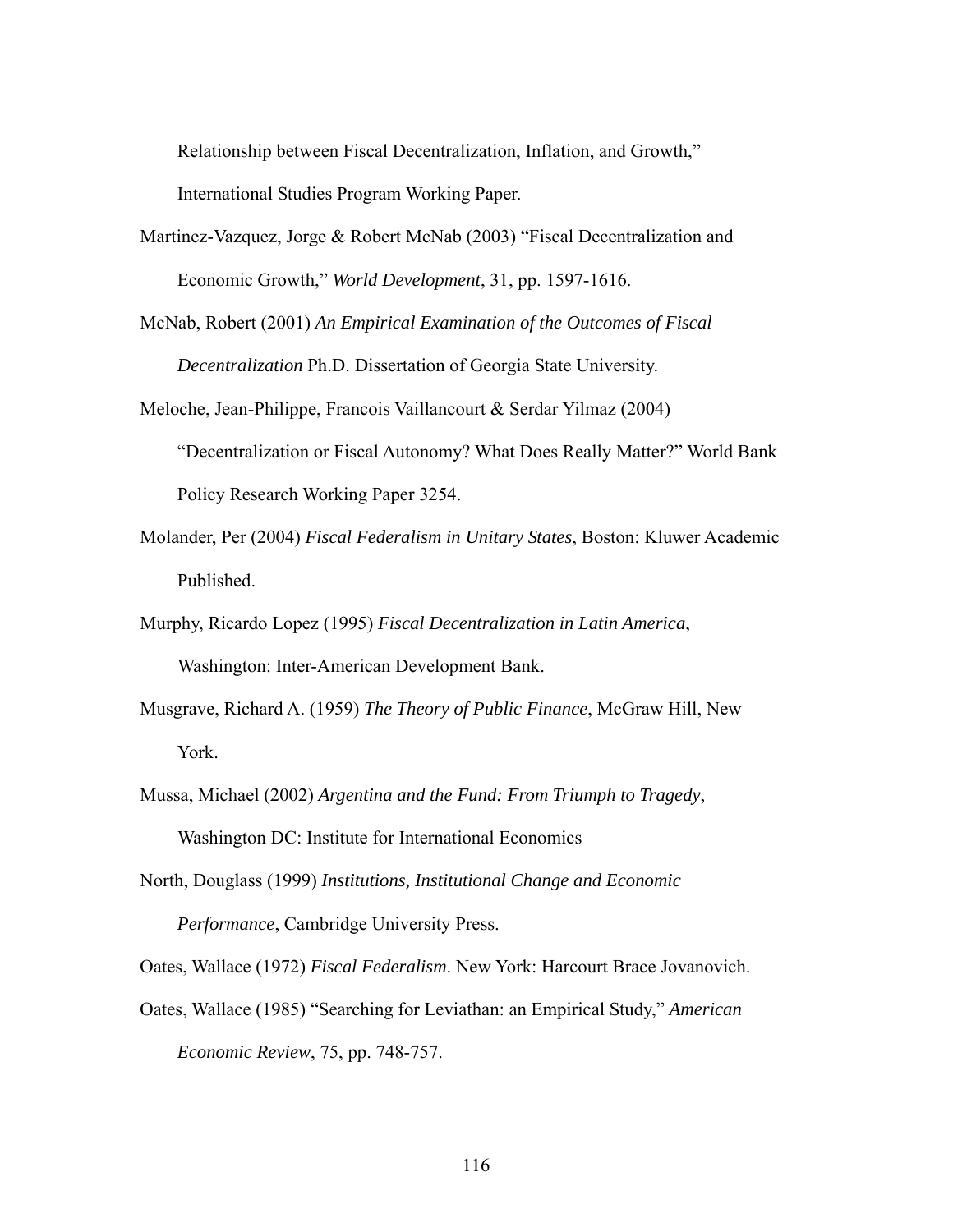Oates, Wallace (1989) "Searching for Leviathan: A Reply and Some Further Reflections," *American Economic Review*, 79, pp. 578-583.

Oates, Wallace (1991) *Studies in Fiscal Federalism*. England: Edward Elgar.

- Oates, Wallace (1993) "Fiscal Decentralization and Economic Development," *National Tax Journal*, 46, pp. 237-243.
- Oates, Wallace (1999) "An Essay on Fiscal Federalism," *Journal of Economic Literature*, 37, pp. 1120-1149.
- Oates, Wallace (2004) "Toward a Second-Generation Theory of Fiscal Federalism," Preliminary draft.

OECD, *Taxing Powers of State and Local Government*, Paris, 1999.

OECD, *Fiscal Design Surveys across Levels of Government*, Paris, 2002.

Olson, Mancur (1982) *The Rise and Decline of Nations*, Yale University Press

- Olson, Mancur (1983) "The Political Economy of Comparative Growth Rates," in Muller D.C. ed. *The Political Economy of Growth*, Yale University Press.
- Prud'homme, Remy (1995) "The Dangers of Decentralization," *World Bank Research Observer*, 10, pp. 201-220.
- Putnam, Robert (1993) *Making Democracy Work: Civic Tradition in Modern Italy*. New Jersey: Princeton University Press.
- Reinhart, Carmen, Kenneth Rogoff & Miguel Savastano (2003) "Debt Intolerance,"  *NBER Working Paper 9908.*
- Rodrik, Dani (2003) *In Search of Prosperity: Analytic Narratives on Economic Growth*. New Jersey: Princeton University Press.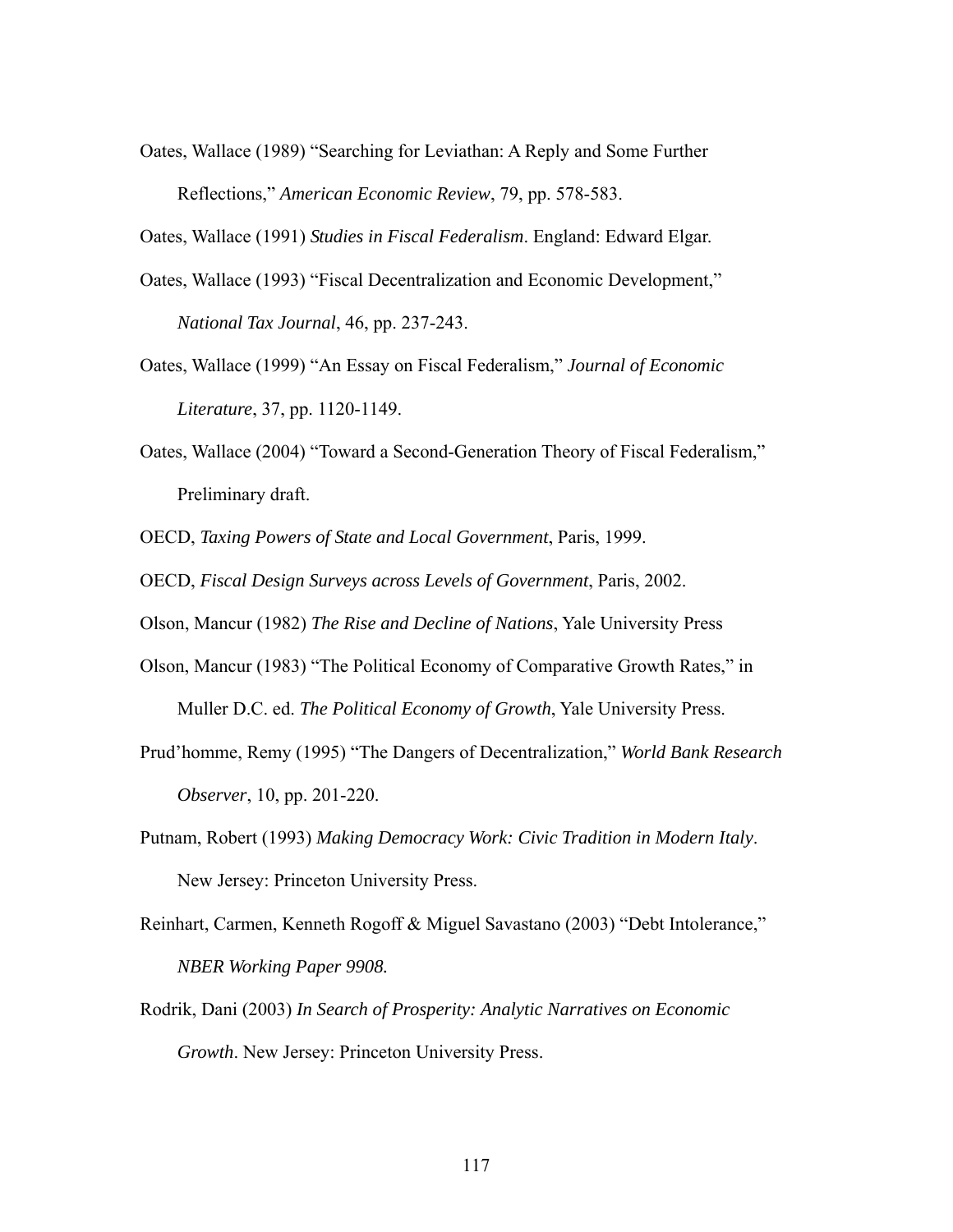- Schmandt, H. J. & G. R. Stephens (1960) "Measuring Municipal Output," *National Tax Journal*, 13, pp. 369-375.
- Schneider, Aaron (2003a) "Who Gets What from Whom? The Impact of Decentralization on Tax Capacity and Pro-poor Policy," IDS Working Paper 179.
- Schneider, Aaron (2003b) "Decentralization: Conceptualization and Measurement," *Studies in Comparative International Development*, Vol. 38, No. 3, pp. 32-56.

Sewell, David (1996) "The Dangers of Decentralization According to Prud'homme: Some Further Aspects," *World Bank Research Observer*, 11, pp. 143-150.

- Shah, Anwar (1999) "Fiscal Federalism and Macroeconomic Governance: for Better or for Worse?" in Kiichiro Fukasaku & Luiz DeMello, ed. *Fiscal Decentralization in Emerging Economies: Governance Issues*, Paris: OECD.
- Shah, Anwar (2004) "Fiscal Decentralization in Developing and Transition Economies: Progress, Problems, and the Promise," World Bank Working Paper 3282.
- Siegle, Joseph (2001) *Democratization and Economic Growth: the Contribution of Accountability Institutions*, Ph.D. Dissertation of University of Maryland.

STATA (2003) *STATA Cluster Analysis: Reference Manual*, STATA Press Publication

- Stein, Ernesto (1998) "Fiscal Decentralization and Government Size in Lain America," in Kiichiro Fukasaku & Ricardo Hausmann, ed. *Democracy, Decentralization and Deficits in Latin America*. Paris: OECD.
- Tanzi, Vito (2002) "Pitfalls on the Road to Fiscal Decentralization," in Ehtisham Ahmad & Vito Tanzi, ed. *Managing Fiscal Decentralization*, New York: Routledge.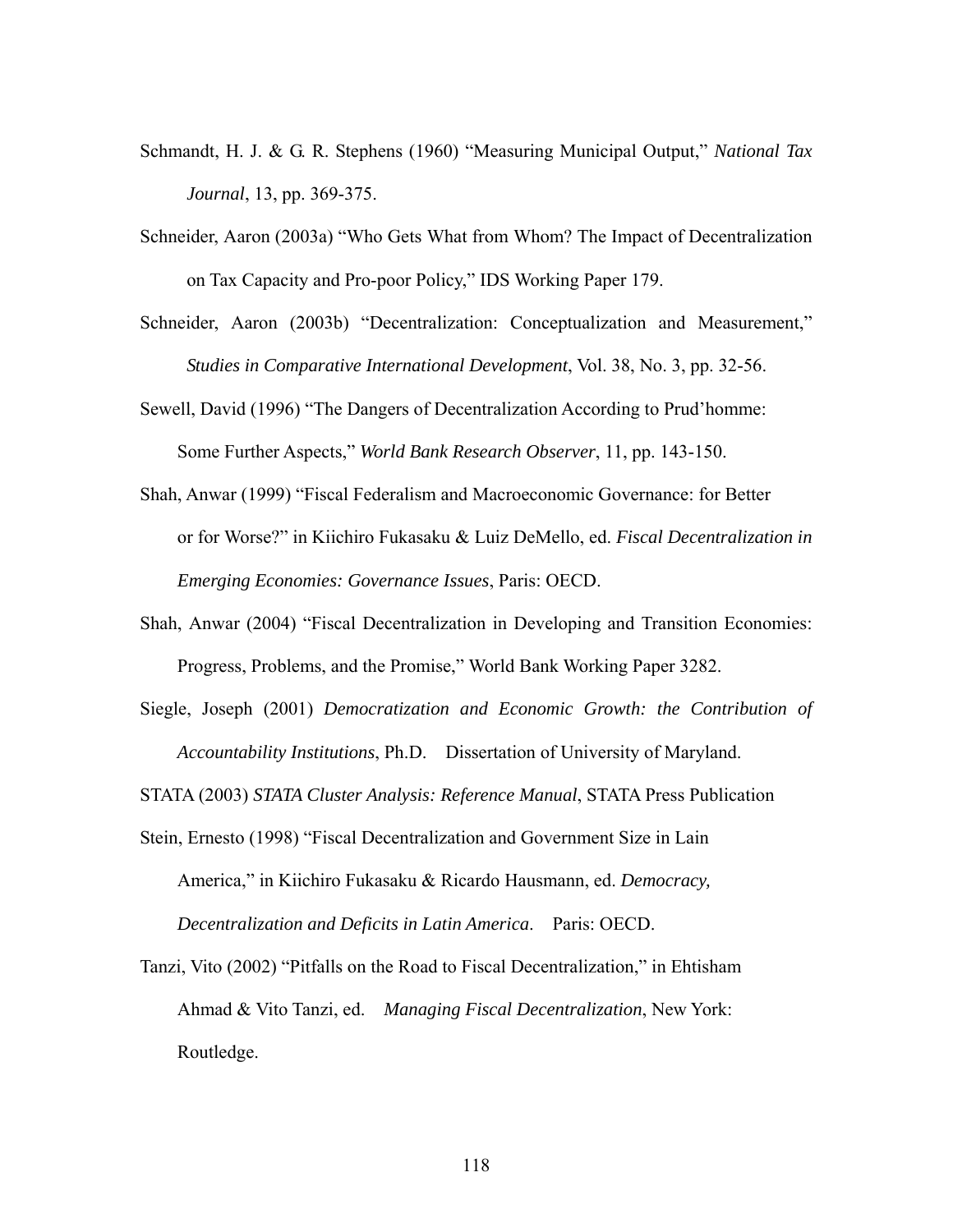- Ter-Minassian, Teresa (1997a) "Decentralization and Macroeconomic Management," IMF Working Paper WP/97/155.
- Ter-Minassian, Teresa (1997b) *Fiscal Federalism in Theory and Practice*, Washington DC: IMF
- Tiebout, Charles (1956) "A Pure Theory of Local Expenditure," *Journal of Political Economy* 64, pp. 416-424.

Tocqueville, Alexis De (2004) *Democracy in America*. New York: Literary Classiscs.

Treisman, Daniel (2000a) "The Causes of Corruption: A Cross-National Study,"

 *Journal of Public Economics*, 76, pp. 399-457.

- Treisman, Daniel (2000b) "Decentralization and the Quality of Government," Preliminary Draft.
- Wiesner, Eduardo (2005) *Fiscal Federalism in Latin America*, Washington: Inter-American Development Bank.
- World Bank (2004) *World Development Index*, Washington: World Bank.

Also available at [www.lib.umd.edu/researchport](http://www.lib.umd.edu/researchport) 

- World Bank (2004) *Qualitative Indicators*, available on the following website: www1.worldbank.org/publicsector/decentralization/qualitativeindicators.htm
- Zhang, T. & H. Zou (1997) "Fiscal Decentralization, the Composition of Public Spending, and Regional Growth in India," *Development Research Group Working Paper*. Washington: World Bank.
- Zhang, T. & H. Zou (1998) "Fiscal Decentralization, Public Spending and Economic Growth in China," *Journal of Public Economics*, 67, pp. 221-240.